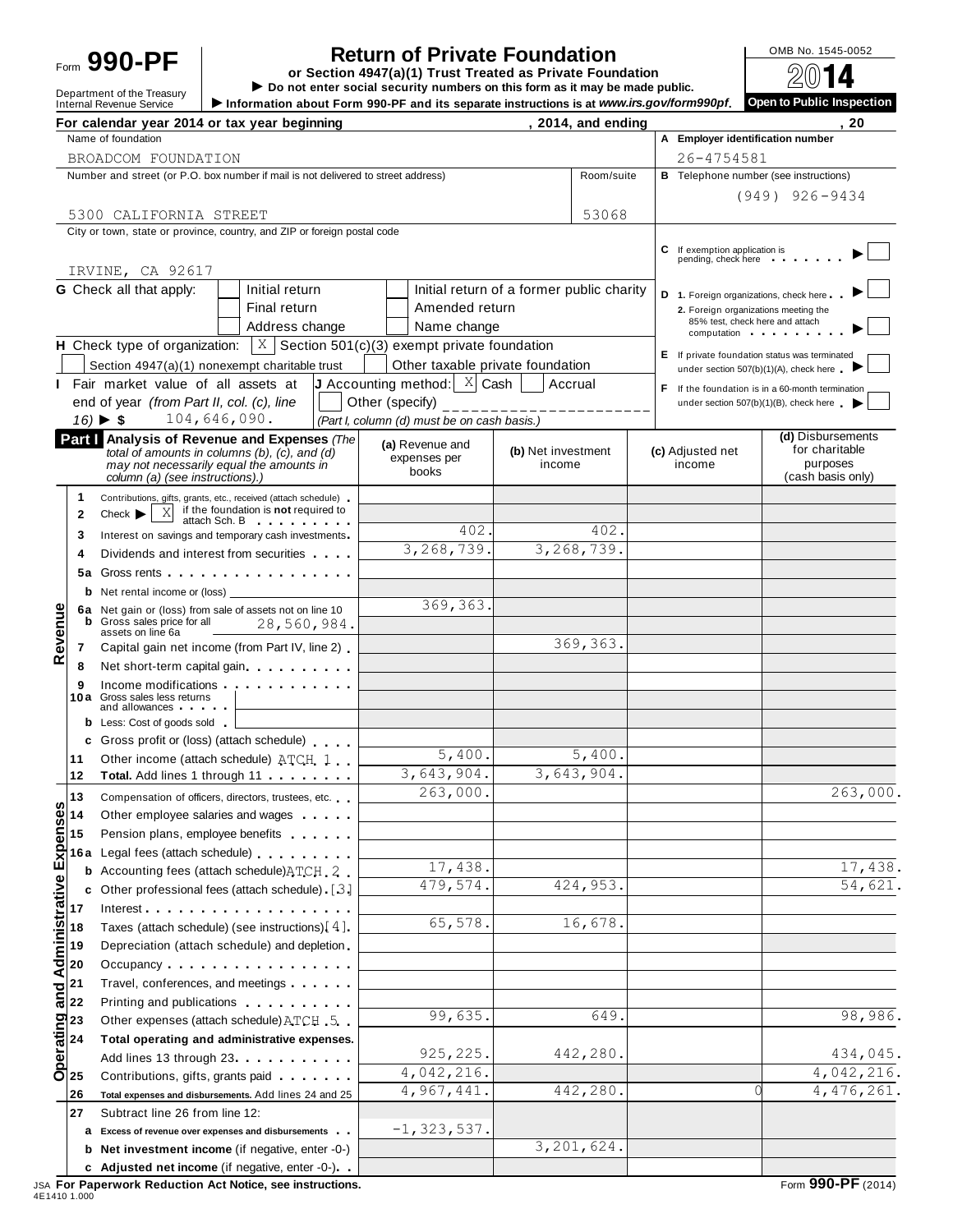|                | BROADCOM FOUNDATION<br>Form 990-PF (2014)                                                                                                                                                                                                               |                                     |                               | 26-4754581<br>Page 2  |
|----------------|---------------------------------------------------------------------------------------------------------------------------------------------------------------------------------------------------------------------------------------------------------|-------------------------------------|-------------------------------|-----------------------|
| Part II        | Attached schedules and amounts in the<br>Balance Sheets description column should be for end-of-year<br>amounts only. (See instructions.)                                                                                                               | Beginning of year<br>(a) Book Value | End of year<br>(b) Book Value | (c) Fair Market Value |
| 1              | Cash - non-interest-bearing<br>expansion of the state of the state of the state of the state of the state of the state of the state of the state of the state of the state of the state of the state of the state of the state o                        |                                     |                               |                       |
| $\mathbf{2}$   | Savings and temporary cash investments                                                                                                                                                                                                                  | 7,025,198.                          | 3,067,194.                    | 3,067,194.            |
| 3              |                                                                                                                                                                                                                                                         |                                     |                               |                       |
|                | Less: allowance for doubtful accounts                                                                                                                                                                                                                   | 54,303.                             | 13,454.                       | 13,454.               |
| 4              |                                                                                                                                                                                                                                                         |                                     |                               |                       |
|                | Less: allowance for doubtful accounts $\blacktriangleright$ _____________                                                                                                                                                                               |                                     |                               |                       |
| 5              | Grants receivable                                                                                                                                                                                                                                       |                                     |                               |                       |
| 6              | Receivables due from officers, directors, trustees, and other                                                                                                                                                                                           |                                     |                               |                       |
|                | disqualified persons (attach schedule) (see instructions)                                                                                                                                                                                               |                                     |                               |                       |
| $\overline{7}$ | Other notes and loans receivable (attach schedule) $\blacktriangleright$ _ _ _ _                                                                                                                                                                        |                                     |                               |                       |
|                | Less: allowance for doubtful accounts $\blacktriangleright$ _____________                                                                                                                                                                               |                                     |                               |                       |
| 8              |                                                                                                                                                                                                                                                         |                                     |                               |                       |
| 9              | Prepaid expenses and deferred charges                                                                                                                                                                                                                   |                                     |                               |                       |
| 10 a           | Investments - U.S. and state government obligations (attach schedule) [6]                                                                                                                                                                               | 16, 928, 142.                       | 14, 148, 753.                 | 14,005,784.           |
| b              | Investments - corporate stock (attach schedule) ATCH 7                                                                                                                                                                                                  | 35, 344, 662.                       | 43, 122, 420.                 | 55, 376, 695.         |
| c              | Investments - corporate bonds (attach schedule) ATCH 8                                                                                                                                                                                                  | 34,812,030.                         | 31, 932, 493.                 | 31,632,633.           |
| 11             | Investments - land, buildings,                                                                                                                                                                                                                          |                                     |                               |                       |
|                | and equipment: basis<br>Less: accumulated depreciation                                                                                                                                                                                                  |                                     |                               |                       |
|                | (attach schedule)                                                                                                                                                                                                                                       |                                     |                               |                       |
| 12<br>13       |                                                                                                                                                                                                                                                         |                                     | 556,484.                      | 550,330.              |
| 14             | Land, buildings, and                                                                                                                                                                                                                                    |                                     |                               |                       |
|                | equipment: basis<br>Less: accumulated depreciation                                                                                                                                                                                                      |                                     |                               |                       |
| 15             | (attach schedule)                                                                                                                                                                                                                                       |                                     |                               |                       |
| 16             | Other assets (describe $\blacktriangleright$<br>Total assets (to be completed by all filers - see the                                                                                                                                                   |                                     |                               |                       |
|                | instructions. Also, see page 1, item I)                                                                                                                                                                                                                 | 94, 164, 335.                       | 92,840,798.                   | 104,646,090.          |
|                |                                                                                                                                                                                                                                                         |                                     |                               |                       |
| 17             | Accounts payable and accrued expenses                                                                                                                                                                                                                   |                                     |                               |                       |
| 18<br>19       | Grants payable                                                                                                                                                                                                                                          |                                     |                               |                       |
| 20             | Deferred revenue entering the state of the state of the state of the state of the state of the state of the state of the state of the state of the state of the state of the state of the state of the state of the state of t                          |                                     |                               |                       |
| 21             | Loans from officers, directors, trustees, and other disqualified persons<br>Mortgages and other notes payable (attach schedule)                                                                                                                         |                                     |                               |                       |
|                |                                                                                                                                                                                                                                                         |                                     |                               |                       |
| 22             | Other liabilities (describe $\triangleright$ ___________________                                                                                                                                                                                        |                                     |                               |                       |
| 23             | Total liabilities (add lines 17 through 22)                                                                                                                                                                                                             | 0                                   |                               |                       |
|                | Foundations that follow SFAS 117, check here $\blacktriangleright$ $\vert$ X                                                                                                                                                                            |                                     |                               |                       |
|                | and complete lines 24 through 26 and lines 30 and 31.                                                                                                                                                                                                   |                                     |                               |                       |
|                |                                                                                                                                                                                                                                                         | 94, 164, 335.                       | 92,840,798.                   |                       |
| 24             |                                                                                                                                                                                                                                                         |                                     |                               |                       |
| 25             | Temporarily restricted enterprise and the set of the set of the set of the set of the set of the set of the set of the set of the set of the set of the set of the set of the set of the set of the set of the set of the set<br>Permanently restricted |                                     |                               |                       |
| 26             |                                                                                                                                                                                                                                                         |                                     |                               |                       |
|                | Foundations that do not follow SFAS 117, $\blacktriangleright$<br>check here and complete lines 27 through 31.                                                                                                                                          |                                     |                               |                       |
| 27             | Capital stock, trust principal, or current funds                                                                                                                                                                                                        |                                     |                               |                       |
| 28             | Paid-in or capital surplus, or land, bldg., and equipment fund                                                                                                                                                                                          |                                     |                               |                       |
| 29             | Retained earnings, accumulated income, endowment, or other funds                                                                                                                                                                                        |                                     |                               |                       |
| 30             | Total net assets or fund balances (see instructions)                                                                                                                                                                                                    | 94, 164, 335.                       | 92,840,798.                   |                       |
| 31             | Total liabilities and net assets/fund balances (see                                                                                                                                                                                                     |                                     |                               |                       |
|                |                                                                                                                                                                                                                                                         | 94, 164, 335.                       | 92,840,798.                   |                       |
|                | <b>Part III</b> Analysis of Changes in Net Assets or Fund Balances                                                                                                                                                                                      |                                     |                               |                       |
|                | 1 Total net assets or fund balances at beginning of year - Part II, column (a), line 30 (must agree with                                                                                                                                                |                                     |                               |                       |
|                |                                                                                                                                                                                                                                                         |                                     | 1                             | 94, 164, 335.         |
|                |                                                                                                                                                                                                                                                         |                                     | $\mathbf{2}$                  | $-1, 323, 537.$       |
|                |                                                                                                                                                                                                                                                         |                                     | $\mathbf{3}$                  |                       |
| 4              |                                                                                                                                                                                                                                                         |                                     | 4                             | 92,840,798.           |
|                | Decreases not included in line 2 (itemize) ▶                                                                                                                                                                                                            |                                     | 5                             |                       |
| 5.             |                                                                                                                                                                                                                                                         |                                     |                               |                       |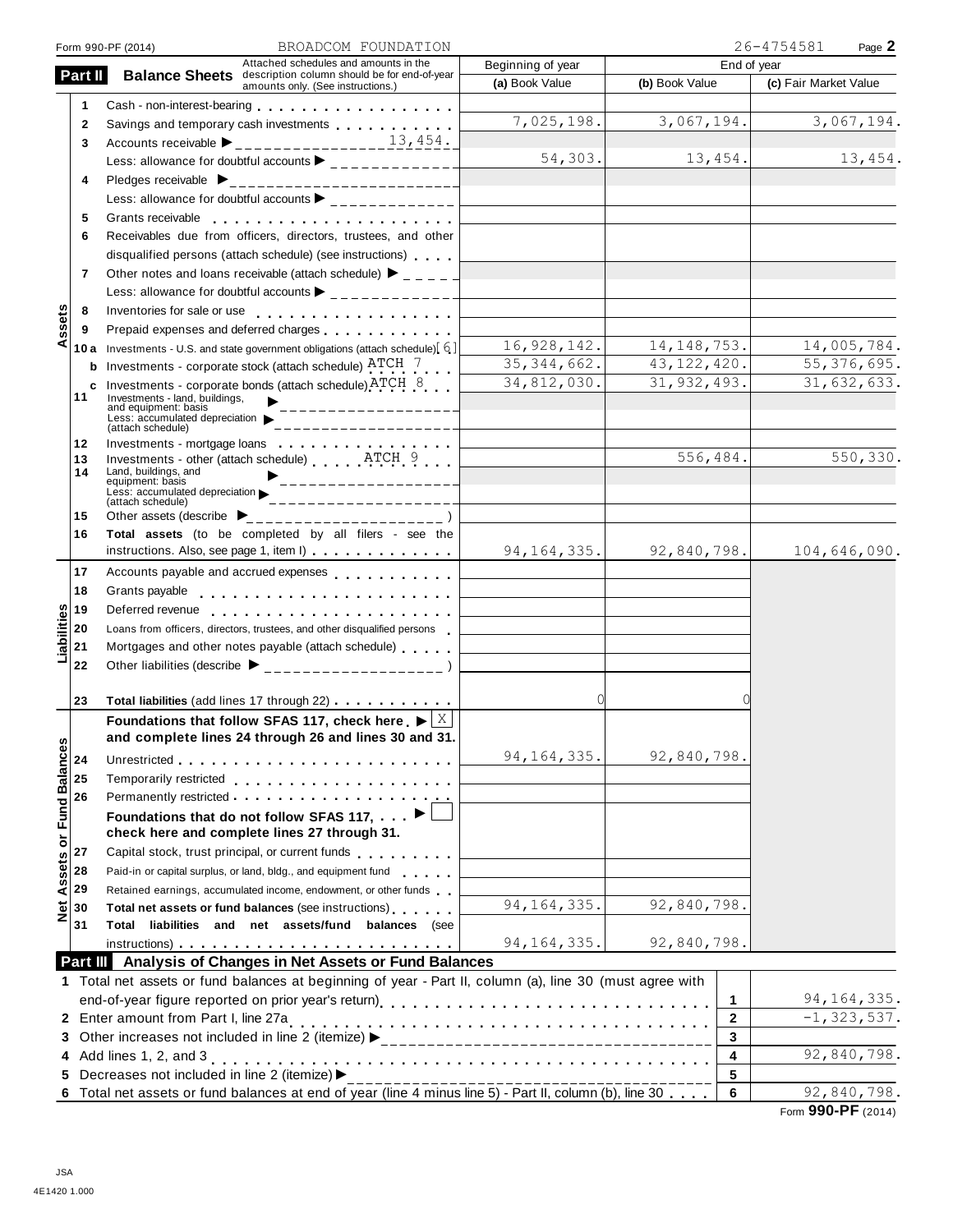2-story brick warehouse; or common stock, 200 shs. MLC Co.)

**Part IV Capital Gains and Losses for Tax on Investment Income**

**1a**

SEE PART IV SCHEDULE

**(b)** How **(c)** Date **acquired**<br>acquired acquired<br>- Donation (mo., day, yr.)

| (e) Gross sales price                                 | (f) Depreciation allowed<br>(or allowable)                                                                        | (g) Cost or other basis<br>plus expense of sale                                                                                                                                                                                   |              | (h) Gain or (loss)<br>(e) plus $(f)$ minus $(g)$                         |
|-------------------------------------------------------|-------------------------------------------------------------------------------------------------------------------|-----------------------------------------------------------------------------------------------------------------------------------------------------------------------------------------------------------------------------------|--------------|--------------------------------------------------------------------------|
|                                                       |                                                                                                                   |                                                                                                                                                                                                                                   |              |                                                                          |
|                                                       |                                                                                                                   |                                                                                                                                                                                                                                   |              |                                                                          |
|                                                       |                                                                                                                   |                                                                                                                                                                                                                                   |              |                                                                          |
|                                                       |                                                                                                                   |                                                                                                                                                                                                                                   |              |                                                                          |
|                                                       |                                                                                                                   |                                                                                                                                                                                                                                   |              |                                                                          |
|                                                       | Complete only for assets showing gain in column (h) and owned by the foundation on 12/31/69<br>(j) Adjusted basis | (k) Excess of col. (i)                                                                                                                                                                                                            |              | (I) Gains (Col. (h) gain minus<br>col. (k), but not less than $-0$ -) or |
| (i) $F.M.V.$ as of $12/31/69$                         | as of 12/31/69                                                                                                    | over col. (j), if any                                                                                                                                                                                                             |              | Losses (from col. (h))                                                   |
|                                                       |                                                                                                                   |                                                                                                                                                                                                                                   |              |                                                                          |
|                                                       |                                                                                                                   |                                                                                                                                                                                                                                   |              |                                                                          |
|                                                       |                                                                                                                   |                                                                                                                                                                                                                                   |              |                                                                          |
|                                                       |                                                                                                                   |                                                                                                                                                                                                                                   |              |                                                                          |
|                                                       |                                                                                                                   |                                                                                                                                                                                                                                   |              |                                                                          |
| Capital gain net income or (net capital loss)         |                                                                                                                   | If gain, also enter in Part I, line 7                                                                                                                                                                                             |              |                                                                          |
|                                                       |                                                                                                                   | If (loss), enter -0- in Part I, line 7                                                                                                                                                                                            | $\mathbf{2}$ | 369,363.                                                                 |
|                                                       | Net short-term capital gain or (loss) as defined in sections 1222(5) and (6):                                     |                                                                                                                                                                                                                                   |              |                                                                          |
|                                                       |                                                                                                                   | If gain, also enter in Part I, line 8, column (c) (see instructions). If (loss), enter -0- in                                                                                                                                     |              |                                                                          |
| Part V                                                |                                                                                                                   | Qualification Under Section 4940(e) for Reduced Tax on Net Investment Income                                                                                                                                                      | 3            | 0                                                                        |
| If section 4940(d)(2) applies, leave this part blank. |                                                                                                                   | (For optional use by domestic private foundations subject to the section 4940(a) tax on net investment income.)<br>Was the foundation liable for the section 4942 tax on the distributable amount of any year in the base period? |              | Yes $\vert$ X $\vert$ No                                                 |
|                                                       | If "Yes," the foundation does not qualify under section 4940(e). Do not complete this part.                       |                                                                                                                                                                                                                                   |              |                                                                          |
| (a)                                                   |                                                                                                                   | Enter the appropriate amount in each column for each year; see the instructions before making any entries.                                                                                                                        |              | (d)                                                                      |
| Base period years                                     | (b)<br>Adjusted qualifying distributions                                                                          | (c)<br>Net value of noncharitable-use assets                                                                                                                                                                                      |              | Distribution ratio                                                       |
|                                                       |                                                                                                                   |                                                                                                                                                                                                                                   |              | (col. (b) divided by col. (c))<br>0.047105                               |
| 2013                                                  | 3,920,178.                                                                                                        | 83, 222, 901.                                                                                                                                                                                                                     |              | 0.051613                                                                 |
| 2012<br>2011                                          | 3,827,091.                                                                                                        | 74,150,292.                                                                                                                                                                                                                       |              | 0.042392                                                                 |
| 2010                                                  | 2,693,323.<br>1,249,833.                                                                                          | 63,533,681.<br>48, 389, 589.                                                                                                                                                                                                      |              | 0.025829                                                                 |
| 2009                                                  | 38,610.                                                                                                           | 10, 941, 748.                                                                                                                                                                                                                     |              | 0.003529                                                                 |
|                                                       |                                                                                                                   |                                                                                                                                                                                                                                   |              |                                                                          |
| Calendar year (or tax year beginning in)              |                                                                                                                   |                                                                                                                                                                                                                                   | $\mathbf{2}$ | 0.170468                                                                 |
|                                                       |                                                                                                                   | Average distribution ratio for the 5-year base period - divide the total on line 2 by 5, or by the                                                                                                                                |              |                                                                          |
|                                                       |                                                                                                                   | number of years the foundation has been in existence if less than 5 years                                                                                                                                                         | 3            |                                                                          |
|                                                       |                                                                                                                   | Enter the net value of noncharitable-use assets for 2014 from Part X, line 5                                                                                                                                                      | 4            | 0.034094<br>103, 243, 892.                                               |
|                                                       |                                                                                                                   |                                                                                                                                                                                                                                   | 5            | 3,519,997.                                                               |
|                                                       |                                                                                                                   |                                                                                                                                                                                                                                   | 6            | 32,016.                                                                  |
|                                                       |                                                                                                                   |                                                                                                                                                                                                                                   | 7            | 3,552,013.                                                               |
|                                                       |                                                                                                                   |                                                                                                                                                                                                                                   | 8            | 4,476,261.                                                               |

**(a)** List and describe the kind(s) of property sold (e.g., real estate,<br>
2-story brick warehouse; or common stock, 200 shs. MLC Co.)<br>
<sup>2</sup>-bonation (mo., day, yr.) (mo., day, yr.) (mo., day, yr.)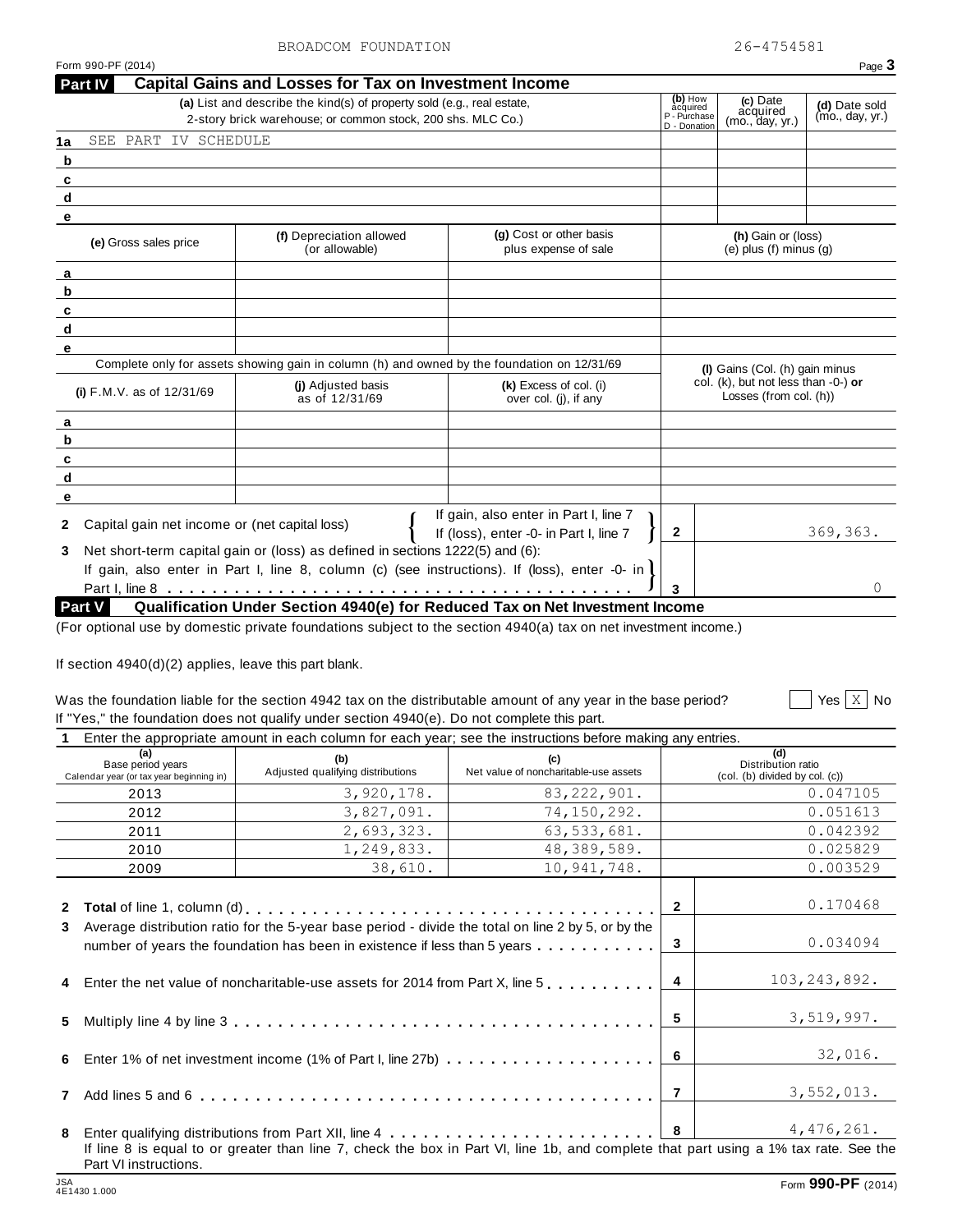|                | 26-4754581<br>BROADCOM FOUNDATION<br>Form 990-PF (2014)                                                                                       |                |         | Page 4 |
|----------------|-----------------------------------------------------------------------------------------------------------------------------------------------|----------------|---------|--------|
| <b>Part VI</b> | Excise Tax Based on Investment Income (Section 4940(a), 4940(b), 4940(e), or 4948 - see instructions)                                         |                |         |        |
|                | <b>1a</b> Exempt operating foundations described in section $4940(d)(2)$ , check here $\blacktriangleright$ $\Box$ and enter "N/A" on line 1. |                |         |        |
|                | Date of ruling or determination letter: _______________ (attach copy of letter if necessary - see instructions)                               |                |         |        |
|                | <b>b</b> Domestic foundations that meet the section $4940(e)$ requirements in Part V, check<br>$\mathbf{1}$                                   |                | 32,016. |        |
|                | here $\blacktriangleright$                                                                                                                    |                |         |        |
|                | c All other domestic foundations enter 2% of line 27b. Exempt foreign organizations enter 4% of J                                             |                |         |        |
|                | Part I, line 12, col. (b).                                                                                                                    |                |         |        |
| $\mathbf{2}$   | Tax under section 511 (domestic section $4947(a)(1)$ trusts and taxable foundations only. Others enter -0-)<br>$\mathbf{2}$                   |                | 32,016. |        |
| 3              | 3                                                                                                                                             |                |         |        |
| 4              | 4<br>Subtitle A (income) tax (domestic section 4947(a)(1) trusts and taxable foundations only. Others enter -0-)                              |                | 32,016. |        |
| 5              | 5<br>Tax based on investment income. Subtract line 4 from line 3. If zero or less, enter -0- regional properties in                           |                |         |        |
| 6              | Credits/Payments:                                                                                                                             |                |         |        |
| а              | 71,500.<br>6a<br>2014 estimated tax payments and 2013 overpayment credited to 2014.                                                           |                |         |        |
| b              | 6b<br>Exempt foreign organizations - tax withheld at source                                                                                   |                |         |        |
| c              | 6c<br>Tax paid with application for extension of time to file (Form 8868)                                                                     |                |         |        |
| d              | 6d                                                                                                                                            |                |         |        |
| 7              | $\overline{7}$                                                                                                                                |                | 71,500. |        |
| 8              | Enter any <b>penalty</b> for underpayment of estimated tax. Check here $\frac{X}{X}$ if Form 2220 is attached<br>8                            |                |         |        |
| 9              | 9                                                                                                                                             |                |         |        |
| 10             | 10<br><b>Overpayment.</b> If line 7 is more than the total of lines 5 and 8, enter the <b>amount overpaid</b>                                 |                | 39,484. |        |
|                | 32,100. Refunded ><br>11<br>Enter the amount of line 10 to be: Credited to 2015 estimated tax $\blacktriangleright$                           |                |         | 7,384. |
|                | <b>Part VII-A</b> Statements Regarding Activities                                                                                             |                |         |        |
|                | 1a During the tax year, did the foundation attempt to influence any national, state, or local legislation or did it                           |                | Yes     | No     |
|                |                                                                                                                                               | 1a             |         | X      |
|                | <b>b</b> Did it spend more than \$100 during the year (either directly or indirectly) for political purposes (see                             |                |         |        |
|                |                                                                                                                                               | 1b             |         | Χ      |
|                | If the answer is "Yes" to 1a or 1b, attach a detailed description of the activities and copies of any materials                               |                |         |        |
|                | published or distributed by the foundation in connection with the activities.                                                                 |                |         |        |
| c              |                                                                                                                                               | 1c             |         | Χ      |
|                | d Enter the amount (if any) of tax on political expenditures (section 4955) imposed during the year:                                          |                |         |        |
|                |                                                                                                                                               |                |         |        |
|                | Enter the reimbursement (if any) paid by the foundation during the year for political expenditure tax imposed on                              |                |         |        |
|                | foundation managers. $\triangleright$ \$                                                                                                      |                |         |        |
| 2              | Has the foundation engaged in any activities that have not previously been reported to the IRS?                                               | 2              |         | Χ      |
|                | If "Yes," attach a detailed description of the activities.                                                                                    |                |         |        |
| 3              | Has the foundation made any changes, not previously reported to the IRS, in its governing instrument, articles of                             |                |         |        |
|                | incorporation, or bylaws, or other similar instruments? If "Yes," attach a conformed copy of the changes                                      | 3              |         | Χ      |
| 4a             | Did the foundation have unrelated business gross income of \$1,000 or more during the year?<br>                                               | 4a             |         | Χ      |
| b              |                                                                                                                                               | 4b             |         |        |
| 5              | Was there a liquidation, termination, dissolution, or substantial contraction during the year?<br>                                            | 5              |         | Χ      |
|                | If "Yes," attach the statement required by General Instruction T.                                                                             |                |         |        |
| 6              | Are the requirements of section 508(e) (relating to sections 4941 through 4945) satisfied either:                                             |                |         |        |
|                | • By language in the governing instrument, or                                                                                                 |                |         |        |
|                | • By state legislation that effectively amends the governing instrument so that no mandatory directions that                                  |                |         |        |
|                |                                                                                                                                               | 6              | Χ       |        |
| 7              | Did the foundation have at least \$5,000 in assets at any time during the year? If "Yes," complete Part II, col. (c), and Part XV             | $\overline{7}$ | Χ       |        |
|                | Enter the states to which the foundation reports or with which it is registered (see instructions)                                            |                |         |        |
| 8а             | CA <sub>r</sub>                                                                                                                               |                |         |        |
|                | If the answer is "Yes" to line 7, has the foundation furnished a copy of Form 990-PF to the Attorney General                                  |                |         |        |
|                |                                                                                                                                               | 8b             | Χ       |        |
|                | (or designate) of each state as required by General Instruction G? If "No," attach explanation                                                |                |         |        |
|                | Is the foundation claiming status as a private operating foundation within the meaning of section 4942(j)(3) or                               |                |         |        |
|                | 4942(j)(5) for calendar year 2014 or the taxable year beginning in 2014 (see instructions for Part XIV)? If "Yes,"                            |                |         |        |
| b<br>9         |                                                                                                                                               | 9              |         | Χ      |
|                | Did any persons become substantial contributors during the tax year? If "Yes," attach a schedule listing their                                |                |         |        |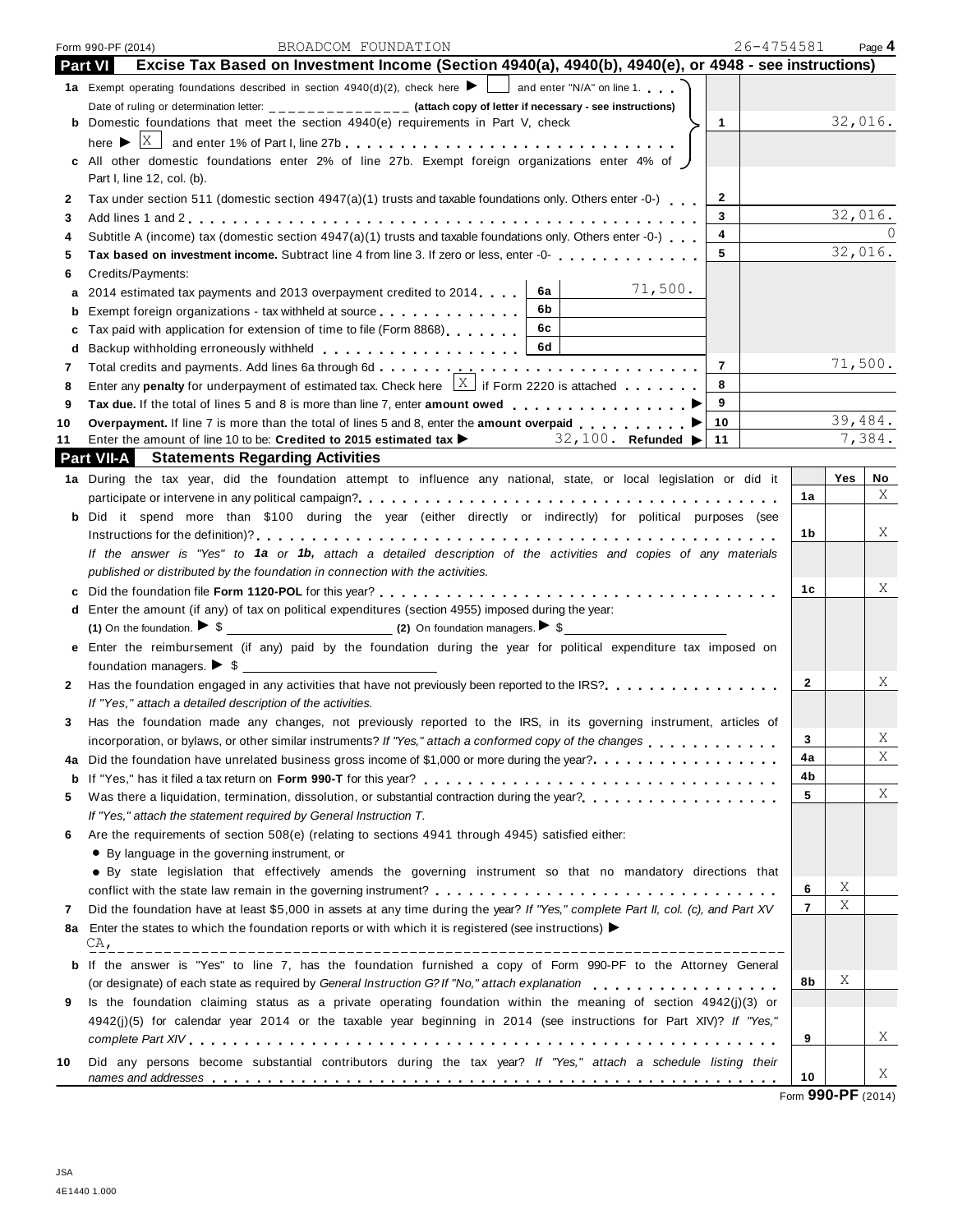| Form 990-PF (2014)<br>26-4754581<br>BROADCOM FOUNDATION                                                                                                       |            | Page 5     |
|---------------------------------------------------------------------------------------------------------------------------------------------------------------|------------|------------|
| <b>Part VII-A</b><br><b>Statements Regarding Activities (continued)</b>                                                                                       |            |            |
| 11 At any time during the year, did the foundation, directly or indirectly, own a controlled entity within the                                                |            |            |
| meaning of section 512(b)(13)? If "Yes," attach schedule (see instructions)                                                                                   | 11         | X          |
| 12 Did the foundation make a distribution to a donor advised fund over which the foundation or a disqualified                                                 |            |            |
| person had advisory privileges? If "Yes," attach statement (see instructions)                                                                                 | 12         | Χ          |
| 13 Did the foundation comply with the public inspection requirements for its annual returns and exemption application?                                        | Χ<br>13    |            |
| Website address $\triangleright$ WWW.BROADCOMFOUNDATION.ORG                                                                                                   |            |            |
| 14 The books are in care of $\blacktriangleright$ LAURI FISCHER                                                                                               |            |            |
| Located at >5300 CALIFORNIA STREET, SUITE 14042 IRVINE, CA _______ ZIP+4 > 92617                                                                              |            |            |
| 15 Section 4947(a)(1) nonexempt charitable trusts filing Form 990-PF in lieu of Form 1041 - Check here                                                        |            |            |
| and enter the amount of tax-exempt interest received or accrued during the year $\ldots$ , $\ldots$ , $\ldots$ , $\ldots$ , $\blacktriangleright$ 15          |            |            |
| 16 At any time during calendar year 2014, did the foundation have an interest in or a signature or other authority                                            |            | Yes <br>No |
| over a bank, securities, or other financial account in a foreign country?<br>$\ldots, \ldots, \ldots, \ldots, \ldots, \ldots, \ldots, \ldots, \ldots, \ldots$ | 16         | Χ          |
| See the instructions for exceptions and filing requirements for FinCEN Form 114, (formerly TD F 90-22.1). If                                                  |            |            |
| "Yes," enter the name of the foreign country $\blacktriangleright$                                                                                            |            |            |
| Statements Regarding Activities for Which Form 4720 May Be Required<br><b>Part VII-B</b>                                                                      |            |            |
| File Form 4720 if any item is checked in the "Yes" column, unless an exception applies.                                                                       | <b>Yes</b> | No         |
| 1a During the year did the foundation (either directly or indirectly):                                                                                        |            |            |
| $X \mid$<br>Yes<br><b>No</b><br>(1) Engage in the sale or exchange, or leasing of property with a disqualified person?                                        |            |            |
| (2) Borrow money from, lend money to, or otherwise extend credit to (or accept it from) a                                                                     |            |            |
| X<br><b>Yes</b><br><b>No</b>                                                                                                                                  |            |            |
| Χ<br>(3) Furnish goods, services, or facilities to (or accept them from) a disqualified person?<br>Yes<br>No                                                  |            |            |
| ΧI<br>(4) Pay compensation to, or pay or reimburse the expenses of, a disqualified person?<br>Yes<br>No                                                       |            |            |
| (5) Transfer any income or assets to a disqualified person (or make any of either available for                                                               |            |            |
| $X \mid$<br><b>No</b><br>Yes                                                                                                                                  |            |            |
| (6) Agree to pay money or property to a government official? (Exception. Check "No" if the                                                                    |            |            |
| foundation agreed to make a grant to or to employ the official for a period after                                                                             |            |            |
| X  <br>Yes<br>No<br>termination of government service, if terminating within 90 days.                                                                         |            |            |
| <b>b</b> If any answer is "Yes" to 1a(1)-(6), did any of the acts fail to qualify under the exceptions described in Regulations                               |            |            |
|                                                                                                                                                               | 1b         | Χ          |
| Organizations relying on a current notice regarding disaster assistance check here <b>contained as a contained as a</b>                                       |            |            |
| c Did the foundation engage in a prior year in any of the acts described in 1a, other than excepted acts, that                                                |            |            |
|                                                                                                                                                               | 1c         | Χ          |
| 2 Taxes on failure to distribute income (section 4942) (does not apply for years the foundation was a private                                                 |            |            |
| operating foundation defined in section $4942(j)(3)$ or $4942(j)(5)$ :                                                                                        |            |            |
| a At the end of tax year 2014, did the foundation have any undistributed income (lines 6d and                                                                 |            |            |
| $X \mid No$<br>Yes                                                                                                                                            |            |            |
| If "Yes," list the years $\triangleright$ __________ ,_______ ,_____ ,____ ,____ ,____ ,____                                                                  |            |            |
| <b>b</b> Are there any years listed in 2a for which the foundation is not applying the provisions of section 4942(a)(2)                                       |            |            |
| (relating to incorrect valuation of assets) to the year's undistributed income? (If applying section 4942(a)(2) to                                            |            |            |
| all years listed, answer "No" and attach statement - see instructions.)                                                                                       | 2b         |            |
| c If the provisions of section $4942(a)(2)$ are being applied to any of the years listed in 2a, list the years here.                                          |            |            |
|                                                                                                                                                               |            |            |
| 3a Did the foundation hold more than a 2% direct or indirect interest in any business enterprise                                                              |            |            |
| X <sub>1</sub><br>Yes<br>No                                                                                                                                   |            |            |
| b If "Yes," did it have excess business holdings in 2014 as a result of (1) any purchase by the foundation or                                                 |            |            |
| disqualified persons after May 26, 1969; (2) the lapse of the 5-year period (or longer period approved by the                                                 |            |            |
| Commissioner under section $4943(c)(7)$ to dispose of holdings acquired by gift or bequest; or (3) the lapse of                                               |            |            |
| the 10-, 15-, or 20-year first phase holding period? (Use Schedule C, Form 4720, to determine if the                                                          |            |            |
|                                                                                                                                                               | 3b         |            |
| 4a Did the foundation invest during the year any amount in a manner that would jeopardize its charitable purposes?                                            | 4a         | Χ          |
| <b>b</b> Did the foundation make any investment in a prior year (but after December 31, 1969) that could jeopardize its                                       |            |            |
| charitable purpose that had not been removed from jeopardy before the first day of the tax year beginning in 2014?                                            | 4b         | Χ          |

Form **990-PF** (2014)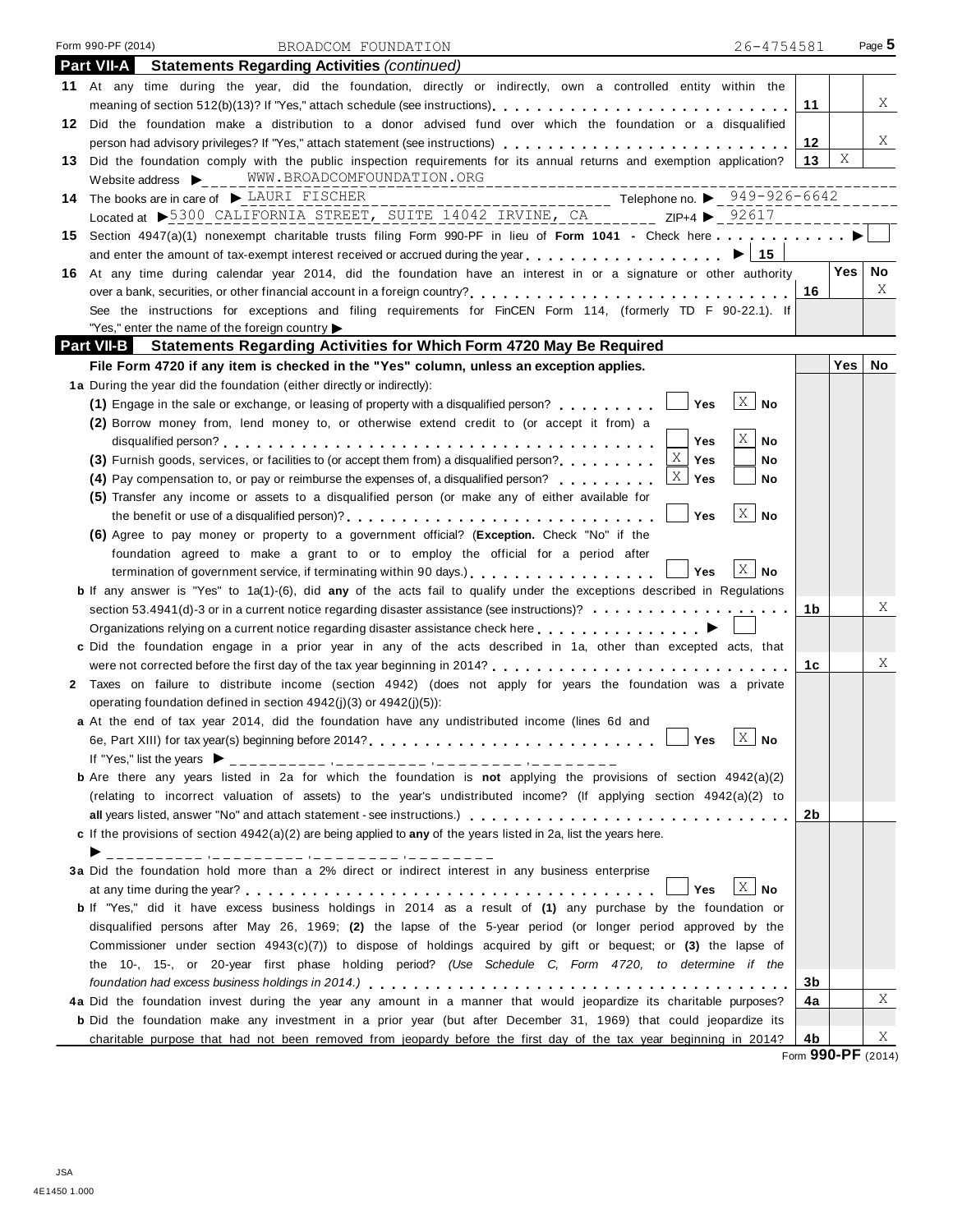|                   | BROADCOM FOUNDATION<br>Form 990-PF (2014)                                                                                                                                                                                      |                                       |                               |                                                     | 26-4754581                               | Page 6 |
|-------------------|--------------------------------------------------------------------------------------------------------------------------------------------------------------------------------------------------------------------------------|---------------------------------------|-------------------------------|-----------------------------------------------------|------------------------------------------|--------|
|                   | Statements Regarding Activities for Which Form 4720 May Be Required (continued)<br><b>Part VII-B</b>                                                                                                                           |                                       |                               |                                                     |                                          |        |
| 5а                | During the year did the foundation pay or incur any amount to:                                                                                                                                                                 |                                       |                               |                                                     |                                          |        |
|                   | (1) Carry on propaganda, or otherwise attempt to influence legislation (section $4945(e)$ )?                                                                                                                                   |                                       |                               | $X$ No<br><b>Yes</b>                                |                                          |        |
|                   | (2) Influence the outcome of any specific public election (see section 4955); or to carry on,                                                                                                                                  |                                       |                               |                                                     |                                          |        |
|                   |                                                                                                                                                                                                                                |                                       |                               | Χ<br>Yes<br>No                                      |                                          |        |
|                   | (3) Provide a grant to an individual for travel, study, or other similar purposes?                                                                                                                                             |                                       |                               | X<br>Yes<br>No                                      |                                          |        |
|                   | (4) Provide a grant to an organization other than a charitable, etc., organization described in                                                                                                                                |                                       |                               |                                                     |                                          |        |
|                   | section $4945(d)(4)(A)$ ? (see instructions)                                                                                                                                                                                   |                                       |                               | X Yes<br><b>No</b>                                  |                                          |        |
|                   | (5) Provide for any purpose other than religious, charitable, scientific, literary, or educational                                                                                                                             |                                       |                               |                                                     |                                          |        |
|                   | purposes, or for the prevention of cruelty to children or animals? $\ldots$ , $\ldots$ , $\ldots$ , $\ldots$ , $\ldots$                                                                                                        |                                       |                               | <b>Yes</b><br>No                                    |                                          |        |
| b                 | If any answer is "Yes" to 5a(1)-(5), did any of the transactions fail to qualify under the exceptions described in                                                                                                             |                                       |                               |                                                     |                                          |        |
|                   | Regulations section 53.4945 or in a current notice regarding disaster assistance (see instructions)?                                                                                                                           |                                       |                               |                                                     | 5b                                       | Χ      |
|                   | Organizations relying on a current notice regarding disaster assistance check here entitled in the entity of the entry of the entry of the entry of the entry of the entry of the entry of the entry of the entry of the entry |                                       |                               |                                                     |                                          |        |
| c                 | If the answer is "Yes" to question 5a(4), does the foundation claim exemption from the tax                                                                                                                                     |                                       |                               |                                                     |                                          |        |
|                   | because it maintained expenditure responsibility for the grant? $\mathbb{A}^{\text{TCH}}$ , $10$ ,                                                                                                                             |                                       |                               | $X$ Yes<br><b>No</b>                                |                                          |        |
|                   | If "Yes," attach the statement required by Requlations section 53.4945-5(d).                                                                                                                                                   |                                       |                               |                                                     |                                          |        |
| 6a                | Did the foundation, during the year, receive any funds, directly or indirectly, to pay premiums                                                                                                                                |                                       |                               | $X$ No<br><b>Yes</b>                                |                                          |        |
|                   | Did the foundation, during the year, pay premiums, directly or indirectly, on a personal benefit contract?                                                                                                                     |                                       |                               |                                                     | 6b                                       | Χ      |
| b                 | If "Yes" to 6b, file Form 8870.                                                                                                                                                                                                |                                       |                               |                                                     |                                          |        |
| 7а                | At any time during the tax year, was the foundation a party to a prohibited tax shelter transaction?                                                                                                                           |                                       |                               | $X$ No<br>Yes                                       |                                          |        |
|                   | If "Yes," did the foundation receive any proceeds or have any net income attributable to the transaction?                                                                                                                      |                                       |                               |                                                     | 7b                                       |        |
| Part VIII         | Information About Officers, Directors, Trustees, Foundation Managers, Highly Paid Employees,                                                                                                                                   |                                       |                               |                                                     |                                          |        |
|                   | and Contractors                                                                                                                                                                                                                |                                       |                               |                                                     |                                          |        |
|                   |                                                                                                                                                                                                                                |                                       |                               |                                                     |                                          |        |
|                   | List all officers, directors, trustees, foundation managers and their compensation (see instructions).                                                                                                                         | (b) Title, and average                | (c) Compensation              | (d) Contributions to                                |                                          |        |
|                   | (a) Name and address                                                                                                                                                                                                           | hours per week<br>devoted to position | (If not paid,<br>$enter - 0-$ | employee benefit plans<br>and deferred compensation | (e) Expense account,<br>other allowances |        |
|                   | ____________________________                                                                                                                                                                                                   |                                       |                               |                                                     |                                          |        |
|                   |                                                                                                                                                                                                                                |                                       | 263,000.                      |                                                     |                                          |        |
|                   |                                                                                                                                                                                                                                |                                       |                               |                                                     |                                          | 0      |
|                   |                                                                                                                                                                                                                                |                                       |                               |                                                     |                                          |        |
|                   |                                                                                                                                                                                                                                |                                       |                               |                                                     |                                          |        |
|                   |                                                                                                                                                                                                                                |                                       |                               |                                                     |                                          |        |
|                   |                                                                                                                                                                                                                                |                                       |                               |                                                     |                                          |        |
|                   |                                                                                                                                                                                                                                |                                       |                               |                                                     |                                          |        |
|                   | Compensation of five highest-paid employees (other than those included on line 1 - see instructions). If none, enter<br>"NONE."                                                                                                |                                       |                               |                                                     |                                          |        |
|                   |                                                                                                                                                                                                                                | (b) Title, and average                |                               | (d) Contributions to                                |                                          |        |
|                   | (a) Name and address of each employee paid more than \$50,000                                                                                                                                                                  | hours per week<br>devoted to position | (c) Compensation              | employee benefit<br>plans and deferred              | (e) Expense account,<br>other allowances |        |
|                   |                                                                                                                                                                                                                                |                                       |                               | compensation                                        |                                          |        |
|                   | NONE                                                                                                                                                                                                                           |                                       |                               |                                                     |                                          |        |
|                   |                                                                                                                                                                                                                                |                                       |                               |                                                     |                                          |        |
|                   |                                                                                                                                                                                                                                |                                       |                               |                                                     |                                          |        |
|                   |                                                                                                                                                                                                                                |                                       |                               |                                                     |                                          |        |
|                   |                                                                                                                                                                                                                                |                                       |                               |                                                     |                                          |        |
|                   |                                                                                                                                                                                                                                |                                       |                               |                                                     |                                          |        |
| 1<br>ATCH 11<br>2 |                                                                                                                                                                                                                                |                                       |                               |                                                     |                                          |        |
|                   |                                                                                                                                                                                                                                |                                       |                               |                                                     |                                          |        |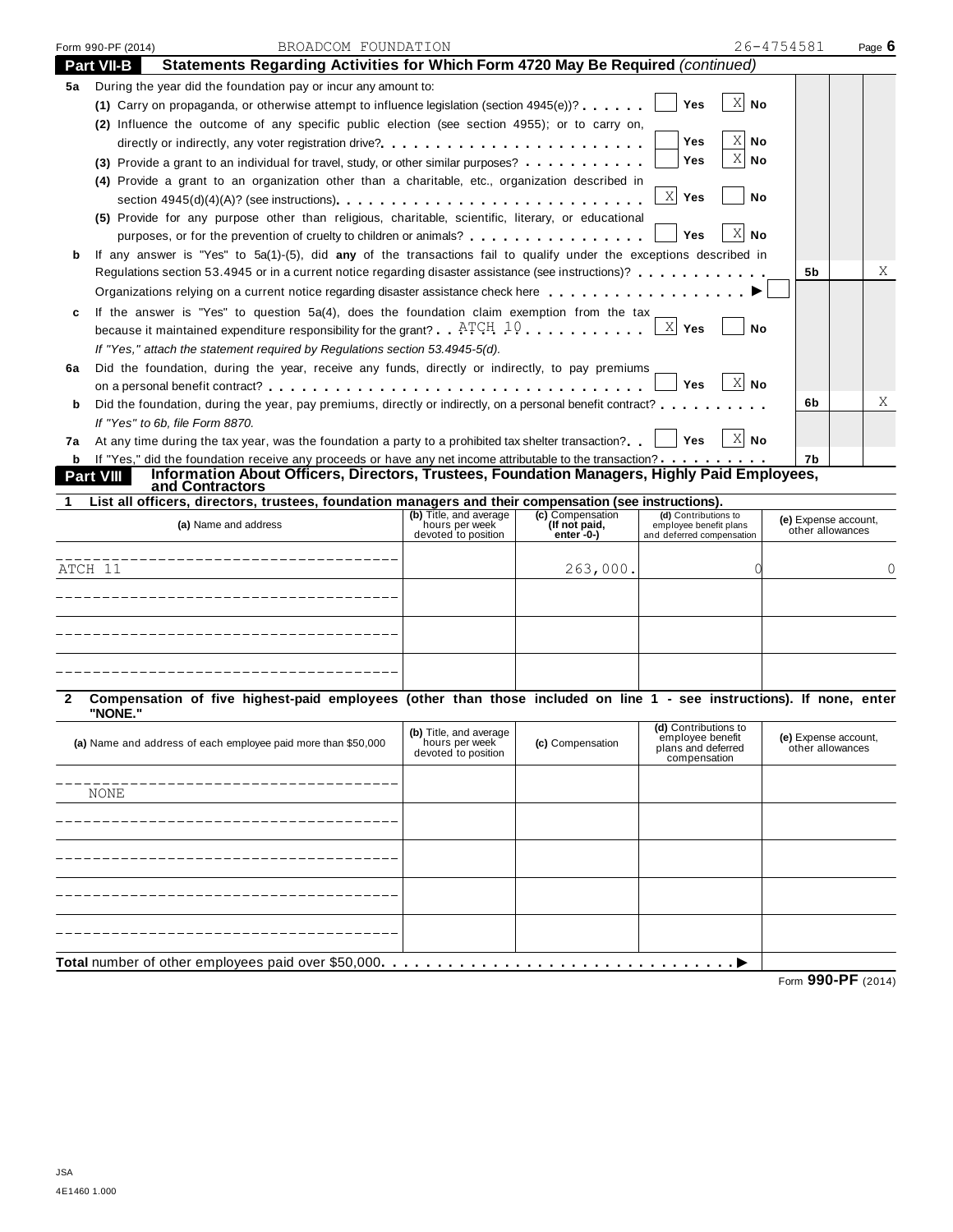| Form 990-PF (2014)                                                                                                                                                                                                                                        | Page 7           |
|-----------------------------------------------------------------------------------------------------------------------------------------------------------------------------------------------------------------------------------------------------------|------------------|
| <b>Part VIII</b><br>Information About Officers, Directors, Trustees, Foundation Managers, Highly Paid Employees,<br>and Contractors (continued)                                                                                                           |                  |
| Five highest-paid independent contractors for professional services (see instructions). If none, enter "NONE."<br>3                                                                                                                                       |                  |
| (a) Name and address of each person paid more than \$50,000<br>(b) Type of service                                                                                                                                                                        | (c) Compensation |
|                                                                                                                                                                                                                                                           |                  |
| ATCH 12                                                                                                                                                                                                                                                   | 519,703.         |
|                                                                                                                                                                                                                                                           |                  |
|                                                                                                                                                                                                                                                           |                  |
|                                                                                                                                                                                                                                                           |                  |
|                                                                                                                                                                                                                                                           |                  |
|                                                                                                                                                                                                                                                           |                  |
|                                                                                                                                                                                                                                                           |                  |
| Total number of others receiving over \$50,000 for professional services<br>▶                                                                                                                                                                             |                  |
| Part IX-A<br><b>Summary of Direct Charitable Activities</b>                                                                                                                                                                                               |                  |
| List the foundation's four largest direct charitable activities during the tax year. Include relevant statistical information such as the number of<br>organizations and other beneficiaries served, conferences convened, research papers produced, etc. | Expenses         |
| 1 BROADCOM FOUNDATION SPONSORS AN ANNUAL UNIVERSITY RESEARCH                                                                                                                                                                                              |                  |
| COMPETITION TO REWARD INNOVATIVE GRADUATE STUDENTS DOING                                                                                                                                                                                                  |                  |
| RESEARCH AT TOP ENGINEERING UNIVERSITIES AROUND THE WORLD.                                                                                                                                                                                                | 25,500.          |
| 2 BROADCOM MASTERS® (MATH, APPLIED SCIENCE, TECHNOLOGY AND                                                                                                                                                                                                |                  |
| ENGINEERING AS RISING STARS), IS THE PREMIER INTERNATIONAL                                                                                                                                                                                                |                  |
| MIDDLE SCHOOL SCIENCE AND ENGINEERING FAIR COMPETITION.                                                                                                                                                                                                   | 47, 412.         |
| 3                                                                                                                                                                                                                                                         |                  |
|                                                                                                                                                                                                                                                           |                  |
|                                                                                                                                                                                                                                                           |                  |
|                                                                                                                                                                                                                                                           |                  |
|                                                                                                                                                                                                                                                           |                  |
| <b>Part IX-B</b><br><b>Summary of Program-Related Investments (see instructions)</b>                                                                                                                                                                      |                  |
| Describe the two largest program-related investments made by the foundation during the tax year on lines 1 and 2.<br>NONE                                                                                                                                 | Amount           |
|                                                                                                                                                                                                                                                           |                  |
|                                                                                                                                                                                                                                                           |                  |
| 2                                                                                                                                                                                                                                                         |                  |
|                                                                                                                                                                                                                                                           |                  |
| All other program-related investments. See instructions.                                                                                                                                                                                                  |                  |
| 3 NONE                                                                                                                                                                                                                                                    |                  |
|                                                                                                                                                                                                                                                           |                  |
|                                                                                                                                                                                                                                                           |                  |
|                                                                                                                                                                                                                                                           |                  |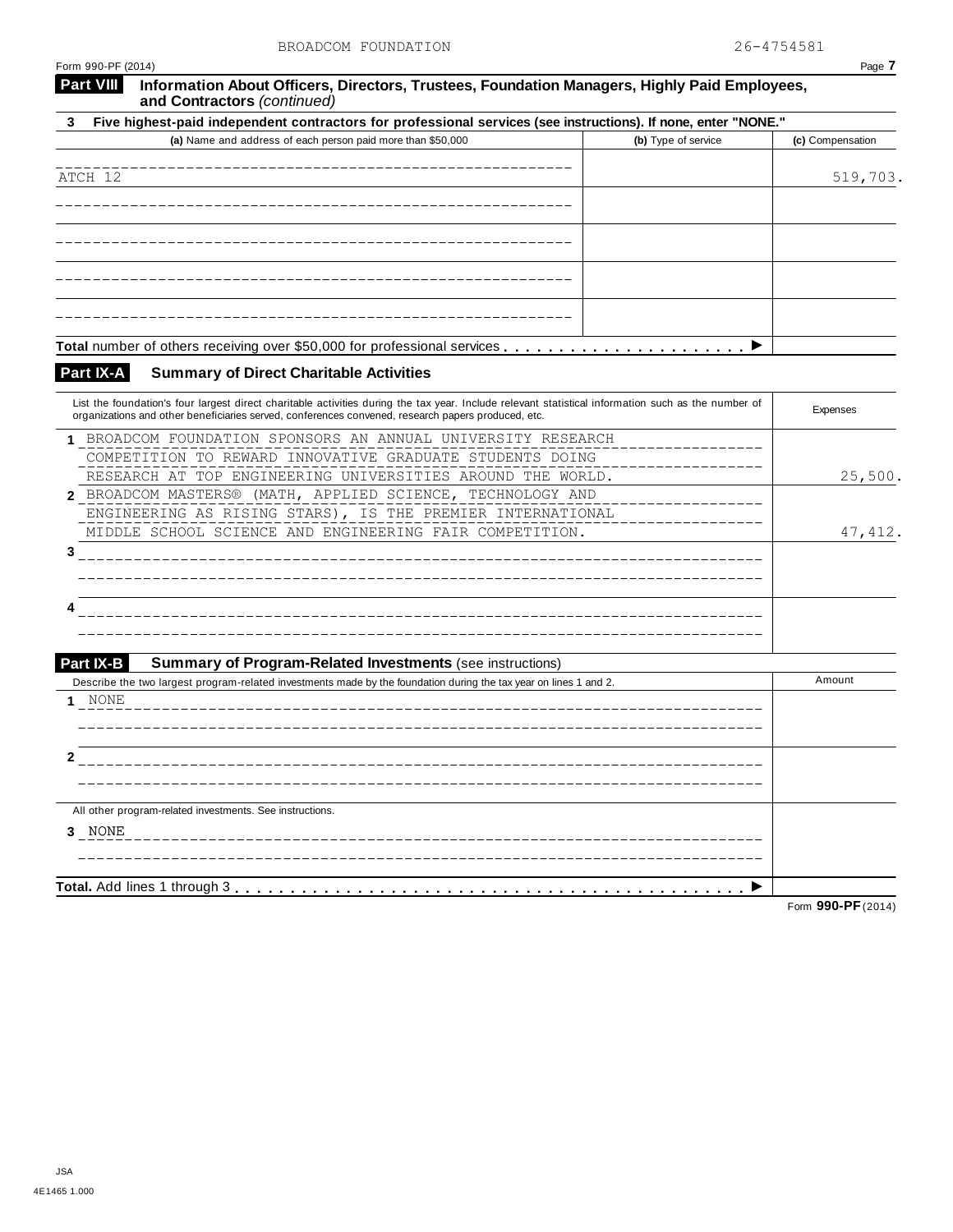| Form 990-PF (2014)<br>Minimum Investment Return (All domestic foundations must complete this part. Foreign foundations,<br><b>Part X</b><br>see instructions.)<br>Fair market value of assets not used (or held for use) directly in carrying out charitable, etc.,<br>1.<br>purposes:<br>101,398,514.<br>1a<br>Average monthly fair market value of securities<br>a<br>1b<br>b<br>1 <sub>c</sub><br>c<br>1 <sub>d</sub><br>d<br>Reduction claimed for blockage or other factors reported on lines 1a and<br>е<br>1c (attach detailed explanation) enterpreteration of the set of the set of the set of the set of the set of the set of the set of the set of the set of the set of the set of the set of the set of the set of the set of the<br>$\overline{2}$<br>$\mathbf{2}$ | Page 8<br>3,417,620.<br>104,816,134. |
|-----------------------------------------------------------------------------------------------------------------------------------------------------------------------------------------------------------------------------------------------------------------------------------------------------------------------------------------------------------------------------------------------------------------------------------------------------------------------------------------------------------------------------------------------------------------------------------------------------------------------------------------------------------------------------------------------------------------------------------------------------------------------------------|--------------------------------------|
|                                                                                                                                                                                                                                                                                                                                                                                                                                                                                                                                                                                                                                                                                                                                                                                   |                                      |
|                                                                                                                                                                                                                                                                                                                                                                                                                                                                                                                                                                                                                                                                                                                                                                                   |                                      |
|                                                                                                                                                                                                                                                                                                                                                                                                                                                                                                                                                                                                                                                                                                                                                                                   |                                      |
|                                                                                                                                                                                                                                                                                                                                                                                                                                                                                                                                                                                                                                                                                                                                                                                   |                                      |
|                                                                                                                                                                                                                                                                                                                                                                                                                                                                                                                                                                                                                                                                                                                                                                                   |                                      |
|                                                                                                                                                                                                                                                                                                                                                                                                                                                                                                                                                                                                                                                                                                                                                                                   |                                      |
|                                                                                                                                                                                                                                                                                                                                                                                                                                                                                                                                                                                                                                                                                                                                                                                   |                                      |
|                                                                                                                                                                                                                                                                                                                                                                                                                                                                                                                                                                                                                                                                                                                                                                                   |                                      |
|                                                                                                                                                                                                                                                                                                                                                                                                                                                                                                                                                                                                                                                                                                                                                                                   |                                      |
|                                                                                                                                                                                                                                                                                                                                                                                                                                                                                                                                                                                                                                                                                                                                                                                   |                                      |
|                                                                                                                                                                                                                                                                                                                                                                                                                                                                                                                                                                                                                                                                                                                                                                                   |                                      |
| 3<br>Subtract line 2 from line 1d<br>Subtract line 2 from line 1d entirely contained in the series of the series cash deemed held for charitable activities. Enter 1 1/2% of line 3 (for greater amount, see                                                                                                                                                                                                                                                                                                                                                                                                                                                                                                                                                                      | 104,816,134.                         |
|                                                                                                                                                                                                                                                                                                                                                                                                                                                                                                                                                                                                                                                                                                                                                                                   |                                      |
| 4                                                                                                                                                                                                                                                                                                                                                                                                                                                                                                                                                                                                                                                                                                                                                                                 | 1,572,242.                           |
| 103, 243, 892.<br>5<br>Net value of noncharitable-use assets. Subtract line 4 from line 3. Enter here and on Part V, line 4                                                                                                                                                                                                                                                                                                                                                                                                                                                                                                                                                                                                                                                       |                                      |
| 6                                                                                                                                                                                                                                                                                                                                                                                                                                                                                                                                                                                                                                                                                                                                                                                 | 5, 162, 195.                         |
| <b>Distributable Amount</b> (see instructions) (Section $4942(j)(3)$ and (j)(5) private operating foundations<br>Part XI<br>and certain foreign organizations check here $\blacktriangleright$   and do not complete this part.)                                                                                                                                                                                                                                                                                                                                                                                                                                                                                                                                                  |                                      |
| 1                                                                                                                                                                                                                                                                                                                                                                                                                                                                                                                                                                                                                                                                                                                                                                                 | 5, 162, 195.                         |
| 2a<br>32,016.<br>Tax on investment income for 2014 from Part VI, line 5<br>2a                                                                                                                                                                                                                                                                                                                                                                                                                                                                                                                                                                                                                                                                                                     |                                      |
| 2 <sub>b</sub><br>Income tax for 2014. (This does not include the tax from Part VI.) $\vert$<br>b                                                                                                                                                                                                                                                                                                                                                                                                                                                                                                                                                                                                                                                                                 |                                      |
| 2c<br>C                                                                                                                                                                                                                                                                                                                                                                                                                                                                                                                                                                                                                                                                                                                                                                           | 32,016.                              |
| 3<br>Distributable amount before adjustments. Subtract line 2c from line 1                                                                                                                                                                                                                                                                                                                                                                                                                                                                                                                                                                                                                                                                                                        | $\overline{5,130,179.}$              |
| 4<br>Recoveries of amounts treated as qualifying distributions                                                                                                                                                                                                                                                                                                                                                                                                                                                                                                                                                                                                                                                                                                                    |                                      |
| 5                                                                                                                                                                                                                                                                                                                                                                                                                                                                                                                                                                                                                                                                                                                                                                                 | 5,130,179.                           |
| 6                                                                                                                                                                                                                                                                                                                                                                                                                                                                                                                                                                                                                                                                                                                                                                                 |                                      |
| Distributable amount as adjusted. Subtract line 6 from line 5. Enter here and on Part XIII,                                                                                                                                                                                                                                                                                                                                                                                                                                                                                                                                                                                                                                                                                       |                                      |
| $\overline{7}$                                                                                                                                                                                                                                                                                                                                                                                                                                                                                                                                                                                                                                                                                                                                                                    | 5,130,179.                           |
| <b>Part XII</b> Qualifying Distributions (see instructions)                                                                                                                                                                                                                                                                                                                                                                                                                                                                                                                                                                                                                                                                                                                       |                                      |
| Amounts paid (including administrative expenses) to accomplish charitable, etc., purposes:                                                                                                                                                                                                                                                                                                                                                                                                                                                                                                                                                                                                                                                                                        |                                      |
| Expenses, contributions, gifts, etc. - total from Part I, column (d), line 26<br>1a<br>a                                                                                                                                                                                                                                                                                                                                                                                                                                                                                                                                                                                                                                                                                          | 4, 476, 261.                         |
| Program-related investments - total from Part IX-B<br><br>1 <sub>b</sub><br>b                                                                                                                                                                                                                                                                                                                                                                                                                                                                                                                                                                                                                                                                                                     |                                      |
| Amounts paid to acquire assets used (or held for use) directly in carrying out charitable, etc.,                                                                                                                                                                                                                                                                                                                                                                                                                                                                                                                                                                                                                                                                                  |                                      |
| $\mathbf{2}$                                                                                                                                                                                                                                                                                                                                                                                                                                                                                                                                                                                                                                                                                                                                                                      |                                      |
| Amounts set aside for specific charitable projects that satisfy the:                                                                                                                                                                                                                                                                                                                                                                                                                                                                                                                                                                                                                                                                                                              |                                      |
| За<br>a                                                                                                                                                                                                                                                                                                                                                                                                                                                                                                                                                                                                                                                                                                                                                                           |                                      |
| 3 <sub>b</sub><br>b                                                                                                                                                                                                                                                                                                                                                                                                                                                                                                                                                                                                                                                                                                                                                               |                                      |
| Qualifying distributions. Add lines 1a through 3b. Enter here and on Part V, line 8, and Part XIII, line 4<br>4                                                                                                                                                                                                                                                                                                                                                                                                                                                                                                                                                                                                                                                                   | 4,476,261.                           |
| Foundations that qualify under section 4940(e) for the reduced rate of tax on net investment income.                                                                                                                                                                                                                                                                                                                                                                                                                                                                                                                                                                                                                                                                              |                                      |
| Enter 1% of Part I, line 27b (see instructions)<br>5                                                                                                                                                                                                                                                                                                                                                                                                                                                                                                                                                                                                                                                                                                                              | 32,016.                              |
| 6                                                                                                                                                                                                                                                                                                                                                                                                                                                                                                                                                                                                                                                                                                                                                                                 | 4,444,245.                           |
| Note. The amount on line 6 will be used in Part V, column (b), in subsequent years when calculating whether the foundation<br>qualifies for the section 4940(e) reduction of tax in those years.                                                                                                                                                                                                                                                                                                                                                                                                                                                                                                                                                                                  |                                      |

Form **990-PF** (2014)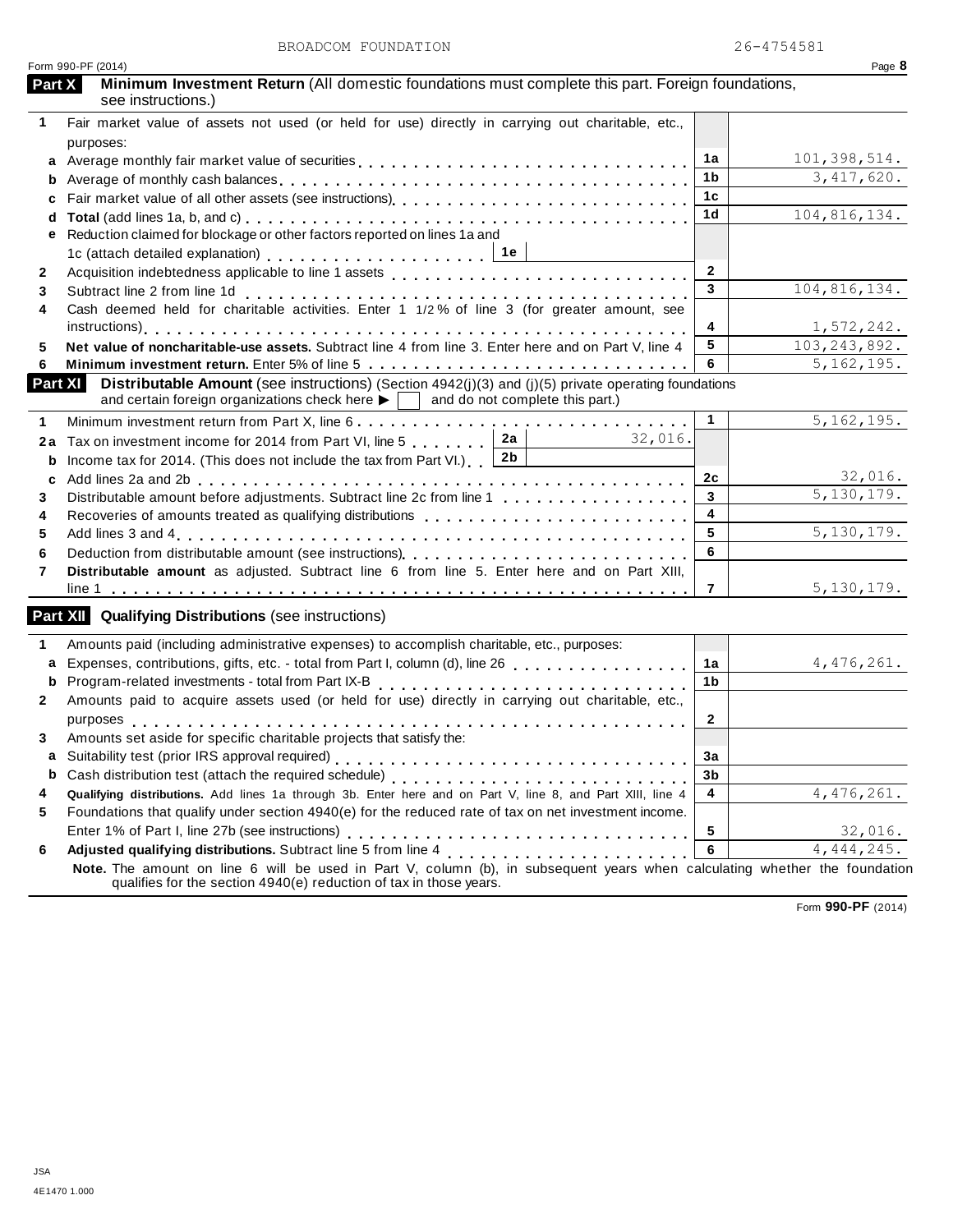|    |                                                                                                                                                                                                                                                                             |               |                            |             | Page 9             |
|----|-----------------------------------------------------------------------------------------------------------------------------------------------------------------------------------------------------------------------------------------------------------------------------|---------------|----------------------------|-------------|--------------------|
|    | Form 990-PF (2014)<br><b>Undistributed Income (see instructions)</b><br><b>Part XIII</b>                                                                                                                                                                                    |               |                            |             |                    |
| 1. | Distributable amount for 2014 from Part XI,                                                                                                                                                                                                                                 | (a)<br>Corpus | (b)<br>Years prior to 2013 | (c)<br>2013 | (d)<br>2014        |
|    |                                                                                                                                                                                                                                                                             |               |                            |             | 5, 130, 179.       |
| 2  | Undistributed income, if any, as of the end of 2014:                                                                                                                                                                                                                        |               |                            |             |                    |
|    | a Enter amount for 2013 only                                                                                                                                                                                                                                                |               |                            | 2,180,659.  |                    |
|    | <b>b</b> Total for prior years: 20 $12$ , 20 $11$ , 20 $10$                                                                                                                                                                                                                 |               |                            |             |                    |
| 3  | Excess distributions carryover, if any, to 2014:                                                                                                                                                                                                                            |               |                            |             |                    |
|    | <b>a</b> From 2009                                                                                                                                                                                                                                                          |               |                            |             |                    |
|    | <b>b</b> From 2010                                                                                                                                                                                                                                                          |               |                            |             |                    |
|    | <b>c</b> From 2011                                                                                                                                                                                                                                                          |               |                            |             |                    |
|    | <b>d</b> From 2012                                                                                                                                                                                                                                                          |               |                            |             |                    |
|    | e From 2013                                                                                                                                                                                                                                                                 |               |                            |             |                    |
|    | f Total of lines 3a through e                                                                                                                                                                                                                                               |               |                            |             |                    |
| 4  | Qualifying distributions for 2014 from Part XII,                                                                                                                                                                                                                            |               |                            |             |                    |
|    | line 4: $\triangleright$ \$ 4,476,261.                                                                                                                                                                                                                                      |               |                            |             |                    |
|    | a Applied to 2013, but not more than line 2a                                                                                                                                                                                                                                |               |                            | 2,180,659.  |                    |
|    | <b>b</b> Applied to undistributed income of prior years<br>(Election required - see instructions) [100]                                                                                                                                                                     |               |                            |             |                    |
|    | c Treated as distributions out of corpus (Election<br>required - see instructions)                                                                                                                                                                                          |               |                            |             |                    |
|    | d Applied to 2014 distributable amount                                                                                                                                                                                                                                      |               |                            |             | 2,295,602.         |
|    | e Remaining amount distributed out of corpus                                                                                                                                                                                                                                |               |                            |             |                    |
| 5  | Excess distributions carryover applied to 2014                                                                                                                                                                                                                              |               |                            |             |                    |
| 6. | (If an amount appears in column (d), the same<br>amount must be shown in column (a).)<br>Enter the net total of each column as<br>indicated below:                                                                                                                          |               |                            |             |                    |
|    | <b>a</b> Corpus. Add lines 3f, 4c, and 4e. Subtract line 5                                                                                                                                                                                                                  |               |                            |             |                    |
|    | <b>b</b> Prior years' undistributed income. Subtract                                                                                                                                                                                                                        |               |                            |             |                    |
|    | line 4b from line 2b expression of the state of the state of the state of the state of the state of the state o                                                                                                                                                             |               |                            |             |                    |
|    | c Enter the amount of prior years' undistributed<br>income for which a notice of deficiency has<br>been issued, or on which the section 4942(a)<br>tax has been previously assessed                                                                                         |               |                            |             |                    |
|    | d Subtract line 6c from line 6b. Taxable                                                                                                                                                                                                                                    |               |                            |             |                    |
|    | amount - see instructions entitled and the set of the set of the set of the set of the set of the set of the s                                                                                                                                                              |               |                            |             |                    |
|    | <b>e</b> Undistributed income for 2013. Subtract line<br>4a from line 2a. Taxable amount - see<br>instructions                                                                                                                                                              |               |                            |             |                    |
|    | f Undistributed income for 2014. Subtract lines                                                                                                                                                                                                                             |               |                            |             |                    |
|    | 4d and 5 from line 1. This amount must be<br>distributed in 2015 and the control of the control of the control of the control of the control of the control of the control of the control of the control of the control of the control of the control of the control of the |               |                            |             | 2,834,577.         |
| 7  | Amounts treated as distributions out of corpus                                                                                                                                                                                                                              |               |                            |             |                    |
|    | to satisfy requirements imposed by section<br>170(b)(1)(F) or 4942(g)(3) (Election may be                                                                                                                                                                                   |               |                            |             |                    |
|    | required - see instructions)                                                                                                                                                                                                                                                |               |                            |             |                    |
| 8  | Excess distributions carryover from 2009 not<br>applied on line 5 or line 7 (see instructions)                                                                                                                                                                              |               |                            |             |                    |
| 9  | Excess distributions carryover to 2015.                                                                                                                                                                                                                                     |               |                            |             |                    |
|    | Subtract lines 7 and 8 from line 6a                                                                                                                                                                                                                                         | 0             |                            |             |                    |
|    | 10 Analysis of line 9:                                                                                                                                                                                                                                                      |               |                            |             |                    |
|    | a Excess from 2010                                                                                                                                                                                                                                                          |               |                            |             |                    |
|    | <b>b</b> Excess from 2011                                                                                                                                                                                                                                                   |               |                            |             |                    |
|    | c Excess from 2012                                                                                                                                                                                                                                                          |               |                            |             |                    |
|    | d Excess from 2013                                                                                                                                                                                                                                                          |               |                            |             |                    |
|    | e Excess from 2014                                                                                                                                                                                                                                                          |               |                            |             | Form 990-PF (2014) |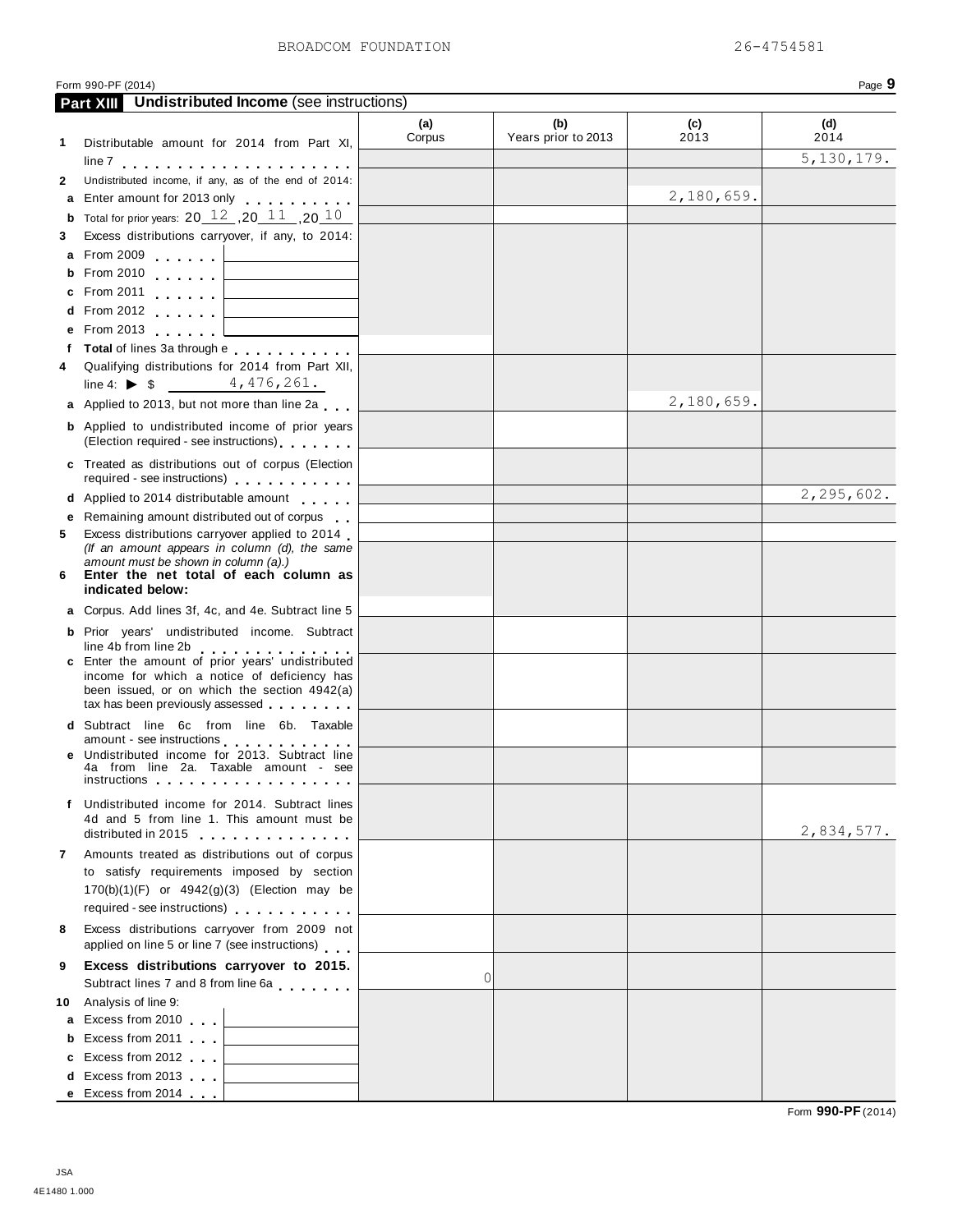| Form 990-PF (2014)                                                                                                                                                                                                                                |                                                                                                                                                        | BROADCOM FOUNDATION |               |               | 26-4754581 | Page $10$      |
|---------------------------------------------------------------------------------------------------------------------------------------------------------------------------------------------------------------------------------------------------|--------------------------------------------------------------------------------------------------------------------------------------------------------|---------------------|---------------|---------------|------------|----------------|
| <b>Part XIV</b>                                                                                                                                                                                                                                   | <b>Private Operating Foundations</b> (see instructions and Part VII-A, question 9)                                                                     |                     |               |               |            | NOT APPLICABLE |
| 1a If the foundation has received a ruling or determination letter that it is a private operating                                                                                                                                                 |                                                                                                                                                        |                     |               |               |            |                |
| foundation, and the ruling is effective for 2014, enter the date of the ruling                                                                                                                                                                    |                                                                                                                                                        |                     |               |               |            |                |
| <b>b</b> Check box to indicate whether the foundation is a private operating foundation described in section                                                                                                                                      |                                                                                                                                                        |                     |               | 4942(j)(3) or |            | 4942(j)(5)     |
| 2a Enter the lesser of the ad-                                                                                                                                                                                                                    | Tax year                                                                                                                                               |                     | Prior 3 years |               |            | (e) Total      |
| justed net income from Part                                                                                                                                                                                                                       | (a) 2014                                                                                                                                               | (b) $2013$          | $(c)$ 2012    | $(d)$ 2011    |            |                |
| I or the minimum investment<br>return from Part X for each<br>year listed<br>.                                                                                                                                                                    |                                                                                                                                                        |                     |               |               |            |                |
| <b>b</b> 85% of line 2a<br><b>Contract Contract Contract Contract</b>                                                                                                                                                                             |                                                                                                                                                        |                     |               |               |            |                |
| C Qualifying distributions from Part                                                                                                                                                                                                              |                                                                                                                                                        |                     |               |               |            |                |
| XII, line 4 for each year listed                                                                                                                                                                                                                  |                                                                                                                                                        |                     |               |               |            |                |
| <b>d</b> Amounts included in line 2c not<br>used directly for active conduct                                                                                                                                                                      |                                                                                                                                                        |                     |               |               |            |                |
| of exempt activities and the state of<br><b>e</b> Qualifying distributions made<br>directly for active conduct of<br>exempt activities. Subtract line                                                                                             |                                                                                                                                                        |                     |               |               |            |                |
| 2d from line 2c and the same state<br>Complete 3a, b, or c for the                                                                                                                                                                                |                                                                                                                                                        |                     |               |               |            |                |
| alternative test relied upon:<br><b>a</b> "Assets" alternative test - enter:                                                                                                                                                                      |                                                                                                                                                        |                     |               |               |            |                |
| (1) Value of all assets<br>(2) Value of assets qualifying                                                                                                                                                                                         |                                                                                                                                                        |                     |               |               |            |                |
| under section<br>4942(j)(3)(B)(i)                                                                                                                                                                                                                 |                                                                                                                                                        |                     |               |               |            |                |
| <b>b</b> "Endowment" alternative test-                                                                                                                                                                                                            |                                                                                                                                                        |                     |               |               |            |                |
| enter 2/3 of minimum invest-                                                                                                                                                                                                                      |                                                                                                                                                        |                     |               |               |            |                |
| ment return shown in Part X,<br>line 6 for each year listed                                                                                                                                                                                       |                                                                                                                                                        |                     |               |               |            |                |
| C "Support" alternative test - enter:                                                                                                                                                                                                             |                                                                                                                                                        |                     |               |               |            |                |
| (1) Total support other than<br>gross investment income<br>(interest, dividends, rents,<br>payments on securities<br>loans (section $512(a)(5)$ ),                                                                                                |                                                                                                                                                        |                     |               |               |            |                |
| or royalties) and the control of the control of<br>(2) Support from general<br>public and 5 or more<br>exempt organizations as<br>provided in section 4942                                                                                        |                                                                                                                                                        |                     |               |               |            |                |
| (j)(3)(B)(iii)<br>(3) Largest amount of sup-                                                                                                                                                                                                      |                                                                                                                                                        |                     |               |               |            |                |
| port from an exempt<br>organization                                                                                                                                                                                                               |                                                                                                                                                        |                     |               |               |            |                |
| (4) Gross investment income                                                                                                                                                                                                                       |                                                                                                                                                        |                     |               |               |            |                |
| Part XV                                                                                                                                                                                                                                           | Supplementary Information (Complete this part only if the foundation had \$5,000 or more in assets<br>at any time during the year - see instructions.) |                     |               |               |            |                |
| 1 Information Regarding Foundation Managers:                                                                                                                                                                                                      |                                                                                                                                                        |                     |               |               |            |                |
| a List any managers of the foundation who have contributed more than 2% of the total contributions received by the foundation<br>before the close of any tax year (but only if they have contributed more than \$5,000). (See section 507(d)(2).) |                                                                                                                                                        |                     |               |               |            |                |
| <b>NONE</b>                                                                                                                                                                                                                                       |                                                                                                                                                        |                     |               |               |            |                |
| <b>b</b> List any managers of the foundation who own 10% or more of the stock of a corporation (or an equally large portion of the<br>ownership of a partnership or other entity) of which the foundation has a 10% or greater interest.          |                                                                                                                                                        |                     |               |               |            |                |
| <b>NONE</b>                                                                                                                                                                                                                                       |                                                                                                                                                        |                     |               |               |            |                |
| Information Regarding Contribution, Grant, Gift, Loan, Scholarship, etc., Programs:                                                                                                                                                               |                                                                                                                                                        |                     |               |               |            |                |

**a** The name, address, and telephone number or e-mail address of the person to whom applications should be addressed:

[ATCH 13](#page-47-0)

**b** The form in which applications should be submitted and information and materials they should include:

SEE LINE 2A

**c** Any submission deadlines:

#### SEE LINE 2A

**d** Any restrictions or limitations on awards, such as by geographical areas, charitable fields, kinds of institutions, or other factors:

SEE LINE 2A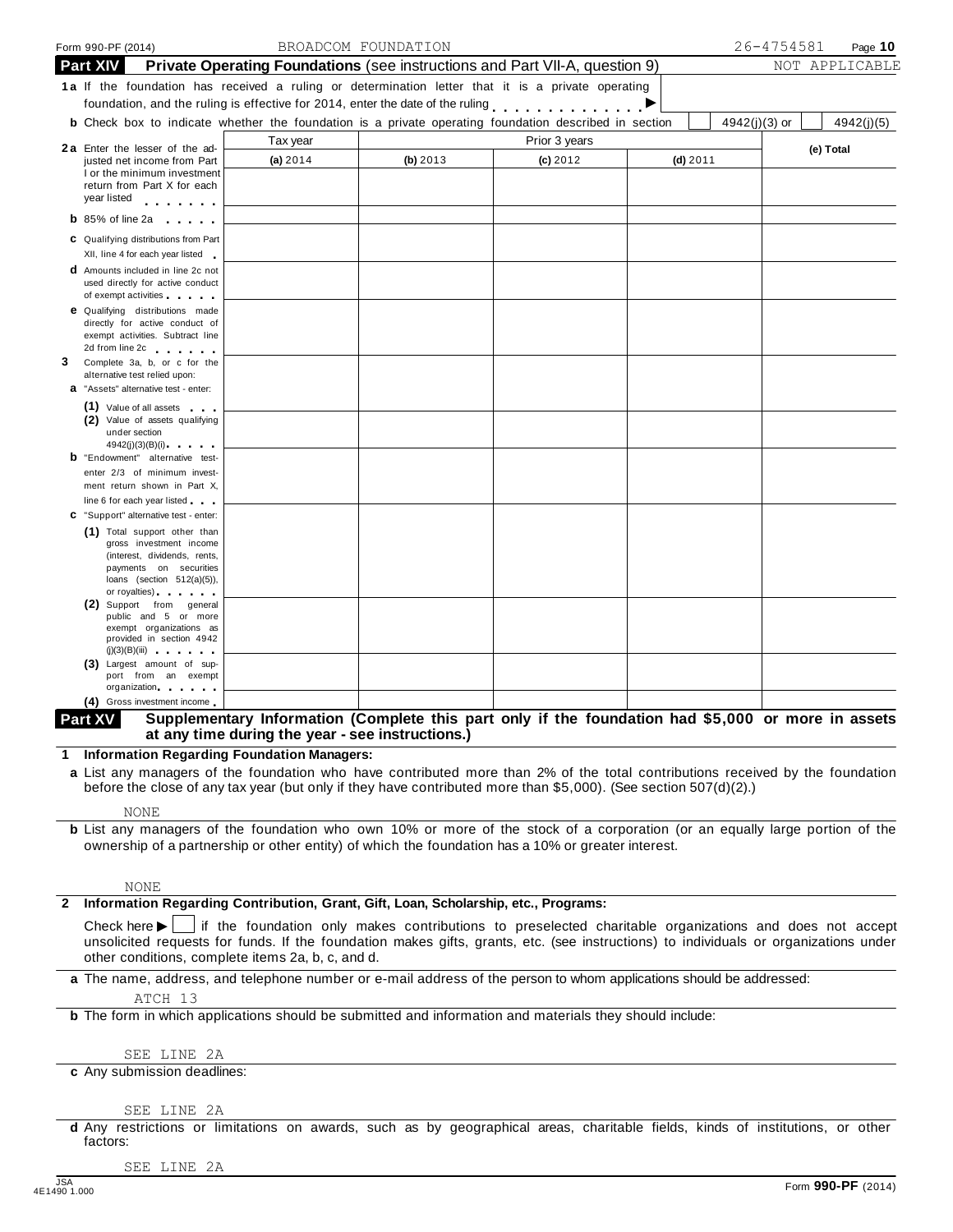| Form 990-PF (2014)                                                                                                                                                                                                               |  |                                     | Page 11    |
|----------------------------------------------------------------------------------------------------------------------------------------------------------------------------------------------------------------------------------|--|-------------------------------------|------------|
| <b>Supplementary Information (continued)</b><br>Part XV                                                                                                                                                                          |  |                                     |            |
| 3 Grants and Contributions Paid During the Year or Approved for Future Payment<br>Recipient Fection of the Secure of the Secure of the Secure of the Secure of the Secure of the Secure of the Secure of the Secure of the Secur |  |                                     |            |
|                                                                                                                                                                                                                                  |  | Purpose of grant or<br>contribution | Amount     |
|                                                                                                                                                                                                                                  |  |                                     |            |
| a Paid during the year                                                                                                                                                                                                           |  |                                     |            |
| ATCH 14                                                                                                                                                                                                                          |  |                                     |            |
|                                                                                                                                                                                                                                  |  |                                     |            |
|                                                                                                                                                                                                                                  |  |                                     |            |
|                                                                                                                                                                                                                                  |  |                                     |            |
|                                                                                                                                                                                                                                  |  |                                     |            |
|                                                                                                                                                                                                                                  |  |                                     |            |
|                                                                                                                                                                                                                                  |  |                                     |            |
|                                                                                                                                                                                                                                  |  |                                     |            |
|                                                                                                                                                                                                                                  |  |                                     |            |
|                                                                                                                                                                                                                                  |  |                                     |            |
|                                                                                                                                                                                                                                  |  |                                     |            |
|                                                                                                                                                                                                                                  |  |                                     |            |
|                                                                                                                                                                                                                                  |  |                                     |            |
|                                                                                                                                                                                                                                  |  |                                     |            |
|                                                                                                                                                                                                                                  |  |                                     |            |
|                                                                                                                                                                                                                                  |  |                                     |            |
|                                                                                                                                                                                                                                  |  |                                     |            |
|                                                                                                                                                                                                                                  |  |                                     |            |
|                                                                                                                                                                                                                                  |  |                                     |            |
|                                                                                                                                                                                                                                  |  |                                     |            |
|                                                                                                                                                                                                                                  |  |                                     |            |
|                                                                                                                                                                                                                                  |  |                                     |            |
|                                                                                                                                                                                                                                  |  |                                     |            |
|                                                                                                                                                                                                                                  |  |                                     |            |
|                                                                                                                                                                                                                                  |  |                                     |            |
|                                                                                                                                                                                                                                  |  |                                     |            |
|                                                                                                                                                                                                                                  |  |                                     |            |
|                                                                                                                                                                                                                                  |  |                                     |            |
|                                                                                                                                                                                                                                  |  |                                     | 4,042,216. |
| <b>b</b> Approved for future payment                                                                                                                                                                                             |  |                                     |            |
|                                                                                                                                                                                                                                  |  |                                     |            |
|                                                                                                                                                                                                                                  |  |                                     |            |
|                                                                                                                                                                                                                                  |  |                                     |            |
|                                                                                                                                                                                                                                  |  |                                     |            |
|                                                                                                                                                                                                                                  |  |                                     |            |
|                                                                                                                                                                                                                                  |  |                                     |            |
|                                                                                                                                                                                                                                  |  |                                     |            |
|                                                                                                                                                                                                                                  |  |                                     |            |
|                                                                                                                                                                                                                                  |  |                                     |            |
|                                                                                                                                                                                                                                  |  |                                     |            |
|                                                                                                                                                                                                                                  |  |                                     |            |
|                                                                                                                                                                                                                                  |  |                                     |            |
|                                                                                                                                                                                                                                  |  |                                     |            |
|                                                                                                                                                                                                                                  |  |                                     |            |
|                                                                                                                                                                                                                                  |  |                                     |            |
|                                                                                                                                                                                                                                  |  |                                     |            |

**Total** m m m m m m m m m m m m m m m m m m m m m m m m m m m m m m m m m m m m m m m m m m m m m m m m m <sup>I</sup> **3b**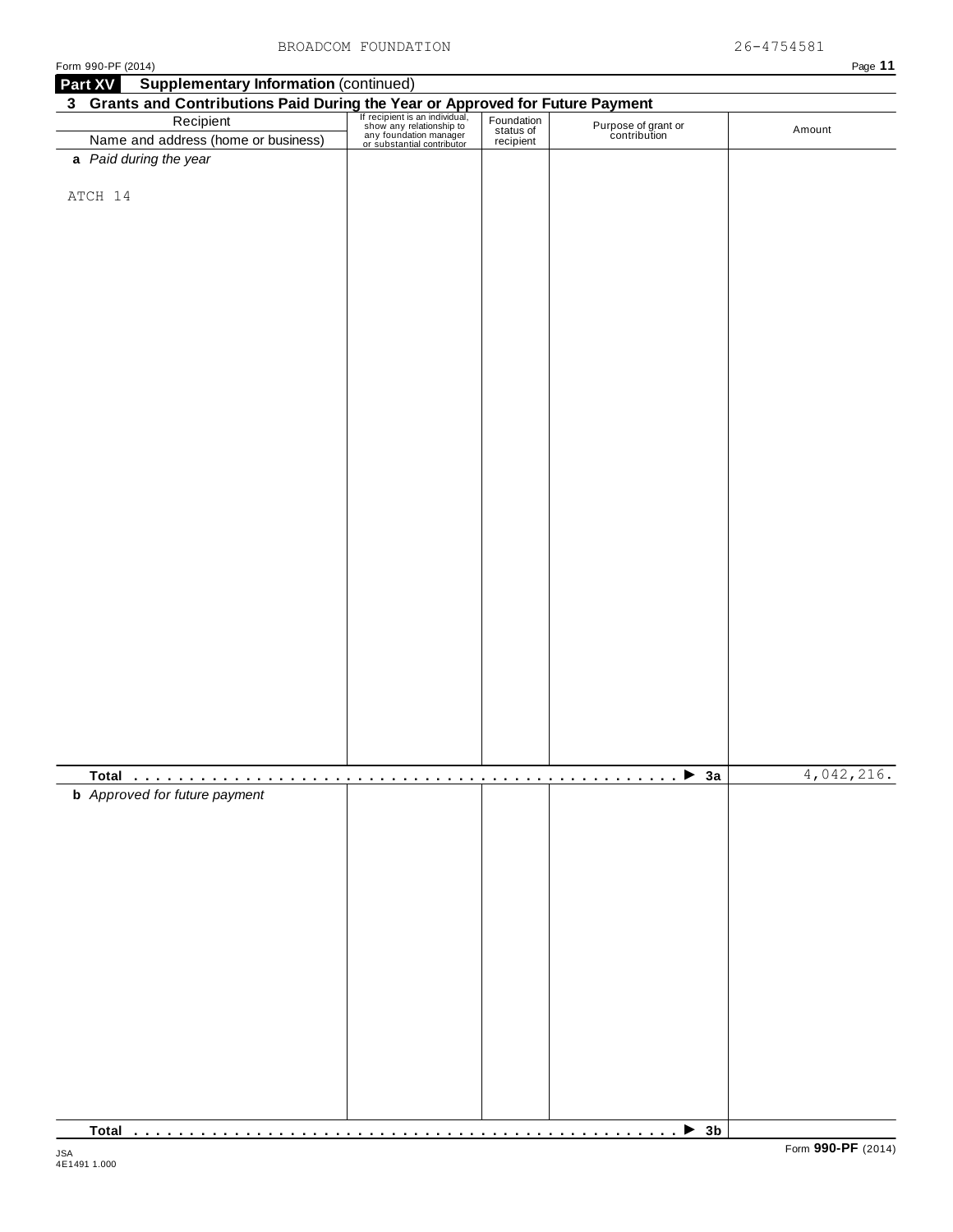| Enter gross amounts unless otherwise indicated.                                                                                                                                                                                                                       | <b>Part XVI-A</b> Analysis of Income-Producing Activities | Unrelated business income |                       | Excluded by section 512, 513, or 514 |                                      |  |
|-----------------------------------------------------------------------------------------------------------------------------------------------------------------------------------------------------------------------------------------------------------------------|-----------------------------------------------------------|---------------------------|-----------------------|--------------------------------------|--------------------------------------|--|
|                                                                                                                                                                                                                                                                       | (a)<br>Business code                                      | (b)<br>Amount             | (c)<br>Exclusion code | (d)<br>Amount                        | Related or exempt<br>function income |  |
| 1 Program service revenue:                                                                                                                                                                                                                                            |                                                           |                           |                       |                                      | (See instructions.)                  |  |
| а<br><u> 1989 - Johann Harry Harry Harry Harry Harry Harry Harry Harry Harry Harry Harry Harry Harry Harry Harry Harry</u>                                                                                                                                            |                                                           |                           |                       |                                      |                                      |  |
| b<br><u>and the state of the state of the state of the state of the state of the state of the state of the state of the state of the state of the state of the state of the state of the state of the state of the state of the state</u>                             |                                                           |                           |                       |                                      |                                      |  |
| c<br><u> 1989 - Johann Barn, mars ann an t-Amhain Aonaich an t-Aonaich an t-Aonaich ann an t-Aonaich ann an t-Aonaich</u>                                                                                                                                             |                                                           |                           |                       |                                      |                                      |  |
| d<br><u> 1989 - Johann Stein, mars an deutscher Stein und der Stein und der Stein und der Stein und der Stein und der</u>                                                                                                                                             |                                                           |                           |                       |                                      |                                      |  |
| е<br><u> 1989 - Johann Harry Harry Harry Harry Harry Harry Harry Harry Harry Harry Harry Harry Harry Harry Harry Harry</u>                                                                                                                                            |                                                           |                           |                       |                                      |                                      |  |
| f                                                                                                                                                                                                                                                                     |                                                           |                           |                       |                                      |                                      |  |
| Fees and contracts from government agencies<br>g                                                                                                                                                                                                                      |                                                           |                           |                       |                                      |                                      |  |
| 2 Membership dues and assessments                                                                                                                                                                                                                                     |                                                           |                           |                       |                                      |                                      |  |
| 3 Interest on savings and temporary cash investments                                                                                                                                                                                                                  |                                                           |                           | 14                    | 402.                                 |                                      |  |
| 4 Dividends and interest from securities                                                                                                                                                                                                                              |                                                           |                           | 14                    | 3,268,739.                           |                                      |  |
| 5 Net rental income or (loss) from real estate:                                                                                                                                                                                                                       |                                                           |                           |                       |                                      |                                      |  |
| a Debt-financed property                                                                                                                                                                                                                                              |                                                           |                           |                       |                                      |                                      |  |
| <b>b</b> Not debt-financed property                                                                                                                                                                                                                                   |                                                           |                           |                       |                                      |                                      |  |
| 6 Net rental income or (loss) from personal property                                                                                                                                                                                                                  |                                                           |                           |                       |                                      |                                      |  |
| 7 Other investment income                                                                                                                                                                                                                                             |                                                           |                           |                       |                                      |                                      |  |
| 8 Gain or (loss) from sales of assets other than inventory                                                                                                                                                                                                            |                                                           |                           | 18                    | 369, 363.                            |                                      |  |
| 9 Net income or (loss) from special events                                                                                                                                                                                                                            |                                                           |                           |                       |                                      |                                      |  |
| 10 Gross profit or (loss) from sales of inventory                                                                                                                                                                                                                     |                                                           |                           |                       |                                      |                                      |  |
| 11 Other revenue: $a K-1$ INC/LOSS                                                                                                                                                                                                                                    |                                                           |                           | 14                    | 5,400.                               |                                      |  |
| b<br><u> 1989 - Johann Barn, mars ann an t-Amhain Aonaich an t-Aonaich an t-Aonaich ann an t-Aonaich ann an t-Aonaich</u>                                                                                                                                             |                                                           |                           |                       |                                      |                                      |  |
| c<br><u> 1989 - Andrea State Barbara, amerikan personal di personal dengan personal dengan personal dengan personal de</u>                                                                                                                                            |                                                           |                           |                       |                                      |                                      |  |
| d                                                                                                                                                                                                                                                                     |                                                           |                           |                       |                                      |                                      |  |
| е                                                                                                                                                                                                                                                                     |                                                           |                           |                       |                                      |                                      |  |
| 12 Subtotal. Add columns (b), (d), and (e)                                                                                                                                                                                                                            |                                                           |                           |                       | 3,643,904.                           |                                      |  |
| Line No.<br>Explain below how each activity for which income is reported in column (e) of Part XVI-A contributed importantly to the<br>accomplishment of the foundation's exempt purposes (other than by providing funds for such purposes). (See instructions.)<br>▼ |                                                           |                           |                       |                                      |                                      |  |
|                                                                                                                                                                                                                                                                       |                                                           |                           |                       |                                      |                                      |  |
|                                                                                                                                                                                                                                                                       |                                                           |                           |                       |                                      |                                      |  |
|                                                                                                                                                                                                                                                                       |                                                           |                           |                       |                                      |                                      |  |
|                                                                                                                                                                                                                                                                       |                                                           |                           |                       |                                      |                                      |  |
|                                                                                                                                                                                                                                                                       |                                                           |                           |                       |                                      |                                      |  |
|                                                                                                                                                                                                                                                                       |                                                           |                           |                       |                                      |                                      |  |
|                                                                                                                                                                                                                                                                       |                                                           |                           |                       |                                      |                                      |  |
|                                                                                                                                                                                                                                                                       |                                                           |                           |                       |                                      |                                      |  |
|                                                                                                                                                                                                                                                                       |                                                           |                           |                       |                                      |                                      |  |
|                                                                                                                                                                                                                                                                       |                                                           |                           |                       |                                      |                                      |  |
|                                                                                                                                                                                                                                                                       |                                                           |                           |                       |                                      |                                      |  |
|                                                                                                                                                                                                                                                                       |                                                           |                           |                       |                                      |                                      |  |
|                                                                                                                                                                                                                                                                       |                                                           |                           |                       |                                      |                                      |  |
|                                                                                                                                                                                                                                                                       |                                                           |                           |                       |                                      |                                      |  |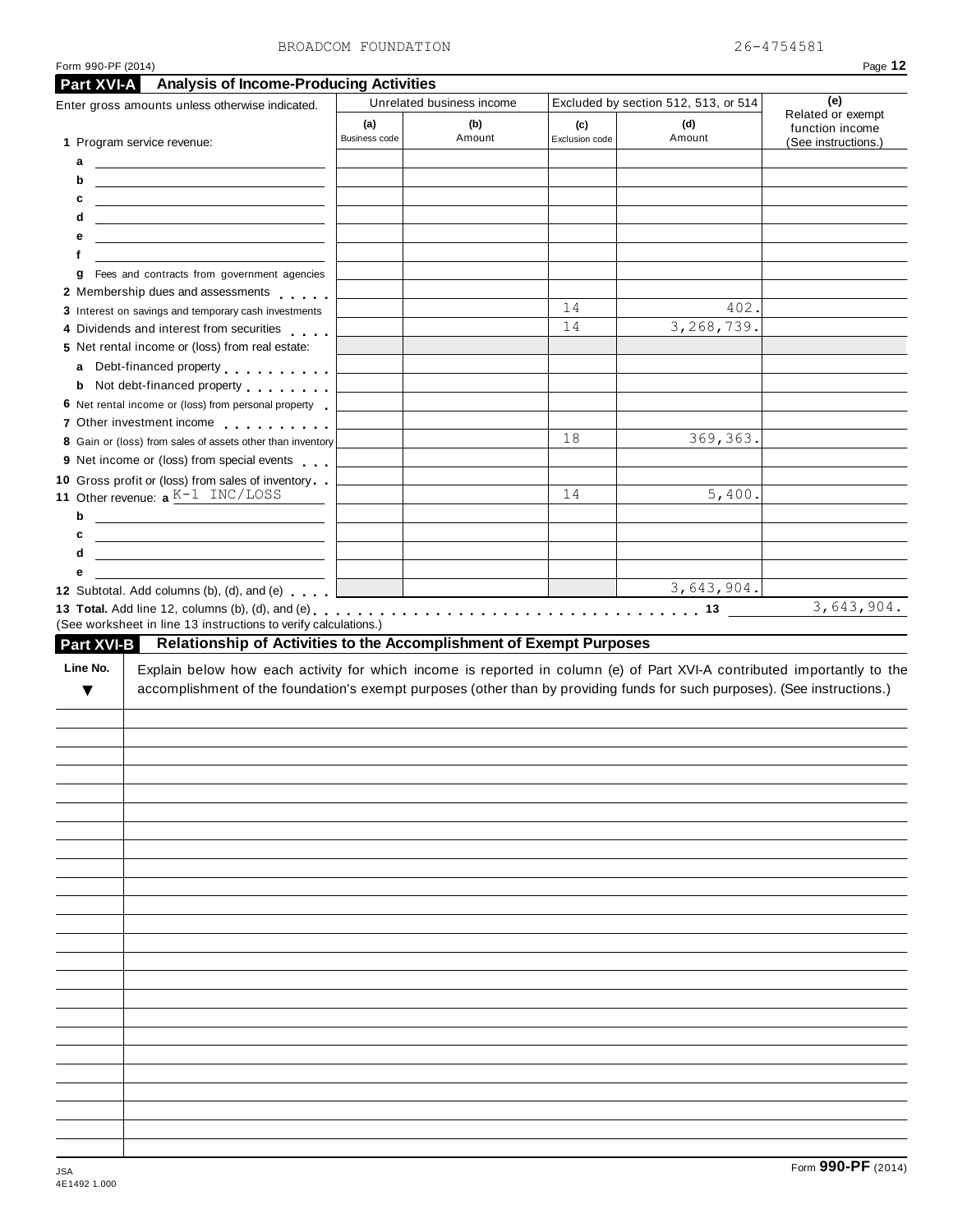| Form 990-PF (2014) |                                                                                                                                                                                                                                                                                                                                                                                                                                                                                                                                                                                                                                                                                                                                                                                                                                                                                                                                                                                                                            |                  | BROADCOM FOUNDATION                                                                      |                          |     |       | 26-4754581                                                            |                              |                      | Page 13                                                    |
|--------------------|----------------------------------------------------------------------------------------------------------------------------------------------------------------------------------------------------------------------------------------------------------------------------------------------------------------------------------------------------------------------------------------------------------------------------------------------------------------------------------------------------------------------------------------------------------------------------------------------------------------------------------------------------------------------------------------------------------------------------------------------------------------------------------------------------------------------------------------------------------------------------------------------------------------------------------------------------------------------------------------------------------------------------|------------------|------------------------------------------------------------------------------------------|--------------------------|-----|-------|-----------------------------------------------------------------------|------------------------------|----------------------|------------------------------------------------------------|
| <b>Part XVII</b>   | <b>Exempt Organizations</b>                                                                                                                                                                                                                                                                                                                                                                                                                                                                                                                                                                                                                                                                                                                                                                                                                                                                                                                                                                                                |                  | Information Regarding Transfers To and Transactions and Relationships With Noncharitable |                          |     |       |                                                                       |                              |                      |                                                            |
| 1                  | Did the organization directly or indirectly engage in any of the following with any other organization described<br>in section 501(c) of the Code (other than section 501(c)(3) organizations) or in section 527, relating to political<br>organizations?<br>a Transfers from the reporting foundation to a noncharitable exempt organization of:<br><b>b</b> Other transactions:<br>(5) Loans or loan guarantees enterprise on the set of the set of the set of the set of $(5)$ Loans or loan guarantees enterprise on the set of the set of the set of the set of the set of the set of the set of the set of t<br>d If the answer to any of the above is "Yes," complete the following schedule. Column (b) should always show the fair market<br>value of the goods, other assets, or services given by the reporting foundation. If the foundation received less than fair market<br>value in any transaction or sharing arrangement, show in column (d) the value of the goods, other assets, or services received. |                  |                                                                                          |                          |     |       |                                                                       | 1a(2)<br>1b(6)<br>$\vert$ 1c | Yes.                 | No<br>Χ<br>Χ<br>Χ<br>$X_{\cdot}$<br>X<br>X<br>X<br>X<br>X. |
| (a) Line no.       | (b) Amount involved                                                                                                                                                                                                                                                                                                                                                                                                                                                                                                                                                                                                                                                                                                                                                                                                                                                                                                                                                                                                        |                  | (c) Name of noncharitable exempt organization                                            |                          |     |       | (d) Description of transfers, transactions, and sharing arrangements  |                              |                      |                                                            |
|                    | N/A<br>2a Is the foundation directly or indirectly affiliated with, or related to, one or more tax-exempt organizations<br>described in section 501(c) of the Code (other than section 501(c)(3)) or in section 527?                                                                                                                                                                                                                                                                                                                                                                                                                                                                                                                                                                                                                                                                                                                                                                                                       |                  |                                                                                          |                          | N/A |       |                                                                       |                              | $Yes \mid X \mid No$ |                                                            |
|                    | <b>b</b> If "Yes," complete the following schedule.                                                                                                                                                                                                                                                                                                                                                                                                                                                                                                                                                                                                                                                                                                                                                                                                                                                                                                                                                                        |                  |                                                                                          |                          |     |       | (c) Description of relationship                                       |                              |                      |                                                            |
| Sign<br>Here       | (a) Name of organization<br>Under penallies of periury, I declare that I have examined this retum, including accompanying schedules and statements, and to the best of my knowledge and belief, it is true,<br>correct, and complete. Declaration of preparer (other than taxpayer) is based on all information of which preparer has any knowledge.<br>Signature of officer or trustee                                                                                                                                                                                                                                                                                                                                                                                                                                                                                                                                                                                                                                    |                  |                                                                                          | (b) Type of organization |     |       | May the IRS discuss this return<br>with<br>ihe<br>(see instructions)? | preparer shown               | XYes                 | below<br>No.                                               |
|                    | Print/Type preparer's name                                                                                                                                                                                                                                                                                                                                                                                                                                                                                                                                                                                                                                                                                                                                                                                                                                                                                                                                                                                                 |                  | Preparer's signature                                                                     |                          |     | Date  | if<br>Check                                                           | PTIN                         |                      |                                                            |
| Paid               | JEFFREY D HASKELL                                                                                                                                                                                                                                                                                                                                                                                                                                                                                                                                                                                                                                                                                                                                                                                                                                                                                                                                                                                                          |                  | JEFFREY D HASKELL                                                                        |                          |     |       | 08/18/2015 self-employed                                              |                              | P01345770            |                                                            |
| Preparer           | Firm's name                                                                                                                                                                                                                                                                                                                                                                                                                                                                                                                                                                                                                                                                                                                                                                                                                                                                                                                                                                                                                | FOUNDATION       | SOURCE                                                                                   |                          |     |       | $\blacktriangleright$ 510398347<br>Firm's EIN                         |                              |                      |                                                            |
| Use Only           | Firm's address                                                                                                                                                                                                                                                                                                                                                                                                                                                                                                                                                                                                                                                                                                                                                                                                                                                                                                                                                                                                             | > ONE HOLLOW LN, | STE 212                                                                                  |                          |     |       |                                                                       |                              |                      |                                                            |
|                    |                                                                                                                                                                                                                                                                                                                                                                                                                                                                                                                                                                                                                                                                                                                                                                                                                                                                                                                                                                                                                            | LAKE SUCCESS,    | ΝY                                                                                       |                          |     | 11042 | 8008391754<br>Phone no.                                               |                              |                      |                                                            |

 $\sim$   $\sim$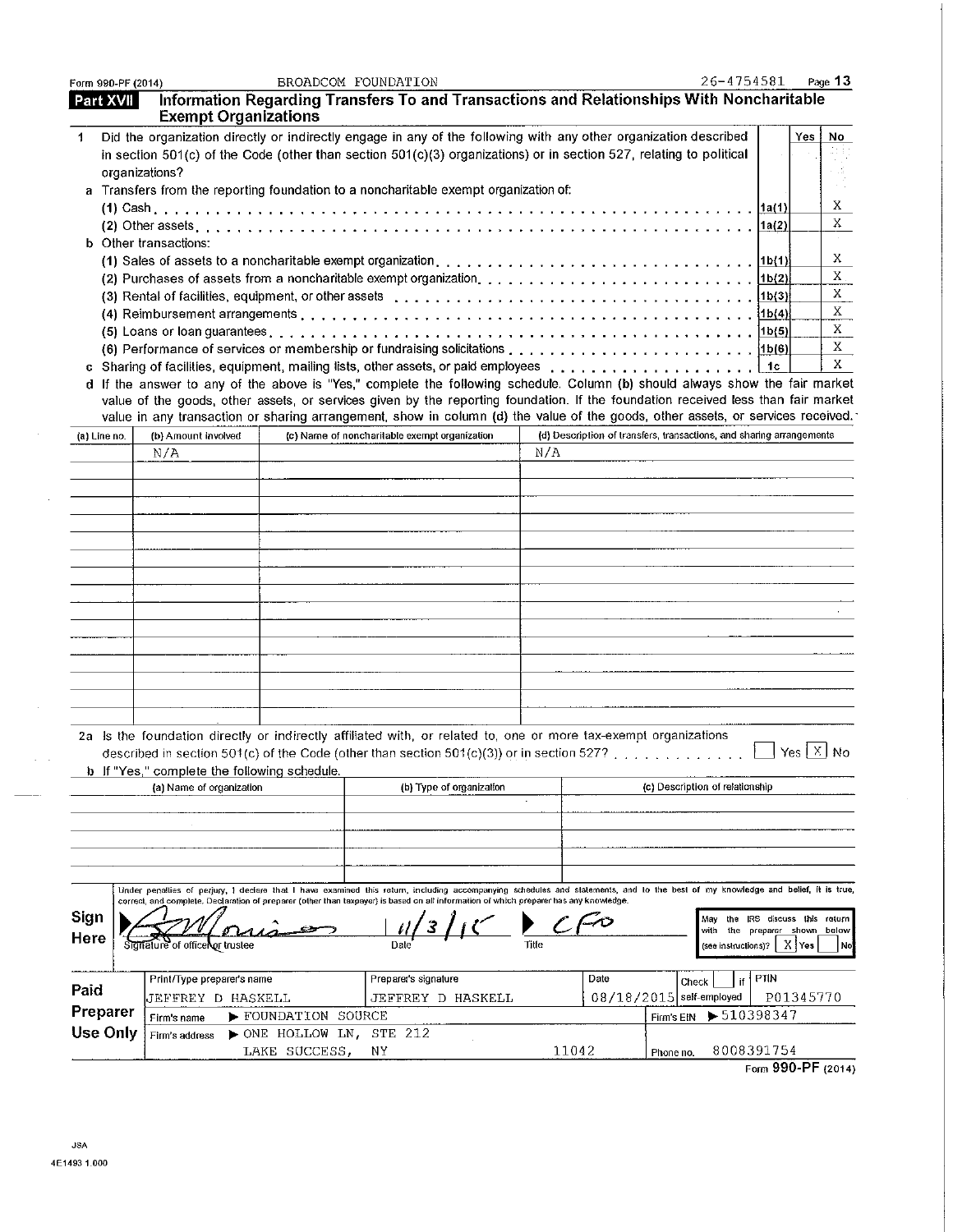| Form                            | . | . . |                            |  |
|---------------------------------|---|-----|----------------------------|--|
| <b>Internal Revenue Service</b> |   |     | Department of the Treasury |  |

# Underpayment of Estimated Tax by Corporations <br>
Attach to the corporation's tax return.

Form **ZZZU**<br>Department of the Treasury Internal Revenue Service III information about Form 2220 and its separate instructions is at *www.irs.gov/form2220.* <u>2</u>014

### BROADCOM FOUNDATION

Name **Employer identification number**

| 26-4754581 |  |  |  |  |
|------------|--|--|--|--|
|            |  |  |  |  |

| Part I | <b>Required Annual Payment</b>                                                                                       |    |                |
|--------|----------------------------------------------------------------------------------------------------------------------|----|----------------|
|        |                                                                                                                      |    | 32,016.        |
| 2a     | Personal holding company tax (Schedule PH (Form 1120), line 26) included on line 1<br>l 2a                           |    |                |
| b      | Look-back interest included on line 1 under section $460(b)(2)$ for completed long-term                              |    |                |
|        | 2b<br>contracts or section 167(g) for depreciation under the income forecast method                                  |    |                |
| c      | Credit for federal tax paid on fuels (see instructions) contained the contract of 2c                                 |    |                |
| d      |                                                                                                                      | 2d |                |
| 3      | Subtract line 2d from line 1. If the result is less than \$500, do not complete or file this form. The corporation   |    |                |
|        |                                                                                                                      |    | <u>32,016.</u> |
| 4      | Enter the tax shown on the corporation's 2013 income tax return (see instructions). Caution: If the tax is zero or   |    |                |
|        | the tax year was for less than 12 months, skip this line and enter the amount from line 3 on line 5                  |    | 22,528.        |
| 5      | Required annual payment. Enter the smaller of line 3 or line 4. If the corporation is required to skip line 4, enter |    |                |
|        |                                                                                                                      |    | 22,528.        |

| Form 2220 even if it does not owe a penalty (see instructions). |  |
|-----------------------------------------------------------------|--|

|          |       | The corporation is using the adjusted seasonal installment method.                                              |  |  |
|----------|-------|-----------------------------------------------------------------------------------------------------------------|--|--|
|          | - X ' | The corporation is using the annualized income installment method.                                              |  |  |
|          |       | The corporation is a "large corporation" figuring its first required installment based on the prior year's tax. |  |  |
| Part III |       | <b>Figuring the Underpayment</b>                                                                                |  |  |
|          |       |                                                                                                                 |  |  |

| 7        | X<br>The corporation is using the annualized income installment method.                                                                                                                                                                                                                                   |              |            |                     |            |                  |
|----------|-----------------------------------------------------------------------------------------------------------------------------------------------------------------------------------------------------------------------------------------------------------------------------------------------------------|--------------|------------|---------------------|------------|------------------|
| 8        | The corporation is a "large corporation" figuring its first required installment based on the prior year's tax.                                                                                                                                                                                           |              |            |                     |            |                  |
| Part III | <b>Figuring the Underpayment</b>                                                                                                                                                                                                                                                                          |              |            |                     |            |                  |
|          |                                                                                                                                                                                                                                                                                                           |              | (a)        | (b)                 | (c)        | (d)              |
| 9        | Installment due dates. Enter in columns (a)<br>through (d) the 15th day of the 4th (Form 990-PF<br>filers: Use 5th month), 6th, 9th, and 12th months<br>of the corporation's tax year                                                                                                                     | $\mathbf{q}$ | 05/15/2014 | 06/15/2014          | 09/15/2014 | 12/15/2014       |
| 10       | Required installments. If the box on line 6<br>and/or line 7 above is checked, enter the<br>amounts from Schedule A, line 38. If the box on<br>line 8 (but not 6 or 7) is checked, see instructions<br>for the amounts to enter. If none of these boxes<br>are checked, enter 25% of line 5 above in each |              |            |                     |            |                  |
|          | $column \dots \dots \dots \dots \dots$                                                                                                                                                                                                                                                                    | 10           | 5,057.     | 5,440.              | 10,967.    | 7,789.           |
| 11       | Estimated tax paid or credited for each period<br>(see instructions). For column (a) only, enter the<br>amount from line 11 on line 15 <b>11</b><br>Complete lines 12 through 18 of one column<br>before going to the next column.                                                                        |              | 36,000.    | 14,000.             | 21,500.    |                  |
| 12       | Enter amount, if any, from line 18 of the preceding column                                                                                                                                                                                                                                                | 12           |            | 30,943.             | 39,503.    | 50,036.          |
| 13<br>14 | Add lines 11 and 12<br>Add amounts on lines 16 and 17 of the preceding column                                                                                                                                                                                                                             | 13<br>14     |            | 44,943.             | 61,003.    | 50,036.          |
| 15       | Subtract line 14 from line 13. If zero or less, enter -0-                                                                                                                                                                                                                                                 | 15           | 36,000.    | 44,943.             | 61,003.    | 50,036.          |
| 16       | If the amount on line 15 is zero, subtract line 13<br>from line 14. Otherwise, enter -0-                                                                                                                                                                                                                  | 16           |            |                     |            |                  |
| 17       | Underpayment. If line 15 is less than or equal to<br>line 10, subtract line 15 from line 10. Then go to<br>line 12 of the next column. Otherwise, go to                                                                                                                                                   | 17           |            |                     |            |                  |
| 18       | Overpayment. If line 10 is less than line 15,<br>subtract line 10 from line 15. Then go to line<br>12 of the next column 18                                                                                                                                                                               |              |            | $30,943.$ $39,503.$ | 50,036.    |                  |
|          | Go to Part IV on page 2 to figure the penalty. Do not go to Part IV if there are no entries on line 17 - no penalty is owed.<br>Pro Bronomical Britisher Art Nights, are concerted included                                                                                                               |              |            |                     |            | $2220 \text{ m}$ |

**For Paperwork Reduction Act Notice, see separate instructions.** The set of the set of the set of 2220 (2014)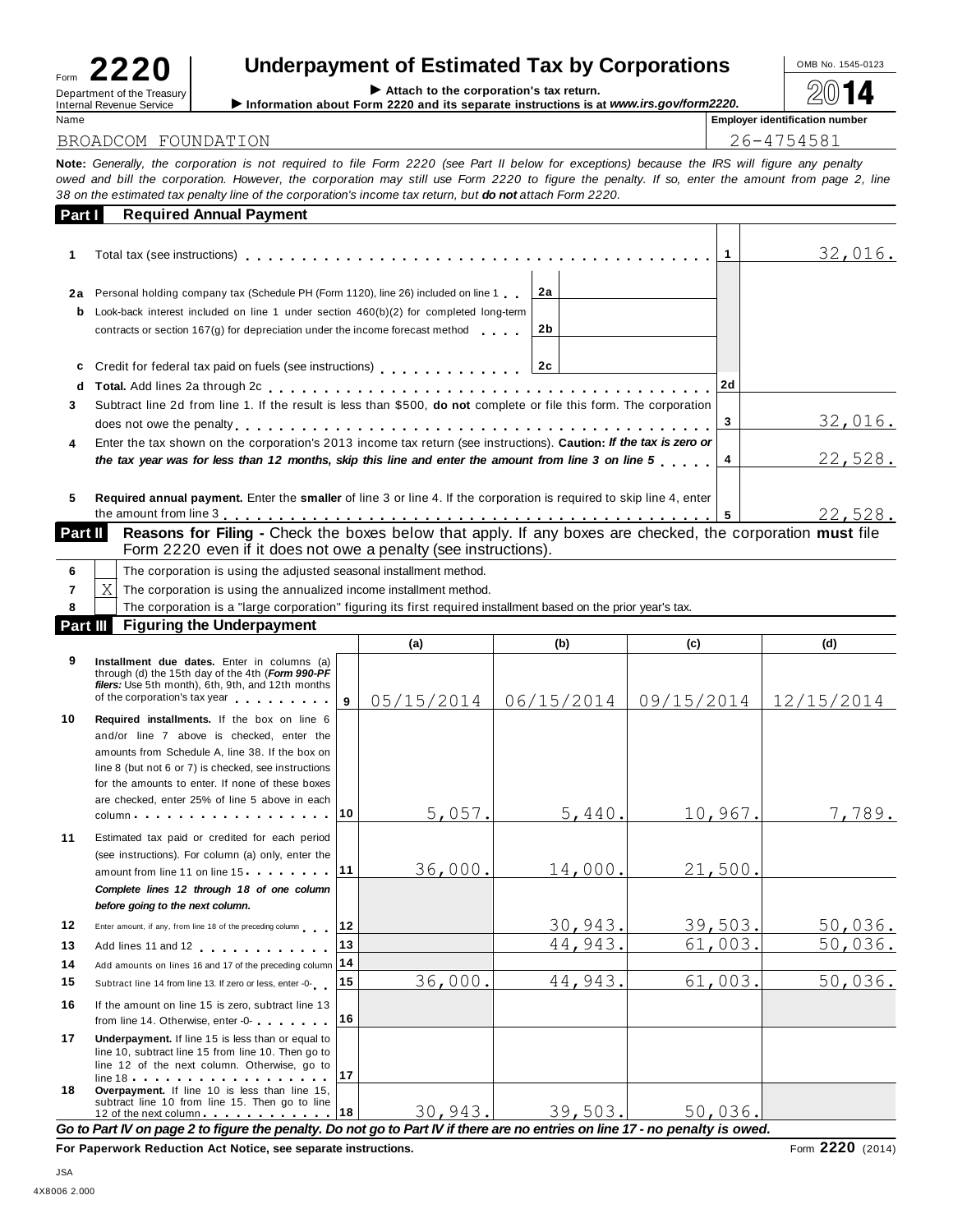#### Form 2220 (2014) Page **2**

| <b>Part IV</b> Figuring the Penalty                                                                                                                                                                                                                                                                                                                                       |           |     |     |     |      |
|---------------------------------------------------------------------------------------------------------------------------------------------------------------------------------------------------------------------------------------------------------------------------------------------------------------------------------------------------------------------------|-----------|-----|-----|-----|------|
|                                                                                                                                                                                                                                                                                                                                                                           |           | (a) | (b) | (c) | (d)  |
| 19 Enter the date of payment or the 15th day of the 3rd month after                                                                                                                                                                                                                                                                                                       |           |     |     |     |      |
| the close of the tax year, whichever is earlier (see instructions).                                                                                                                                                                                                                                                                                                       |           |     |     |     |      |
| (Form 990-PF and Form 990-T filers: Use 5th month instead of                                                                                                                                                                                                                                                                                                              |           |     |     |     |      |
| 3rd month.) $\cdots$                                                                                                                                                                                                                                                                                                                                                      | 19        |     |     |     |      |
| 20 Number of days from due date of installment on line 9 to the                                                                                                                                                                                                                                                                                                           |           |     |     |     |      |
| date shown on line 19 [10] [10] [10] and the shown on line 19 [10] [10] and the same state in the same state in the state in the state in the state in the state in the state in the state in the state in the state in the st                                                                                                                                            | 20        |     |     |     |      |
|                                                                                                                                                                                                                                                                                                                                                                           |           |     |     |     |      |
| 21 Number of days on line 20 after 4/15/2014 and before 7/1/2014                                                                                                                                                                                                                                                                                                          | 21        |     |     |     |      |
|                                                                                                                                                                                                                                                                                                                                                                           |           |     |     |     |      |
| 22 Underpayment on line $17 \times$ Number of days on line $21 \times 3\%$                                                                                                                                                                                                                                                                                                | 22   \$   |     | \$  | \$  | \$   |
| 365                                                                                                                                                                                                                                                                                                                                                                       |           |     |     |     |      |
| 23 Number of days on line 20 after 6/30/2014 and before 10/1/2014                                                                                                                                                                                                                                                                                                         | 23        |     |     |     |      |
|                                                                                                                                                                                                                                                                                                                                                                           |           |     |     |     |      |
| 24 Underpayment on line $17 \times$ Number of days on line 23 $\times$ 3%                                                                                                                                                                                                                                                                                                 | 24 \$     |     | \$  | \$  | \$   |
| 365                                                                                                                                                                                                                                                                                                                                                                       |           |     |     |     |      |
| 25 Number of days on line 20 after 9/30/2014 and before 1/1/2015                                                                                                                                                                                                                                                                                                          | 25        |     |     |     |      |
|                                                                                                                                                                                                                                                                                                                                                                           |           |     |     |     |      |
| 26 Underpayment on line 17 x Number of days on line 25 x 3%                                                                                                                                                                                                                                                                                                               | 26 \$     |     | \$  | \$  | \$   |
| 365                                                                                                                                                                                                                                                                                                                                                                       |           |     |     |     |      |
| 27 Number of days on line 20 after 12/31/2014 and before 4/1/2015                                                                                                                                                                                                                                                                                                         | 27        |     |     |     |      |
|                                                                                                                                                                                                                                                                                                                                                                           |           |     |     |     |      |
| 28 Underpayment on line 17 x Number of days on line 27 x 3%                                                                                                                                                                                                                                                                                                               | $28  $ \$ |     | \$  | \$  | \$   |
| 365                                                                                                                                                                                                                                                                                                                                                                       |           |     |     |     |      |
| 29 Number of days on line 20 after 3/31/2015 and before 7/1/2015                                                                                                                                                                                                                                                                                                          | 29        |     |     |     |      |
|                                                                                                                                                                                                                                                                                                                                                                           |           |     |     |     |      |
| 30 Underpayment on line 17 x Number of days on line 29 x*%                                                                                                                                                                                                                                                                                                                | 30 S      |     | \$  | \$  | \$   |
| 365                                                                                                                                                                                                                                                                                                                                                                       |           |     |     |     |      |
| 31 Number of days on line 20 after 6/30/2015 and before 10/1/2015                                                                                                                                                                                                                                                                                                         | 31        |     |     |     |      |
|                                                                                                                                                                                                                                                                                                                                                                           |           |     |     |     |      |
| 32 Underpayment on line 17 x Number of days on line 31 x*%                                                                                                                                                                                                                                                                                                                | 32 \$     |     | \$  | \$  | \$   |
| 365                                                                                                                                                                                                                                                                                                                                                                       |           |     |     |     |      |
| 33 Number of days on line 20 after 9/30/2015 and before 1/1/2016                                                                                                                                                                                                                                                                                                          | 33        |     |     |     |      |
|                                                                                                                                                                                                                                                                                                                                                                           |           |     |     |     |      |
| 34 Underpayment on line 17 x Number of days on line 33 x *%                                                                                                                                                                                                                                                                                                               | 34 \$     |     | \$  | \$  | \$   |
| 365                                                                                                                                                                                                                                                                                                                                                                       |           |     |     |     |      |
|                                                                                                                                                                                                                                                                                                                                                                           |           |     |     |     |      |
| 35 Number of days on line 20 after 12/31/2015 and before 2/16/2016                                                                                                                                                                                                                                                                                                        | 35        |     |     |     |      |
|                                                                                                                                                                                                                                                                                                                                                                           |           |     |     |     |      |
| 36 Underpayment on line 17 x Number of days on line 35 x*%<br>366                                                                                                                                                                                                                                                                                                         | 36 S      |     | \$  | \$  | \$   |
|                                                                                                                                                                                                                                                                                                                                                                           |           |     |     |     |      |
| 37 Add lines 22, 24, 26, 28, 30, 32, 34, and 36                                                                                                                                                                                                                                                                                                                           | 37 \$     |     | \$  | \$  | \$   |
| 38 Penalty. Add columns (a) through (d) of line 37. Enter the total here and on Form 1120, line 33; or the comparable                                                                                                                                                                                                                                                     |           |     |     |     |      |
| line for other income tax returns with the state of the state of the state of the state of the state of the state of the state of the state of the state of the state of the state of the state of the state of the state of t<br>*Use the penalty interest rate for each calendar quarter, which the IRS will determine during the first month in the preceding quarter. |           |     |     |     | 38 S |

These rates are published quarterly in an IRS News Release and in a revenue ruling in the Internal Revenue Bulletin. To obtain this information on the Internet, access the IRS website at *www.irs.gov***.** You can also call 1-800-829-4933 to get interest rate information.

Form **2220** (2014)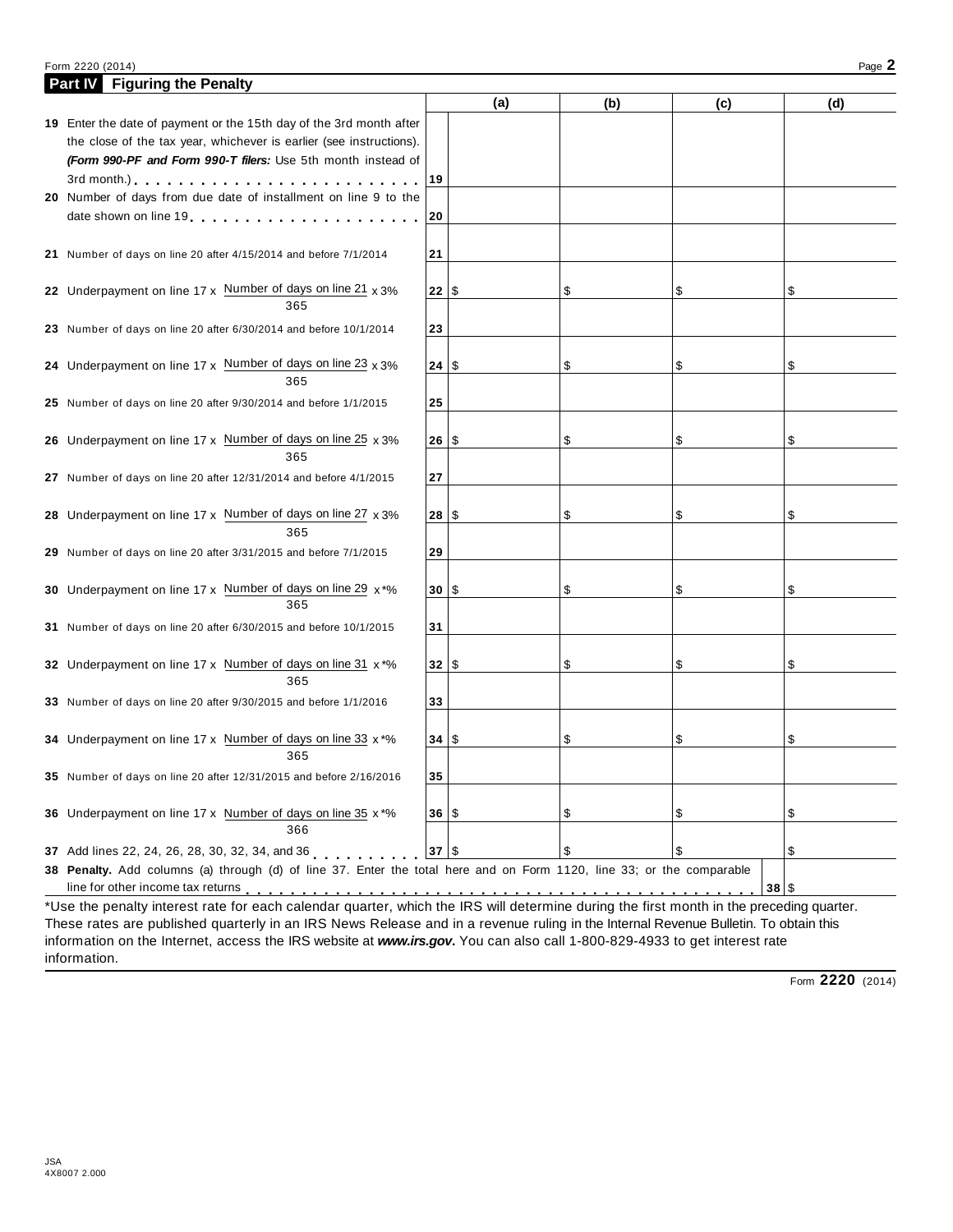|    | Form 2220 (2014)<br>Annualized Income Installment Method                                                                                                                                                                                                                                                                          |     |                     |                     |                     | Page 4              |
|----|-----------------------------------------------------------------------------------------------------------------------------------------------------------------------------------------------------------------------------------------------------------------------------------------------------------------------------------|-----|---------------------|---------------------|---------------------|---------------------|
|    | Part II                                                                                                                                                                                                                                                                                                                           |     | (a)                 | (b)                 | (c)                 | (d)                 |
|    | <b>20</b> Annualization periods (see instructions)                                                                                                                                                                                                                                                                                | 20  | First $2$<br>months | First $3$<br>months | $First_6$<br>months | First $9$<br>months |
| 21 | Enter taxable income for each annualization period<br>(see instructions for the treatment of extraordinary<br>items) $\cdots$ $\cdots$ $\cdots$ $\cdots$ $\cdots$ $\cdots$ $\cdots$                                                                                                                                               | 21  | 337, 133.           | 524,813.            | 1, 313, 236.        | 1,883,749.          |
|    |                                                                                                                                                                                                                                                                                                                                   |     | 6.00000             |                     |                     |                     |
|    | 22 Annualization amounts (see instructions)                                                                                                                                                                                                                                                                                       | 22  |                     | 4.00000             | 2.00000             | 1.33333             |
|    | 23 a Annualized taxable income. Multiply line 21<br>by line 22 experience and the set of the set of the set of the set of the set of the set of the set of the set of the set of the set of the set of the set of the set of the set of the set of the set of the set of the set o                                                | 23a | 2,022,798.          | 2,099,252.          | 2,626,472.          | 2,511,659.          |
|    | <b>b</b> Extraordinary items (see instructions) 23b                                                                                                                                                                                                                                                                               |     |                     |                     | 235,290.            | 413,687.            |
|    | c Add lines 23a and 23b                                                                                                                                                                                                                                                                                                           | 23c | 2,022,798.          | 2,099,252.          | 2,861,762.          | 2,925,346.          |
|    | 24 Figure the tax on the amount on line 23c using the<br>instructions for Form 1120, Schedule J, line 2 (or<br>comparable line of corporation's return)                                                                                                                                                                           | 24  | 20,228.             | 20,993.             | 28,618.             | 29,253.             |
| 25 | Enter any alternative minimum tax for each<br>payment period (see instructions)                                                                                                                                                                                                                                                   | 25  |                     |                     |                     |                     |
| 26 | Enter any other taxes for each payment<br>period (see instructions)                                                                                                                                                                                                                                                               | 26  |                     |                     |                     |                     |
|    | 27 Total tax. Add lines 24 through 26                                                                                                                                                                                                                                                                                             | 27  | 20,228.             | 20,993.             | 28,618.             | 29,253.             |
| 28 | For each period, enter the same type of credits as<br>allowed on Form 2220, lines 1 and 2c (see<br>instructions) and the contract of the contract of the contract of the contract of the contract of the contract of the contract of the contract of the contract of the contract of the contract of the contract of the contract | 28  |                     |                     |                     |                     |
| 29 | Total tax after credits. Subtract line 28 from<br>line 27. If zero or less, enter -0-                                                                                                                                                                                                                                             | 29  | 20,228.             | 20,993.             | 28,618.             | 29, 253.            |
|    | 30 Applicable percentage                                                                                                                                                                                                                                                                                                          | 30  | 25%                 | 50%                 | 75%                 | 100%                |
|    | 31 Multiply line 29 by line 30 <b></b> 31                                                                                                                                                                                                                                                                                         |     | 5,057.              | 10,497              | 21,464.             | 29,253.             |
|    | <b>Part III</b> Required Installments                                                                                                                                                                                                                                                                                             |     |                     |                     |                     |                     |
|    | Note: Complete lines 32 through 38 of one<br>column before completing the next column.                                                                                                                                                                                                                                            |     | 1st<br>installment  | 2nd<br>installment  | 3rd<br>installment  | 4th<br>installment  |
|    | 32 If only Part I or Part II is completed, enter the<br>amount in each column from line 19 or line 31. If<br>both parts are completed, enter the smaller of the                                                                                                                                                                   |     |                     |                     |                     |                     |
|    | amounts in each column from line 19 or line 31                                                                                                                                                                                                                                                                                    | 32  | 5,057.              | 10,497              | 21,464              | 29, 253.            |
| 33 | Add the amounts in all preceding columns<br>of line 38 (see instructions)                                                                                                                                                                                                                                                         | 33  |                     | 5,057.              | 10,497.             | 21,464.             |
| 34 | Adjusted seasonal or annualized income<br>installments. Subtract line 33 from line 32.<br>If zero or less, enter -0-                                                                                                                                                                                                              | 34  | 5,057.              | 5,440               | 10,967              | 7,789.              |
| 35 | Enter 25% of line 5 on page 1 of Form 2220<br>in each column. <b>Note:</b> "Large corporations,"<br>see the instructions for line 10 for the                                                                                                                                                                                      |     |                     |                     |                     |                     |

- 
- 

**32** If only Part I or Part II is completed, enter the **35** in each column. **Note:** *"Large corporations," see the instructions for line 10 for the* from line 37 of the preceding column 36 **37 38 Required installments.** Enter the **smaller** of **38** of line 38 (see instructions)<br>**34 Adjusted seasonal or annualized income**<br>**but allowstrated income income income income income income income income income income income in the 30 35** Enter 25% of line 5 on page 1 of Form 2220 **amounts to example the manualized income**<br> **amounts in the solution of the solution**<br> **amounts to enter** of the preceding corrections, the preceding column of the preceding column of the preceding column<br> **amounts to ente** installments. Subtract line 33 from line 32.<br>If zero or less, enter -0-<br>Enter 25% of line 5 on page 1 of Form 2220<br>in each column. **Note:** "Large corporations,"<br>see the instructions for line 10 for the<br>amounts to enter<br>Sub **35** Enter 25% of line 5 on page 1 of Form 2220<br>in each column. **Note:** "Large corporations,"<br>see the instructions for line 10 for the<br>amounts to enter<br>**36** Subtract line 38 of the preceding column<br>from line 37 of the prec line 34 or line 37 here and on page 1 of Subtract line 38 of the preceding column<br>
from line 37 of the preceding column<br>
Add lines 35 and 36<br>
Required installments. Enter the smaller of<br>
line 34 or line 37 here and on page 1 of<br>
Form 2220, line 10 (see instructio 5,632. 10,284. 7,958. 7,958.  $575.$   $5,419.$   $2,410.$ <u>5,632. 10,859. 13,377. 10,368.</u>  $\begin{array}{|c|c|c|c|c|c|}\n5,057. & 5,440. & 10,967. & 7,789. \ \hline\n\end{array}$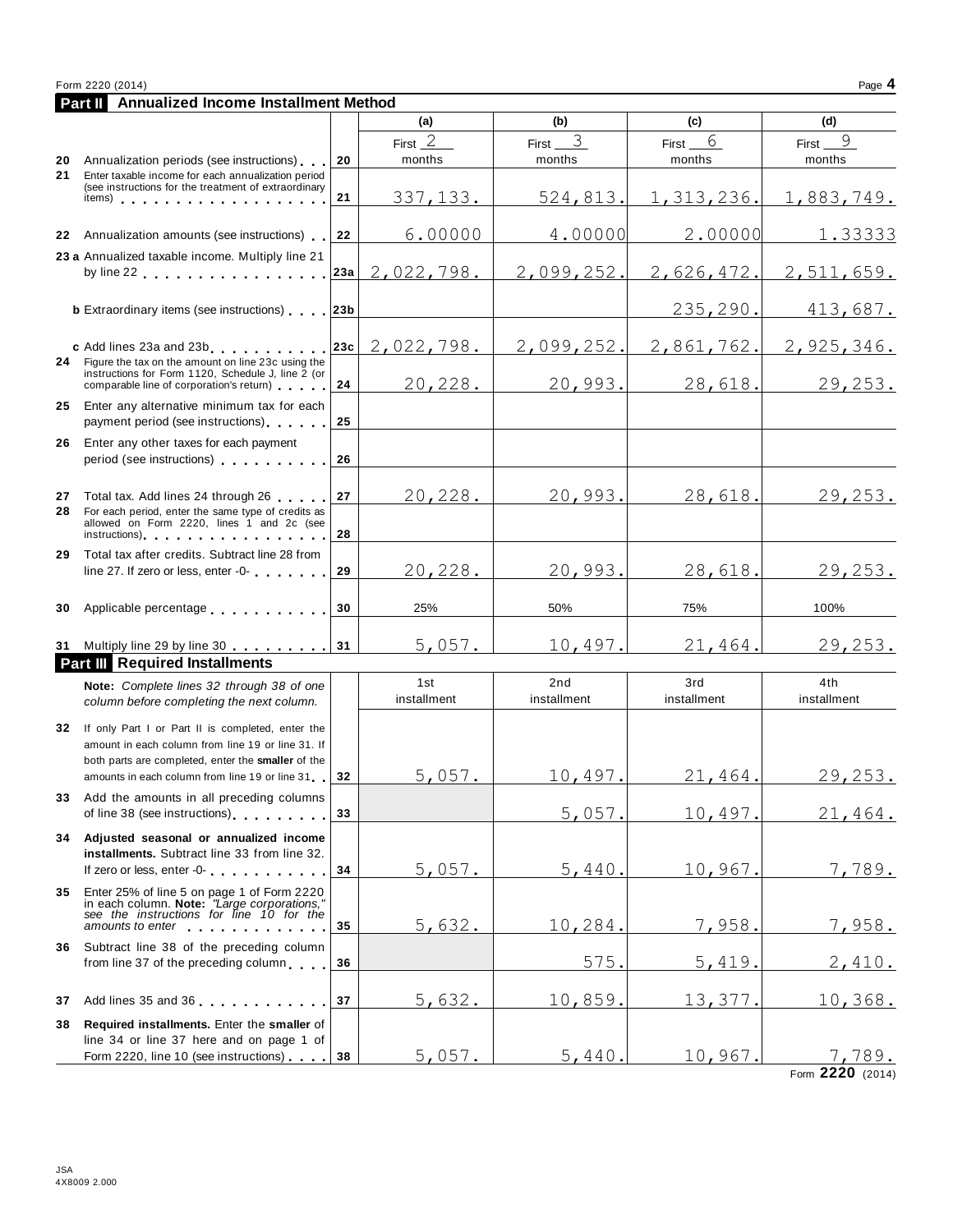|                                                                                                                                                               | Form 8865            |                                                                                                                                                                                                                                                                                   | <b>Return of U.S. Persons With Respect to</b> |                                                                                                        |                                                                                                                                                                  |                                               |            |                                                                                                  | OMB No. 1545-1668                     |                       |
|---------------------------------------------------------------------------------------------------------------------------------------------------------------|----------------------|-----------------------------------------------------------------------------------------------------------------------------------------------------------------------------------------------------------------------------------------------------------------------------------|-----------------------------------------------|--------------------------------------------------------------------------------------------------------|------------------------------------------------------------------------------------------------------------------------------------------------------------------|-----------------------------------------------|------------|--------------------------------------------------------------------------------------------------|---------------------------------------|-----------------------|
|                                                                                                                                                               |                      | Information about Form 8865 and its separate instructions is at www.irs.gov/form8865.                                                                                                                                                                                             |                                               | <b>Certain Foreign Partnerships</b><br>Attach to your tax return.                                      |                                                                                                                                                                  |                                               |            |                                                                                                  |                                       |                       |
| Department of the Treasury<br>Internal Revenue Service                                                                                                        |                      | beginning                                                                                                                                                                                                                                                                         |                                               | Information furnished for the foreign partnership's tax year<br>$01/01/2014$ , and ending $12/31/2014$ |                                                                                                                                                                  |                                               |            |                                                                                                  | Attachment<br>Sequence No. 118        |                       |
| Name of person filing this return                                                                                                                             |                      |                                                                                                                                                                                                                                                                                   |                                               |                                                                                                        |                                                                                                                                                                  | Filer's identifying number                    |            |                                                                                                  |                                       |                       |
| BROADCOM FOUNDATION                                                                                                                                           |                      |                                                                                                                                                                                                                                                                                   |                                               |                                                                                                        |                                                                                                                                                                  |                                               | 26-4754581 |                                                                                                  |                                       |                       |
|                                                                                                                                                               |                      | Filer's address (if you are not filing this form with your tax return)                                                                                                                                                                                                            |                                               |                                                                                                        |                                                                                                                                                                  |                                               |            | A Category of filer (see Categories of Filers in the instructions and check applicable box(es)): |                                       |                       |
|                                                                                                                                                               |                      |                                                                                                                                                                                                                                                                                   |                                               | 1                                                                                                      | 2                                                                                                                                                                | 3                                             | X          | 4                                                                                                |                                       |                       |
|                                                                                                                                                               |                      |                                                                                                                                                                                                                                                                                   |                                               | <b>B</b> Filer's tax year beginning                                                                    |                                                                                                                                                                  |                                               | 01/01/2014 | and ending                                                                                       | 12/31/2014                            |                       |
| C<br>D                                                                                                                                                        |                      | Filer's share of liabilities: Nonrecourse \$<br>If filer is a member of a consolidated group but not the parent, enter the following information about the parent:                                                                                                                |                                               |                                                                                                        | Qualified nonrecourse financing \$                                                                                                                               |                                               |            | Other \$                                                                                         |                                       |                       |
| Name                                                                                                                                                          |                      |                                                                                                                                                                                                                                                                                   |                                               |                                                                                                        | <b>EIN</b>                                                                                                                                                       |                                               |            |                                                                                                  |                                       |                       |
| Address                                                                                                                                                       |                      |                                                                                                                                                                                                                                                                                   |                                               |                                                                                                        |                                                                                                                                                                  |                                               |            |                                                                                                  |                                       |                       |
|                                                                                                                                                               |                      |                                                                                                                                                                                                                                                                                   |                                               |                                                                                                        |                                                                                                                                                                  |                                               |            |                                                                                                  |                                       |                       |
| Е                                                                                                                                                             |                      | Information about certain other partners (see instructions)                                                                                                                                                                                                                       |                                               |                                                                                                        |                                                                                                                                                                  |                                               |            |                                                                                                  |                                       |                       |
|                                                                                                                                                               | $(1)$ Name           |                                                                                                                                                                                                                                                                                   |                                               | (2) Address                                                                                            |                                                                                                                                                                  | (3) Identifying number                        |            |                                                                                                  | (4) Check applicable box(es)          |                       |
|                                                                                                                                                               |                      |                                                                                                                                                                                                                                                                                   |                                               |                                                                                                        |                                                                                                                                                                  |                                               |            | Category 1                                                                                       | Category 2                            | Constructive<br>owner |
|                                                                                                                                                               |                      |                                                                                                                                                                                                                                                                                   |                                               |                                                                                                        |                                                                                                                                                                  |                                               |            |                                                                                                  |                                       |                       |
|                                                                                                                                                               |                      |                                                                                                                                                                                                                                                                                   |                                               |                                                                                                        |                                                                                                                                                                  |                                               |            |                                                                                                  |                                       |                       |
|                                                                                                                                                               |                      | F1 Name and address of foreign partnership                                                                                                                                                                                                                                        |                                               |                                                                                                        |                                                                                                                                                                  |                                               |            | $2(a)$ EIN (if any)                                                                              |                                       |                       |
| LAZARD LTD                                                                                                                                                    |                      |                                                                                                                                                                                                                                                                                   |                                               |                                                                                                        |                                                                                                                                                                  |                                               |            | 98-0437848                                                                                       |                                       |                       |
|                                                                                                                                                               |                      | CLARENDON HOUSE, 2 CHURCH STREET                                                                                                                                                                                                                                                  |                                               |                                                                                                        |                                                                                                                                                                  |                                               |            |                                                                                                  | 2(b) Reference ID number (see instr.) |                       |
| HAMILTON HM 11                                                                                                                                                |                      |                                                                                                                                                                                                                                                                                   |                                               |                                                                                                        |                                                                                                                                                                  |                                               |            | LAZL00000                                                                                        |                                       |                       |
| <b>BD</b>                                                                                                                                                     |                      |                                                                                                                                                                                                                                                                                   |                                               |                                                                                                        |                                                                                                                                                                  |                                               |            |                                                                                                  | 3 Country under whose laws organized  |                       |
|                                                                                                                                                               |                      |                                                                                                                                                                                                                                                                                   |                                               |                                                                                                        |                                                                                                                                                                  |                                               |            | <b>BD</b>                                                                                        |                                       |                       |
| 4 Date of<br>organization                                                                                                                                     |                      | 5 Principal place of<br>business                                                                                                                                                                                                                                                  | 6 Principal business                          | activity code number                                                                                   | 7 Principal business<br>activity                                                                                                                                 |                                               |            | 8a Functional currency                                                                           | 8b Exchange rate<br>(see instr.)      |                       |
|                                                                                                                                                               | 10/25/2004           |                                                                                                                                                                                                                                                                                   | 525990                                        |                                                                                                        | INVESTMENTS                                                                                                                                                      |                                               |            | USD                                                                                              |                                       |                       |
|                                                                                                                                                               |                      | G Provide the following information for the foreign partnership's tax year:                                                                                                                                                                                                       |                                               |                                                                                                        |                                                                                                                                                                  |                                               |            |                                                                                                  |                                       |                       |
|                                                                                                                                                               |                      | 1 Name, address, and identifying number of agent (if any) in the                                                                                                                                                                                                                  |                                               |                                                                                                        |                                                                                                                                                                  | 2 Check if the foreign partnership must file: |            |                                                                                                  |                                       |                       |
| <b>United States</b><br>UNKNOWN                                                                                                                               |                      |                                                                                                                                                                                                                                                                                   |                                               |                                                                                                        |                                                                                                                                                                  | Form 1042                                     |            | Form 8804                                                                                        | $X \mid$                              | Form 1065 or 1065-B   |
|                                                                                                                                                               |                      |                                                                                                                                                                                                                                                                                   |                                               |                                                                                                        |                                                                                                                                                                  |                                               |            | Service Center where Form 1065 or 1065-B is filed:                                               |                                       |                       |
|                                                                                                                                                               |                      |                                                                                                                                                                                                                                                                                   |                                               |                                                                                                        | OGDEN                                                                                                                                                            |                                               |            |                                                                                                  |                                       |                       |
|                                                                                                                                                               | organization, if any | 3 Name and address of foreign partnership's agent in country of                                                                                                                                                                                                                   |                                               |                                                                                                        | 4 Name and address of person(s) with custody of the books and<br>records of the foreign partnership, and the location of such books<br>and records, if different |                                               |            |                                                                                                  |                                       |                       |
|                                                                                                                                                               |                      |                                                                                                                                                                                                                                                                                   |                                               |                                                                                                        |                                                                                                                                                                  |                                               |            |                                                                                                  |                                       |                       |
| UNKNOWN                                                                                                                                                       |                      |                                                                                                                                                                                                                                                                                   |                                               |                                                                                                        |                                                                                                                                                                  |                                               |            |                                                                                                  |                                       |                       |
|                                                                                                                                                               |                      |                                                                                                                                                                                                                                                                                   |                                               |                                                                                                        |                                                                                                                                                                  |                                               |            |                                                                                                  |                                       |                       |
|                                                                                                                                                               |                      |                                                                                                                                                                                                                                                                                   |                                               |                                                                                                        |                                                                                                                                                                  |                                               |            |                                                                                                  |                                       |                       |
|                                                                                                                                                               |                      |                                                                                                                                                                                                                                                                                   |                                               |                                                                                                        |                                                                                                                                                                  |                                               |            |                                                                                                  |                                       |                       |
|                                                                                                                                                               |                      |                                                                                                                                                                                                                                                                                   |                                               |                                                                                                        |                                                                                                                                                                  |                                               |            |                                                                                                  | Yes                                   | No                    |
|                                                                                                                                                               |                      | 6 Enter the number of Forms 8858, Information Return of U.S. Persons With Respect To Foreign Disregarded Entities,                                                                                                                                                                |                                               |                                                                                                        |                                                                                                                                                                  |                                               |            |                                                                                                  |                                       |                       |
|                                                                                                                                                               |                      |                                                                                                                                                                                                                                                                                   |                                               |                                                                                                        |                                                                                                                                                                  |                                               |            |                                                                                                  |                                       |                       |
|                                                                                                                                                               |                      | 7 How is this partnership classified under the law of the country in which it is organized? > UNKNOWN                                                                                                                                                                             |                                               |                                                                                                        |                                                                                                                                                                  |                                               |            |                                                                                                  |                                       |                       |
|                                                                                                                                                               |                      | 8a Does the filer have an interest in the foreign partnership, or an interest indirectly through the foreign partnership, that is a separate                                                                                                                                      |                                               |                                                                                                        |                                                                                                                                                                  |                                               |            |                                                                                                  | Χ                                     |                       |
|                                                                                                                                                               |                      | unit under Reg. 1.1503(d)-1(b)(4) or part of a combined separate unit under Reg. 1.1503(d)-1(b)(4)(ii)? If "No," skip question 8b.<br><b>b</b> If "Yes," does the separate unit or combined separate unit have a dual consolidated loss as defined in Reg. 1.1503(d)-1(b)(5)(ii)? |                                               |                                                                                                        |                                                                                                                                                                  |                                               |            |                                                                                                  | Yes<br>Yes                            | No<br>Χ<br>No         |
|                                                                                                                                                               |                      | <b>9</b> Does this partnership meet <b>both</b> of the following requirements?                                                                                                                                                                                                    |                                               |                                                                                                        |                                                                                                                                                                  |                                               |            |                                                                                                  |                                       |                       |
|                                                                                                                                                               |                      | The partnership's total receipts for the tax year were less than \$250,000 and                                                                                                                                                                                                    |                                               |                                                                                                        |                                                                                                                                                                  |                                               |            |                                                                                                  | Yes                                   | Χ<br>No               |
|                                                                                                                                                               |                      | The value of the partnership's total assets at the end of the tax year was less than \$1 million.<br>If "Yes," do not complete Schedules L, M-1, and M-2.                                                                                                                         |                                               |                                                                                                        |                                                                                                                                                                  |                                               |            |                                                                                                  |                                       |                       |
|                                                                                                                                                               |                      | Under penalties of perjury, I declare that I have examined this return, including accompanying schedules and statements, and to the best of my knowledge                                                                                                                          |                                               |                                                                                                        |                                                                                                                                                                  |                                               |            |                                                                                                  |                                       |                       |
|                                                                                                                                                               |                      | and belief, it is true, correct, and complete. Declaration of preparer (other than general partner or limited liability company member) is based on all<br>information of which preparer has any knowledge.                                                                       |                                               |                                                                                                        |                                                                                                                                                                  |                                               |            |                                                                                                  |                                       |                       |
|                                                                                                                                                               |                      |                                                                                                                                                                                                                                                                                   |                                               |                                                                                                        |                                                                                                                                                                  |                                               |            |                                                                                                  |                                       |                       |
|                                                                                                                                                               |                      | Signature of general partner or limited liability company member                                                                                                                                                                                                                  |                                               |                                                                                                        |                                                                                                                                                                  |                                               | Date       |                                                                                                  |                                       |                       |
|                                                                                                                                                               |                      | Print/Type preparer's name                                                                                                                                                                                                                                                        |                                               | Preparer's signature                                                                                   |                                                                                                                                                                  |                                               | Date       | Check<br>self-employed                                                                           | if<br><b>PTIN</b>                     |                       |
|                                                                                                                                                               | Firm's name          |                                                                                                                                                                                                                                                                                   |                                               |                                                                                                        |                                                                                                                                                                  |                                               |            | Firm's EIN                                                                                       |                                       |                       |
| <b>Sign Here</b><br>Only If You<br>Are Filing<br><b>This Form</b><br>Separately<br>and Not With<br>Your Tax<br>Return.<br>Paid<br><b>Preparer</b><br>Use Only | Firm's address ▶     |                                                                                                                                                                                                                                                                                   |                                               |                                                                                                        |                                                                                                                                                                  |                                               |            | Phone no.                                                                                        |                                       |                       |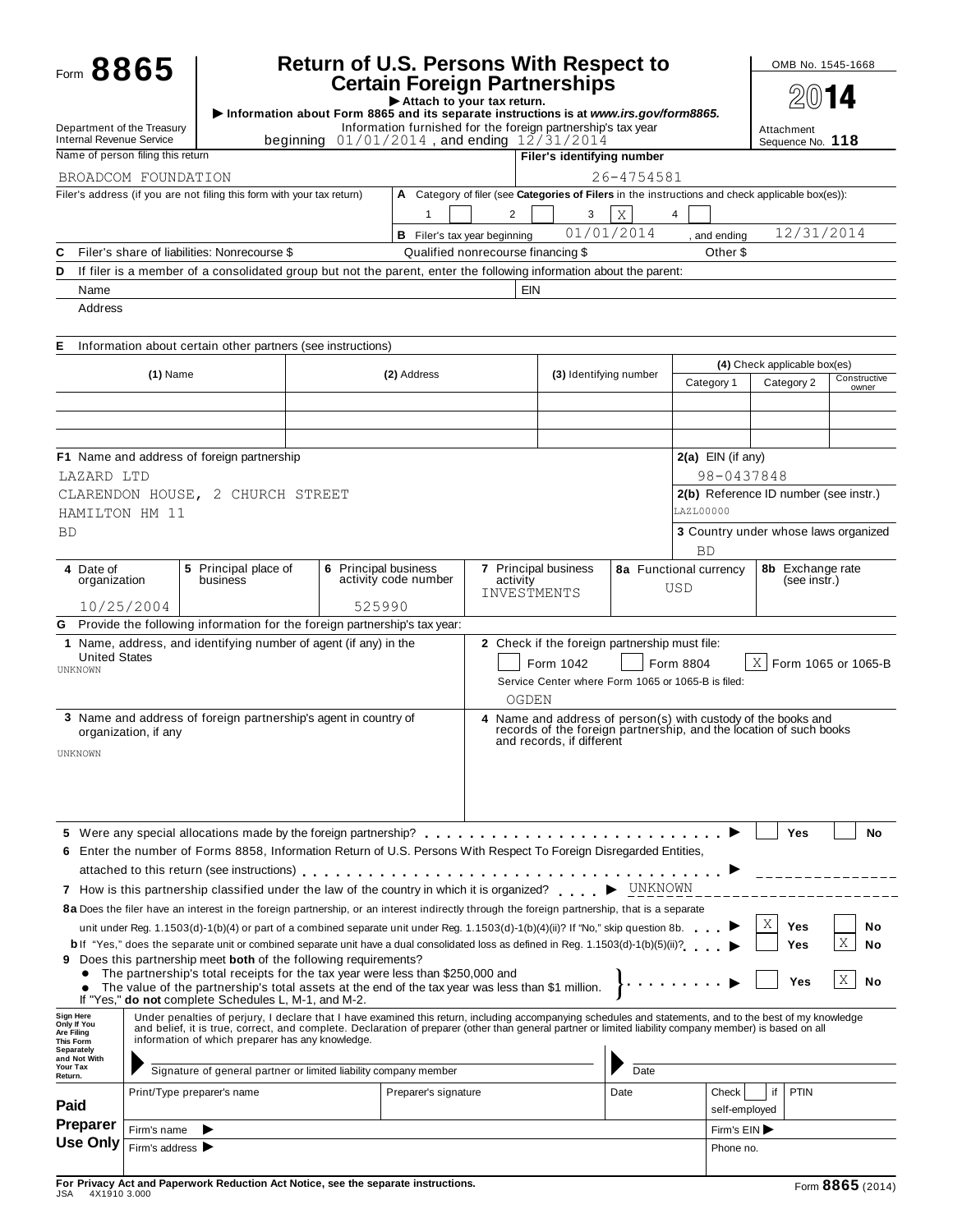| LAZARD LTD       | 98-0437848 |
|------------------|------------|
| Form 8865 (2014) |            |

|                                                                                                    | Form 8865 (2014)<br><b>Schedule A</b> |                                  | <b>Constructive Ownership of Partnership Interest.</b> Check the boxes that apply to the filer. If you check box <b>b</b> , enter the name, address, and U.S. taxpayer identifying number (if any) of the person(s) whose interest you co                                                                                                                                                                                                                         |                                                                  |                                                                |                                  | Page 2                             |
|----------------------------------------------------------------------------------------------------|---------------------------------------|----------------------------------|-------------------------------------------------------------------------------------------------------------------------------------------------------------------------------------------------------------------------------------------------------------------------------------------------------------------------------------------------------------------------------------------------------------------------------------------------------------------|------------------------------------------------------------------|----------------------------------------------------------------|----------------------------------|------------------------------------|
|                                                                                                    | Name                                  | $X$ Owns a direct interest<br>al | Address                                                                                                                                                                                                                                                                                                                                                                                                                                                           | Owns a constructive interest<br>b<br>Identifying number (if any) |                                                                | Check if<br>foreign<br>person    | Check if<br>direct<br>partner      |
|                                                                                                    | Schedule A-1<br>Name                  |                                  | Certain Partners of Foreign Partnership (see instructions)<br>Address                                                                                                                                                                                                                                                                                                                                                                                             |                                                                  | Identifying number (if any)                                    |                                  | Check if<br>foreign                |
|                                                                                                    |                                       |                                  |                                                                                                                                                                                                                                                                                                                                                                                                                                                                   |                                                                  |                                                                |                                  | person                             |
|                                                                                                    | <b>Schedule A-2</b>                   |                                  | Affiliation Schedule. List all partnerships (foreign or domestic) in which the foreign partnership owns a<br>direct interest or indirectly owns a 10% interest.                                                                                                                                                                                                                                                                                                   |                                                                  |                                                                | Yes                              | No                                 |
|                                                                                                    | Name                                  |                                  | Address                                                                                                                                                                                                                                                                                                                                                                                                                                                           | EIN<br>$($ if any $)$                                            |                                                                | Total ordinary<br>income or loss | Check if<br>foreign<br>partnership |
|                                                                                                    | <b>Schedule B</b>                     |                                  | Income Statement - Trade or Business Income                                                                                                                                                                                                                                                                                                                                                                                                                       |                                                                  |                                                                |                                  |                                    |
| 2<br>3<br>4<br>5<br>6<br>7<br>8                                                                    |                                       |                                  | Caution. Include only trade or business income and expenses on lines 1a through 22 below. See the instructions for more information.<br>1a Gross receipts or sales<br>1a<br>1 <sub>b</sub><br><b>b</b> Less returns and allowances<br>Ordinary income (loss) from other partnerships, estates, and trusts (attach statement)<br>Net farm profit (loss) (attach Schedule F (Form 1040))<br><br>Net gain (loss) from Form 4797, Part II, line 17 (attach Form 4797) |                                                                  | 1 <sub>c</sub><br>$\mathbf{2}$<br>3<br>4<br>5<br>6<br>8        |                                  |                                    |
| 9<br>10<br>Deductions (see instructions for limitations)<br>11<br>12<br>13<br>14<br>15<br>17<br>18 |                                       |                                  | Salaries and wages (other than to partners) (less employment credits)<br>16a Depreciation (if required, attach Form 4562) 46a<br><b>b</b> Less depreciation reported elsewhere on return 16b                                                                                                                                                                                                                                                                      |                                                                  | 9<br>10<br>11<br>12<br>13<br>14<br>15<br>16c<br>17<br>18<br>19 |                                  |                                    |
| 19<br>20<br>21                                                                                     |                                       |                                  | Total deductions. Add the amounts shown in the far right column for lines 9 through 20                                                                                                                                                                                                                                                                                                                                                                            |                                                                  | 20<br>21                                                       |                                  |                                    |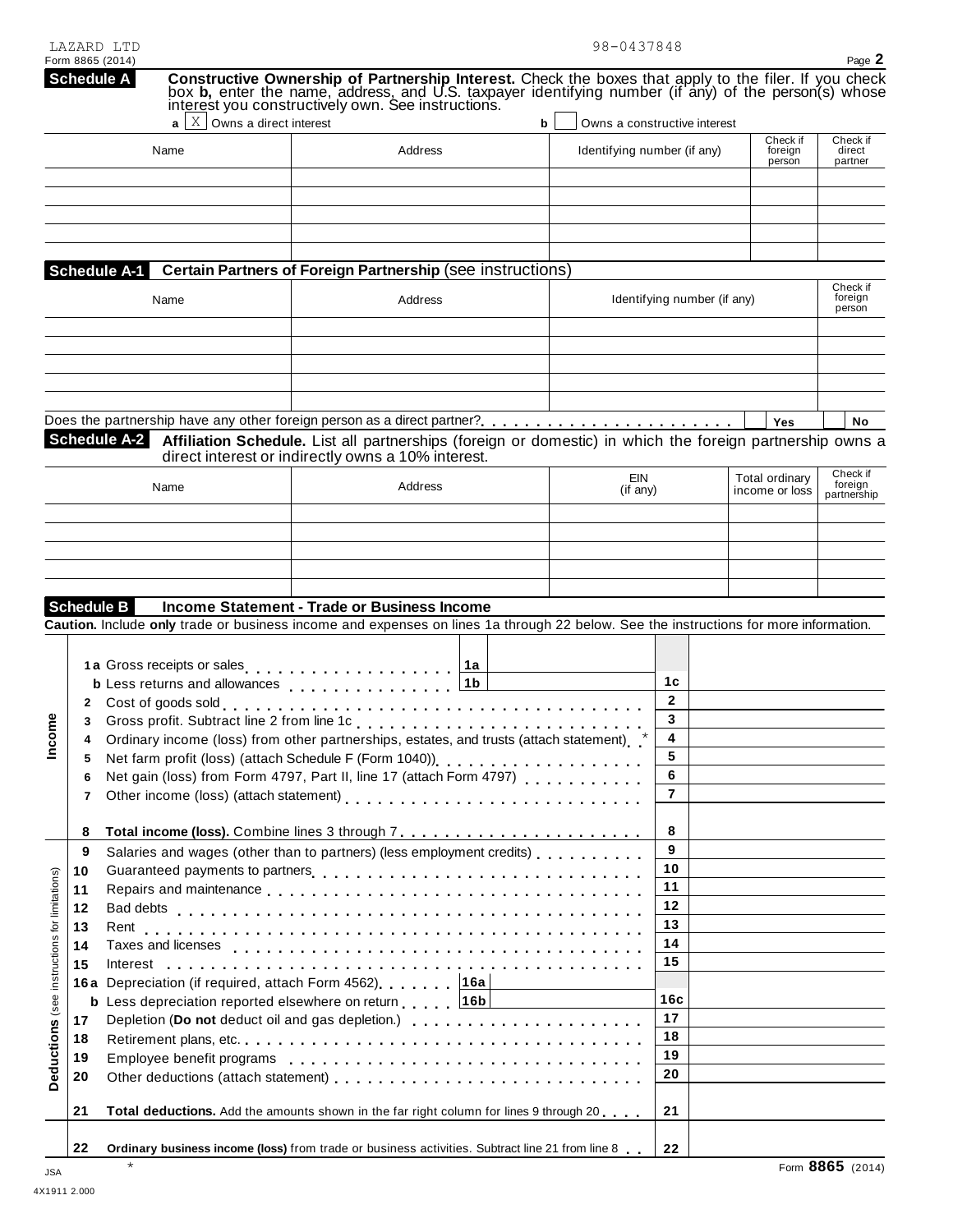L.

|                                           | LAZARD LTD        | 98-0437848                                                                                                                                                                                                                                                                                                                                         |                                  |                     |                |
|-------------------------------------------|-------------------|----------------------------------------------------------------------------------------------------------------------------------------------------------------------------------------------------------------------------------------------------------------------------------------------------------------------------------------------------|----------------------------------|---------------------|----------------|
| Form 8865 (2014)                          |                   |                                                                                                                                                                                                                                                                                                                                                    |                                  |                     | Page 3         |
|                                           | <b>Schedule K</b> | <b>Partners' Distributive Share Items</b>                                                                                                                                                                                                                                                                                                          |                                  | <b>Total amount</b> |                |
|                                           | 1.                | Ordinary business income (loss) (page 2, line 22)                                                                                                                                                                                                                                                                                                  | $\mathbf{1}$<br>$\overline{2}$   |                     |                |
|                                           | $\mathbf{2}$      |                                                                                                                                                                                                                                                                                                                                                    |                                  |                     |                |
|                                           | Зa                | Other gross rental income (loss) example and a state of 3a<br>Expenses from other rental activities (attach statement) 3b                                                                                                                                                                                                                          |                                  |                     |                |
|                                           | b<br>C            |                                                                                                                                                                                                                                                                                                                                                    |                                  |                     |                |
|                                           | 4                 | Other net rental income (loss). Subtract line 3b from line 3a                                                                                                                                                                                                                                                                                      | 3 <sub>c</sub><br>$\overline{4}$ |                     |                |
|                                           | 5                 |                                                                                                                                                                                                                                                                                                                                                    | 5                                |                     |                |
| Income (Loss)                             | 6                 |                                                                                                                                                                                                                                                                                                                                                    | 6a                               |                     |                |
|                                           |                   | <b>b</b> Qualified dividends $\begin{bmatrix} 6b \end{bmatrix}$                                                                                                                                                                                                                                                                                    |                                  |                     |                |
|                                           | 7                 |                                                                                                                                                                                                                                                                                                                                                    | $\overline{7}$                   |                     |                |
|                                           | 8                 | Net short-term capital gain (loss) (attach Schedule D (Form 1065))                                                                                                                                                                                                                                                                                 | 8                                |                     |                |
|                                           | 9a                | Net long-term capital gain (loss) (attach Schedule D (Form 1065))                                                                                                                                                                                                                                                                                  | 9a                               |                     |                |
|                                           | b                 | Collectibles (28%) gain (loss)<br>9b                                                                                                                                                                                                                                                                                                               |                                  |                     |                |
|                                           | C                 | Unrecaptured section 1250 gain (attach statement)   9c                                                                                                                                                                                                                                                                                             |                                  |                     |                |
|                                           | 10                | Net section 1231 gain (loss) (attach Form 4797)                                                                                                                                                                                                                                                                                                    | 10                               |                     |                |
|                                           | 11                | Other income (loss) (see instructions)<br>$Type \blacktriangleright$                                                                                                                                                                                                                                                                               | 11                               |                     |                |
|                                           | 12                |                                                                                                                                                                                                                                                                                                                                                    | 12                               |                     |                |
|                                           | 13а               | Contributions                                                                                                                                                                                                                                                                                                                                      | 13a                              |                     |                |
| <b>Deductions</b>                         | b                 |                                                                                                                                                                                                                                                                                                                                                    | 13 <sub>b</sub>                  |                     |                |
|                                           | c                 | Section 59(e)(2) expenditures: (1) Type ▶ ____________________ (2) Amount ▶ $13c(2)$                                                                                                                                                                                                                                                               |                                  |                     |                |
|                                           | d                 | Other deductions (see instructions) Type ▶                                                                                                                                                                                                                                                                                                         | 13d                              |                     |                |
| Employ-<br>ment                           | 14 a              |                                                                                                                                                                                                                                                                                                                                                    | 14a                              |                     |                |
| Self-                                     | b                 |                                                                                                                                                                                                                                                                                                                                                    | 14b                              |                     |                |
|                                           | c                 |                                                                                                                                                                                                                                                                                                                                                    |                                  |                     |                |
|                                           | 15a               |                                                                                                                                                                                                                                                                                                                                                    | 15a                              |                     |                |
|                                           | b                 |                                                                                                                                                                                                                                                                                                                                                    | 15 <sub>b</sub>                  |                     |                |
| Credits                                   | c                 | Qualified rehabilitation expenditures (rental real estate) (attach Form 3468) [169]                                                                                                                                                                                                                                                                | 15c                              |                     |                |
|                                           | d                 | Other rental real estate credits (see instructions) Type ▶ __________________                                                                                                                                                                                                                                                                      | 15d                              |                     |                |
|                                           | e<br>$\mathbf{f}$ | Other rental credits (see instructions)<br>Type $\blacktriangleright$<br>_________________<br>Other credits (see instructions)                                                                                                                                                                                                                     | 15e<br>15f                       |                     |                |
|                                           | 16 a              | Type $\blacktriangleright$<br>Name of country or U.S. possession ▶                                                                                                                                                                                                                                                                                 |                                  |                     |                |
|                                           |                   |                                                                                                                                                                                                                                                                                                                                                    | 16b                              |                     |                |
|                                           | c                 |                                                                                                                                                                                                                                                                                                                                                    | 16c                              |                     |                |
| Foreign Transactions                      |                   | Foreign gross income sourced at partnership level                                                                                                                                                                                                                                                                                                  |                                  |                     |                |
|                                           | d                 | Passive category ▶ _ _ _ _ _ _ _ e General category ▶ _ _ _ _ _ _ _ _ f Other (attach statement) ▶                                                                                                                                                                                                                                                 | 16f                              |                     |                |
|                                           |                   | Deductions allocated and apportioned at partner level                                                                                                                                                                                                                                                                                              |                                  |                     |                |
|                                           | q                 | ▶                                                                                                                                                                                                                                                                                                                                                  | 16h                              |                     |                |
|                                           |                   | Deductions allocated and apportioned at partnership level to foreign source income                                                                                                                                                                                                                                                                 |                                  |                     |                |
|                                           | j.                | Passive category<br>$\overline{a}$ $=$ $\overline{a}$ J General category $\overline{a}$ $=$ $\overline{a}$ $=$ $\overline{a}$ $=$ $\overline{a}$ $=$ $\overline{a}$ $=$ $\overline{a}$ $=$ $\overline{a}$ $=$ $\overline{a}$ $=$ $\overline{a}$ $=$ $\overline{a}$ $=$ $\overline{a}$ $=$ $\overline{a}$ $=$ $\overline{a}$ $=$ $\overline{a}$ $=$ | <b>16k</b>                       |                     |                |
|                                           |                   | Total foreign taxes (check one): ▶   Paid     Accrued                                                                                                                                                                                                                                                                                              | 161                              |                     |                |
|                                           | m                 | Reduction in taxes available for credit (attach statement) [10] [10] Reduction in taxes available for credit (attach statement)                                                                                                                                                                                                                    | 16m                              |                     |                |
|                                           | n                 | Other foreign tax information (attach statement)                                                                                                                                                                                                                                                                                                   |                                  |                     |                |
|                                           | 17 a              |                                                                                                                                                                                                                                                                                                                                                    | 17a                              |                     |                |
| Alternative<br>Minimum Tax<br>(AMT) Items | b                 |                                                                                                                                                                                                                                                                                                                                                    | 17b                              |                     |                |
|                                           | c<br>d            |                                                                                                                                                                                                                                                                                                                                                    | 17c<br>17d                       |                     |                |
|                                           | е                 | Oil, gas, and geothermal properties - deductions                                                                                                                                                                                                                                                                                                   | 17e                              |                     |                |
|                                           | f                 |                                                                                                                                                                                                                                                                                                                                                    | 17f                              |                     |                |
|                                           | 18a               |                                                                                                                                                                                                                                                                                                                                                    | 18a                              |                     |                |
|                                           | b                 |                                                                                                                                                                                                                                                                                                                                                    | 18b                              |                     |                |
|                                           | c                 |                                                                                                                                                                                                                                                                                                                                                    | 18c                              |                     |                |
|                                           | 19 a              | Distributions of cash and marketable securities                                                                                                                                                                                                                                                                                                    | 19a                              |                     |                |
|                                           | b                 |                                                                                                                                                                                                                                                                                                                                                    | 19b                              |                     |                |
|                                           | 20 a              |                                                                                                                                                                                                                                                                                                                                                    | 20a                              |                     |                |
| Other Information                         | b                 |                                                                                                                                                                                                                                                                                                                                                    | 20b                              |                     |                |
|                                           | c                 | Other items and amounts (attach statement)                                                                                                                                                                                                                                                                                                         |                                  |                     | $OOCE$ $(0.01$ |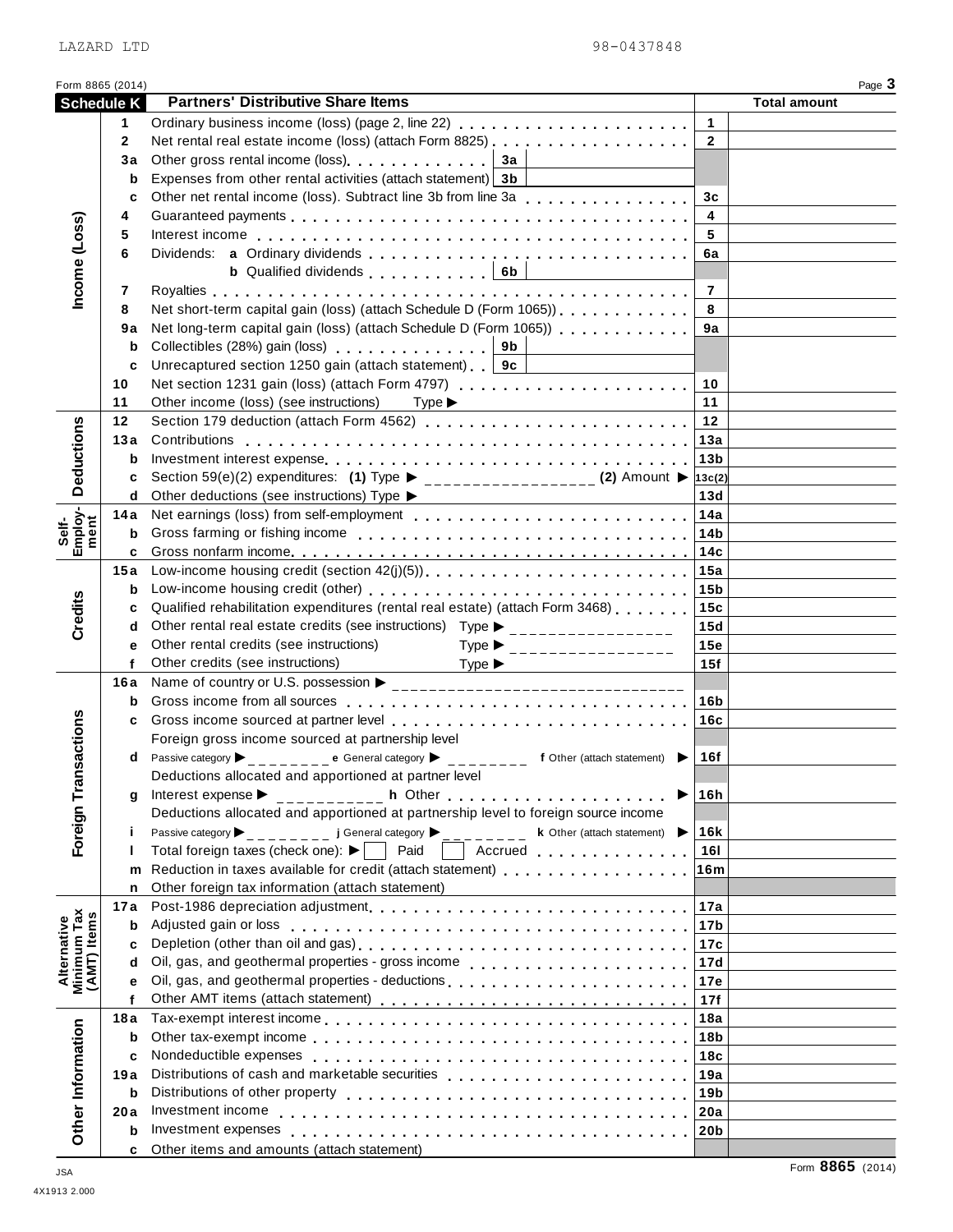| Balance Sheets per Books. (Not required if Item G9, page 1, is answered "Yes.")<br>Schedule L                                                                                                                                        |                       |     |                 |     |
|--------------------------------------------------------------------------------------------------------------------------------------------------------------------------------------------------------------------------------------|-----------------------|-----|-----------------|-----|
|                                                                                                                                                                                                                                      | Beginning of tax year |     | End of tax year |     |
| <b>Assets</b>                                                                                                                                                                                                                        | (a)                   | (b) | (c)             | (d) |
| 1<br>Cash                                                                                                                                                                                                                            |                       |     |                 |     |
| 2 a Trade notes and accounts receivable                                                                                                                                                                                              |                       |     |                 |     |
| <b>b</b> Less allowance for bad debts                                                                                                                                                                                                |                       |     |                 |     |
| 3<br>Inventories experience and the set of the set of the set of the set of the set of the set of the set of the set of the set of the set of the set of the set of the set of the set of the set of the set of the set of the set   |                       |     |                 |     |
| U.S. government obligations<br>4                                                                                                                                                                                                     |                       |     |                 |     |
| 5<br>Tax-exempt securities                                                                                                                                                                                                           |                       |     |                 |     |
| 6<br>Other current assets (attach statement)                                                                                                                                                                                         |                       |     |                 |     |
| 7a Loans to partners (or persons related to                                                                                                                                                                                          |                       |     |                 |     |
| partners) expansion and the set of the set of the set of the set of the set of the set of the set of the set of the set of the set of the set of the set of the set of the set of the set of the set of the set of the set of        |                       |     |                 |     |
| <b>b</b> Mortgage and real estate loans                                                                                                                                                                                              |                       |     |                 |     |
| Other investments (attach statement)<br>8                                                                                                                                                                                            |                       |     |                 |     |
| 9 a Buildings and other depreciable assets                                                                                                                                                                                           |                       |     |                 |     |
| <b>b</b> Less accumulated depreciation                                                                                                                                                                                               |                       |     |                 |     |
| 10 a Depletable assets                                                                                                                                                                                                               |                       |     |                 |     |
| <b>b</b> Less accumulated depletion                                                                                                                                                                                                  |                       |     |                 |     |
| Land (net of any amortization)<br>11                                                                                                                                                                                                 |                       |     |                 |     |
| 12 a Intangible assets (amortizable only)                                                                                                                                                                                            |                       |     |                 |     |
| <b>b</b> Less accumulated amortization                                                                                                                                                                                               |                       |     |                 |     |
| Other assets (attach statement)<br>13                                                                                                                                                                                                |                       |     |                 |     |
| 14<br>Total assets <b>All According to the Contract of Table 1</b>                                                                                                                                                                   |                       |     |                 |     |
| <b>Liabilities and Capital</b>                                                                                                                                                                                                       |                       |     |                 |     |
| 15<br>Accounts payable expression and the set of the set of the set of the set of the set of the set of the set of the set of the set of the set of the set of the set of the set of the set of the set of the set of the set of the |                       |     |                 |     |
| 16<br>Mortgages, notes, bonds payable in less than 1 year                                                                                                                                                                            |                       |     |                 |     |
| 17<br>Other current liabilities (attach statement)                                                                                                                                                                                   |                       |     |                 |     |
| All nonrecourse loans<br>18                                                                                                                                                                                                          |                       |     |                 |     |
| 19 a Loans from partners (or persons related to partners)                                                                                                                                                                            |                       |     |                 |     |
|                                                                                                                                                                                                                                      |                       |     |                 |     |
| <b>b</b> Mortgages, notes, bonds payable in 1 year or more                                                                                                                                                                           |                       |     |                 |     |
| 20<br>Other liabilities (attach statement)                                                                                                                                                                                           |                       |     |                 |     |
| 21<br>Partners' capital accounts<br>Total liabilities and capital<br>22                                                                                                                                                              |                       |     |                 |     |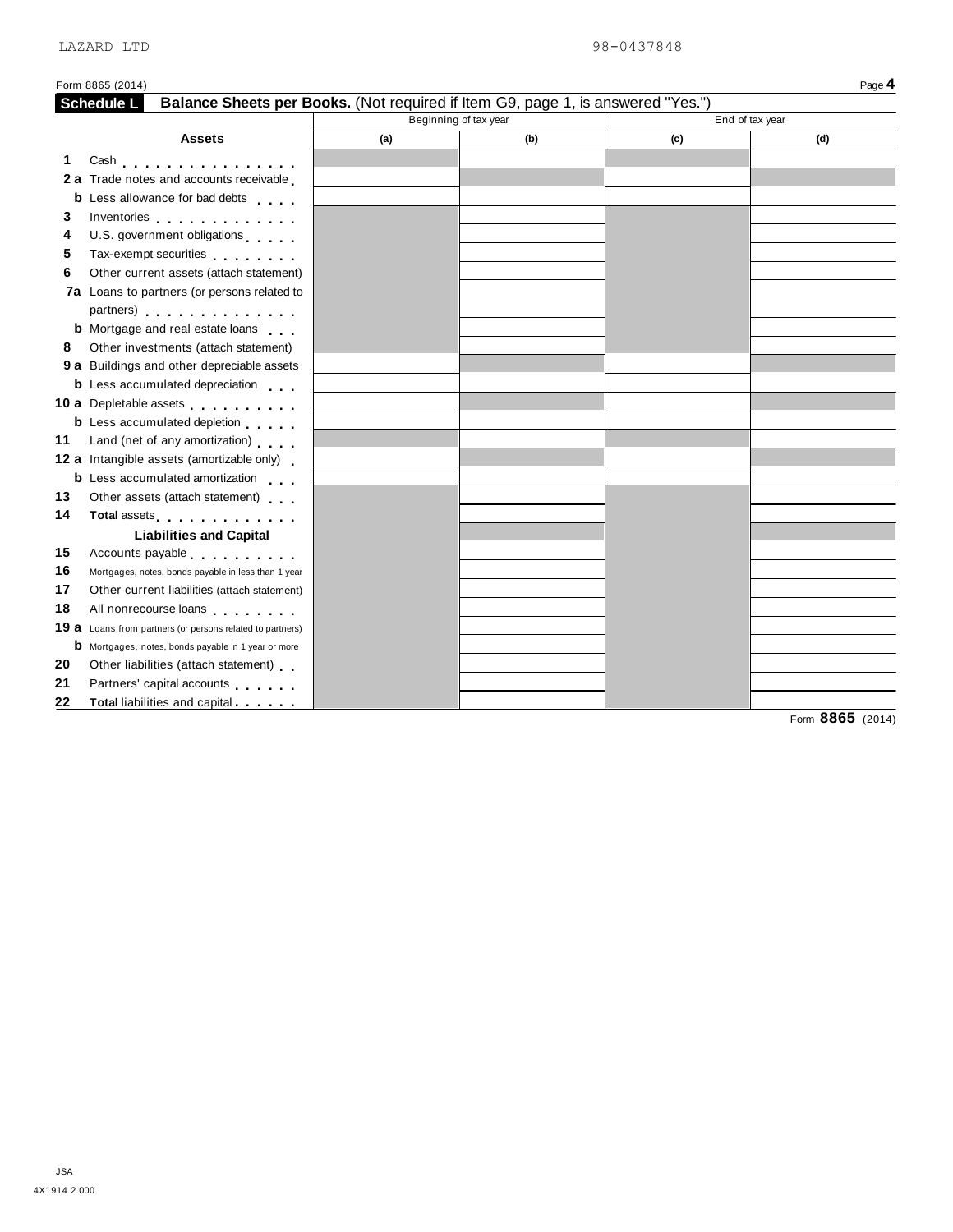| LAZARD LTD                                                         | 98-0437848                                                                                                 |
|--------------------------------------------------------------------|------------------------------------------------------------------------------------------------------------|
| Form 8865 (2014)                                                   | Page 5                                                                                                     |
| <b>Balance Sheets for Interest Allocation</b><br><b>Schedule M</b> |                                                                                                            |
|                                                                    | (a)<br>(b)<br>End of<br>Beginning of<br>tax year<br>tax year                                               |
| 1                                                                  |                                                                                                            |
| Total foreign assets:<br>$\mathbf{2}$                              |                                                                                                            |
|                                                                    |                                                                                                            |
|                                                                    |                                                                                                            |
|                                                                    |                                                                                                            |
| Schedule M-1                                                       | Reconciliation of Income (Loss) per Books With Income (Loss) per Return. (Not required if Item G9, page    |
| 1, is answered "Yes.")                                             |                                                                                                            |
|                                                                    | 6<br>Income recorded on books this                                                                         |
| Net income (loss) per books<br>1                                   | year not included on Schedule K,                                                                           |
| Income included on Schedule K.<br>$\mathbf{2}$                     | lines 1 through 11 (itemize):                                                                              |
| lines 1, 2, 3c, 5, 6a, 7, 8, 9a, 10,                               | <b>a</b> Tax-exempt interest \$                                                                            |
| and 11 not recorded on books                                       |                                                                                                            |
| this year (itemize):                                               | Deductions included on Schedule<br>7                                                                       |
| Guaranteed payments (other<br>3                                    | K, lines 1 through 13d, and 16I not                                                                        |
| than health insurance)                                             | charged against book income this                                                                           |
| Expenses recorded on books<br>4                                    | year (itemize):                                                                                            |
| this year not included on                                          | a Depreciation \$                                                                                          |
| Schedule K, lines 1 through                                        |                                                                                                            |
| 13d, and 16I (itemize):                                            |                                                                                                            |
|                                                                    |                                                                                                            |
| a Depreciation \$                                                  |                                                                                                            |
| <b>b</b> Travel and entertainment \$                               | $\overline{\mathsf{Add}}$ lines 6 and 7<br>8                                                               |
|                                                                    | Income (loss). Subtract line 8<br>9                                                                        |
| Add lines 1 through 4<br>5                                         | from line $5 \ldots \ldots \ldots \ldots$                                                                  |
|                                                                    | Schedule M-2 Analysis of Partners' Capital Accounts. (Not required if Item G9, page 1, is answered "Yes.") |
| Balance at beginning of year<br>1                                  | Distributions: a Cash<br>6                                                                                 |
| Capital contributed:<br>$\mathbf{2}$                               | <b>b</b> Property                                                                                          |
| a Cashella a l                                                     | Other decreases (itemize): _____<br>$\overline{7}$                                                         |
| <b>b</b> Property                                                  |                                                                                                            |
| Net income (loss) per books<br>3                                   |                                                                                                            |
| Other increases (itemize): _____<br>4                              |                                                                                                            |
|                                                                    | Add lines 6 and 7<br>8                                                                                     |
|                                                                    | Balance at end of year. Subtract<br>9                                                                      |
| Add lines 1 through 4<br>5                                         | line 8 from line 5                                                                                         |
|                                                                    | Form 8865 (2014)                                                                                           |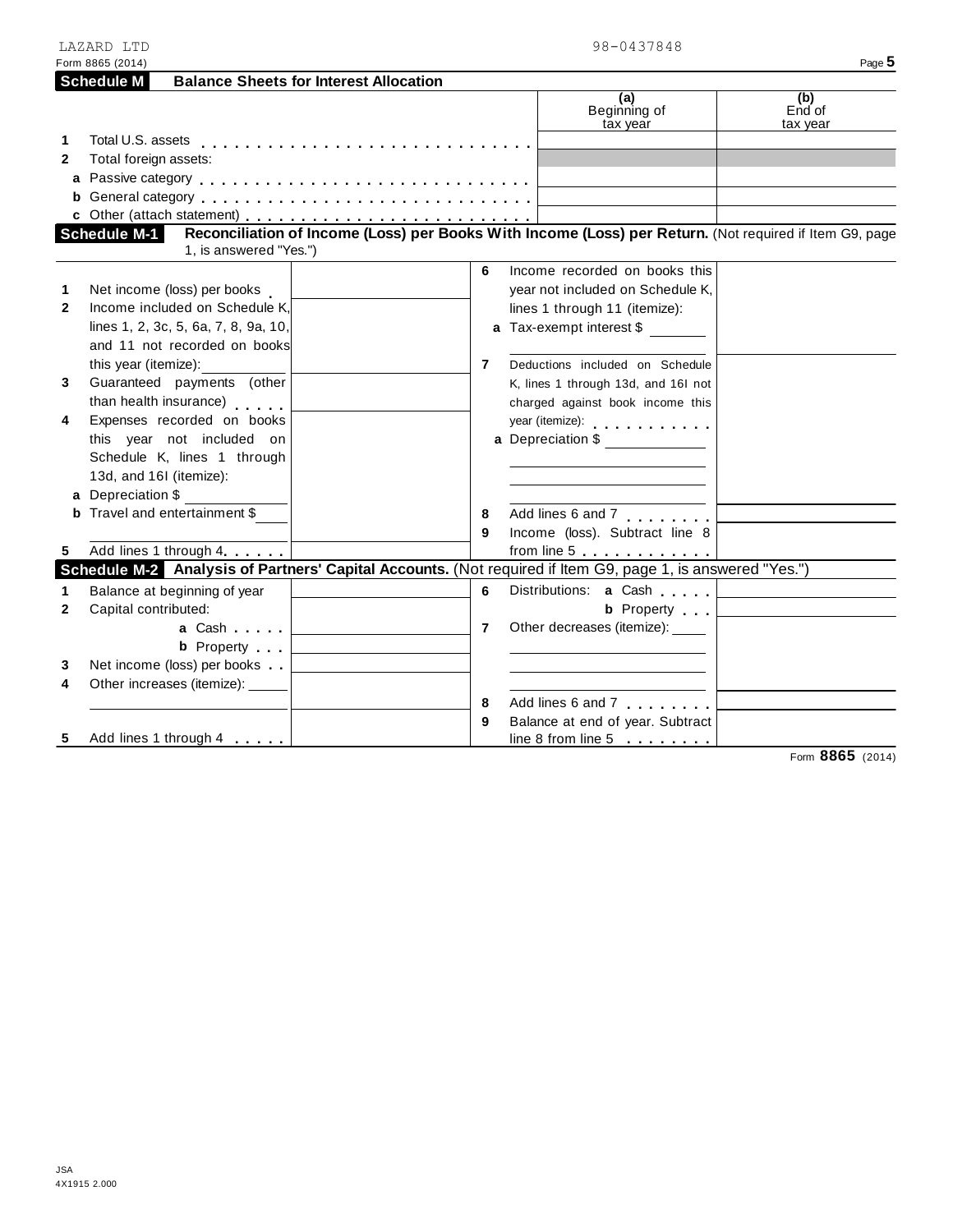#### **Schedule N Transactions Between Controlled Foreign Partnership and Partners or Other Related Entities**

**Important:** Complete a separate Form 8865 and Schedule N for each controlled foreign partnership. Enter the totals for each type of transaction that occurred between the foreign partnership and the persons listed in columns (a) through (d).

|   | Transactions<br>of<br>foreign partnership                                                                                                                                                                                                                               | (a) U.S. person<br>filing this return                                                                                 | (b) Any domestic<br>corporation or partnership<br>controlling or controlled<br>by the U.S. person filing<br>this return | (c) Any other foreign<br>corporation or partnership<br>controlling or controlled<br>by the U.S. person filing<br>this return | (d) Any U.S. person with a<br>10% or more direct interest<br>in the controlled foreign<br>partnership (other than the<br>U.S. person filing this return) |
|---|-------------------------------------------------------------------------------------------------------------------------------------------------------------------------------------------------------------------------------------------------------------------------|-----------------------------------------------------------------------------------------------------------------------|-------------------------------------------------------------------------------------------------------------------------|------------------------------------------------------------------------------------------------------------------------------|----------------------------------------------------------------------------------------------------------------------------------------------------------|
|   | 1 Sales of inventory                                                                                                                                                                                                                                                    |                                                                                                                       |                                                                                                                         |                                                                                                                              |                                                                                                                                                          |
|   | 2 Sales of property rights<br>(patents, trademarks, etc.)                                                                                                                                                                                                               |                                                                                                                       |                                                                                                                         |                                                                                                                              |                                                                                                                                                          |
|   | 3 Compensation received for<br>technical, managerial,<br>engineering, construction, or<br>like services                                                                                                                                                                 |                                                                                                                       |                                                                                                                         |                                                                                                                              |                                                                                                                                                          |
|   | 4 Commissions received                                                                                                                                                                                                                                                  |                                                                                                                       |                                                                                                                         |                                                                                                                              |                                                                                                                                                          |
|   | 5 Rents, royalties, and license<br>fees received <b>the contract of the contract of the contract of the contract of the contract of the contract of the contract of the contract of the contract of the contract of the contract of the contract of the contract of</b> | <u> 1989 - Johann Stoff, deutscher Stoff, der Stoff, der Stoff, der Stoff, der Stoff, der Stoff, der Stoff, der S</u> |                                                                                                                         |                                                                                                                              |                                                                                                                                                          |
| 6 | Distributions received<br>7 Interest received                                                                                                                                                                                                                           | the control of the control of the control of the control of the control of                                            |                                                                                                                         |                                                                                                                              |                                                                                                                                                          |
| 8 | Other                                                                                                                                                                                                                                                                   |                                                                                                                       |                                                                                                                         |                                                                                                                              |                                                                                                                                                          |
|   | 9 Add lines 1 through 8                                                                                                                                                                                                                                                 |                                                                                                                       |                                                                                                                         |                                                                                                                              |                                                                                                                                                          |
|   | 10 Purchases of inventory                                                                                                                                                                                                                                               |                                                                                                                       |                                                                                                                         |                                                                                                                              |                                                                                                                                                          |
|   | 11 Purchases of tangible<br>property other than inventory                                                                                                                                                                                                               |                                                                                                                       |                                                                                                                         |                                                                                                                              |                                                                                                                                                          |
|   | 12 Purchases of property rights<br>(patents, trademarks, etc.)                                                                                                                                                                                                          |                                                                                                                       |                                                                                                                         |                                                                                                                              |                                                                                                                                                          |
|   | 13 Compensation paid for<br>technical, managerial,<br>engineering, construction, or<br>like services                                                                                                                                                                    |                                                                                                                       |                                                                                                                         |                                                                                                                              |                                                                                                                                                          |
|   | 14 Commissions paid                                                                                                                                                                                                                                                     |                                                                                                                       |                                                                                                                         |                                                                                                                              |                                                                                                                                                          |
|   | 15 Rents, royalties, and license<br>fees paid experience and the set of the set of the set of the set of the set of the set of the set of the set of the set of the set of the set of the set of the set of the set of the set of the set of the set of the set of      | <u> 1989 - Johann Barn, mars et al. 1989 - Anna ann an t-Alban ann an t-Alban ann an t-Alban ann an t-Alban ann a</u> |                                                                                                                         |                                                                                                                              |                                                                                                                                                          |
|   | 16 Distributions paid<br>17 Interest paid<br>interest paid                                                                                                                                                                                                              |                                                                                                                       |                                                                                                                         |                                                                                                                              |                                                                                                                                                          |
|   | 18 Other <b>Manual</b>                                                                                                                                                                                                                                                  |                                                                                                                       |                                                                                                                         |                                                                                                                              |                                                                                                                                                          |
|   |                                                                                                                                                                                                                                                                         |                                                                                                                       |                                                                                                                         |                                                                                                                              |                                                                                                                                                          |
|   | 19 Add lines 10 through 18                                                                                                                                                                                                                                              |                                                                                                                       |                                                                                                                         |                                                                                                                              |                                                                                                                                                          |
|   | 20 Amounts borrowed (enter<br>the maximum loan balance<br>during the year). See<br>instructions                                                                                                                                                                         |                                                                                                                       |                                                                                                                         |                                                                                                                              |                                                                                                                                                          |
|   | 21 Amounts loaned (enter the<br>maximum loan balance<br>during the year). See<br>instructions <b>intervalsed</b>                                                                                                                                                        |                                                                                                                       |                                                                                                                         |                                                                                                                              |                                                                                                                                                          |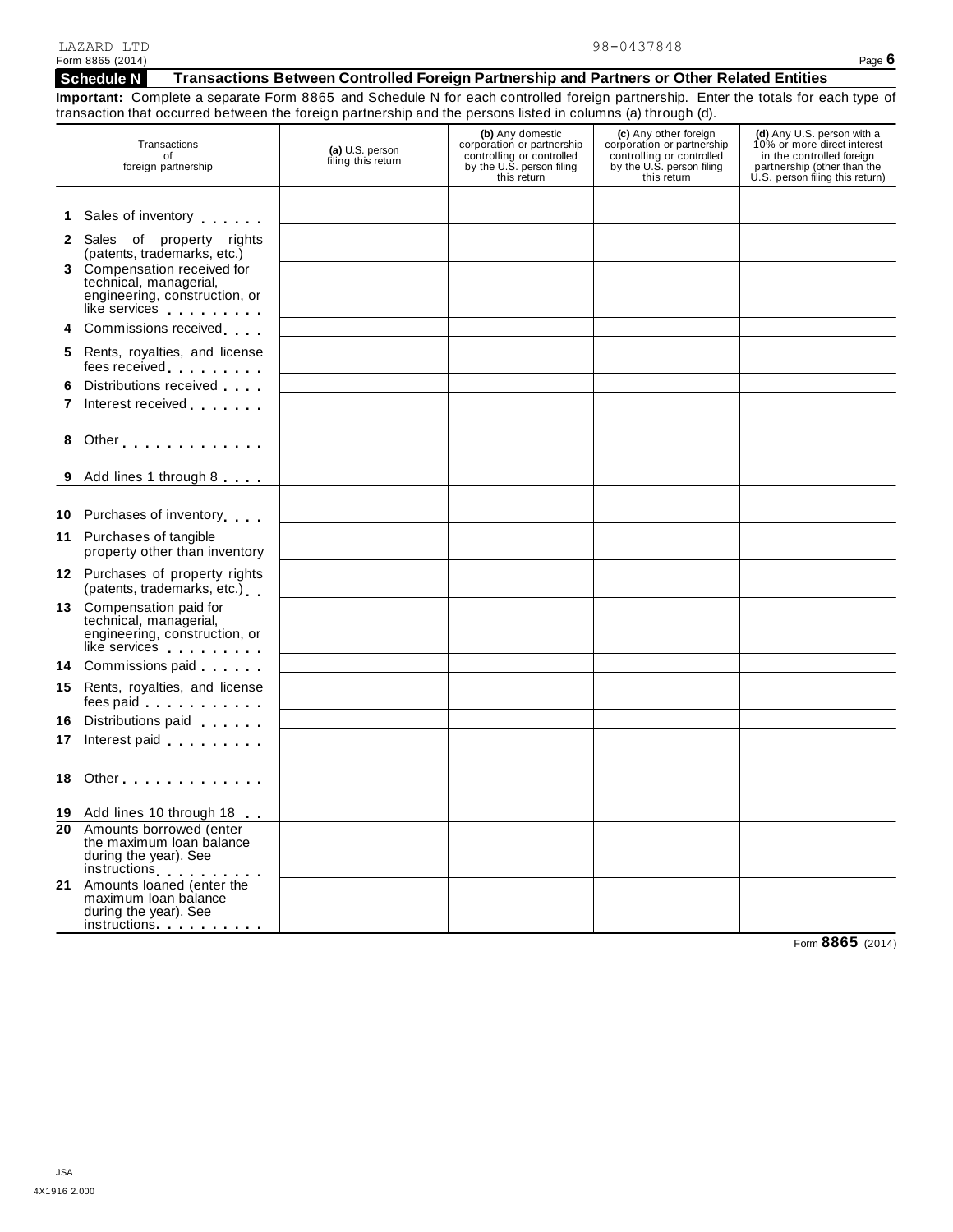**(Form 8865)**

#### **SCHEDULE O Transfer of Property to a Foreign Partnership COMB No. 1545-1668**

(Form 8865)<br>
Department of the Treasury **Department of the Treasury Department of the Treasury Department of the Treasury Department of the Treasury Department of the Treasury <b>Department of the Treasury Department of the** 

| Name of transferor          | Filer's identifying number |                                        |
|-----------------------------|----------------------------|----------------------------------------|
| BROADCOM FOUNDATION         | 26-4754581                 |                                        |
| Name of foreign partnership | EIN (if any)               | Reference ID number (see instructions) |
| LAZARD LTD                  | 98-0437848                 | LAZL00000                              |

#### **Part I Transfers Reportable Under Section 6038B**

| Type of<br>property                                                | (a)<br>Date of<br>transfer | (b)<br>Number of<br>items<br>transferred | (c)<br>Fair market<br>value on date<br>of transfer | $(d)$<br>Cost or other<br>basis | $(e)$<br>Section 704(c)<br>allocation<br>method | (f)<br>Gain recognized on<br>transfer | (g)<br>Percentage interest<br>in partnership after<br>transfer |
|--------------------------------------------------------------------|----------------------------|------------------------------------------|----------------------------------------------------|---------------------------------|-------------------------------------------------|---------------------------------------|----------------------------------------------------------------|
| Cash                                                               | 11/19/2014                 |                                          | 556,513.                                           |                                 |                                                 |                                       | .009                                                           |
| Stock, notes<br>receivable and<br>payable, and<br>other securities |                            |                                          |                                                    |                                 |                                                 |                                       |                                                                |
| Inventory                                                          |                            |                                          |                                                    |                                 |                                                 |                                       |                                                                |
| Tangible<br>property<br>used in trade<br>or business               |                            |                                          |                                                    |                                 |                                                 |                                       |                                                                |
| Intangible<br>property                                             |                            |                                          |                                                    |                                 |                                                 |                                       |                                                                |
| Other<br>property                                                  |                            |                                          |                                                    |                                 |                                                 |                                       |                                                                |

**Supplemental Information Required To Be Reported** (see instructions)**:**

### **Part II Dispositions Reportable Under Section 6038B**

| (a)<br>Type of<br>property | (b)<br>Date of<br>original<br>transfer | (c)<br>Date of<br>disposition | (d)<br>Manner of<br>disposition                                         | <b>(e)</b><br>Gain<br>recognized by<br>partnership                                               | (f)<br>Depreciation<br>recapture<br>recognized<br>by partnership | (g)<br>Gain allocated<br>to partner | (h)<br>Depreciation<br>recapture allocated<br>to partner |
|----------------------------|----------------------------------------|-------------------------------|-------------------------------------------------------------------------|--------------------------------------------------------------------------------------------------|------------------------------------------------------------------|-------------------------------------|----------------------------------------------------------|
|                            |                                        |                               |                                                                         |                                                                                                  |                                                                  |                                     |                                                          |
|                            |                                        |                               |                                                                         |                                                                                                  |                                                                  |                                     |                                                          |
| Part III                   |                                        |                               |                                                                         | Is any transfer reported on this schedule subject to gain recognition under section 904(f)(3) or |                                                                  |                                     | Χ<br>No<br><b>Yes</b>                                    |
|                            |                                        |                               | For Paperwork Reduction Act Notice, see the Instructions for Form 8865. |                                                                                                  |                                                                  |                                     | Schedule O (Form 8865) 2014                              |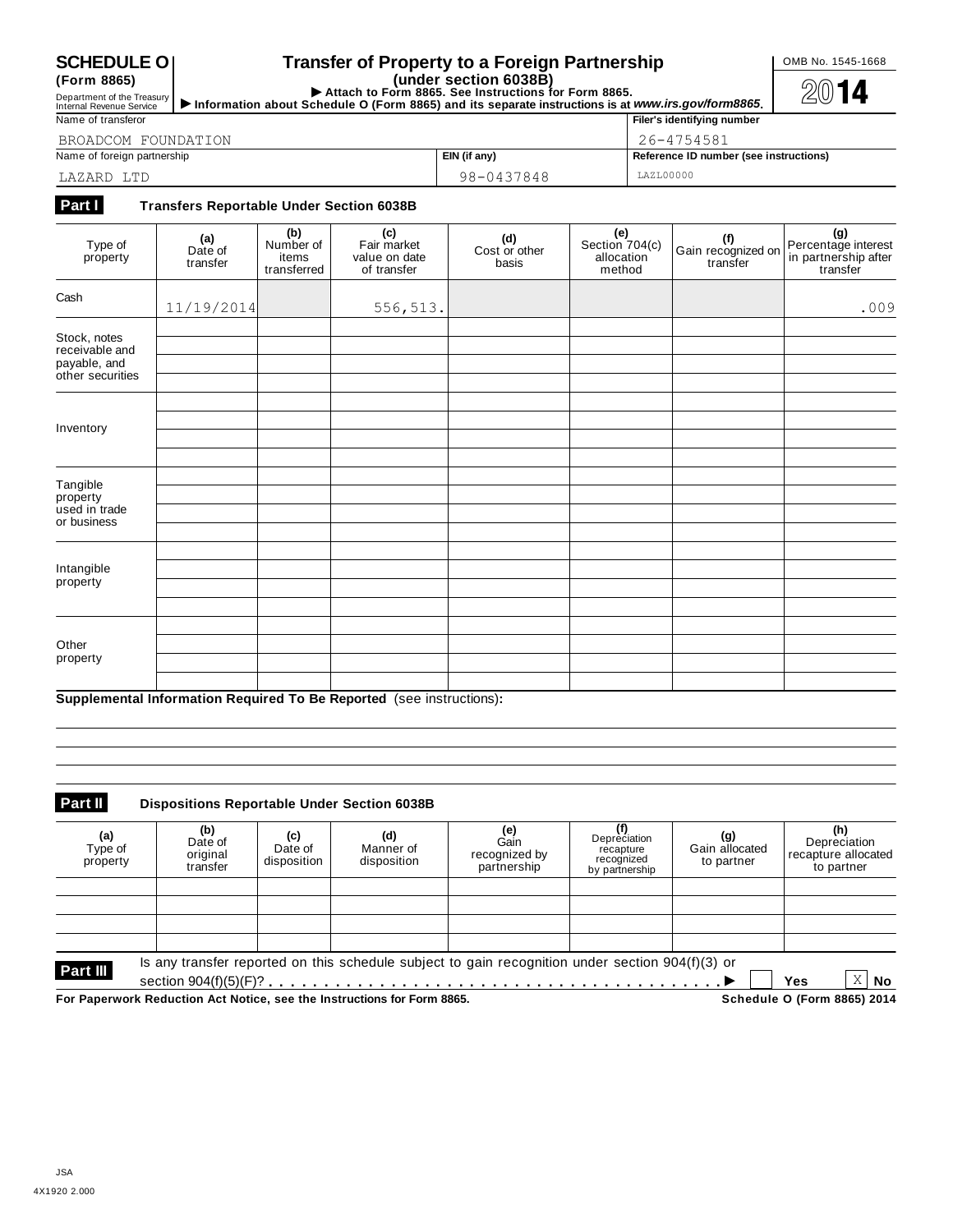Broadcom Foundation 26-4754581 December 31, 2014

#### **Form 8865**

The Foundation has prepared this form to the best of its ability based on the limited information provided to it by the investment on which the Foundation is reporting. Any missing or incomplete information is due to the Foundation's inability to obtain such information and is not a willful attempt to withhold such information.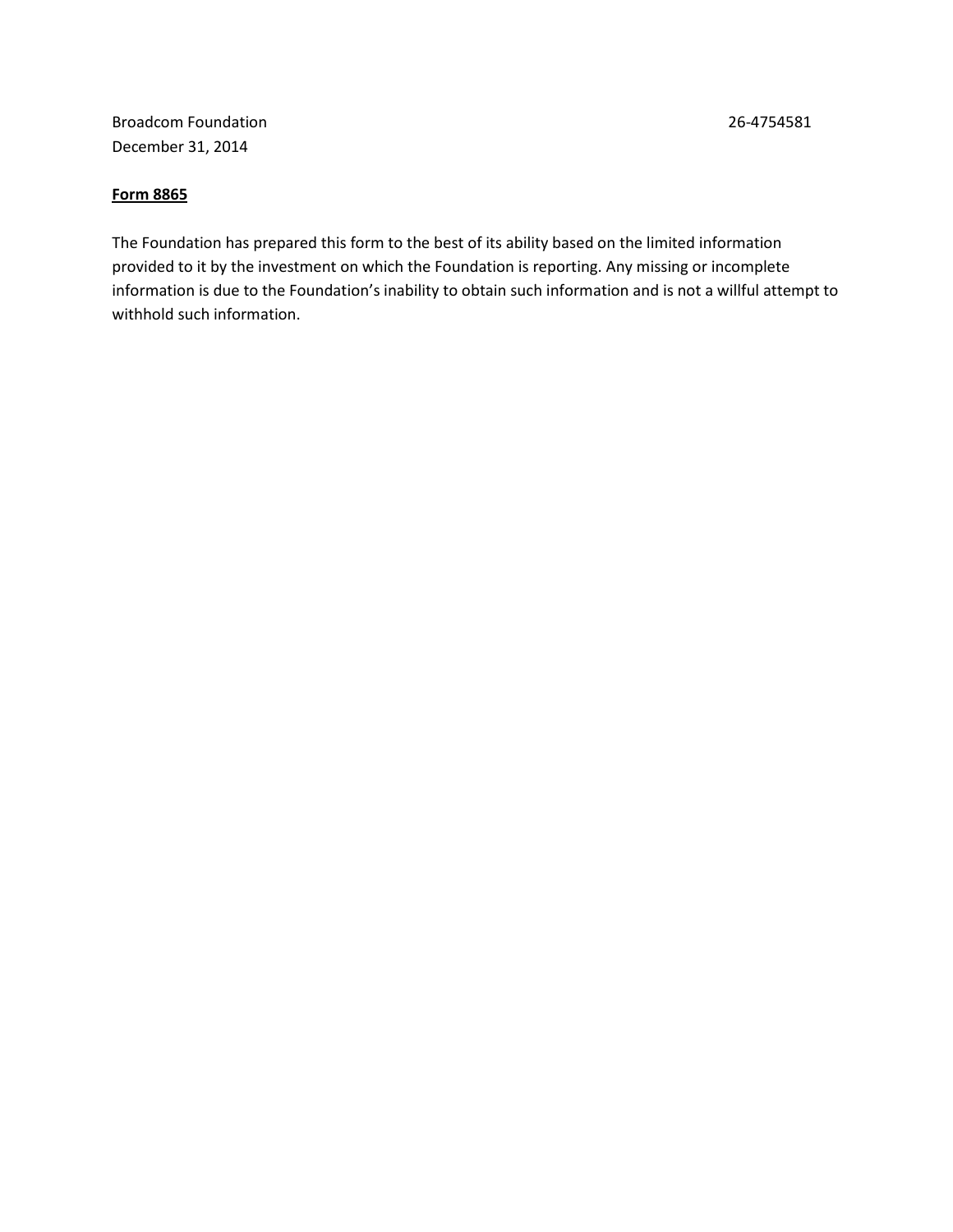#### FORM 990PF, PART I - OTHER INCOME

<span id="page-24-0"></span>

| DESCRIPTION             |  |
|-------------------------|--|
| K-1 INC/LOSS LAZARD LTD |  |

|                         |        | REVENUE   |            |
|-------------------------|--------|-----------|------------|
|                         |        | AND       | NET        |
|                         |        | EXPENSES  | INVESTMENT |
| DESCRIPTION             |        | PER BOOKS | INCOME     |
| K-1 INC/LOSS LAZARD LTD |        | 5,400.    | 5,400.     |
|                         | TOTALS | 5,400     | 5,400.     |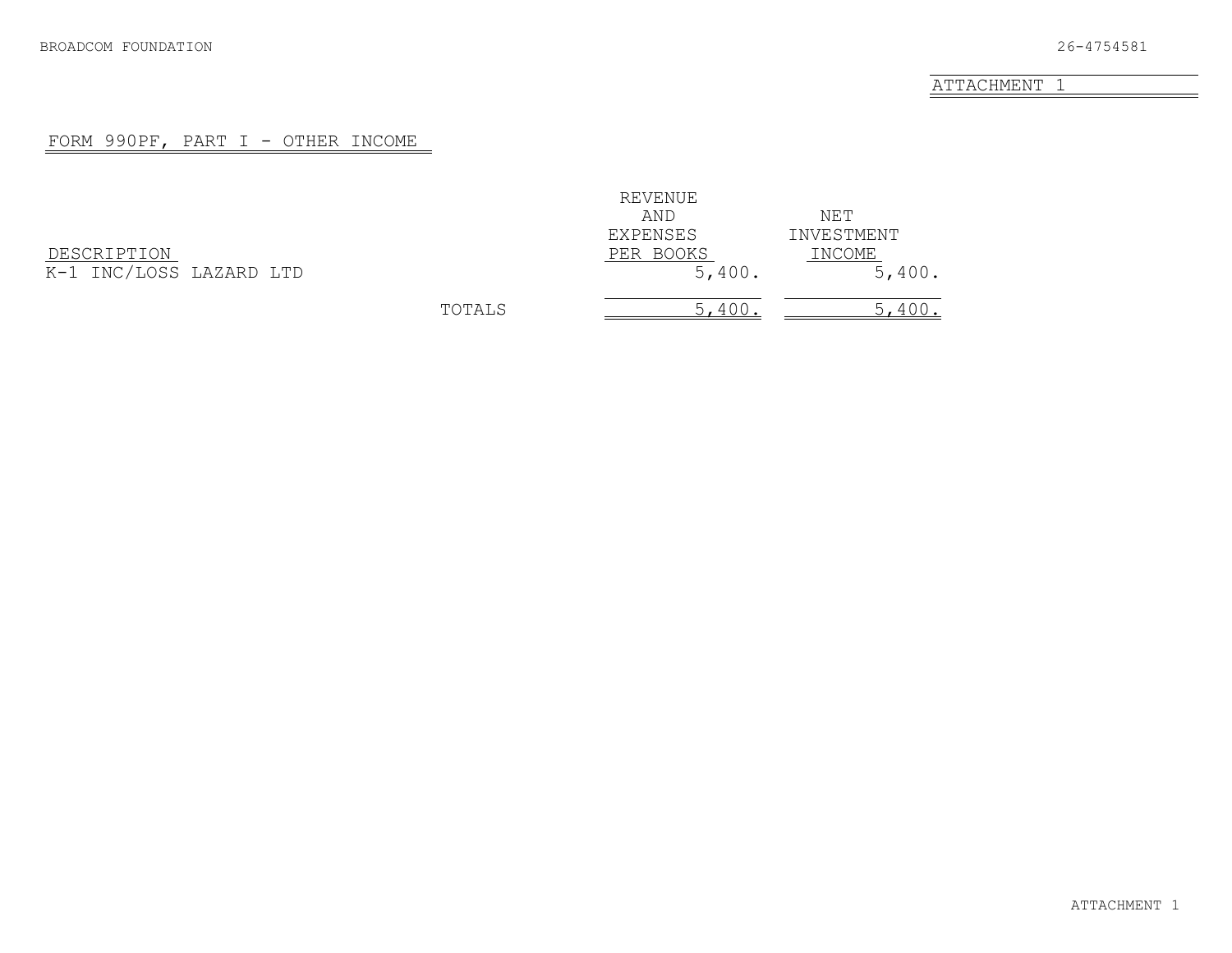#### FORM 990PF, PART I - ACCOUNTING FEES

<span id="page-25-0"></span>

| DESCRIPTION    |        | REVENUE<br>AND<br>EXPENSES<br>PER BOOKS | NET<br>INVESTMENT<br>INCOME | ADJUSTED<br>NET<br>INCOME | CHARITABLE<br>PURPOSES |
|----------------|--------|-----------------------------------------|-----------------------------|---------------------------|------------------------|
| AUDIT SERVICES |        | 17,438.                                 |                             |                           | 17,438.                |
|                | TOTALS | 17,438.                                 |                             |                           | 17,438.                |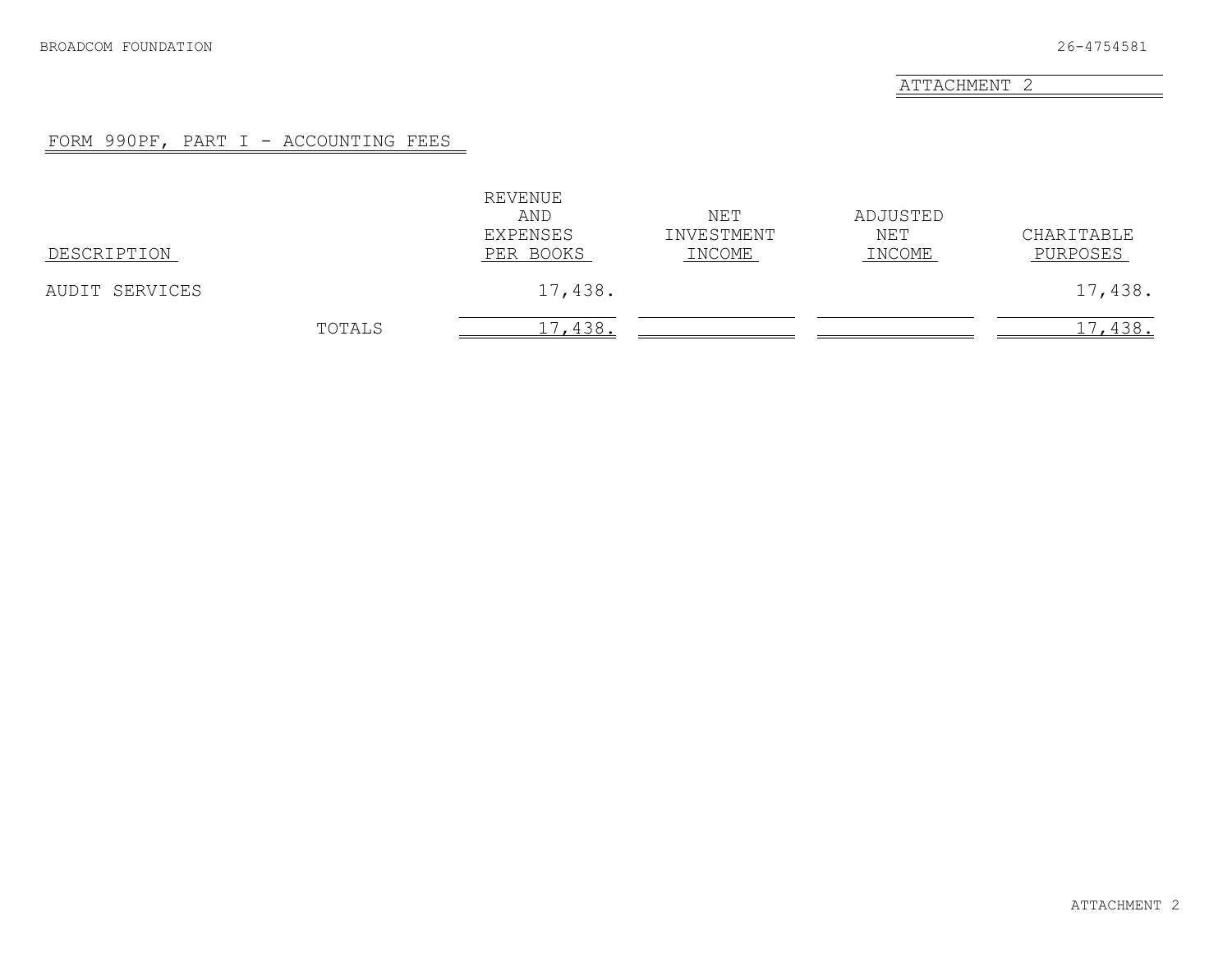### FORM 990PF, PART I - OTHER PROFESSIONAL FEES

<span id="page-26-0"></span>

| DESCRIPTION                                                                                                                | REVENUE<br>AND<br>EXPENSES<br>PER BOOKS  | NET<br>INVESTMENT<br>INCOME | CHARITABLE<br>PURPOSES       |
|----------------------------------------------------------------------------------------------------------------------------|------------------------------------------|-----------------------------|------------------------------|
| INVESTMENT MANAGEMENT SERVICES<br>ANNUAL REPORT DESIGN COSTS<br>VIDEO PRODUCTION FOR MASTERS<br>MASTERS PROGRAM APP DESIGN | 424,953.<br>11,445.<br>40,376.<br>2,800. | 424,953.                    | 11,445.<br>40,376.<br>2,800. |
| TOTALS                                                                                                                     | 479,574.                                 | 424,953.                    | 54,621.                      |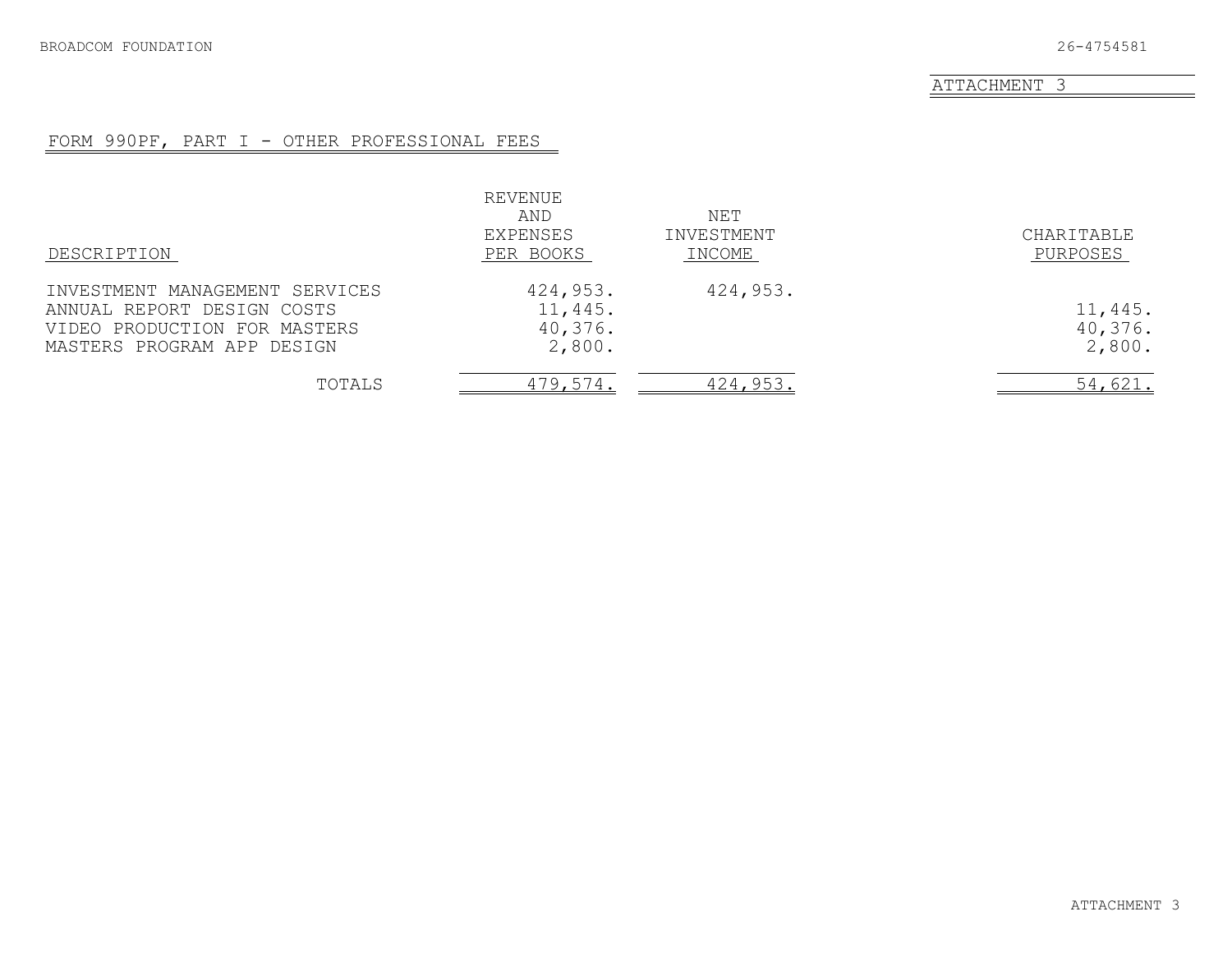#### FORM 990PF, PART I - TAXES

<span id="page-27-0"></span>

|                               | REVENUE   |            |
|-------------------------------|-----------|------------|
|                               | AND       | NET        |
|                               | EXPENSES  | INVESTMENT |
| DESCRIPTION                   | PER BOOKS | INCOME     |
| 990-PF ESTIMATED TAX FOR 2014 | 48,900.   |            |
| FOREIGN TAX PAID              | 16,678.   | 16,678.    |
| TOTALS                        | 65,578.   | 16,678.    |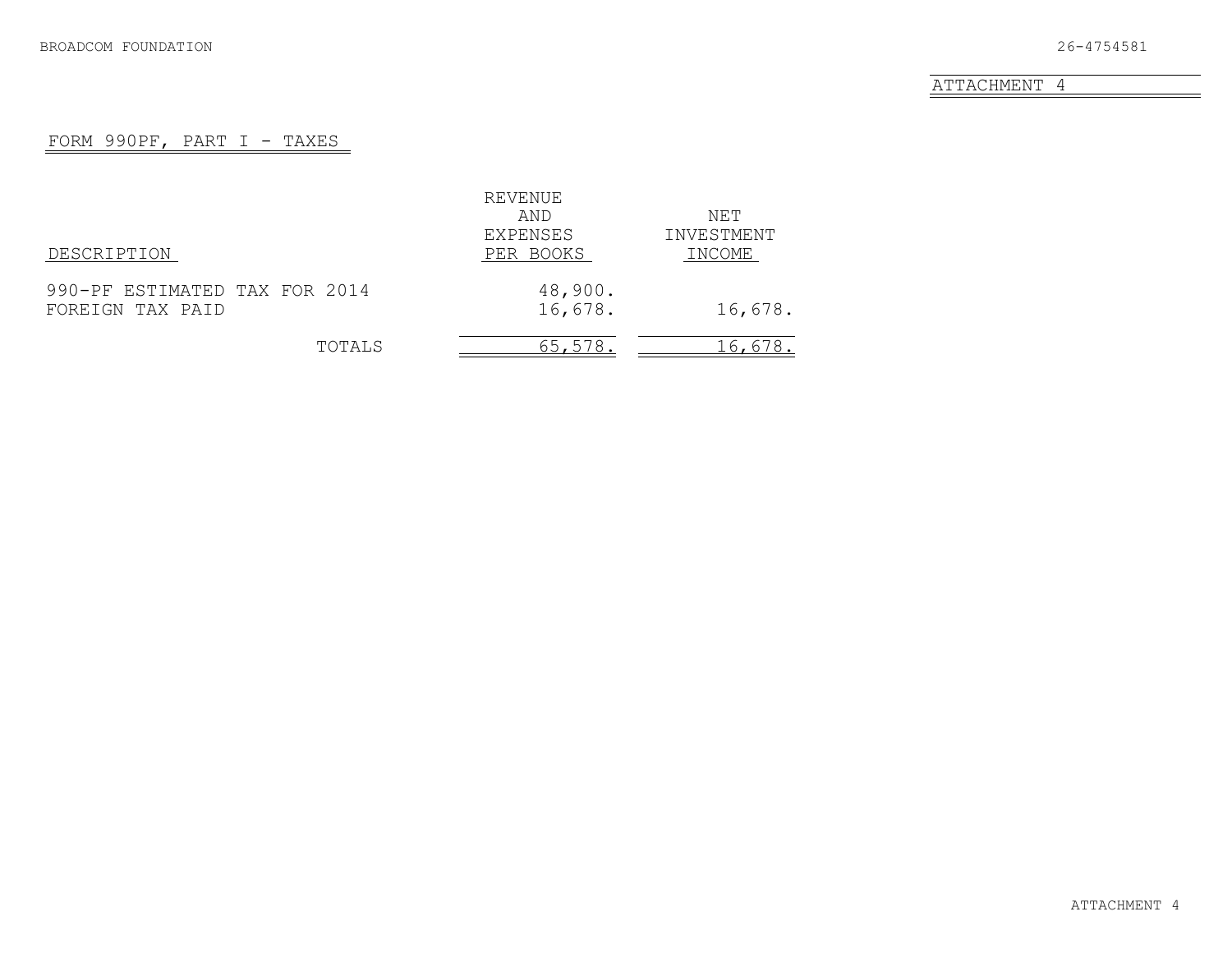#### FORM 990PF, PART I - OTHER EXPENSES

<span id="page-28-0"></span>

|                               | REVENUE   |            |            |
|-------------------------------|-----------|------------|------------|
|                               | AND       | NET        |            |
|                               | EXPENSES  | INVESTMENT | CHARITABLE |
| DESCRIPTION                   | PER BOOKS | INCOME     | PURPOSES   |
| ADMINISTRATIVE FEES           | 94,750.   |            | 94,750.    |
| <b>BANK CHARGES</b>           | 619.      | 619.       |            |
| K-1 EXP LAZARD LTD            | 30.       | 30.        |            |
| PLAQUES - MASTERS COMPETITION | 4,236.    |            | 4,236.     |
| TOTALS                        | 99,635.   | 649        | 98,986.    |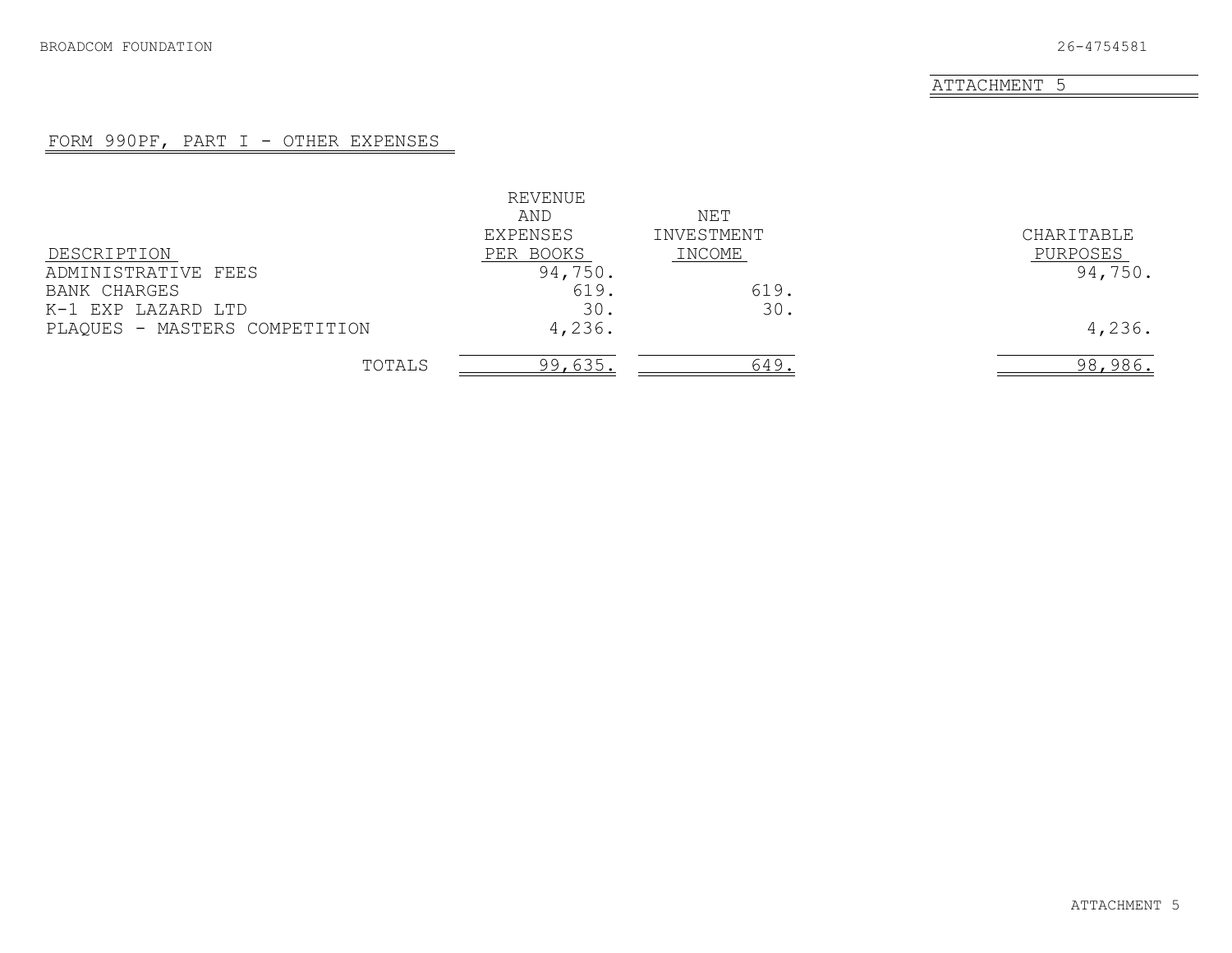#### FORM 990PF, PART II - U.S. AND STATE OBLIGATIONS

<span id="page-29-0"></span>

|                                                                                                                                                                                                                                                                                                                                                | ATTACHMENT 6                                                                                                                 |                                                                                                                            |
|------------------------------------------------------------------------------------------------------------------------------------------------------------------------------------------------------------------------------------------------------------------------------------------------------------------------------------------------|------------------------------------------------------------------------------------------------------------------------------|----------------------------------------------------------------------------------------------------------------------------|
| DESCRIPTION                                                                                                                                                                                                                                                                                                                                    | ENDING<br>BOOK VALUE                                                                                                         | ENDING<br>FMV                                                                                                              |
| FFCB CONS BD - 1.890% - 08/20/<br>FFCB CONS BD - $2.20\%$ - 08/27/2<br>2.430% 10/11/2022<br>FHLB<br>FHLB $- 1.200$ % $- 03/30/2022$<br>FHLB $- 2.10$ <sup>8</sup> - 09/27/2021<br>US T NTS - 2.000% - 11/15/2021<br>US TIPS - 0.125% - 01/15/2023                                                                                              | 544,046.<br>750,000.<br>900,000.<br>750,000.<br>1,412,524.<br>1,737,334.<br>806,243.                                         | 532,454.<br>736,995.<br>876,978.<br>751,223.<br>1,380,106.<br>1,756,422.<br>794,939.                                       |
| US OBLIGATIONS TOTAL                                                                                                                                                                                                                                                                                                                           | 6,900,147.                                                                                                                   | 6,829,117.                                                                                                                 |
| ALAMEDA FING-B - $4.482\%$ - $7/1/$<br>CALIFORNIA ST GO - 05.750% - 0<br>CUYAHOGA ECON TXB G - 5.000% -<br>LOS ANGELES CALIF 05.08100% 07<br>NEW YORK N Y SER. 2010 D-1 - 4<br>NEW YORK ST DORM AUTH REV TXBL<br>PIERCE SWR-TXB-B-BABS - 2.625%<br>UNIVERSITY NC CHAPEL HILL REV-<br>WASHINGTON ST UNIV 3.93% 10/01<br>STATE OBLIGATIONS TOTAL | 400,000.<br>1,623,664.<br>586,500.<br>1,058,680.<br>451,340.<br>800,000.<br>708,442.<br>1,000,000.<br>619,980.<br>7,248,606. | 425,968.<br>1,537,634.<br>652,926.<br>1,000,860.<br>440,376.<br>798,640.<br>712,439.<br>993,490.<br>614,334.<br>7,176,667. |
| US AND STATE OBLIGATIONS TOTAL                                                                                                                                                                                                                                                                                                                 | 14, 148, 753.                                                                                                                | 14,005,784.                                                                                                                |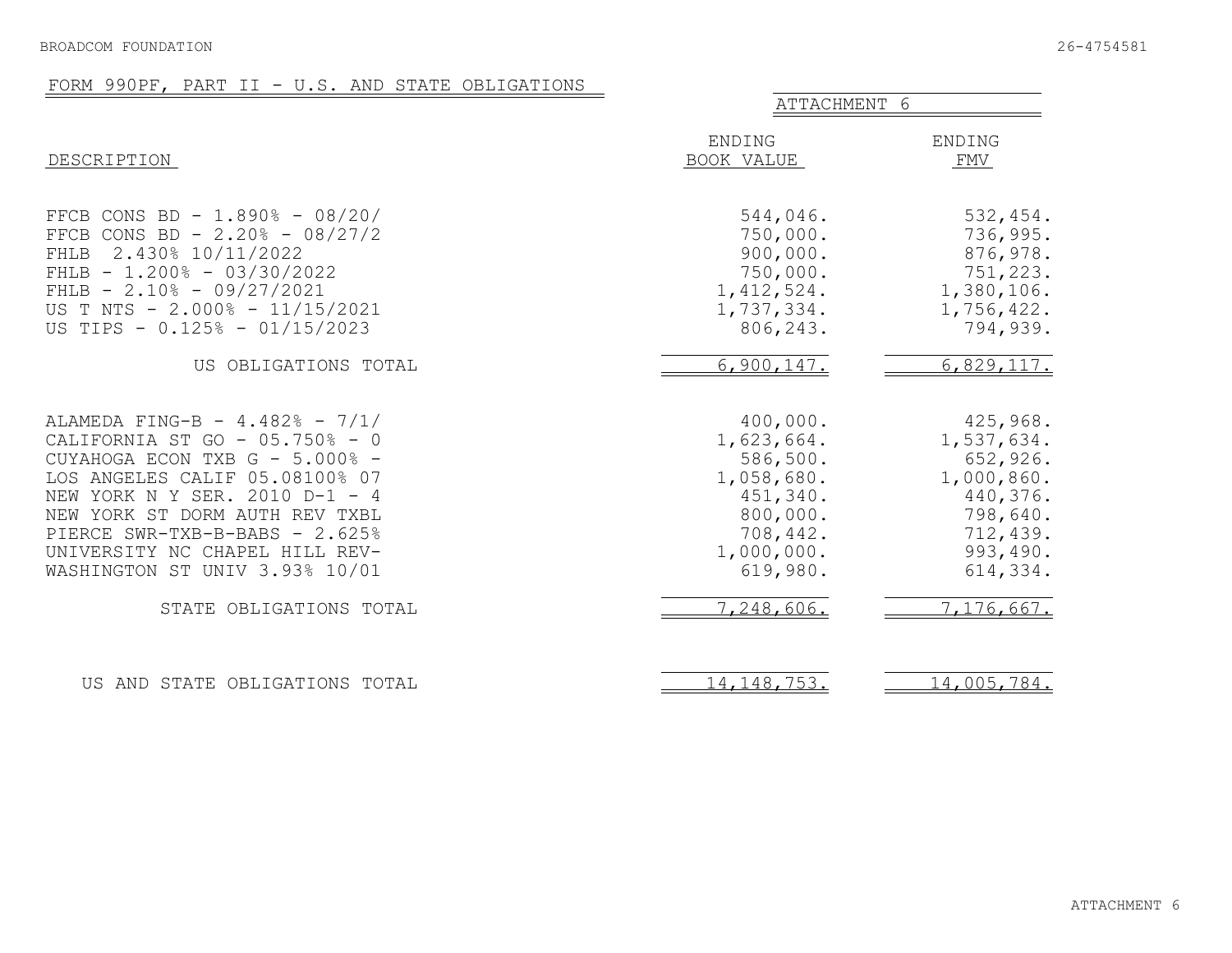<span id="page-30-0"></span>

|                                | ENDING     | ENDING     |
|--------------------------------|------------|------------|
| DESCRIPTION                    | BOOK VALUE | FMV        |
|                                |            |            |
| 3M CO                          | 326,681.   | 657,280.   |
| ABBOTT LABS                    | 370, 258.  | 540,240.   |
| ABBVIE INC.                    | 337,562.   | 654,400.   |
| ACCENTURE PLC                  | 290,852.   | 446,550.   |
| ACE LTD                        | 330,973.   | 635,861.   |
| AIR PRODS & CHEM INC.          | 326,530.   | 576,920.   |
| AMERICAN EXPRESS CO            | 337,396.   | 619,460.   |
| AMERICAN WATER WORKS COMPANY I | 418,136.   | 533,000.   |
| AMGEN INC                      | 439,196.   | 597,338.   |
| ANALOG DEVICES INC.            | 376, 105.  | 515,947.   |
| AUTOMATIC DATA PROCESSING INC. | 196,552.   | 333,480.   |
| BECTON DICKINSON & CO          | 271,912.   | 487,060.   |
| BERKSHIRE HATHAWAY INC. CLASS  | 523,186.   | 675, 675.  |
| BLACKROCK INC                  | 311,350.   | 625,730.   |
| BOEING CO                      | 360, 551.  | 649,900.   |
| CHARLES SCHWAB CORP            | 473,732.   | 528,325.   |
| CHEVRON CORP                   | 521, 511.  | 616,990.   |
| CHINA MOBILE HGK LTD           | 419,054.   | 470,560.   |
| CHUBB CORP                     | 303,871.   | 535,664.   |
| CLOROX CO                      | 282,836.   | 416,840.   |
| COLGATE-PALMOLIVE COMPANY      | 302,657.   | 518,925.   |
| CONOCOPHILLIPS                 | 432,391.   | 569,745.   |
| COSTCO WHOLESALE CORPORATION   | 459,530.   | 567,000.   |
| CUMMINS INC                    | 495,619.   | 576,680.   |
| CVS CAREMARK CORP.             | 470, 116.  | 770,480.   |
| DEVON ENERGY CORPORATION       | 378,599.   | 382,563.   |
| DOMINION RESOURCES INC         | 339,104.   | 538,300.   |
| DOUBLELINE EMERGING MARKETS FI | 1,500,001. | 1,433,272. |
| DOUBLELINE TOTAL RETURN BOND   | 278,294.   | 269,150.   |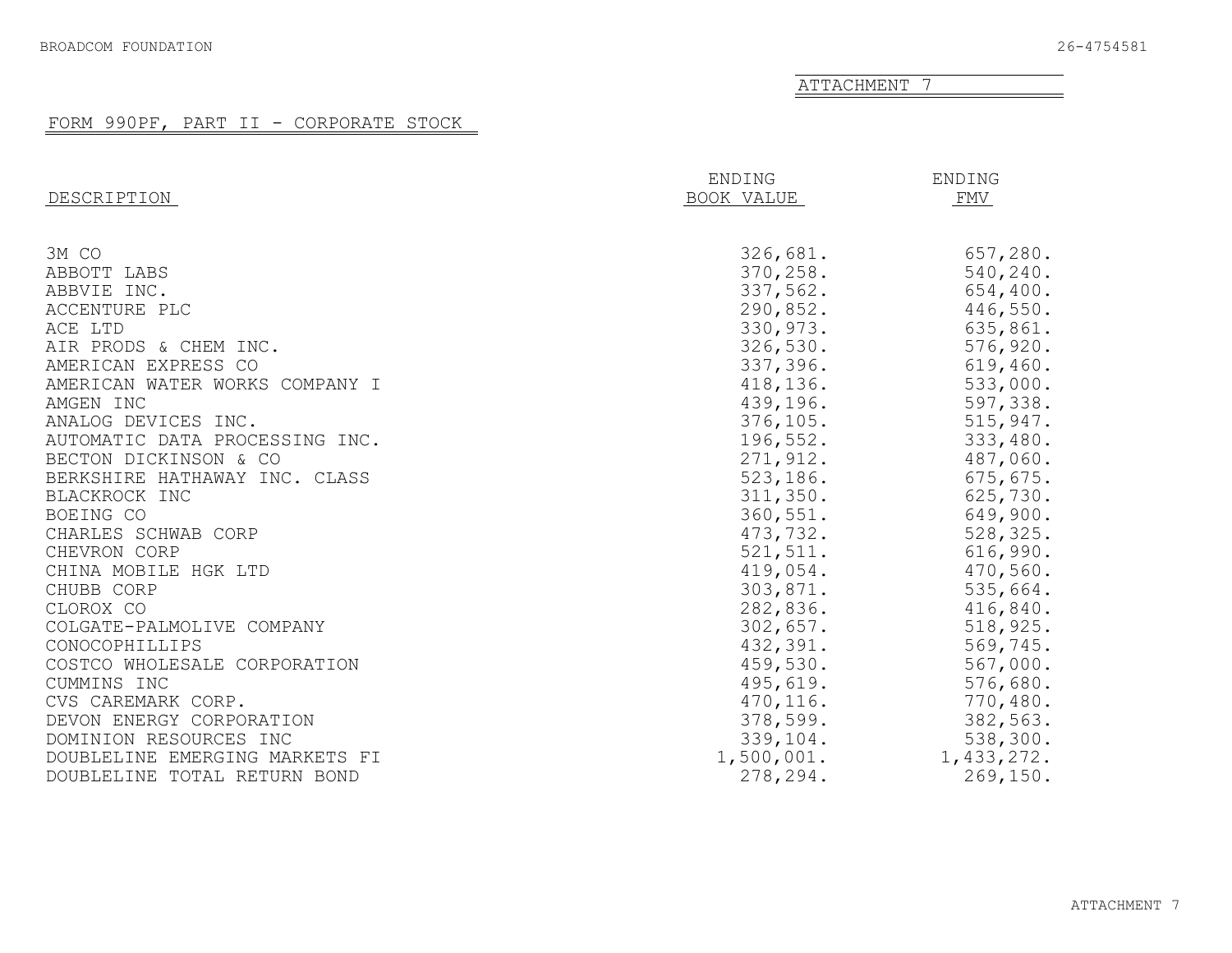ATTACHMENT 7 (CONT'D)

|                                 | ENDING     | ENDING     |
|---------------------------------|------------|------------|
| DESCRIPTION                     | BOOK VALUE | FMV        |
|                                 |            |            |
| DU PONT DE NEMOURS              | 355,060.   | 517,580.   |
| EAST WEST BANCORP, INC.         | 413,368.   | 464,520.   |
| EMERSON ELECTRIC CO.            | 456,189.   | 555, 570.  |
| EXXON MOBIL CORP                | 485,511.   | 600,925.   |
| FIRST REP BK SAN FRANCISCO CAL  | 249,500.   | 236,100.   |
| FLAHERTY&CRUMRINE CLAYMORE P    | 1,024,802. | 1,143,000. |
| FORD MOTOR COMPANY              | 617,143.   | 620,000.   |
| GANNETT CO INC                  | 456,603.   | 510,880.   |
| GENERAL ELECTRIC CO             | 433,240.   | 568,575.   |
| GOLDMAN SACHS<br>GROUP          | 260,000.   | 244,000.   |
| GOOGLE INC CL A                 | 111,487.   | 238,797.   |
| GOOGLE INC CL C                 | 111, 131.  | 236,880.   |
| HALLIBURTON COMPANY             | 427, 311.  | 314,640.   |
| HELMERICH PAYNE                 | 536,754.   | 337,100.   |
| HOLLYFRONTIER CORP              | 496,201.   | 393,540.   |
| HOME DEPOT INC.                 | 544,428.   | 734,790.   |
| INTUIT                          | 363,540.   | 551, 112.  |
| ISHARES IBOXX \$ HIGH YIELD COR | 243,904.   | 246,400.   |
| JOHNSON & JOHNSON               | 390,840.   | 627,420.   |
| JOHNSON CONTROLS INC.           | 354,949.   | 531,740.   |
| JP MORGAN CHASE & CO            | 417, 427.  | 598,140.   |
| KRAFT FOODS GROUP, INC.         | 339,095.   | 501, 280.  |
| LOWES COMPANIES INC.            | 233,387.   | 688,000.   |
| MCDONALD'S CORP                 | 434,133.   | 468,500.   |
| MERCK & CO INC.                 | 366,748.   | 567,900.   |
| MICROSOFT CORPORATION           | 410,939.   | 643,054.   |
| MONDELEZ INTERNATIONAL INC      | 284,416.   | 435,960.   |
| NESTLE S.A.                     | 494,982.   | 510,650.   |
| NEXTERA ENERGY, INC             | 256,706.   | 531,450.   |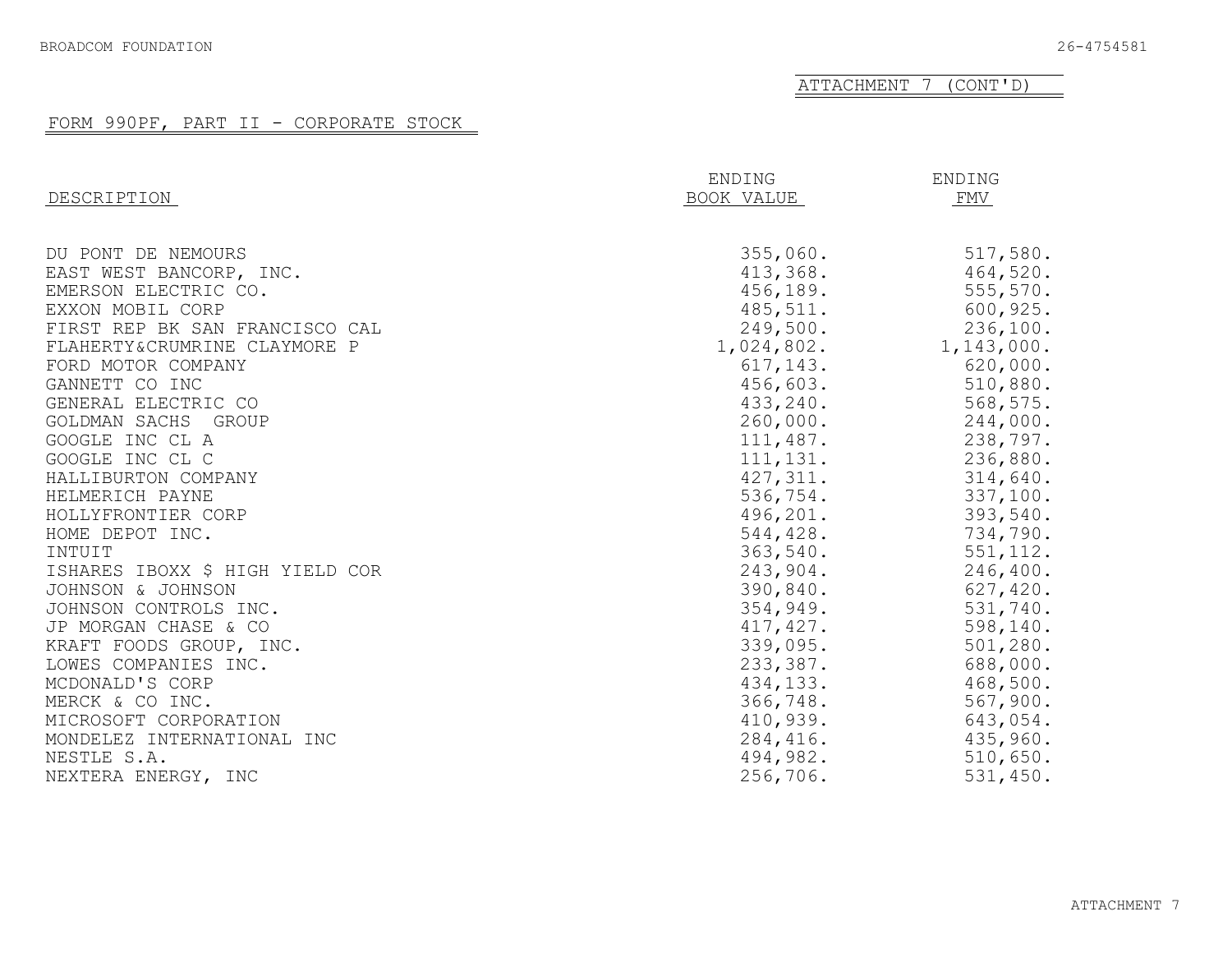#### ATTACHMENT 7 (CONT'D)

|                                | ENDING       | ENDING       |
|--------------------------------|--------------|--------------|
| DESCRIPTION                    | BOOK VALUE   | FMV          |
|                                |              |              |
| NIKE INC-CL B                  | 390,610.     | 769,200.     |
| NOVARTIS AG ADR                | 505, 105.    | 555,960.     |
| NOVO NORDISK A S               | 467,745.     | 581,900.     |
| ORACLE CORP                    | 342,939.     | 542,743.     |
| PAYCHEX INC COM                | 412,676.     | 461,700.     |
| PEPSICO INC                    | 359,467.     | 520,080.     |
| PIMCO FUNDS FOREIGN BOND FUND  | 2,000,001.   | 1,976,146.   |
| PIMCO INCOME FUND              | 1,552,864.   | 1, 515, 321. |
| POWERSHARES CEF INCOME COMPOSI | 520,746.     | 495,600.     |
| POWERSHARES II PFD             | 1, 125, 215. | 1,176,000.   |
| PROCTER GAMBLE CO              | 394,452.     | 546,540.     |
| REGAL ENTERTAINMENT            | 380,010.     | 395,160.     |
| ROCHE HOLDING LTD ADR          | 382,653.     | 560,835.     |
| ROYAL DUTCH SHELL PLC          | 618,014.     | 636,025.     |
| SCHLUMBERGER LTD               | 491,677.     | 491,108.     |
| STRYKER CORPORATION            | 261,309.     | 471,650.     |
| TAIWAN SEMICONDUCTOR MFG CO LT | 398,335.     | 511,965.     |
| TARGET CORPORATION             | 532,552.     | 702, 168.    |
| TCP CAPITAL CORPORATION        | 440,771.     | 419,500.     |
| TIME WARNER INC.               | 533,344.     | 640,650.     |
| UNILEVER PLC AMER              | 478,533.     | 485,760.     |
| UNION PACIFIC                  | 330, 138.    | 714,780.     |
| UNITED PARCEL SERVICE          | 420,537.     | 611, 435.    |
| UNITED TECHNOLOGIES CORP       | 409,400.     | 575,000.     |
| V F CORP                       | 309,136.     | 786,450.     |
| VANGUARD INFORMATION TECHNOLOG | 1,868,662.   | 2,089,599.   |
| VANGUARD MSCI EUROPEAN ETF     | 1,090,107.   | 1,048,200.   |
| VERIZON COMMUNICATIONS         | 363,985.     | 467,800.     |
| WAL-MART STORES INC.           | 351,935.     | 515,280.     |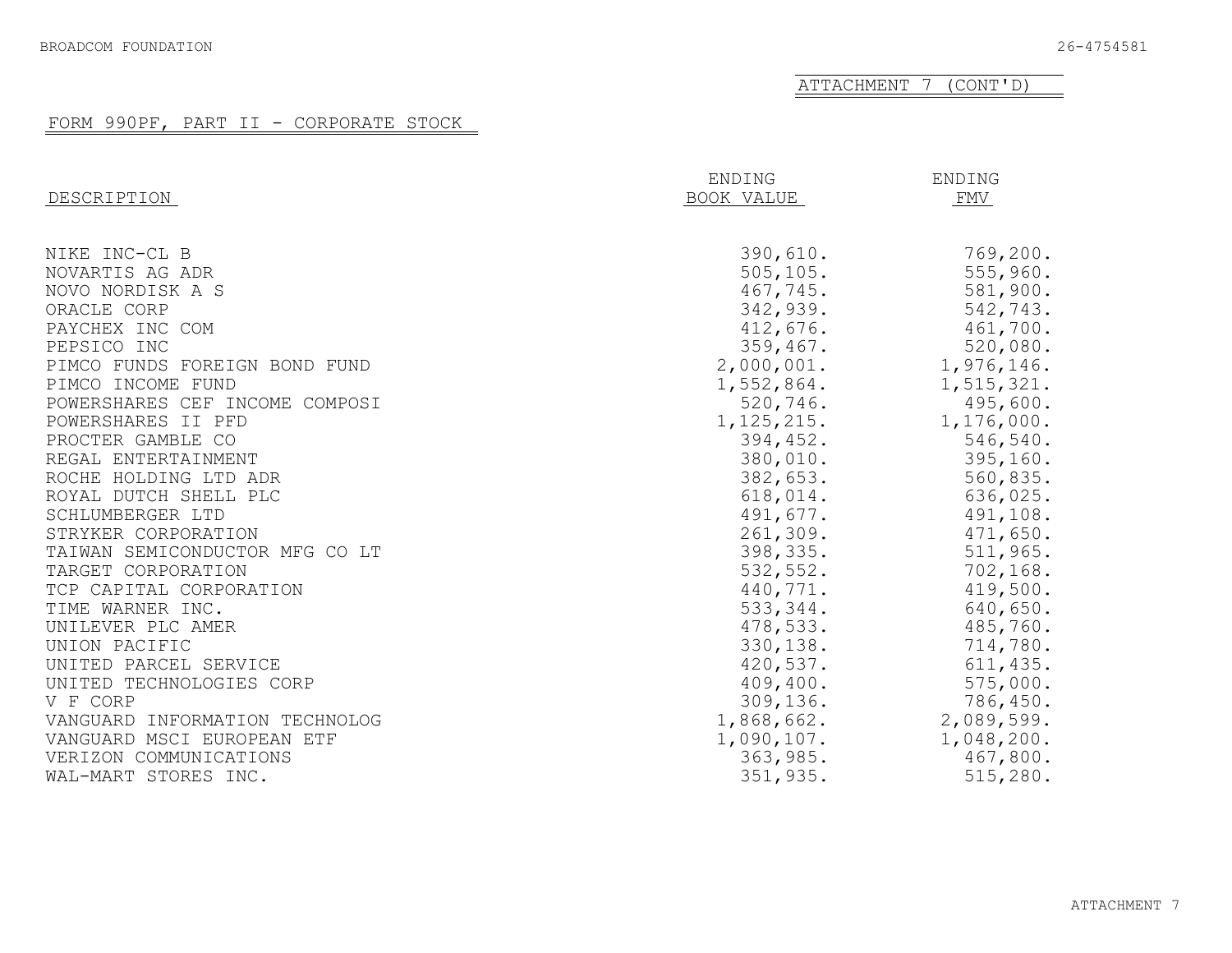ATTACHMENT 7 (CONT'D)

| DESCRIPTION                                                                                                | ENDING<br>BOOK VALUE                                     | ENDING<br>FMV                                            |
|------------------------------------------------------------------------------------------------------------|----------------------------------------------------------|----------------------------------------------------------|
| WALT DISNEY HOLDINGS CO.<br>WELLS FARGO & CO.<br>WELLS FARGO PF CL A<br>WILLIAMS COS<br>WISDOMTREE EM MKTS | 364,176.<br>415,903.<br>248,250.<br>318,914.<br>597,910. | 772,358.<br>641,394.<br>235,300.<br>561,750.<br>539,500. |
| TOTALS                                                                                                     | 43, 122, 420.                                            | 55, 376, 695.                                            |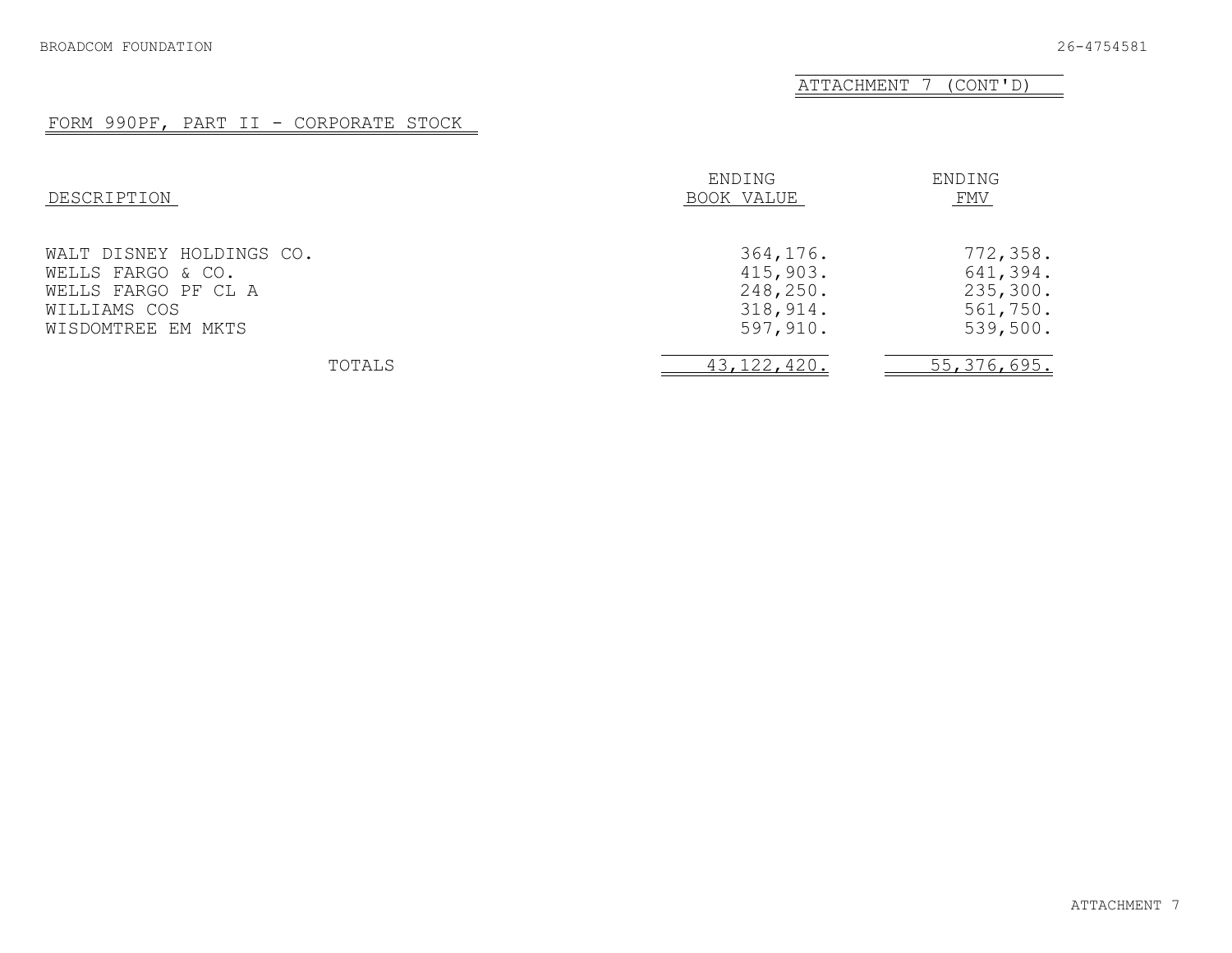#### FORM 990PF, PART II - CORPORATE BONDS

<span id="page-34-0"></span>

| DESCRIPTION                       | ENDING<br>BOOK VALUE | ENDING<br>FMV |
|-----------------------------------|----------------------|---------------|
| ABBVIE INC - 1.200% - 11/06/20    | 1,512,645.           | 1,504,410.    |
| AMGEN INC - 03.450% - 10/01/20    | 824,672.             | 831,200.      |
| AMGEN INC BOND - $2.125\% - 05/1$ | 698,747.             | 709,184.      |
| BANK OF MONTREAL $-0.8794$ - 0    | 501,425.             | 502,095.      |
| CITIGROUP INC - 4.450% - 01/10    | 329,278.             | 322,409.      |
| CITIGROUP INC - 5.950% - 12/31    | 253,750.             | 246,250.      |
| CITIGROUP INC - $6.010\%$ - 01/15 | 1,598,661.           | 1,502,130.    |
| EBAY INC SR GLBL NT - 2.200% -    | 897,391.             | 890,847.      |
| EMC CORP - 1.875% - 06/01/2018    | 1,798,558.           | 1,793,879.    |
| FORD MOTOR CREDIT - $1.50\%$ - 01 | 501, 325.            | 497,310.      |
| FORD MOTOR CREDIT CO - 3.000%     | 1,821,380.           | 1,795,517.    |
| GE CAP CORP SER A - 5.625% - 9    | 828,435.             | 832,538.      |
| GECC - $7.125% - 12/15/2049$      | 287,188.             | 290,938.      |
| GENERAL ELEC CAP CORP - 1.1382    | 793,080.             | 807,192.      |
| GOLDMAN SACHS GROUP - 02.625%     | 1,521,720.           | 1,509,165.    |
| INTL PAPER CO-5.250%-04/01/201    | 274,050.             | 262,673.      |
| JPMORGAN CHASE & CO - 1.80% -     | 1,974,058.           | 1,978,455.    |
| JPMORGAN CHASE & CO - 5.150% -    | 252,500.             | 235,500.      |
| JPMORGAN CHASE & CO SR NT - 6.    | 166,395.             | 167,826.      |
| KINDER MORGAN ENER PARTNERS -     | 1,426,867.           | 1,377,293.    |
| MICROSOFT CORP - 1.625% - 12/0    | 496,047.             | 500,545.      |
| MORGAN STANLEY - $5.45\%$ - 01/09 | 1,558,938.           | 1,610,565.    |
| MORGAN STANLEY - $6.000\% - 01/2$ | 593, 559.            | 605, 250.     |
| OCCIDENTAL PETE CORP-1.50%-02/    | 849,303.             | 840,931.      |
| PROGRESS ENERGY INC - 4.875% -    | 1,806,394.           | 1,769,216.    |
| RFMSI 2004-S6 3A2 - 4.500% - 0    | 122,737.             | 122,043.      |
| RIO TINTO FIN USA LTD NOTE - 3    | 1,000,063.           | 985,692.      |
| SCHWAB CHARLES CORP - 0.000% -    | 265,000.             | 288,908.      |
| STARBUCKS CORP - $6.25\%$ - 08/15 | 708,660.             | 673,926.      |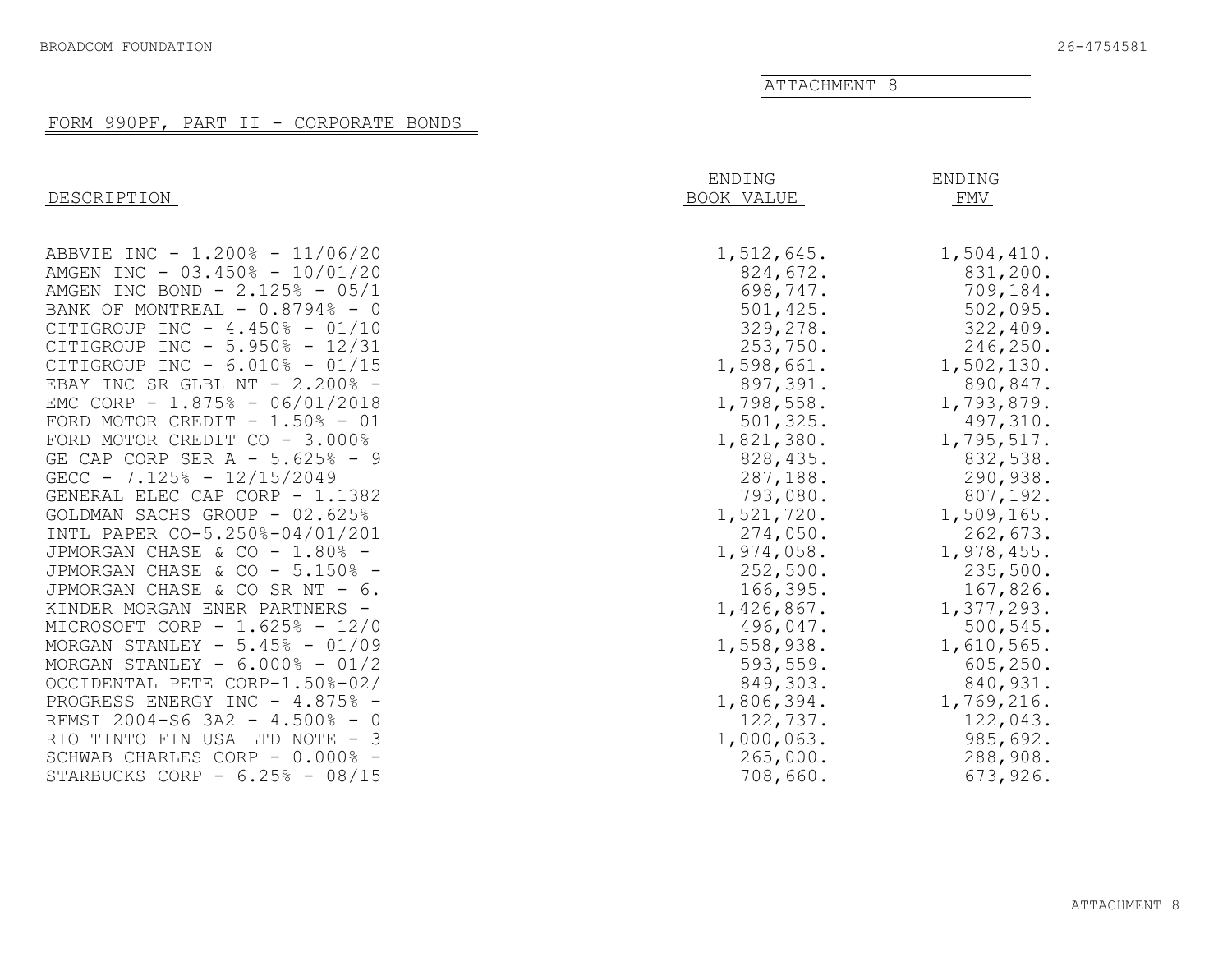ATTACHMENT 8 (CONT'D)

#### FORM 990PF, PART II - CORPORATE BONDS

| DESCRIPTION                       | ENDING<br>BOOK VALUE | ENDING<br>FMV |
|-----------------------------------|----------------------|---------------|
| STARWOOD HOTELS & RESORTS - 6.    | 877,200.             | 853,695.      |
| TEXAS INSTRS INC NT $-2.375$ $-$  | 499,465.             | 511,480.      |
| TIME WARNER INC - $5.875\%$ - 11/ | 1,823,323.           | 1,734,320.    |
| UPS - $5.125% - 04/01/2019$       | 518,189.             | 505, 576.     |
| WELLS FARGO - $2.100\% - 05/08/2$ | 498,630.             | 508,475.      |
| WELLS FARGO CO - 3.500% - 03/0    | 1,022,570.           | 1,043,930.    |
| WESTPAC BANKING CORP - 3.000%     | 1,030,290.           | 1,021,270.    |
| TOTALS                            | 31,932,493.          | 31,632,633.   |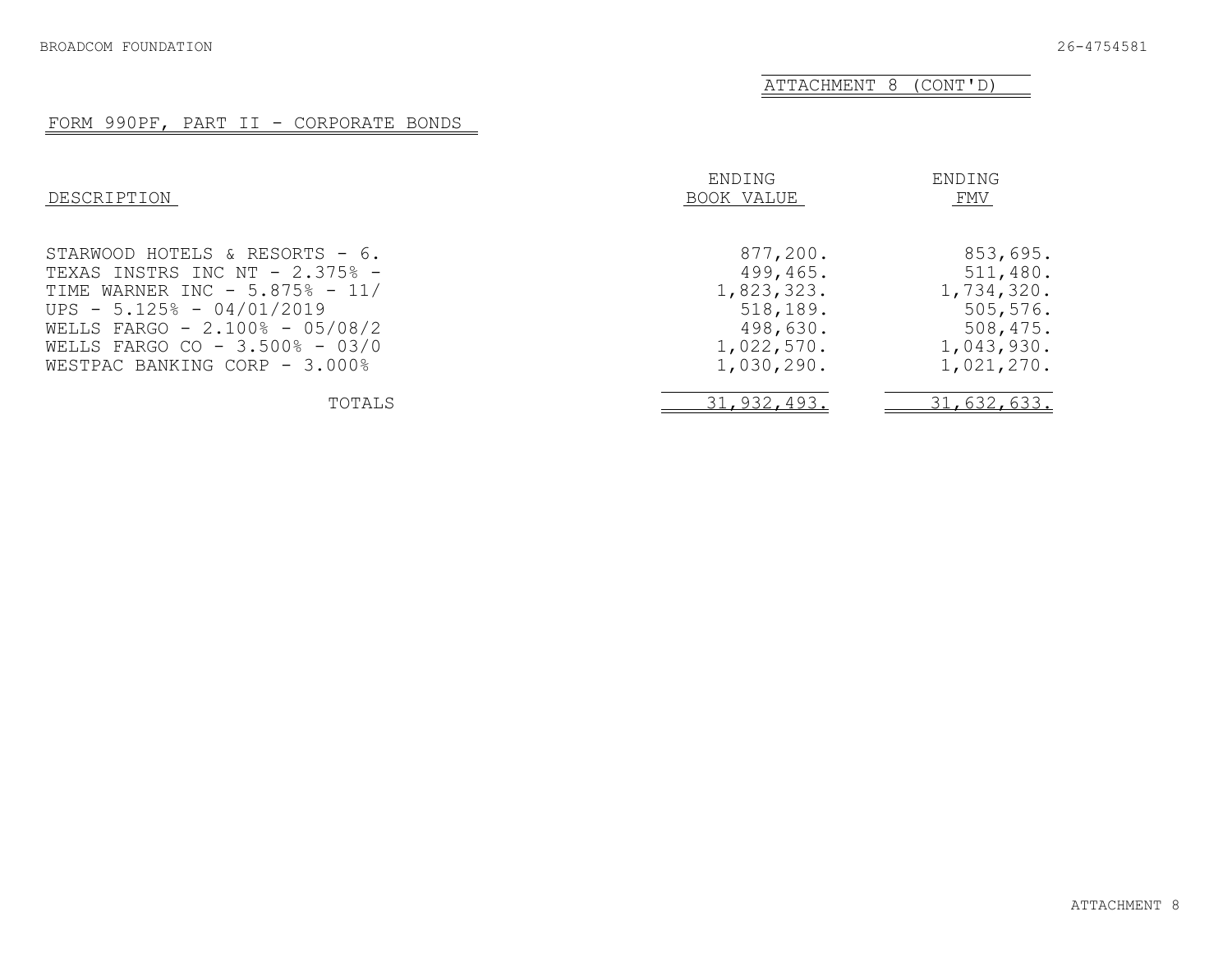ATTACHMENT 9

# FORM 990PF, PART II - OTHER INVESTMENTS

| DESCRIPTION | ENDING<br>BOOK VALUE | ENDING<br><u>FMV</u> |
|-------------|----------------------|----------------------|
| LAZARD LTD  | 556,484.             | 550,330.             |
| TOTALS      | 556,484.             | 550, 330.            |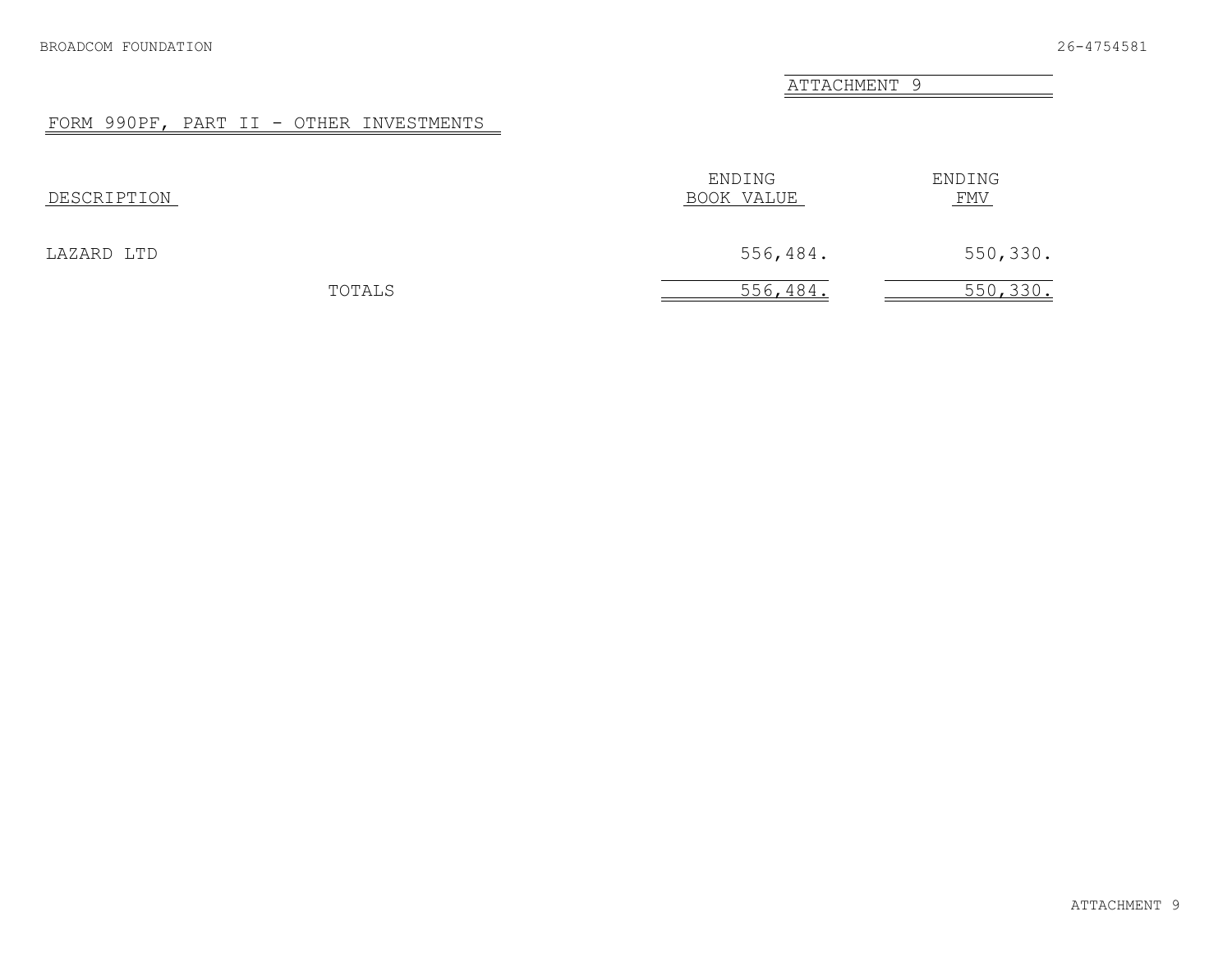# **FORM 990-PF - PART IV CAPITAL GAINS AND LOSSES FOR TAX ON INVESTMENT INCOME** P

|                                              | $\frac{P}{\rho r}$<br>Date<br>Kind of Property<br>Description<br>n |                           |                                 |                                 |                                    | acquired | Date sold            |  |
|----------------------------------------------|--------------------------------------------------------------------|---------------------------|---------------------------------|---------------------------------|------------------------------------|----------|----------------------|--|
| Gross sale<br>price less<br>expenses of sale | Depreciation<br>allowed/<br>allowable                              | Cost or<br>other<br>basis | <b>FMV</b><br>as of<br>12/31/69 | Adj. basis<br>as of<br>12/31/69 | Excess of<br>FMV over<br>adj basis |          | Gain<br>or<br>(loss) |  |
| 28560984.                                    |                                                                    | 28191621.                 | PUBLICLY-TRADED SECURITIES      |                                 |                                    |          | 369, 363.            |  |
| TOTAL GAIN(LOSS)                             | .                                                                  | .                         |                                 | .                               |                                    |          | 369, 363.            |  |
|                                              |                                                                    |                           |                                 |                                 |                                    |          |                      |  |
|                                              |                                                                    |                           |                                 |                                 |                                    |          |                      |  |
|                                              |                                                                    |                           |                                 |                                 |                                    |          |                      |  |
|                                              |                                                                    |                           |                                 |                                 |                                    |          |                      |  |
|                                              |                                                                    |                           |                                 |                                 |                                    |          |                      |  |
|                                              |                                                                    |                           |                                 |                                 |                                    |          |                      |  |
|                                              |                                                                    |                           |                                 |                                 |                                    |          |                      |  |
|                                              |                                                                    |                           |                                 |                                 |                                    |          |                      |  |
|                                              |                                                                    |                           |                                 |                                 |                                    |          |                      |  |
|                                              |                                                                    |                           |                                 |                                 |                                    |          |                      |  |
|                                              |                                                                    |                           |                                 |                                 |                                    |          |                      |  |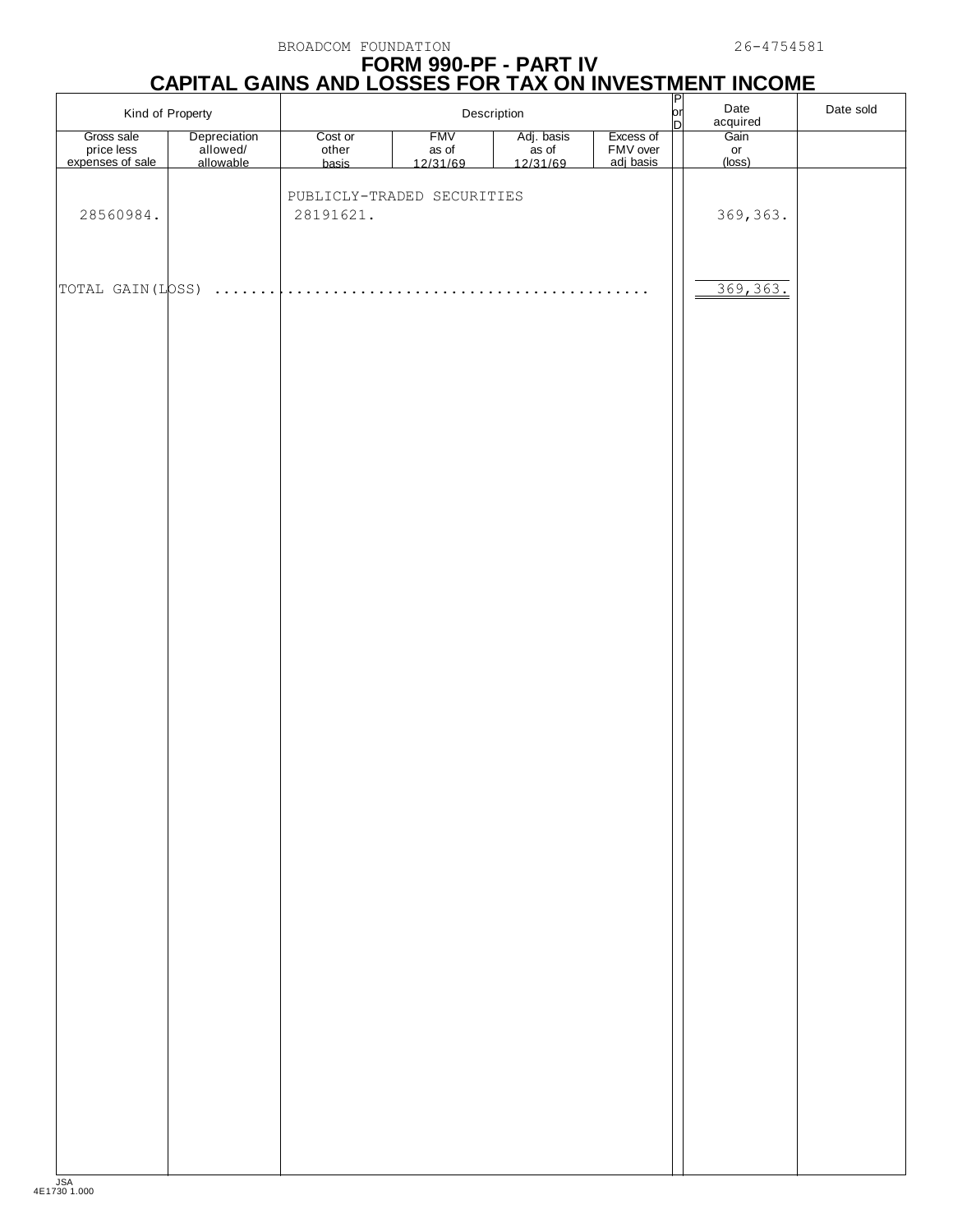÷,

ATTACHMENT 10

FORM 990PF, PART VII-B, LINE 5C-EXPENDITURE RESPONSIBILITY STATEMENT

| GRANTEE'S NAME:<br>CITY, STATE & ZIP: PAVIA<br>FOREIGN COUNTRY: ITALY<br>GRANT DATE: 11/2<br>GRANT AMOUNT: 11/2<br>GRANT PURPOSE: TO S'<br>AMOUNT EXPENDED:<br>ANY DIVERSION?<br>VERIFICATION DATE:<br>RESULTS OF VERIFICATION:<br>NONE NECESSARY                 | UNIVERSITA DEGLI STUDI DI PAVIA<br>GRANTEE'S ADDRESS: CORSO STRADA NUOVA 65<br>11/20/2012<br>25,000.<br>TO SUPPORT SCIENTIFIC RESEARCH<br>25,000.<br>NO.<br>DATES OF REPORTS: 1/10/14, 9/12/14, 5/15/15                                  |
|-------------------------------------------------------------------------------------------------------------------------------------------------------------------------------------------------------------------------------------------------------------------|------------------------------------------------------------------------------------------------------------------------------------------------------------------------------------------------------------------------------------------|
| CITY, STATE & ZIP: PAVIA<br>FOREIGN COUNTRY: ITALY<br>GRANT DATE: 12/<br>GRANT AMOUNT: 12/<br>GRANT PURPOSE: TO<br>AMOUNT EXPENDED:<br>ANY DIVERSION?<br>DATES OF REPORTS: 7/3/12 AND 1/14/14<br>VERIFICATION DATE:<br>RESULTS OF VERIFICATION:<br>NONE NECESSARY | GRANTEE'S NAME: UNIVERSITA DEGLI STUDI DI PAVIA<br>GRANTEE'S ADDRESS: CORSO STRADA NUOVA 65<br>12/19/2011<br>25,000.<br>TO SUPPORT SCIENTIFIC RESEARCH<br>25,000.<br>NO.                                                                 |
| GRANTEE'S NAME:<br>CITY, STATE & ZIP:<br>FOREIGN COUNTRY:<br>GRANT DATE:<br>GRANT AMOUNT:<br>GRANT PURPOSE:<br>AMOUNT EXPENDED:<br>ANY DIVERSION?<br>DATES OF REPORTS:<br>VERIFICATION DATE:<br>RESULTS OF VERIFICATION:<br>NONE NECESSARY                        | HEART AND STROKE FOUNDATION OF ONTARIO<br>GRANTEE'S ADDRESS: 2300 YONGE ST SUITE 1300 M4P IE4<br>TORONTO<br>CANADA<br>09/09/2011<br>2,500.<br>TO SUPPORT THE BECEL HEART AND STROKE RIDE FOR HEART<br>PROJECT<br>2,500.<br>NO.<br>4/4/14 |
| GRANTEE'S NAME:<br>GRANTEE'S ADDRESS:<br>CITY, STATE & ZIP:<br>FOREIGN COUNTRY:<br>GRANT DATE:<br>GRANT AMOUNT:<br>GRANT PURPOSE:                                                                                                                                 | TECHNION RESEARCH AND DEVELOPMENT FDN<br>TECHNION CITY 32000<br>HAIFA<br><b>ISRAEL</b><br>01/06/2012<br>50,000.<br>TO SUPPORT THE WII KINECT ENHANCED<br>CONT'D ON NEXT PAGE                                                             |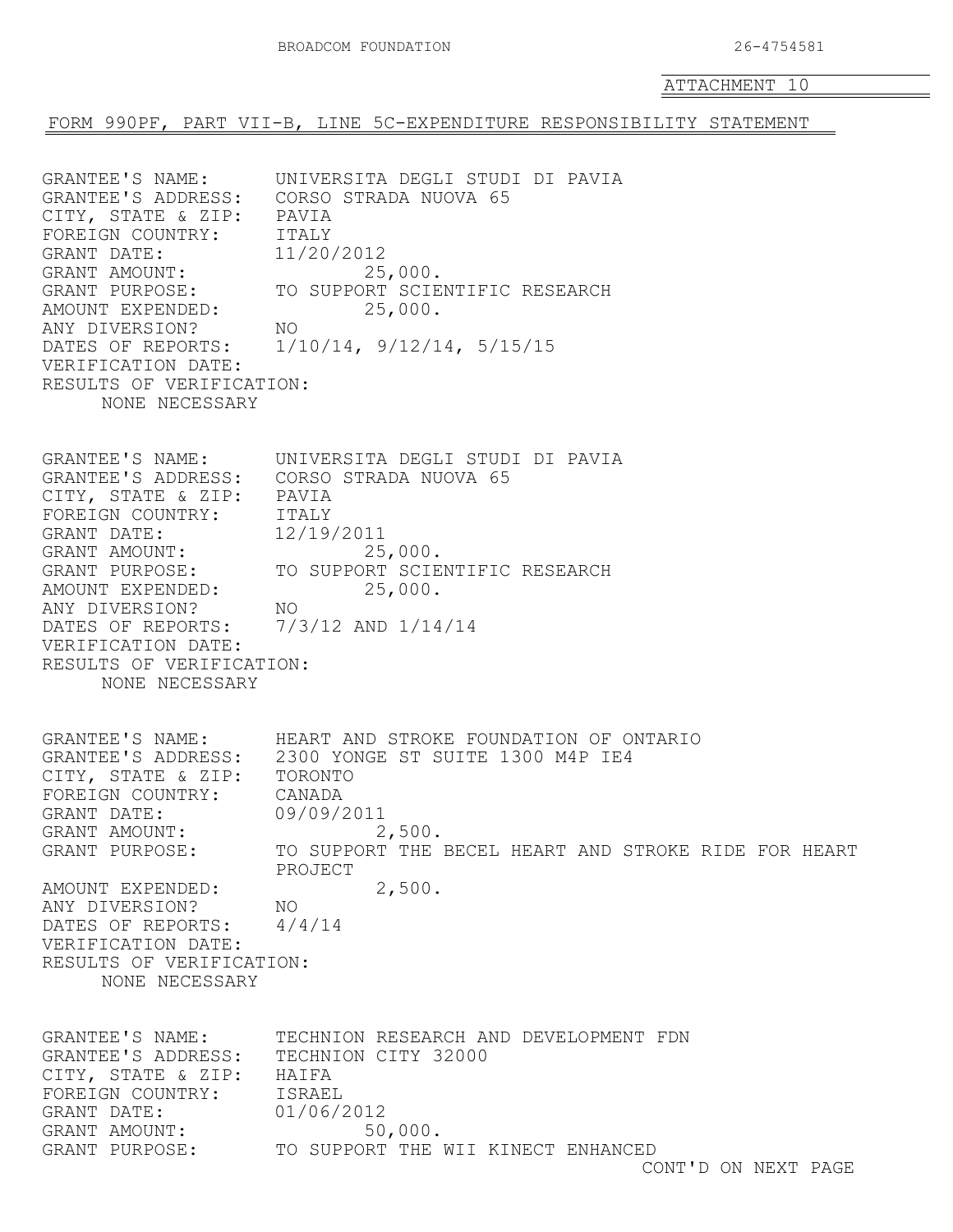#### FORM 990PF, PART VII-B, LINE 5C-EXPENDITURE RESPONSIBILITY STATEMENT

ACTIVE VISION PROJECT<br>50,000. AMOUNT EXPENDED:<br>ANY DIVERSION? NO ANY DIVERSION?<br>DATES OF REPORTS: DATES OF REPORTS: 4/22/13 AND 7/28/14 VERIFICATION DATE: RESULTS OF VERIFICATION: NONE NECESSARY GRANTEE'S NAME: TECHNION RESEARCH AND DEVELOPMENT FDN GRANTEE'S ADDRESS: TECHNION CITY 32000 CITY, STATE & ZIP: HAIFA<br>FOREIGN COUNTRY: ISRAEL FOREIGN COUNTRY: ISRAEL<br>GRANT DATE: 12/23/2013 GRANT DATE: 12/23/2013<br>GRANT AMOUNT: 25,000. GRANT AMOUNT:<br>GRANT PURPOSE: TO SUPPORT THE WII KINECT ENHANCED ACTIVE VISION PROJECT AMOUNT EXPENDED: ANY DIVERSION? NO<br>DATES OF REPORTS: REI REPORT EXPECTED IN 2015 VERIFICATION DATE: RESULTS OF VERIFICATION: NONE NECESSARY GRANTEE'S NAME: INST OF COMMUNIC & COMP SYS OF NTUA GRANTEE'S ADDRESS: IROON POLITECHNIOU 9 157 73 CITY, STATE & ZIP: ATHENS<br>FOREIGN COUNTRY: GREECE FOREIGN COUNTRY: GREECE<br>GRANT DATE: 09/05/2013 GRANT DATE: 09/05/2013<br>GRANT AMOUNT: 25,000. GRANT AMOUNT:<br>GRANT PURPOSE: TO SUPPORT THE TERAHERTZ SPECTRUM PROJECT<br>25,000. AMOUNT EXPENDED:<br>ANY DIVERSION? NO ANY DIVERSION? NO<br>DATES OF REPORTS: 11/7/14 DATES OF REPORTS: VERIFICATION DATE: RESULTS OF VERIFICATION: NONE NECESSARY GRANTEE'S NAME: INST OF COMMUNIC & COMP SYS OF NTUA GRANTEE'S ADDRESS: IROON POLITECHNIOU 9 157 73 CITY, STATE & ZIP: ATHENS<br>FOREIGN COUNTRY: GREECE FOREIGN COUNTRY: GREECE<br>GRANT DATE: 12/11/2013 GRANT DATE: 12/11/2013<br>GRANT AMOUNT: 25,000. GRANT AMOUNT:<br>GRANT PURPOSE: TO SUPPORT THE DEVELOPMENT OF HIGH DR AND SFDR DAC-LESS DIRECT DIGITAL FREQUENCY SYNTHESIZERS (DDS) AMOUNT EXPENDED: ANY DIVERSION? NO<br>DATES OF REPORTS: 11/7/14 DATES OF REPORTS: VERIFICATION DATE: RESULTS OF VERIFICATION: NONE NECESSARY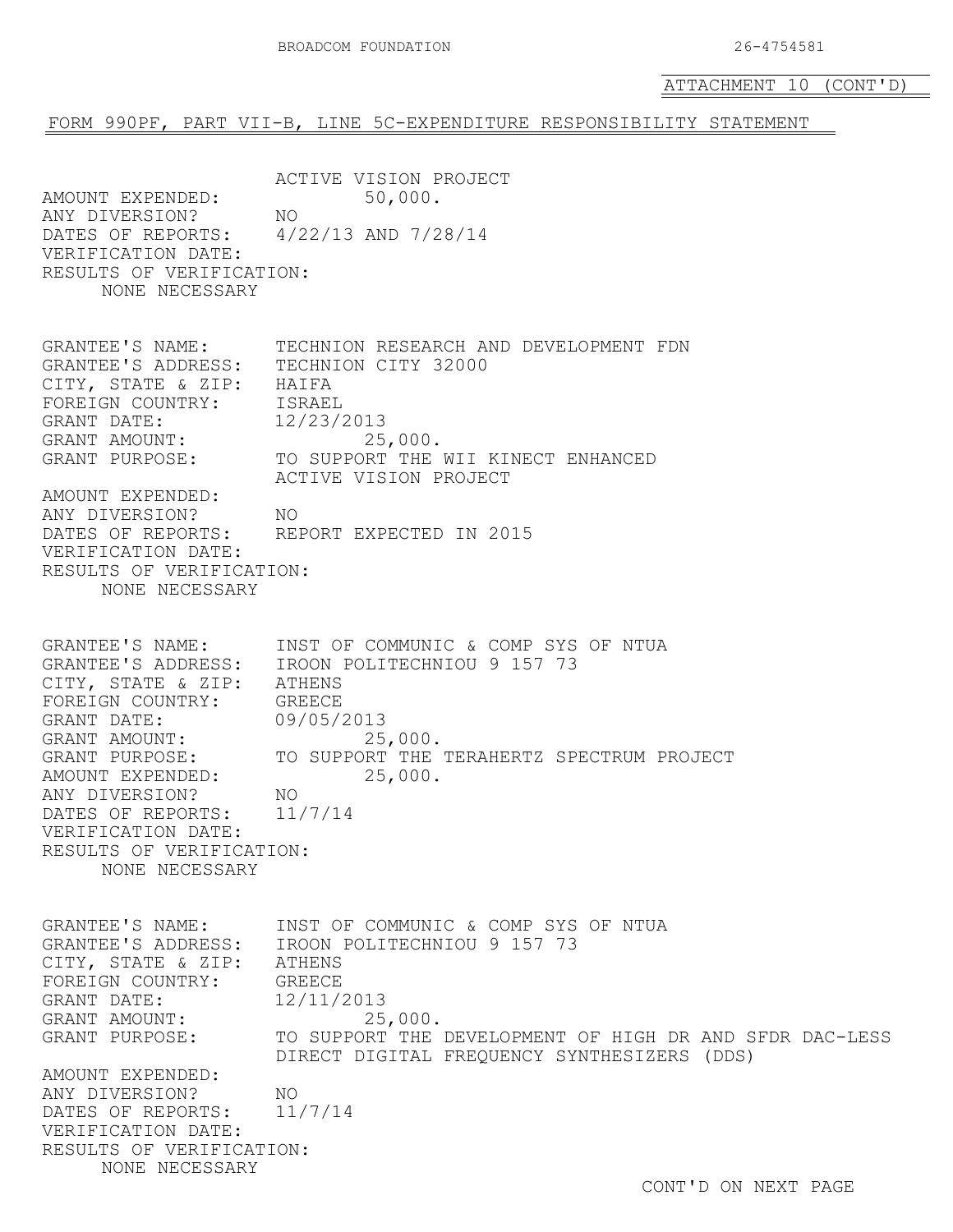FORM 990PF, PART VII-B, LINE 5C-EXPENDITURE RESPONSIBILITY STATEMENT

GRANTEE'S NAME: CURE CANCER AUSTRALIA FOUNDATION<br>GRANTEE'S ADDRESS: 15-17 YOUNG STREET LEVEL 6 NSW 2 15-17 YOUNG STREET LEVEL 6 NSW 2000 CITY, STATE & ZIP: SYDNEY<br>FOREIGN COUNTRY: AUSTRALIA FOREIGN COUNTRY: AUSTRALIA<br>GRANT DATE: 05/10/2013 GRANT DATE: GRANT AMOUNT: 500.<br>GRANT PURPOSE: TO HIRE INDIVID TO HIRE INDIVIDUALS WORKING ON A SCIENTIFIC RESEARCH PROJECT AMOUNT EXPENDED: 500.<br>
ANY DIVERSION? NO ANY DIVERSION? NO<br>DATES OF REPORTS: 7/17/14 DATES OF REPORTS: VERIFICATION DATE: RESULTS OF VERIFICATION: NONE NECESSARY GRANTEE'S NAME: UK ELECTRONICS SKILLS FOUNDATION GRANTEE'S ADDRESS: STE 47, GEDDES HOUSE, KIRKTON N. EH546GU CITY, STATE & ZIP: LIVINGSTON W LOTHIAN<br>FOREIGN COUNTRY: UNITED KINGDOM FOREIGN COUNTRY: UNITED KIN<br>GRANT DATE: 04/23/2013 GRANT DATE: 04/23/2013<br>GRANT AMOUNT: 7,500. GRANT AMOUNT:<br>GRANT PURPOSE: TO SUPPORT UK ELECTRONICS SKILLS FOUNDATION SUMMER SCHOOL PROJECT<br>7,500. AMOUNT EXPENDED:<br>ANY DIVERSION? NO ANY DIVERSION? NO<br>DATES OF REPORTS: 7/6/14 DATES OF REPORTS: VERIFICATION DATE: RESULTS OF VERIFICATION: NONE NECESSARY GRANTEE'S NAME: UK ELECTRONICS SKILLS FOUNDATION GRANTEE'S ADDRESS: STE 47, GEDDES HOUSE, KIRKTON N. EH546GU<br>CITY, STATE & ZIP: LIVINGSTON W LOTHIAN CITY, STATE & ZIP: LIVINGSTON W LOT<br>FOREIGN COUNTRY: UNITED KINGDOM FOREIGN COUNTRY: UNITED KING<br>GRANT DATE: 01/22/2014 GRANT DATE: 01/22/2014<br>GRANT AMOUNT: 7,500. GRANT AMOUNT:<br>GRANT PURPOSE: TO SUPPORT UK ELECTRONICS SKILLS FOUNDATION SUMMER SCHOOL PROJECT<br>6,092. AMOUNT EXPENDED:<br>
ANY DIVERSION? NO ANY DIVERSION? NO<br>DATES OF REPORTS: 2/23/15 DATES OF REPORTS: VERIFICATION DATE: RESULTS OF VERIFICATION: NONE NECESSARY GRANTEE'S NAME: CAMBRIDGE UNIVERSITY-COMPUTER LABORATORY<br>GRANTEE'S ADDRESS: W GATES BLDG 15 JJ THOMSON AVE CB3 OFD W GATES BLDG 15 JJ THOMSON AVE CB3 OFD<br>CAMBRIDGE CITY, STATE & ZIP: CAMBRIDGE<br>FOREIGN COUNTRY: UNITED KINGDOM FOREIGN COUNTRY: UNITED KING<br>GRANT DATE: 12/12/2013 GRANT DATE: 12/12/2013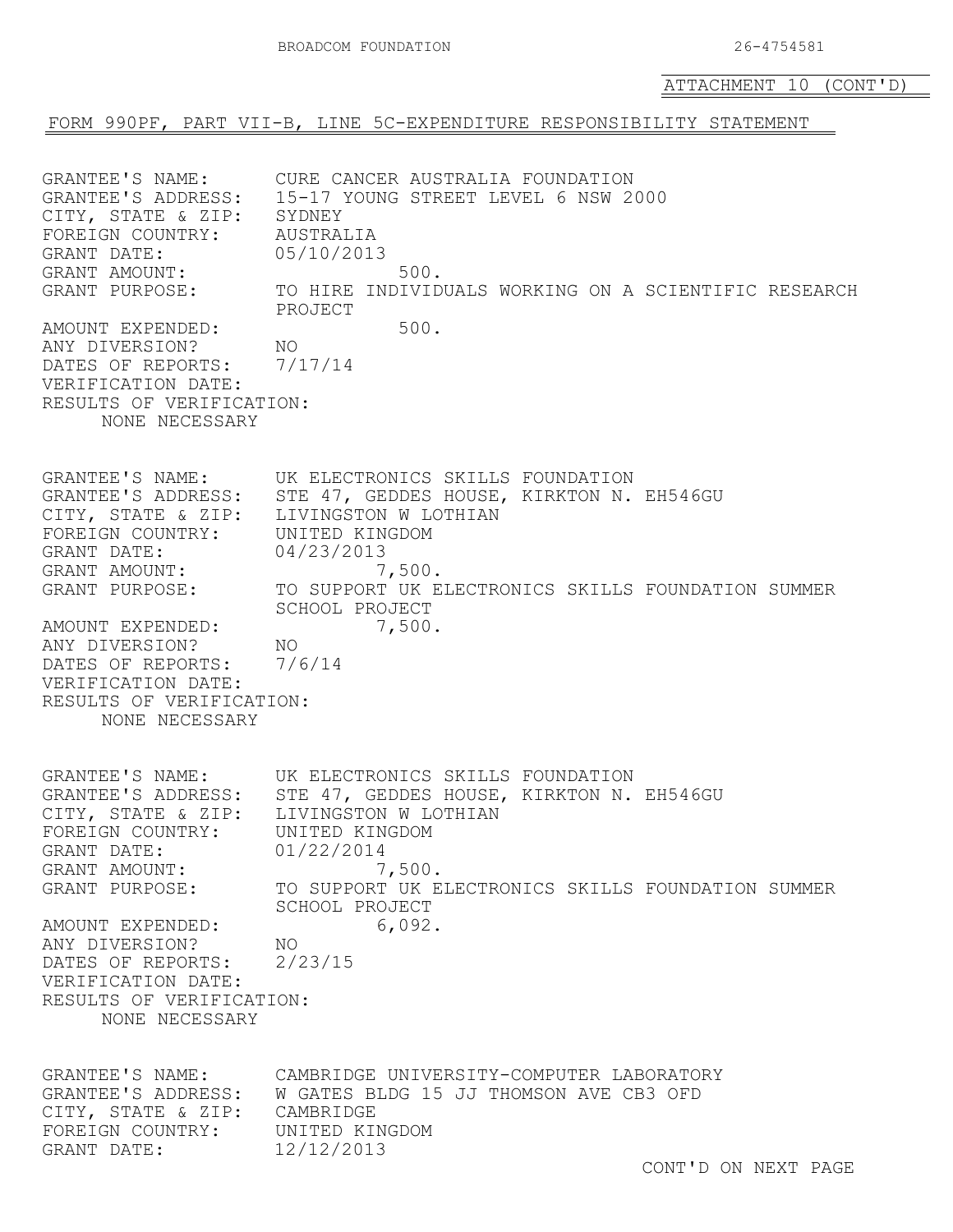#### FORM 990PF, PART VII-B, LINE 5C-EXPENDITURE RESPONSIBILITY STATEMENT

GRANT AMOUNT: 25,000.<br>
GRANT PURPOSE: TO SUPPORT THE TO SUPPORT THE RASPBERRY PI COMPUTER PROJECT<br>25,000. AMOUNT EXPENDED:<br>ANY DIVERSION? NO ANY DIVERSION? NO<br>DATES OF REPORTS: 10/15/14 DATES OF REPORTS: VERIFICATION DATE: RESULTS OF VERIFICATION: NONE NECESSARY GRANTEE'S NAME: CAMBRIDGE UNIVERSITY-COMPUTER LABORATORY GRANTEE'S ADDRESS: W GATES BLDG 15 JJ THOMSON AVE CB3 OFD CITY, STATE & ZIP: CAMBRIDGE<br>FOREIGN COUNTRY: UNITED KINGDOM FOREIGN COUNTRY: UNITED KIN<br>GRANT DATE: 11/10/2014 GRANT DATE: 11/10/2014<br>GRANT AMOUNT: 25,000. GRANT AMOUNT:<br>GRANT PURPOSE: TO SUPPORT THE RASPBERRY PI COMPUTER PROJECT AMOUNT EXPENDED: ANY DIVERSION? NO<br>DATES OF REPORTS: EXP EXPECTED IN 2015 VERIFICATION DATE: RESULTS OF VERIFICATION: NONE NECESSARY GRANTEE'S NAME: WESTED GRANTEE'S ADDRESS: 730 HARRISON STREET CITY, STATE & ZIP: SAN FRANCISCO, CA 94107<br>GRANT DATE: 05/13/2013 GRANT DATE: 05/13/2013<br>GRANT AMOUNT: 14,000. GRANT AMOUNT:<br>GRANT PURPOSE: TO SUPPORT THE ENGINEERING IN ELEMENTARY PROJECT 14,000. AMOUNT EXPENDED:<br>ANY DIVERSION? NO ANY DIVERSION? NO<br>DATES OF REPORTS: 4/30/14 DATES OF REPORTS: VERIFICATION DATE: RESULTS OF VERIFICATION: NONE NECESSARY GRANTEE'S NAME: WESTED GRANTEE'S ADDRESS: 730 HARRISON STREET CITY, STATE & ZIP: SAN FRANCISCO,<br>GRANT DATE: 01/22/2014 GRANT DATE: 01/22/2014<br>GRANT AMOUNT: 14,000. GRANT AMOUNT:<br>GRANT PURPOSE: TO SUPPORT THE ENGINEERING IN ELEMENTARY PROJECT.<br>14,000. AMOUNT EXPENDED:<br>ANY DIVERSION? NO ANY DIVERSION? NO<br>DATES OF REPORTS: 3/25/15 DATES OF REPORTS: VERIFICATION DATE: RESULTS OF VERIFICATION: NONE NECESSARY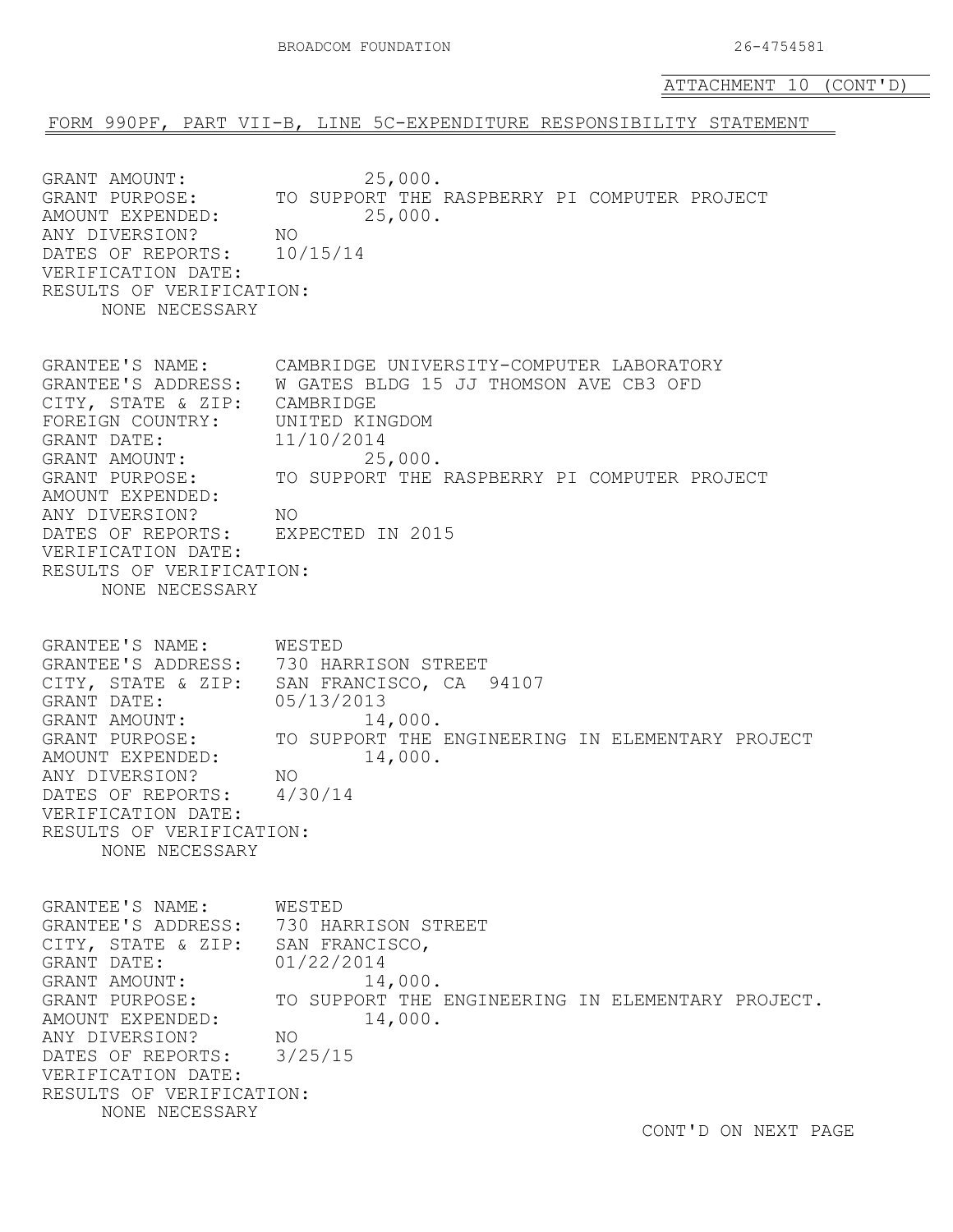FORM 990PF, PART VII-B, LINE 5C-EXPENDITURE RESPONSIBILITY STATEMENT

GRANTEE'S NAME: NATIONAL INST OF TECH - TIRUCHIRAPPALLI<br>GRANTEE'S ADDRESS: TANJORE MAIN RD, NATIONAL HWY 67 TANJORE MAIN RD, NATIONAL HWY 67 CITY, STATE & ZIP: TIRUCHIRAPPALLI<br>FOREIGN PROVINCE: TAMIL NADU FOREIGN PROVINCE: TAMIL<br>FOREIGN COUNTRY: INDIA FOREIGN COUNTRY: INDIA<br>GRANT DATE: 10/21/2014 GRANT DATE:  $10/21/2014$ <br>GRANT AMOUNT: 5,000. GRANT AMOUNT:<br>GRANT PURPOSE: TO SUPPORT SCIENTIFIC RESEARCH AMOUNT EXPENDED: ANY DIVERSION? NO<br>DATES OF REPORTS: EXP EXPECTED IN 2015 VERIFICATION DATE: RESULTS OF VERIFICATION: NONE NECESSARY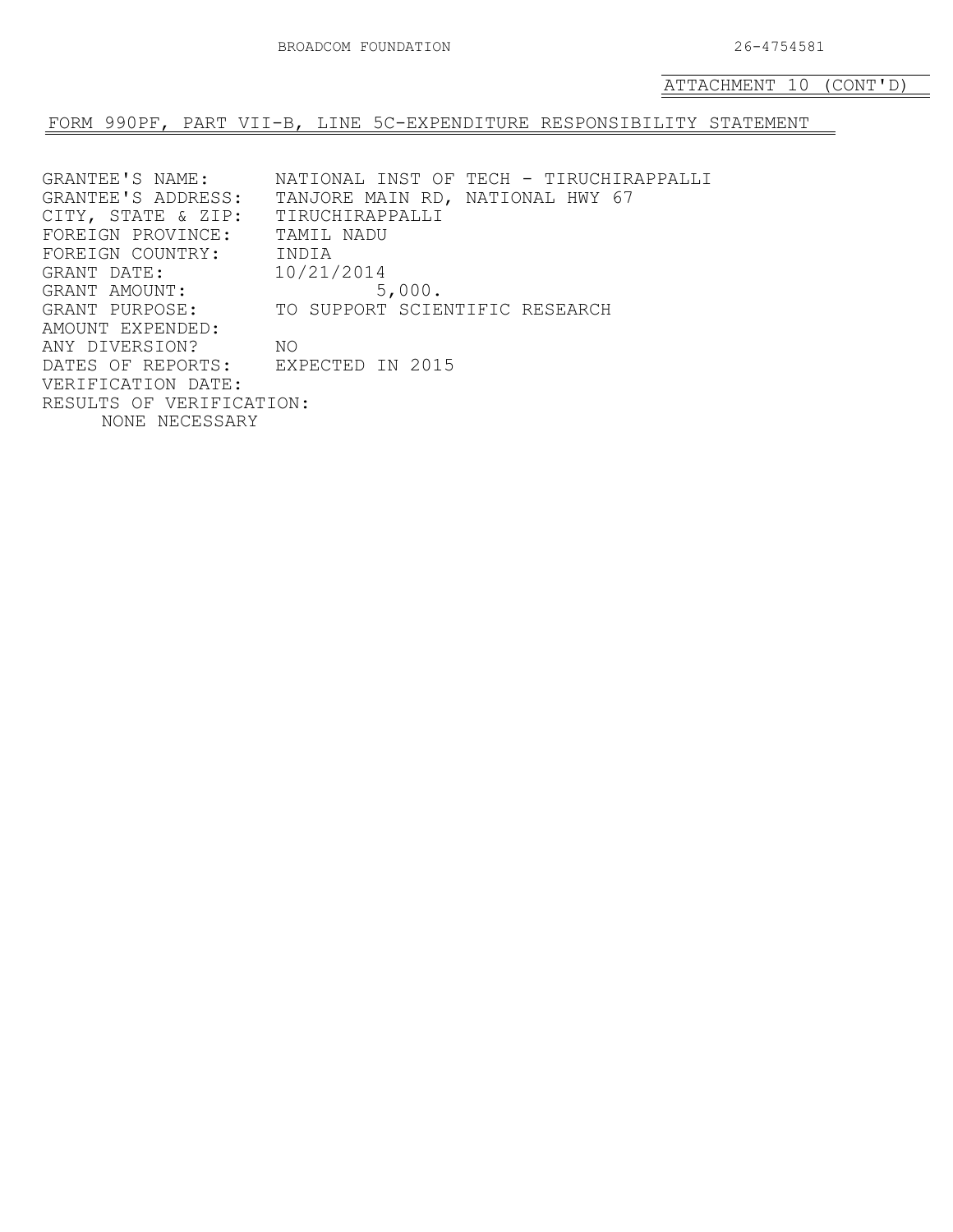# FORM 990PF, PART VIII - LIST OF OFFICERS, DIRECTORS, AND TRUSTEES AND AND AND ATTACHMENT 11

| NAME AND ADDRESS                                                     | TITLE AND AVERAGE HOURS PER<br>WEEK DEVOTED TO POSITION | COMPENSATION |
|----------------------------------------------------------------------|---------------------------------------------------------|--------------|
| ERIC K BRANDT<br>5300 CALIFORNIA STREET<br>53068<br>IRVINE, CA 92617 | DIRECTOR<br>1.00                                        |              |
| ARTHUR CHONG<br>5300 CALIFORNIA STREET<br>53068<br>IRVINE, CA 92617  | DIRECTOR<br>1.00                                        |              |
| PAULA GOLDEN<br>5300 CALIFORNIA STREET<br>53068<br>IRVINE, CA 92617  | PRES / EXECUTIVE DIR<br>40.00                           | 263,000.     |
| LAURI FISCHER<br>5300 CALIFORNIA STREET<br>53068<br>IRVINE, CA 92617 | SECRETARY<br>1.00                                       |              |
| KAREN H KAHN<br>5300 CALIFORNIA STREET<br>53068<br>IRVINE, CA 92617  | DIRECTOR<br>1.00                                        |              |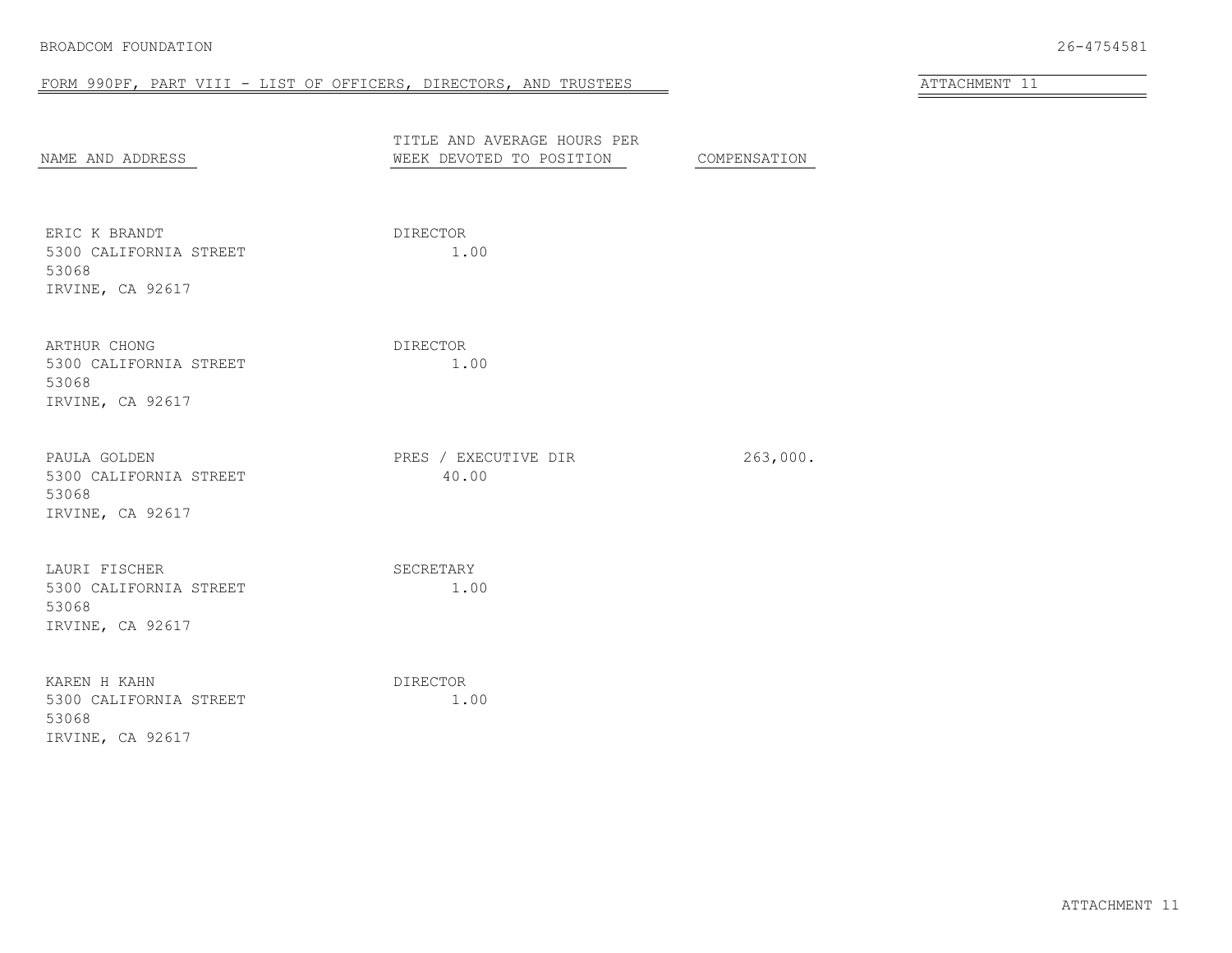## FORM 990PF, PART VIII - LIST OF OFFICERS, DIRECTORS, AND TRUSTEES AT AND ATTACHMENT 11 (CONT'D)

| NAME AND ADDRESS                                                                                              | TITLE AND AVERAGE HOURS PER<br>WEEK DEVOTED TO POSITION | COMPENSATION |
|---------------------------------------------------------------------------------------------------------------|---------------------------------------------------------|--------------|
| SCOTT A MCGREGOR<br>5300 CALIFORNIA STREET<br>53068<br>IRVINE, CA 92617<br>*REMOVED FROM POSITION 9/11/2014   | *PRES / DIRECTOR / CHAIRMAN<br>1.00                     |              |
| GREGG S MORRISON<br>5300 CALIFORNIA STREET<br>53068<br>IRVINE, CA 92617                                       | CHIEF FINANCIAL OFFICER<br>1.00                         |              |
| NANCY PHILLIPS<br>5300 CALIFORNIA STREET<br>53068<br>IRVINE, CA 92617                                         | DIRECTOR<br>1.00                                        |              |
| HENRY SAMUELI<br>5300 CALIFORNIA STREET<br>53068<br>IRVINE, CA 92617                                          | DIRECTOR<br>1.00                                        |              |
| TERRI L TIMBERMAN<br>5300 CALIFORNIA STREET<br>53068<br>IRVINE, CA 92617<br>*RESIGNED FROM POSITION 9/11/2014 | DIRECTOR*<br>1.00                                       |              |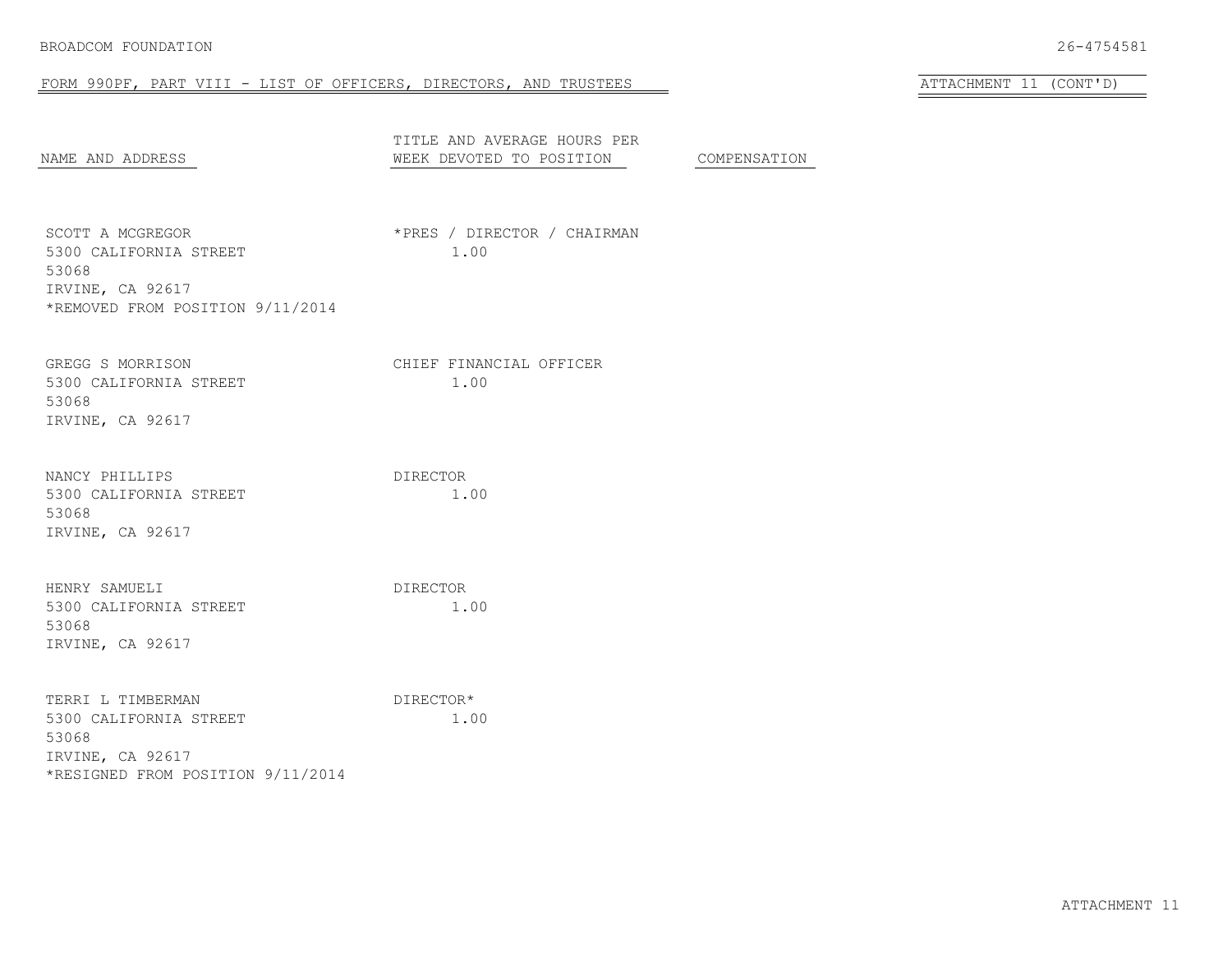# FORM 990PF, PART VIII - LIST OF OFFICERS, DIRECTORS, AND TRUSTEES ATTACHMENT 11 (CONT'D)

| NAME AND ADDRESS | TITLE AND AVERAGE HOURS PER<br>WEEK DEVOTED TO POSITION | COMPENSATION |
|------------------|---------------------------------------------------------|--------------|
| MARIA WRONSKI    | TREASURER                                               |              |

5300 CALIFORNIA STREET 1.00 53068 IRVINE, CA 92617

GRAND TOTALS 263,000.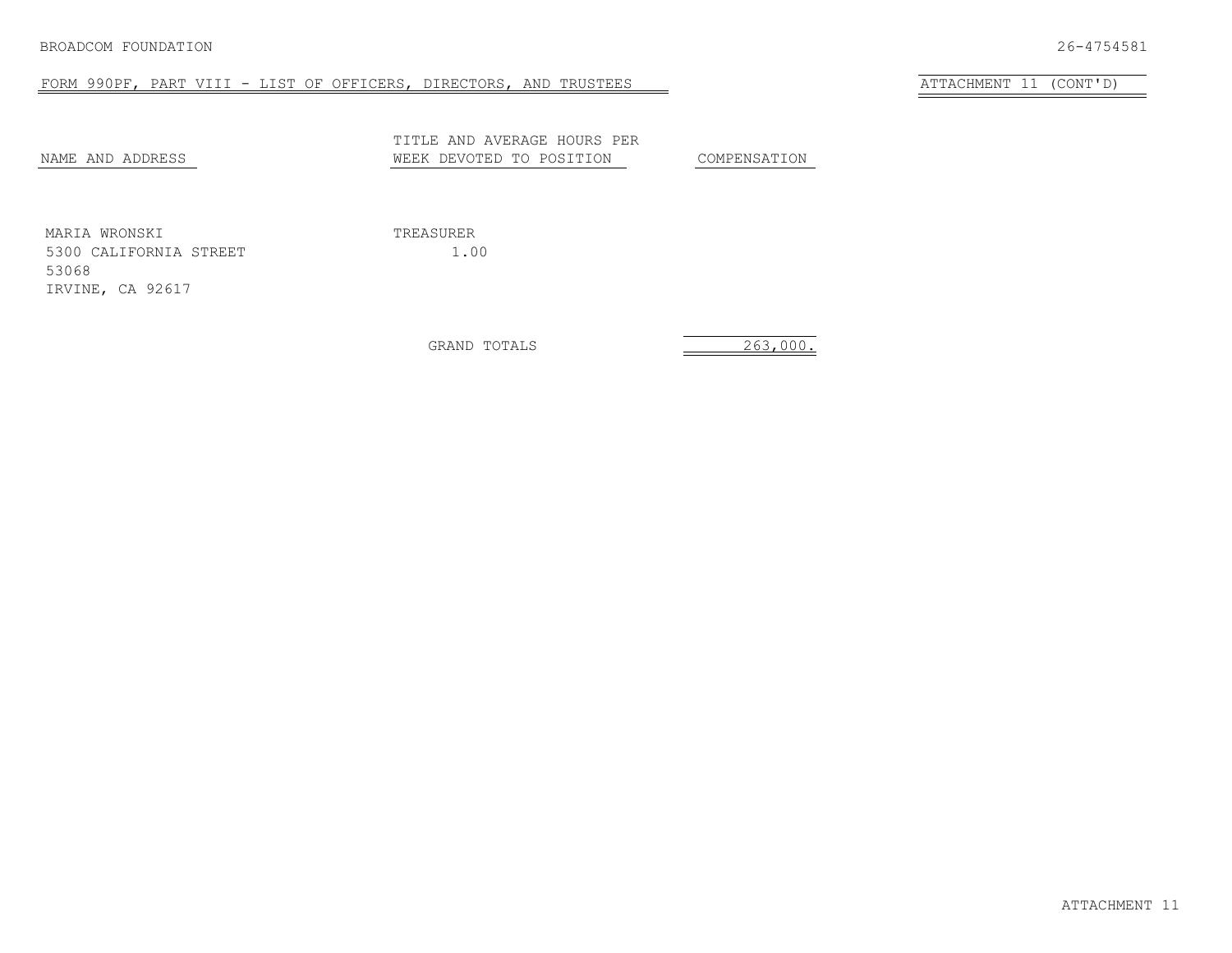# 990PF, PART VIII- COMPENSATION OF THE FIVE HIGHEST PAID PROFESSIONALS

|                                                                                       | ATTACHMENT 12   |              |
|---------------------------------------------------------------------------------------|-----------------|--------------|
| NAME AND ADDRESS                                                                      | TYPE OF SERVICE | COMPENSATION |
| COVINGTON CAPITAL MANAGEMENT<br>601 S. FIGEROA ST., STE 2000<br>LOS ANGELES, CA 90017 | INVESTMENT MGMT | 424,953.     |
| FOUNDATION SOURCE<br>55 WALLS DRIVE, SUITE 302<br>FAIRFIELD, CT 06824                 | ADMINISTRATIVE  | 94,750.      |

TOTAL COMPENSATION 519,703.

 $\overline{\phantom{0}}$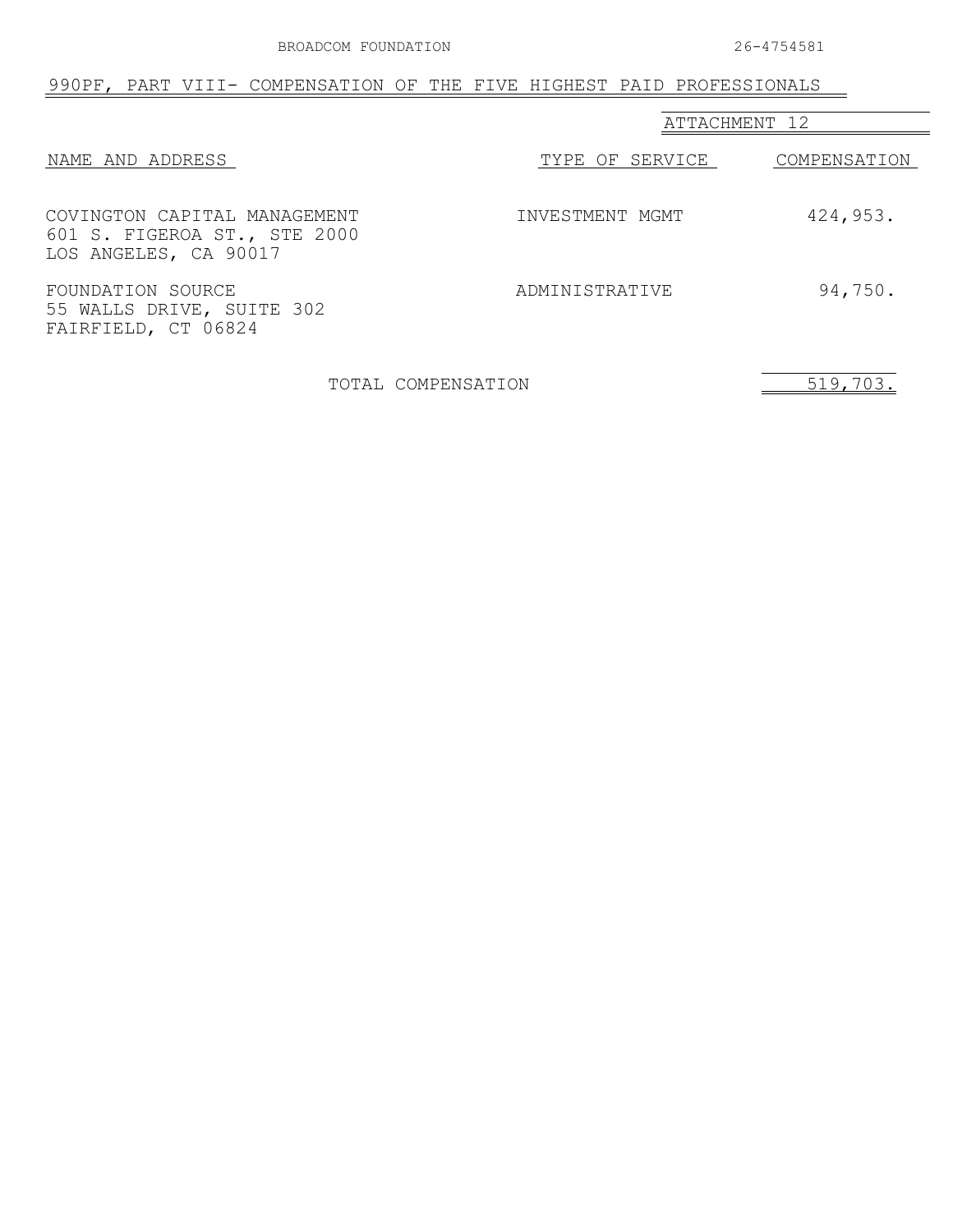ATTACHMENT 13

FORM 990PF, PART XV - NAME, ADDRESS AND PHONE FOR APPLICATIONS

WWW.FSREQUESTS.COM/BROADCOM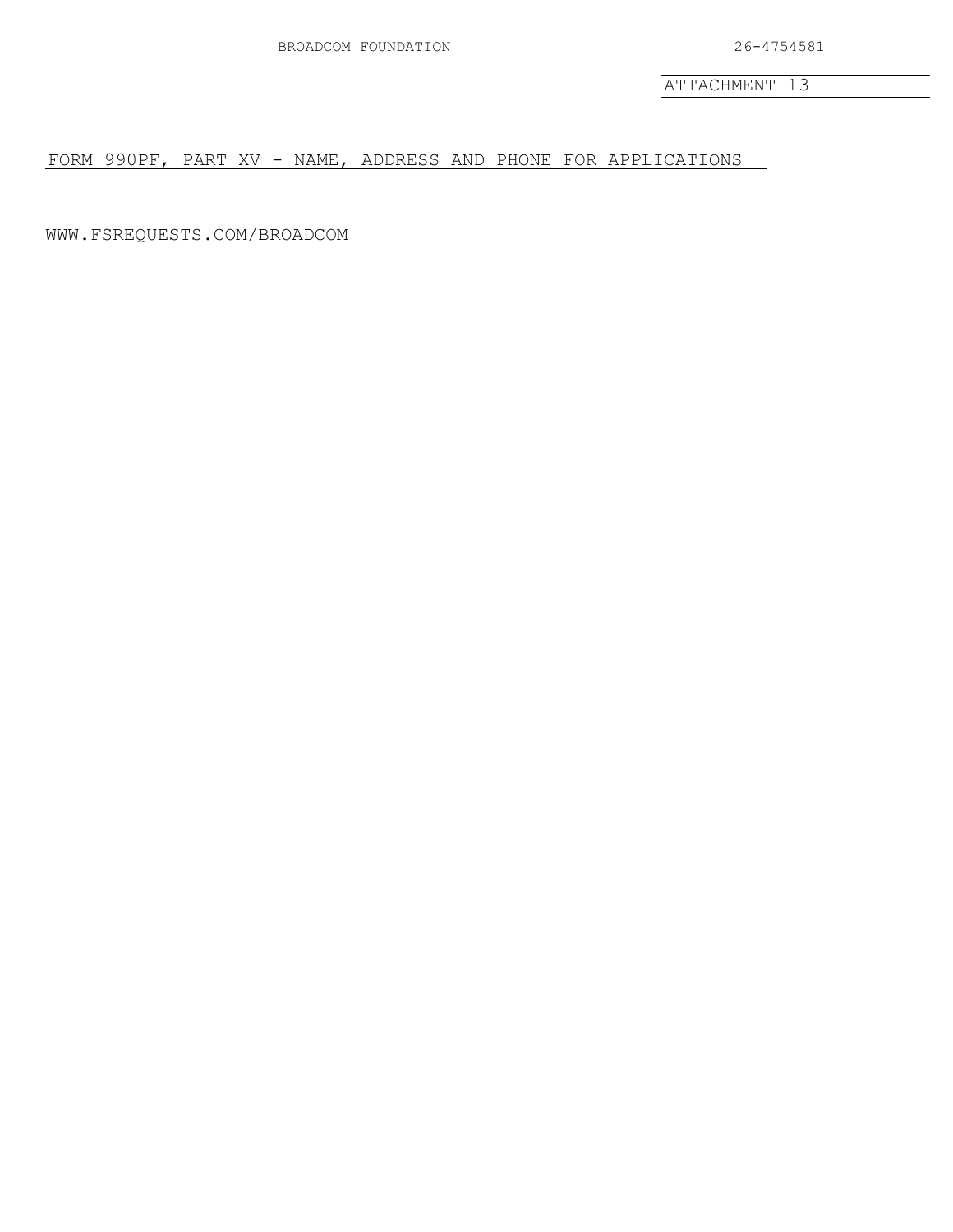|                                                    |                                                | ATTACHMENT 14                                   |         |
|----------------------------------------------------|------------------------------------------------|-------------------------------------------------|---------|
|                                                    | RELATIONSHIP TO SUBSTANTIAL CONTRIBUTOR<br>AND |                                                 |         |
| RECIPIENT NAME AND ADDRESS                         | FOUNDATION STATUS OF RECIPIENT                 | PURPOSE OF GRANT OR CONTRIBUTION                | AMOUNT  |
| ACHIEVEMENT REWARDS FOR COLLEGE SCIENTISTS FOUNDAT | N/A                                            | ARCS FOUNDATION, INC. ORANGE COUNTY - SCHOLAR   | 10,000. |
| PO BOX 10942                                       | PC                                             | AWARD PROGRAM                                   |         |
| NEWPORT BEACH, CA 92658                            |                                                |                                                 |         |
| AFTERSCHOOL ALLIANCE                               | N/A                                            | DEVELOPMENT OF MASTERS JUNIOR VARSITY PROGRAM   | 10,000. |
| 1616 H ST NW                                       | PC                                             |                                                 |         |
| WASHINGTON, DC 20006                               |                                                |                                                 |         |
| AGOON FOUNDATION                                   | N/A                                            | GENERAL & UNRESTRICTED                          | 500.    |
| 4008 FITZPATRICK WAY                               | $_{\rm PC}$                                    |                                                 |         |
| SANTA CLARA, CA 95054                              |                                                |                                                 |         |
| ALEARN                                             | N/A                                            | YEAR-ROUND MATH ACCELERATION PROGRAM (MAP)      | 2,500.  |
| 3777 STEVENS CREEK BLVD STE 330                    | PC                                             |                                                 |         |
| SANTA CLARA, CA 95051                              |                                                |                                                 |         |
| AMERICAN COMMITTEE FOR THE WEIZMANN INSTITUTE OF S | N/A                                            | PROF. IGOR LUBOMIRSKY'S RESEARCH AT THE WEIZMAN | 25,000. |
| 633 3RD AVE FL 20                                  | PC                                             | INSTITUTE OF SCIENCE                            |         |
| NEW YORK, NY 10017                                 |                                                |                                                 |         |
| AMERICAN FRIENDS OF THE TEL AVIV UNIVERSITY INC    | N/A                                            | PROF. ERAN SOCHER'S RESEARCH AT TEL AVIV        | 25,000. |
| 39 BROADWAY RM 1510                                | PC                                             | UNIVERSITY                                      |         |
| NEW YORK, NY 10006                                 |                                                |                                                 |         |

 $=$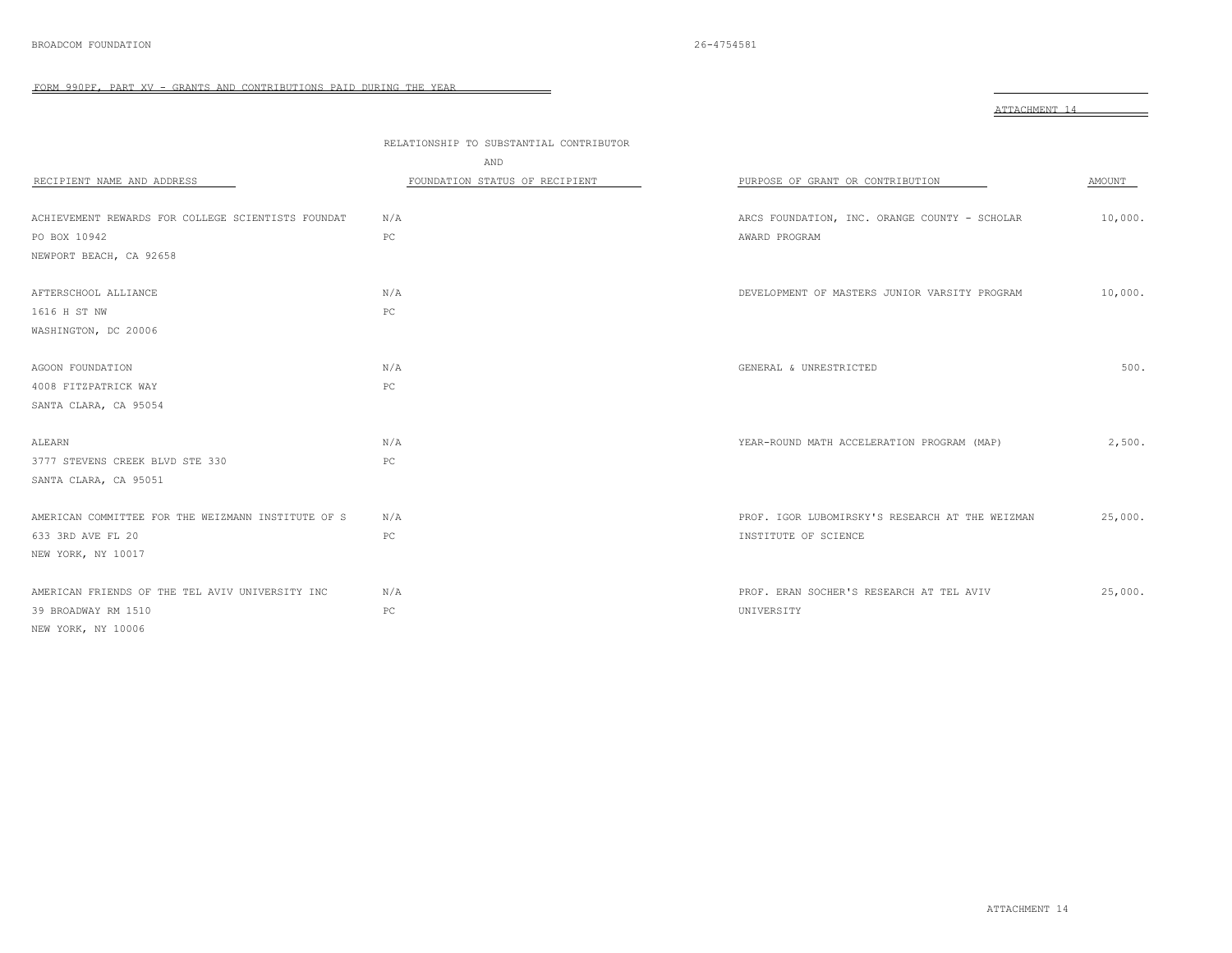| RECIPIENT NAME AND ADDRESS                         | RELATIONSHIP TO SUBSTANTIAL CONTRIBUTOR<br>AND<br>FOUNDATION STATUS OF RECIPIENT | PURPOSE OF GRANT OR CONTRIBUTION                 | AMOUNT   |
|----------------------------------------------------|----------------------------------------------------------------------------------|--------------------------------------------------|----------|
| AMERICAN FRIENDS OF THE TEL AVIV UNIVERSITY INC    | N/A                                                                              | BROADCOM FOUNDATION SCHOLARS PROGRAM AT TEL AVIV | 150,000. |
| 39 BROADWAY RM 1510                                | PC                                                                               | UNIVERSITY                                       |          |
| NEW YORK, NY 10006                                 |                                                                                  |                                                  |          |
|                                                    |                                                                                  |                                                  |          |
| AMERICAN HEART ASSOCIATION INC - ORANGE COUNTY DIV | N/A                                                                              | CHARITABLE EVENT                                 | 10,000.  |
| 4600 CAMPUS DR                                     | $_{\rm PC}$                                                                      |                                                  |          |
| IRVINE, CA 92617                                   |                                                                                  |                                                  |          |
|                                                    |                                                                                  |                                                  |          |
| AMERICAN INSTITUTE FOR CANCER RESEARCH             | N/A                                                                              | GENERAL & UNRESTRICTED                           | 500.     |
| 1759 R ST NW                                       | PC                                                                               |                                                  |          |
| WASHINGTON, DC 20009                               |                                                                                  |                                                  |          |
|                                                    |                                                                                  |                                                  |          |
| AMICI LOVANIENSIS INC                              | N/A                                                                              | PROF. MICHIEL STEYAERT'S RESEARCH AT K.U. LEUVEN | 25,000.  |
| 116 W MAIN ST                                      | PC                                                                               |                                                  |          |
| SALISBURY, MD 21801                                |                                                                                  |                                                  |          |
|                                                    |                                                                                  |                                                  |          |
| APACHE SOFTWARE FOUNDATION                         | N/A                                                                              | GENERAL & UNRESTRICTED                           | 500.     |
| 1901 MUNSEY DR                                     | $_{\rm PC}$                                                                      |                                                  |          |
| FOREST HILL, MD 21050                              |                                                                                  |                                                  |          |
| ARIZONA SCIENCE CENTER                             | N/A                                                                              | ARIZONA SCIENCE & ENGINEERING FAIR               | 2,500.   |
| 600 E WASHINGTON ST                                | $_{\rm PC}$                                                                      |                                                  |          |
|                                                    |                                                                                  |                                                  |          |
| PHOENIX, AZ 85004                                  |                                                                                  |                                                  |          |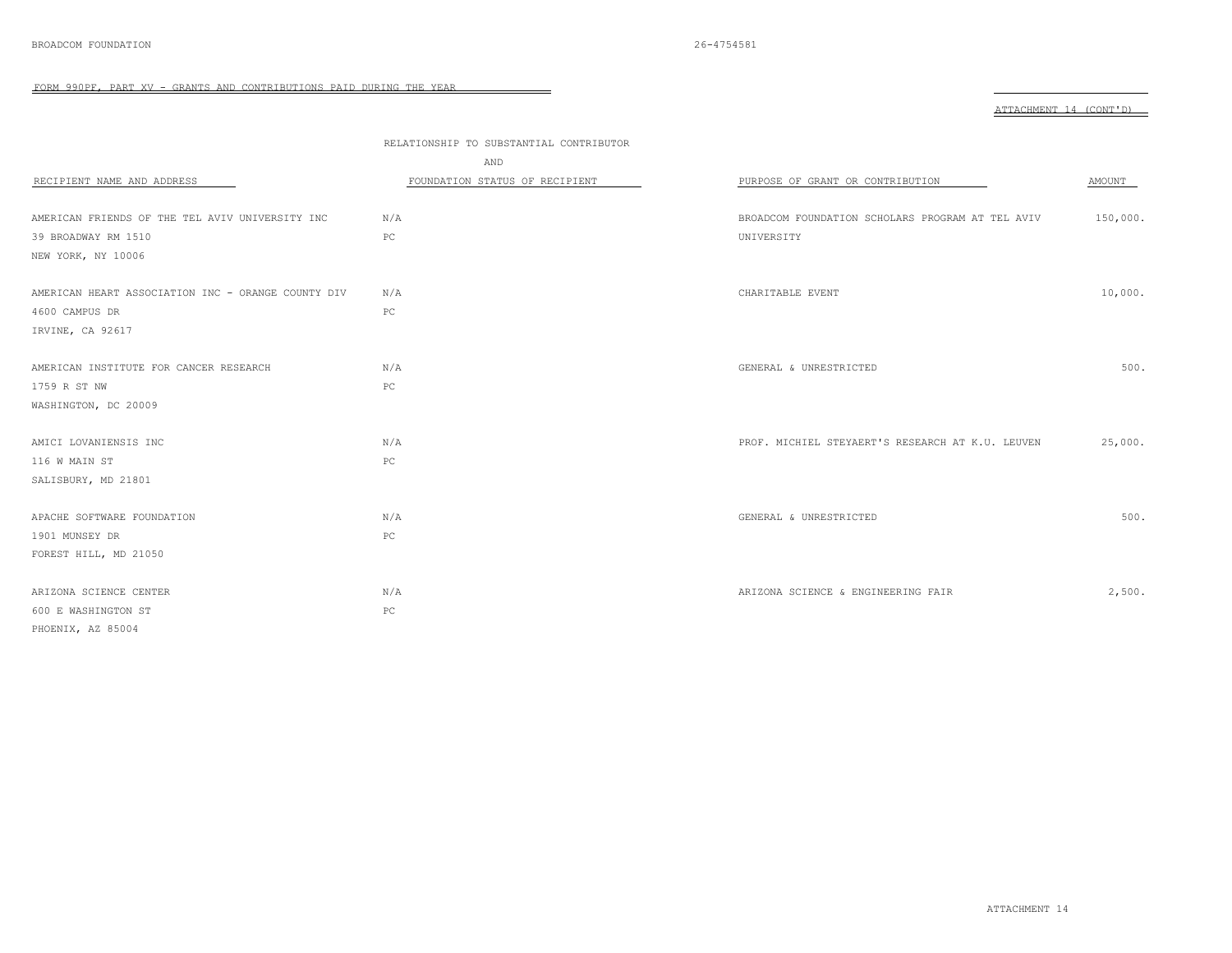|  | πг<br>MENT<br>ים ה |  |  |  |
|--|--------------------|--|--|--|
|--|--------------------|--|--|--|

|                                                    | RELATIONSHIP TO SUBSTANTIAL CONTRIBUTOR |                                   |         |
|----------------------------------------------------|-----------------------------------------|-----------------------------------|---------|
|                                                    | AND                                     |                                   |         |
| RECIPIENT NAME AND ADDRESS                         | FOUNDATION STATUS OF RECIPIENT          | PURPOSE OF GRANT OR CONTRIBUTION  | AMOUNT  |
|                                                    |                                         |                                   |         |
| ARIZONA STATE UNIVERSITY                           | N/A                                     | PROF. SAYFE KIAEI'S RESEARCH FUND | 25,000. |
| OFC FOR RESEARCH AND SPONSORED PROJECTS ADMINIS    | PC                                      |                                   |         |
| TEMPE, AZ 85287                                    |                                         |                                   |         |
| AUSTIN SCIENCE EDUCATION FOUNDATION                | N/A                                     | CHARITABLE EVENT                  | 3,000.  |
| 704 W GIBSON ST                                    | PC                                      |                                   |         |
| AUSTIN, TX 78704                                   |                                         |                                   |         |
|                                                    |                                         |                                   |         |
| BAY K9 SAR INC                                     | N/A                                     | GENERAL & UNRESTRICTED            | 500.    |
| 14280 MEADOW CREEK LN                              | $_{\rm PC}$                             |                                   |         |
| WALDORF, MD 20601                                  |                                         |                                   |         |
| BEIJING TSINGHUA UNIVERSITY                        | N/A                                     | GENERAL & UNRESTRICTED            | 20,000. |
| NO. 1 TSINGHUA YUAN, HAIDIAN DISTRICT              | PC                                      |                                   |         |
| BEIJING,                                           |                                         |                                   |         |
| CHINA                                              |                                         |                                   |         |
| BEIJING UNIVERSITY OF POSTS AND TELECOMMUNICATIONS | N/A                                     | GENERAL & UNRESTRICTED            | 25,000. |
| NO. 10 XI TU CHENG RD                              | PC                                      |                                   |         |
| HAIDIAN DISTRICT, BE 10087                         |                                         |                                   |         |
| CHINA                                              |                                         |                                   |         |
| BIG BROTHERS BIG SISTERS OF ORANGE COUNTY          | N/A                                     | BBBSOC STEM MENTORING             | 2,500.  |
| 14131 YORBA ST STE 200                             | PC                                      |                                   |         |
| TUSTIN, CA 92780                                   |                                         |                                   |         |
|                                                    |                                         |                                   |         |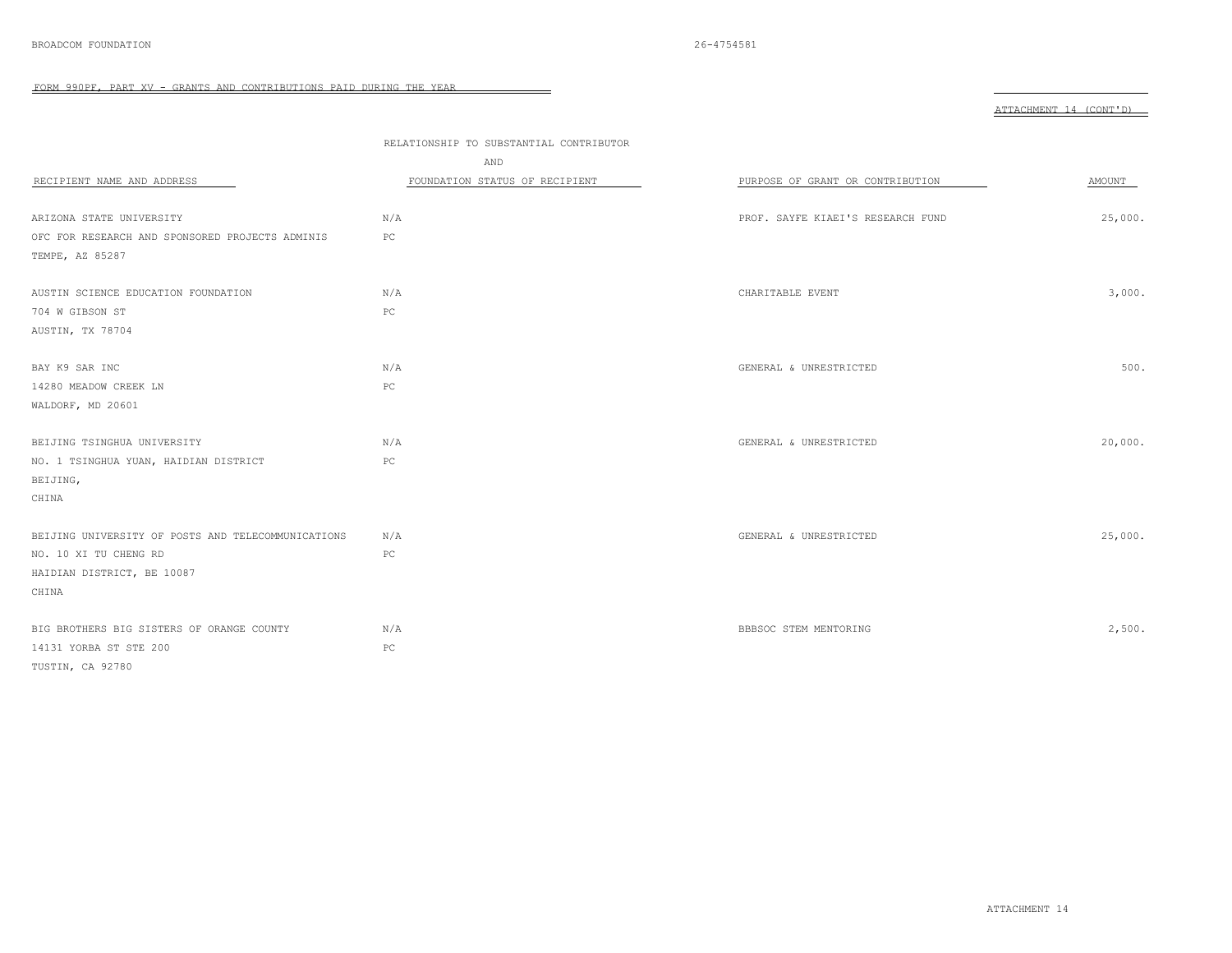|                                                    | RELATIONSHIP TO SUBSTANTIAL CONTRIBUTOR<br>AND |                                   |         |
|----------------------------------------------------|------------------------------------------------|-----------------------------------|---------|
| RECIPIENT NAME AND ADDRESS                         | FOUNDATION STATUS OF RECIPIENT                 | PURPOSE OF GRANT OR CONTRIBUTION  | AMOUNT  |
| BOY SCOUTS OF AMERICA                              | N/A                                            | GENERAL & UNRESTRICTED            | 500.    |
| 1001 DAVIS ST                                      | PC                                             |                                   |         |
| SAN LEANDRO, CA 94577                              |                                                |                                   |         |
| BOY SCOUTS OF AMERICA - SILICON VALLEY MONTEREY BA | N/A                                            | GENERAL & UNRESTRICTED            | 500.    |
| 970 W JULIAN ST                                    | $_{\rm PC}$                                    |                                   |         |
| SAN JOSE, CA 95126                                 |                                                |                                   |         |
| BUCKS BOUNTY COUNCIL, BOY SCOUTS OF AMERICA        | N/A                                            | GENERAL & UNRESTRICTED            | 500.    |
| 1 SCOUT WAY                                        | PC                                             |                                   |         |
| DOYLESTOWN, PA 18901                               |                                                |                                   |         |
| CAL STATE FULLERTON PHILANTHROPIC FOUNDATION       | N/A                                            | PROJECT MISS                      | 2,500.  |
| 2600 NUTWOOD AVE STE 850                           | PC                                             |                                   |         |
| FULLERTON, CA 92831                                |                                                |                                   |         |
| CALIFORNIA INSTITUTE OF TECHNOLOGY                 | N/A                                            | PROF. AZITA EMAMI'S RESEARCH FUND | 25,000. |
| M/C 5-32, 1200 E. CALIFORNIA BLVD                  | PC                                             |                                   |         |
| PASADENA, CA 91125                                 |                                                |                                   |         |
| CAMBRIDGE UNIVERSITY - COMPUTER LABORATORY         | N/A                                            | EXPENDITURE RESPONSIBILITY GRANT  | 25,000. |
| WILLIAM GATES BLDG, 15 JJ THOMSON AVE              | $_{\mathrm{NC}}$                               |                                   |         |
| CAMBRIDGE, CB3 O                                   |                                                |                                   |         |
| UNITED KINGDOM                                     |                                                |                                   |         |
|                                                    |                                                |                                   |         |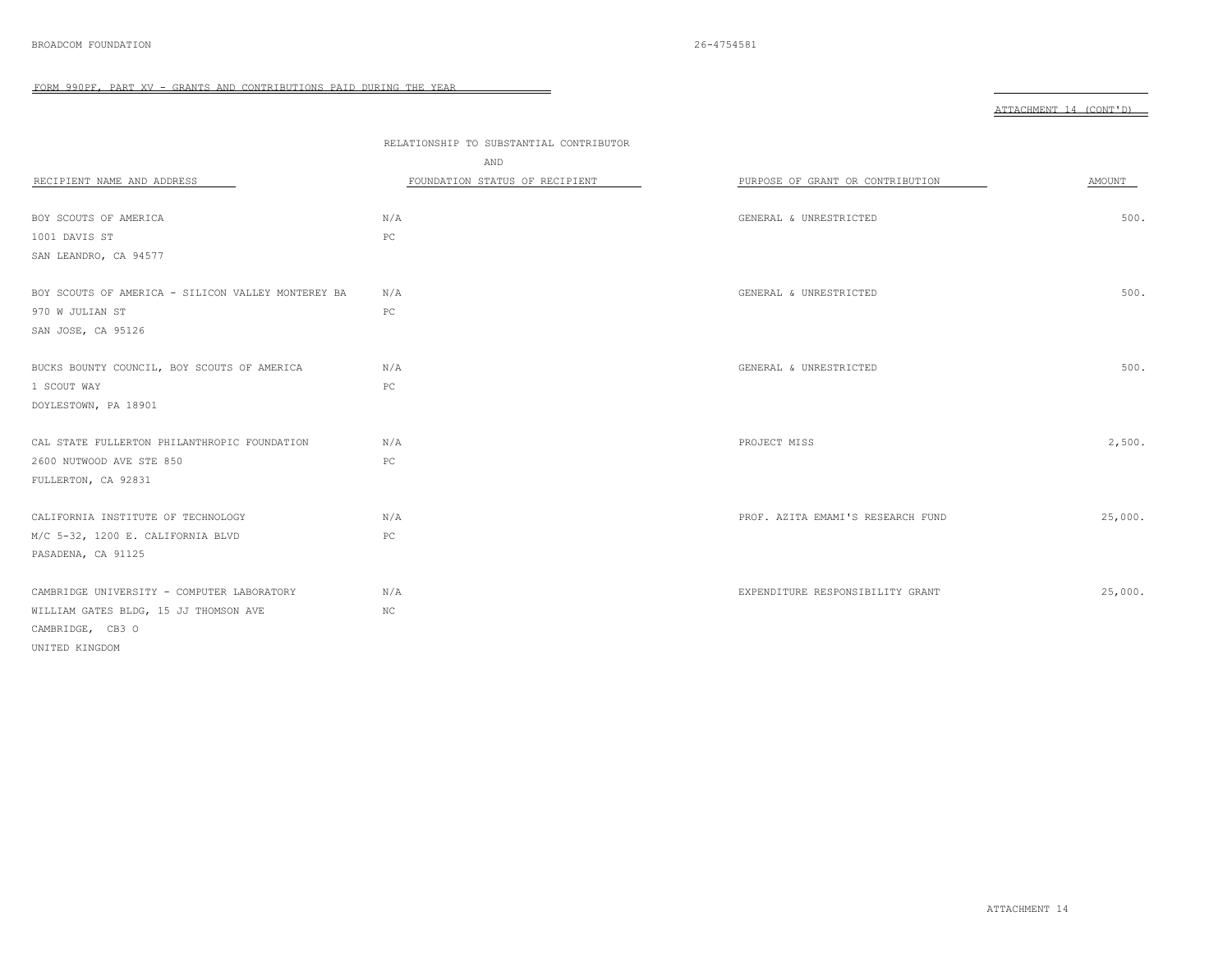|                                               | RELATIONSHIP TO SUBSTANTIAL CONTRIBUTOR |                                                  |          |
|-----------------------------------------------|-----------------------------------------|--------------------------------------------------|----------|
|                                               | AND                                     |                                                  |          |
| RECIPIENT NAME AND ADDRESS                    | FOUNDATION STATUS OF RECIPIENT          | PURPOSE OF GRANT OR CONTRIBUTION                 | AMOUNT   |
|                                               |                                         |                                                  |          |
| CHOC FOUNDATION DBA CHOC CHILDREN'S           | N/A                                     | CHOC FOUNDATION PROGRAM                          | 5,000.   |
| PO BOX 10061                                  | PC                                      |                                                  |          |
| NEWPORT BEACH, CA 92658                       |                                         |                                                  |          |
| COMMUNITY ACTION PARTNERSHIP OF ORANGE COUNTY | N/A                                     | NATIONAL FAMILY VOLUNTEER DAY ORANGE COUNTY FOOD | 5,000.   |
| 11870 MONARCH ST                              | PC                                      | BANK                                             |          |
| GARDEN GROVE, CA 92841                        |                                         |                                                  |          |
|                                               |                                         |                                                  |          |
| COMPUTER HISTORY MUSEUM                       | N/A                                     | BROADCOM PRESENTS DESIGN CODE BUILD              | 100,000. |
| 1401 N SHORELINE BLVD                         | $_{\rm PC}$                             |                                                  |          |
| MOUNTAIN VIEW, CA 94043                       |                                         |                                                  |          |
| COMPUTER HISTORY MUSEUM                       | N/A                                     | RASPBERRY PI WORKSHOP                            | 7,500.   |
| 1401 N SHORELINE BLVD                         | PC                                      |                                                  |          |
| MOUNTAIN VIEW, CA 94043                       |                                         |                                                  |          |
|                                               |                                         |                                                  |          |
| COOL GIRLS INC                                | N/A                                     | GENERAL & UNRESTRICTED                           | 500.     |
| 621 N AVE NE STE A220                         | PC                                      |                                                  |          |
| ATLANTA, GA 30308                             |                                         |                                                  |          |
| DELAWARE VALLEY SCIENCE FAIRS INC             | N/A                                     | 2014 FUNDING                                     | 2,500.   |
| 236 RANDELL HALL 3141 CHESTNUT                | $_{\rm PC}$                             |                                                  |          |
| PHILADELPHIA, PA 19104                        |                                         |                                                  |          |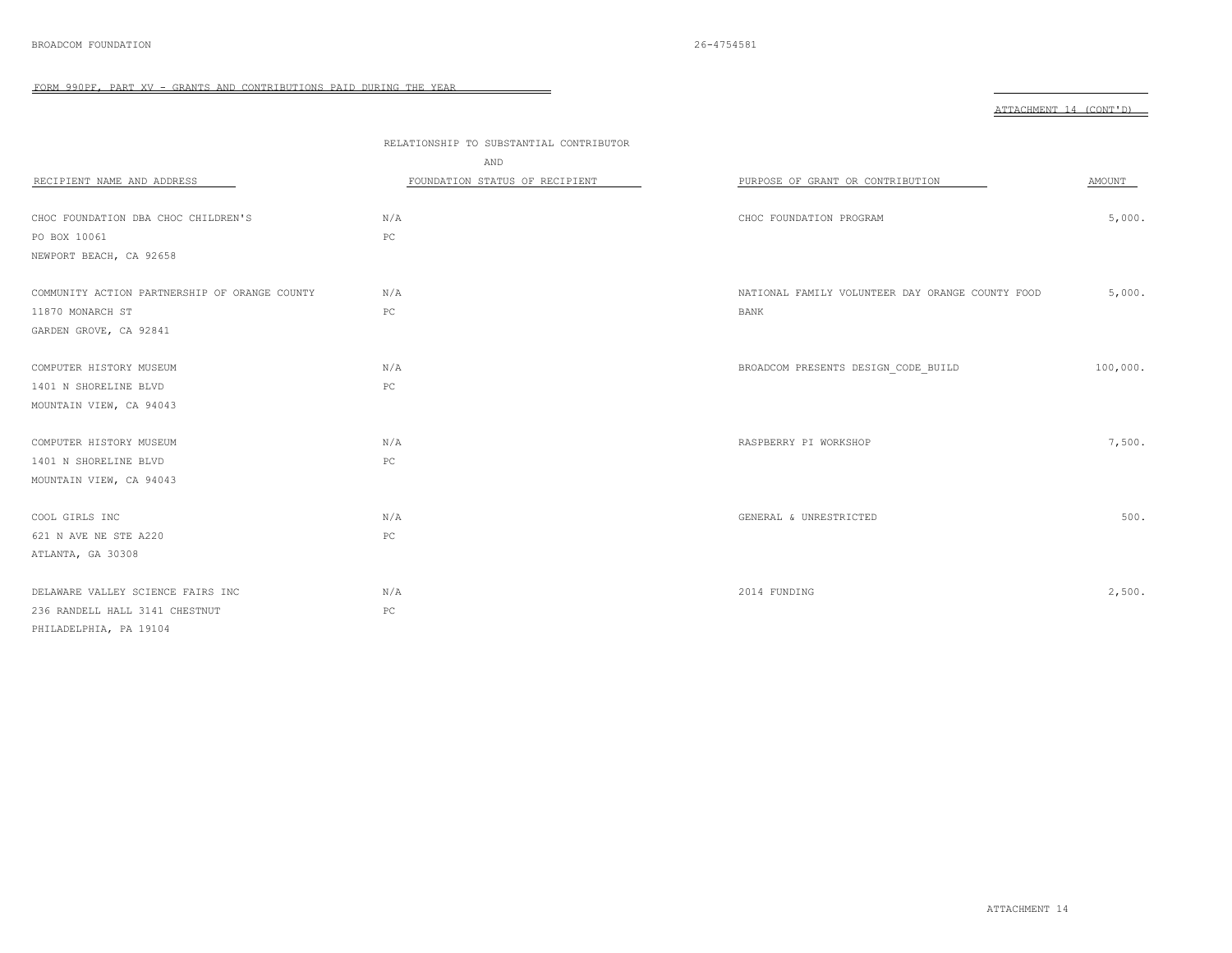|                                                    | RELATIONSHIP TO SUBSTANTIAL CONTRIBUTOR |                                      |         |
|----------------------------------------------------|-----------------------------------------|--------------------------------------|---------|
|                                                    | AND                                     |                                      |         |
| RECIPIENT NAME AND ADDRESS                         | FOUNDATION STATUS OF RECIPIENT          | PURPOSE OF GRANT OR CONTRIBUTION     | AMOUNT  |
|                                                    |                                         |                                      |         |
| DISCOVERY SCIENCE CENTER OF ORANGE COUNTY          | N/A                                     | FSEA - CHIP III                      | 25,000. |
| 2500 N MAIN ST                                     | $_{\rm PC}$                             |                                      |         |
| SANTA ANA, CA 92705                                |                                         |                                      |         |
|                                                    |                                         |                                      |         |
| ENGINEERING CENTER EDUCATION TRUST                 | N/A                                     | THE DIGITS                           | 2,500.  |
| ONE WALNUT ST                                      | $_{\rm PC}$                             |                                      |         |
| BOSTON, MA 02108                                   |                                         |                                      |         |
|                                                    |                                         |                                      |         |
| ENVISION EXCELLENCE IN STEM EDUCATION              | N/A                                     | STEM FUNDERS NETWORK 2014            | 10,000. |
| 2108 LAMBERTON RD                                  | $_{\rm PC}$                             |                                      |         |
| CLEVELAND HEIGHTS, OH 44118                        |                                         |                                      |         |
|                                                    |                                         |                                      |         |
| FREE WHEELCHAIR MISSION                            | N/A                                     | GENERAL & UNRESTRICTED               | 1,000.  |
| 15279 ALTON PKWY STE 300                           | $_{\rm PC}$                             |                                      |         |
| IRVINE, CA 92618                                   |                                         |                                      |         |
|                                                    |                                         |                                      |         |
| GAINS PROGRAM - SANTA CLARA UNIFIED SCHOOL DISTRIC | N/A                                     | 2014 FUNDING                         | 2,500.  |
| 1889 LAWRENCE RD                                   | PC                                      |                                      |         |
| SANTA CLARA, CA 95052                              |                                         |                                      |         |
|                                                    |                                         |                                      |         |
| GEORGIA INSTITUTE OF TECHNOLOGY                    | N/A                                     | PROF. GREGORY DURGIN'S RESEARCH FUND | 25,000. |
| 500 TECH PKWY                                      | $_{\rm PC}$                             |                                      |         |
| ATLANTA, GA 30332                                  |                                         |                                      |         |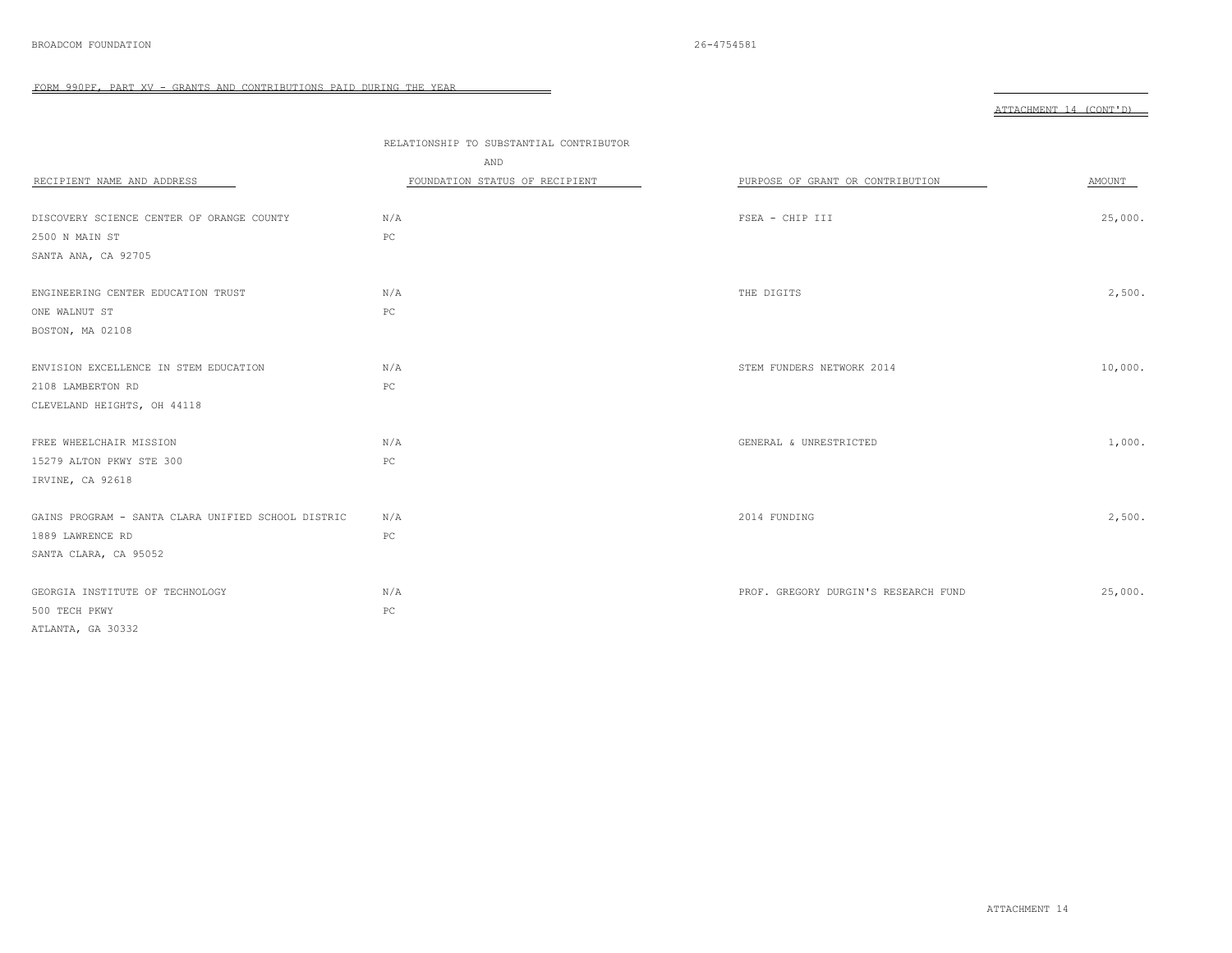|  | יות המשורים מידים,<br>л |  | ነ እገጥ |
|--|-------------------------|--|-------|
|--|-------------------------|--|-------|

| RECIPIENT NAME AND ADDRESS                         | RELATIONSHIP TO SUBSTANTIAL CONTRIBUTOR<br>AND<br>FOUNDATION STATUS OF RECIPIENT | PURPOSE OF GRANT OR CONTRIBUTION | AMOUNT  |
|----------------------------------------------------|----------------------------------------------------------------------------------|----------------------------------|---------|
| GIRLS INCORPORATED OF ORANGE COUNTY                | N/A                                                                              | EUREKA! ROBOTICS                 | 5,000.  |
| 1815 ANAHEIM AVE                                   | $_{\rm PC}$                                                                      |                                  |         |
| COSTA MESA, CA 92627                               |                                                                                  |                                  |         |
|                                                    |                                                                                  |                                  |         |
| GIVE2ASIA                                          | N/A                                                                              | KEIO UNIVERSITY FUND             | 35,000. |
| 340 PINE ST, STE 501                               | PC                                                                               |                                  |         |
| SAN FRANCISCO, CA 94104                            |                                                                                  |                                  |         |
| GREATER SAN DIEGO SCIENCE AND ENGINEERING FAIR INC | N/A                                                                              | BROADCOM MASTERS!                | 2,500.  |
| PO BOX 15547                                       | PC                                                                               |                                  |         |
| SAN DIEGO, CA 92175                                |                                                                                  |                                  |         |
|                                                    |                                                                                  |                                  |         |
| GWINNETT COUNTY PUBLIC SCHOOLS FOUNDATION FUND INC | N/A                                                                              | 2014 FUNDING                     | 2,500.  |
| 437 OLD PEACHTREE RD NW                            | PC                                                                               |                                  |         |
| SUWANEE, GA 30024                                  |                                                                                  |                                  |         |
| HEART AND STROKE RESEARCH FUND                     | N/A                                                                              | GENERAL & UNRESTRICTED           | 500.    |
| 6509 E CLINTON ST                                  | $_{\rm PC}$                                                                      |                                  |         |
| SCOTTSDALE, AZ 85254                               |                                                                                  |                                  |         |
|                                                    |                                                                                  |                                  |         |
| HELP THEM GROW INC                                 | N/A                                                                              | SIKSHANA PROGRAM                 | 10,000. |
| 1030 E EL CAMINO REAL                              | PC                                                                               |                                  |         |
| SUNNYVALE, CA 94087                                |                                                                                  |                                  |         |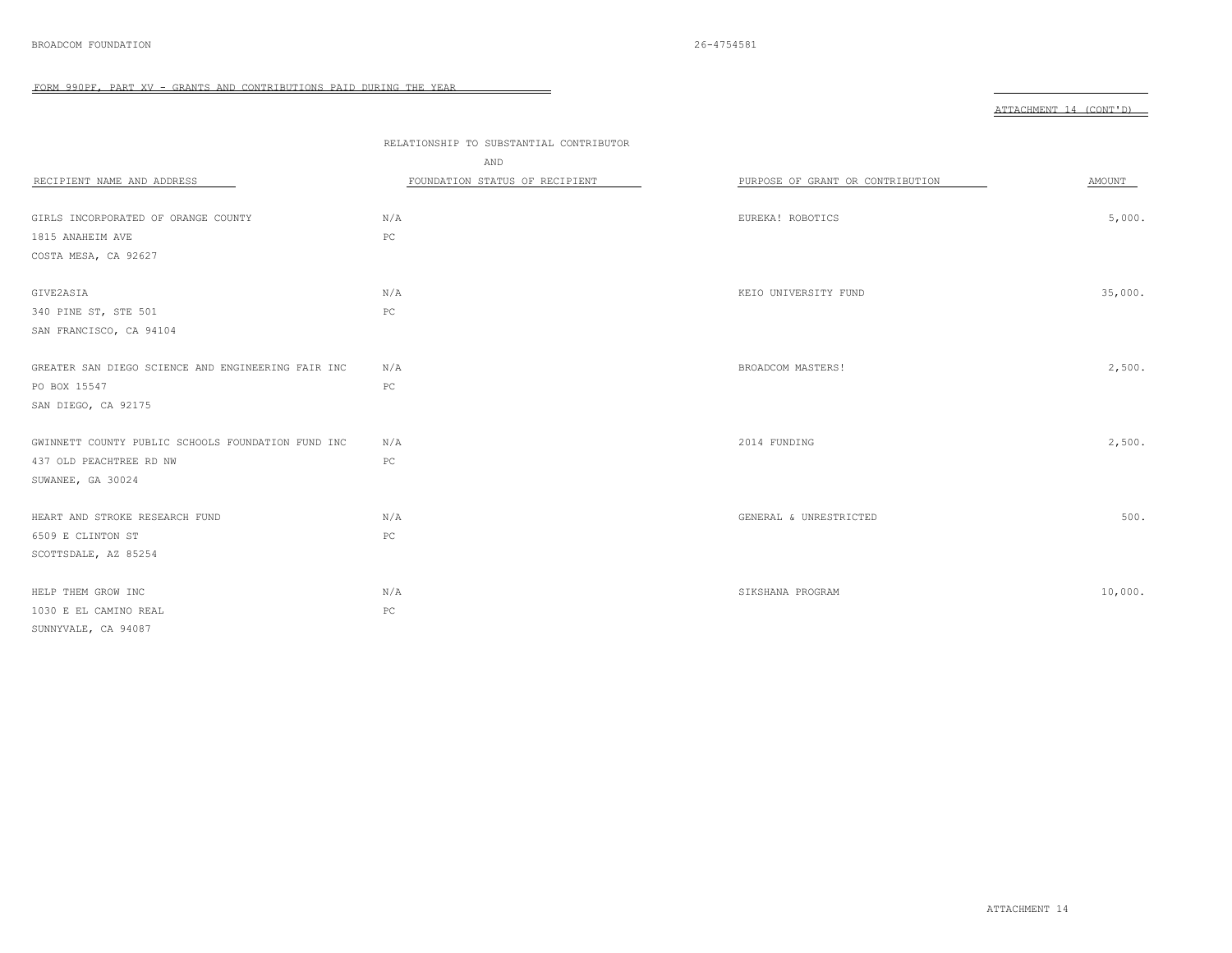|                                                    | RELATIONSHIP TO SUBSTANTIAL CONTRIBUTOR |                                                   |         |
|----------------------------------------------------|-----------------------------------------|---------------------------------------------------|---------|
|                                                    | AND                                     |                                                   |         |
| RECIPIENT NAME AND ADDRESS                         | FOUNDATION STATUS OF RECIPIENT          | PURPOSE OF GRANT OR CONTRIBUTION                  | AMOUNT  |
|                                                    |                                         |                                                   |         |
| HISPANIC FOUNDATION OF SILICON VALLEY              | N/A                                     | STEPPING UP TO ALGEBRA PLUS (SUTA+)               | 10,000. |
| 1922 THE ALAMEDA STE 217                           | $_{\rm PC}$                             |                                                   |         |
| SAN JOSE, CA 95126                                 |                                         |                                                   |         |
| HOAG HOSPITAL FOUNDATION                           | N/A                                     | NURSING SCHOLARSHIP FUND                          | 7,500.  |
| 500 SUPERIOR AVE, STE 350                          | PC                                      |                                                   |         |
| NEWPORT BEACH, CA 92663                            |                                         |                                                   |         |
|                                                    |                                         |                                                   |         |
| IMPERIAL COLLEGE FOUNDATION INC                    | N/A                                     | PROF. PETER CHEUNG'S RESEARCH AT IMPERIAL COLLEGE | 25,000. |
| 837 STATE ST                                       | PC                                      |                                                   |         |
| ATLANTA, GA 30332                                  |                                         |                                                   |         |
| INDIAN INSTITUTE OF SCIENCE                        | N/A                                     | PROF. NEELESH MEHTA'S RESEARCH FUND               | 5,000.  |
| C.V. RAMAN RD, INDIAN INSTITUTE OF SCIENCE         | PC                                      |                                                   |         |
| BANGALORE, 56001                                   |                                         |                                                   |         |
| INDIA                                              |                                         |                                                   |         |
|                                                    |                                         |                                                   |         |
| INDIAN INSTITUTE OF TECHNOLOGY BOMBAY (IIT BOMBAY) | N/A                                     | GENERAL & UNRESTRICTED                            | 5,000.  |
| IIT POWAI                                          | PC                                      |                                                   |         |
| MUMBAI, 40007                                      |                                         |                                                   |         |
| INDIA                                              |                                         |                                                   |         |
| INDIAN INSTITUTE OF TECHNOLOGY MADRAS              | N/A                                     | GENERAL & UNRESTRICTED                            | 5,000.  |
|                                                    | ${\mathbb P}{\mathbb C}$                |                                                   |         |
| SARDAR PATEL RD                                    |                                         |                                                   |         |
| ADYAR, CH 60003                                    |                                         |                                                   |         |
| INDIA                                              |                                         |                                                   |         |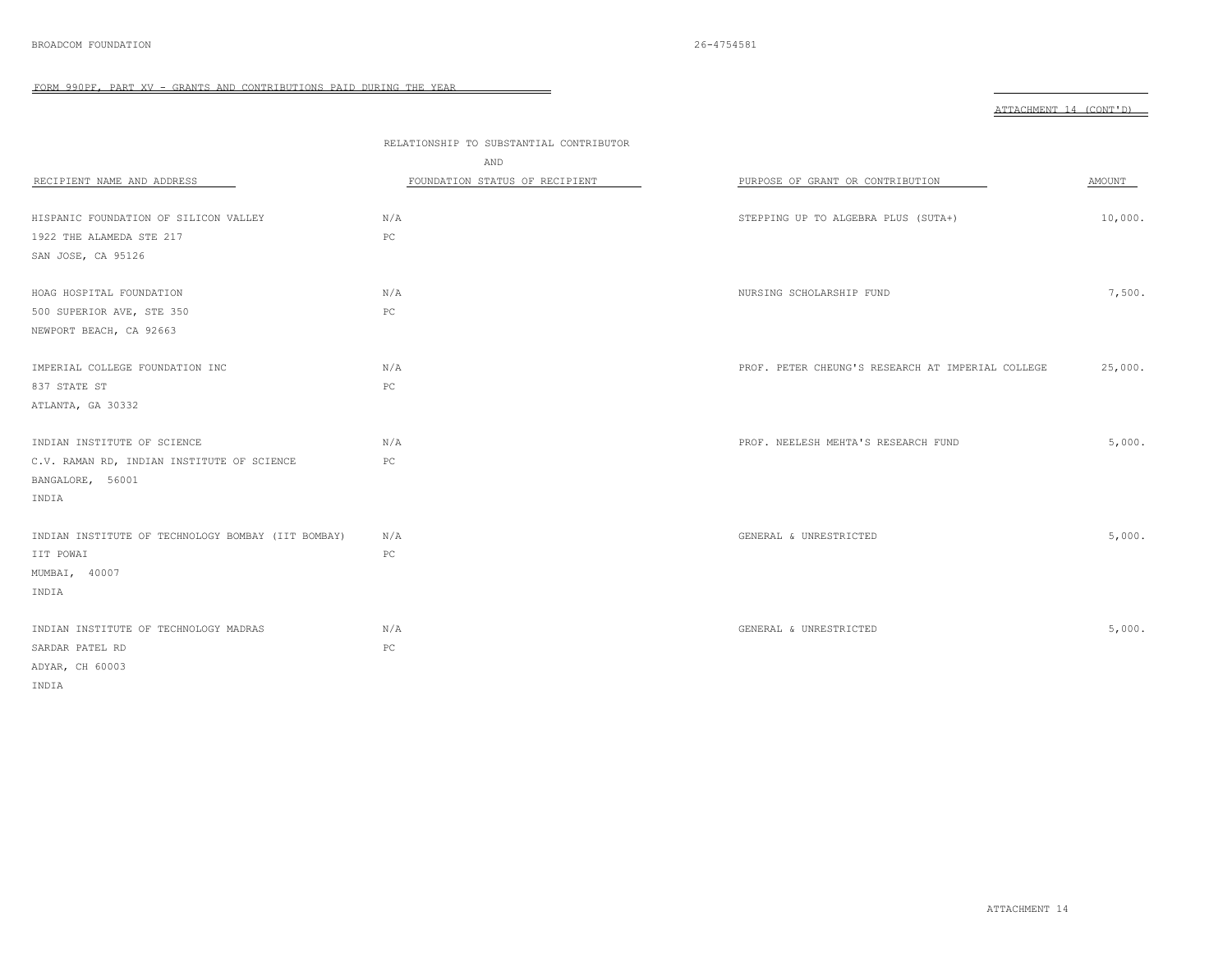|                                       | RELATIONSHIP TO SUBSTANTIAL CONTRIBUTOR<br>AND |                                      |         |
|---------------------------------------|------------------------------------------------|--------------------------------------|---------|
| RECIPIENT NAME AND ADDRESS            | FOUNDATION STATUS OF RECIPIENT                 | PURPOSE OF GRANT OR CONTRIBUTION     | AMOUNT  |
|                                       |                                                |                                      |         |
| IOWA STATE UNIVERSITY FOUNDATION      | N/A                                            | PROF. RANDALL GEIGER'S RESEARCH FUND | 25,000. |
| 2505 UNIVERSITY BLVD                  | PC                                             |                                      |         |
| AMES, IA 50010                        |                                                |                                      |         |
|                                       |                                                |                                      |         |
| KAIST U S FOUNDATION INC              | N/A                                            | KAIST UNIVERSITY KKT WORKSHOP        | 10,000. |
| 3003 N 1ST ST                         | SO I                                           |                                      |         |
| SAN JOSE, CA 95134                    |                                                |                                      |         |
|                                       |                                                |                                      |         |
| KKOTTONGNAE INC                       | N/A                                            | GENERAL & UNRESTRICTED               | 500.    |
| 3542 NORTON AVE                       | $_{\rm PC}$                                    |                                      |         |
| LYNWOOD, CA 90262                     |                                                |                                      |         |
|                                       |                                                |                                      |         |
| LATINO COMMUNITY FOUNDATION           | N/A                                            | GENERAL & UNRESTRICTED               | 25,000. |
| ONE EMBARCADERO CENTER, STE 1400      | SO I                                           |                                      |         |
| SAN FRANCISCO, CA 94111               |                                                |                                      |         |
|                                       |                                                |                                      |         |
| LEUKEMIA & LYMPHOMA SOCIETY INC       | N/A                                            | GENERAL & UNRESTRICTED               | 500.    |
| 1311 MAMARONECK AVE STE 310           | $_{\rm PC}$                                    |                                      |         |
| WHITE PLAINS, NY 10605                |                                                |                                      |         |
|                                       |                                                |                                      |         |
| MASSACHUSETTS INSTITUTE OF TECHNOLOGY | N/A                                            | PROF. MICHAEL WATTS' RESEARCH FUND   | 25,000. |
| 600 MEMORIAL DR, BLDG W98-300         | $_{\rm PC}$                                    |                                      |         |
| CAMBRIDGE, MA 02139                   |                                                |                                      |         |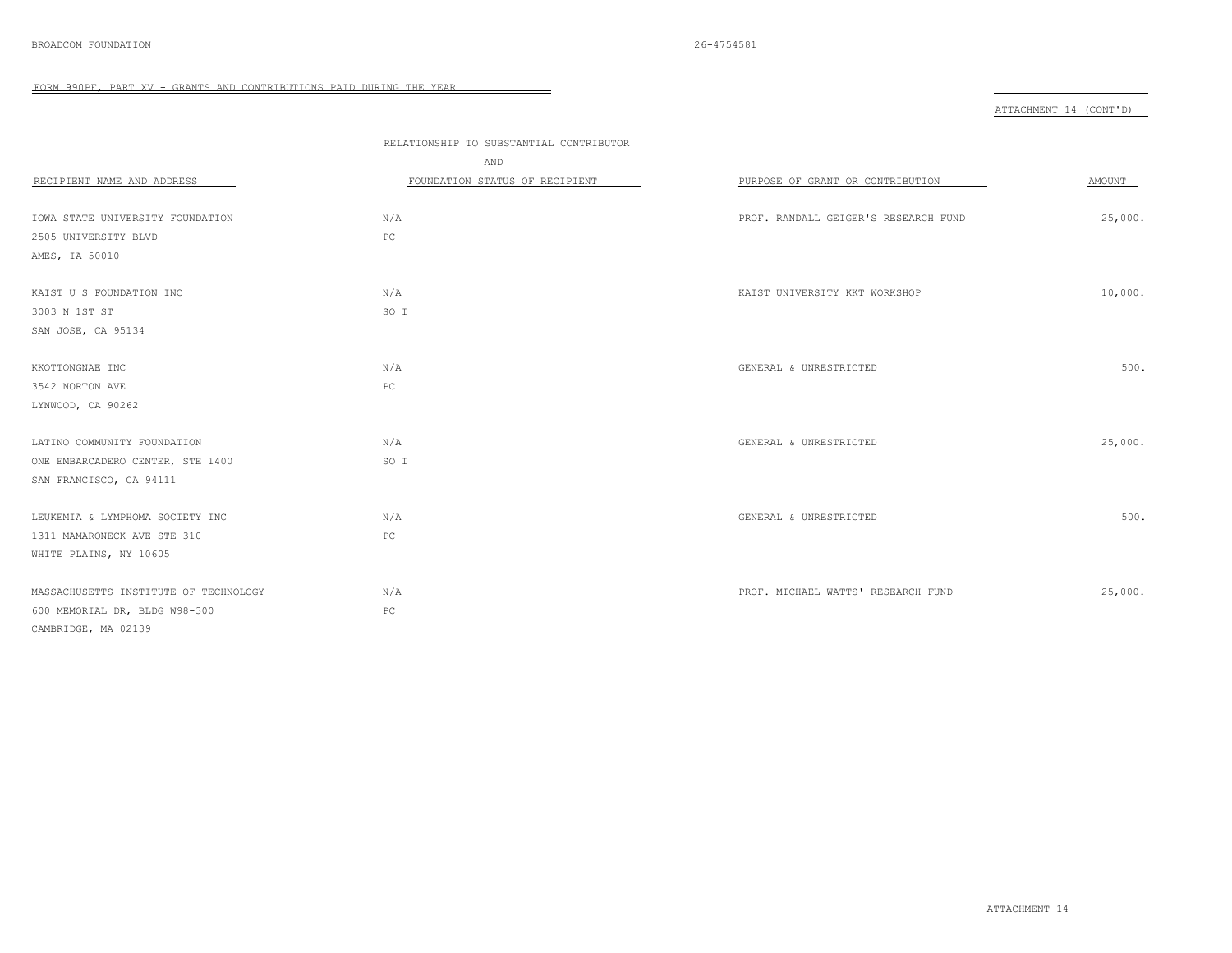|                                                    |                                         |                                             | ATTACHMENT 14 (CONT'D) |
|----------------------------------------------------|-----------------------------------------|---------------------------------------------|------------------------|
|                                                    | RELATIONSHIP TO SUBSTANTIAL CONTRIBUTOR |                                             |                        |
|                                                    | AND                                     |                                             |                        |
| RECIPIENT NAME AND ADDRESS                         | FOUNDATION STATUS OF RECIPIENT          | PURPOSE OF GRANT OR CONTRIBUTION            | AMOUNT                 |
|                                                    |                                         |                                             |                        |
| MASSACHUSETTS INSTITUTE OF TECHNOLOGY              | N/A                                     | PROF. VIVIENNE SZE'S RESEARCH FUND          | 25,000.                |
| 600 MEMORIAL DR, BLDG W98-300                      | PC                                      |                                             |                        |
| CAMBRIDGE, MA 02139                                |                                         |                                             |                        |
| NATIONAL AUDUBON SOCIETY - AUDUBON CALIFORNIA      | N/A                                     | AUDOBON STARR RANCH SANCTUARY DIVISION      | 500.                   |
| 4700 N. GRIFFIN AVE                                | PC                                      |                                             |                        |
| LOS ANGELES, CA 90031                              |                                         |                                             |                        |
|                                                    |                                         |                                             |                        |
| NATIONAL FOUNDATION FOR AUTISM RESEARCH            | N/A                                     | CHARITABLE EVENT                            | 2,500.                 |
| 9815 CARROLL CANYON RD STE 203                     | PC                                      |                                             |                        |
| SAN DIEGO, CA 92131                                |                                         |                                             |                        |
| NATIONAL INSTITUTE OF TECHNOLOGY - TIRUCHIRAPPALLI | N/A                                     | EXPENDITURE RESPONSIBILITY GRANT            | 5,000.                 |
| TANJORE MAIN RD, NATIONAL HWY 67                   | ΝC                                      |                                             |                        |
| TIRUCHIRAPPALLI, TA                                |                                         |                                             |                        |
| INDIA                                              |                                         |                                             |                        |
|                                                    |                                         |                                             |                        |
| NATIONAL TAIWAN UNIVERSITY ACADEMIC DEVELOPMENT FO | N/A                                     | PROF. TZI-DAR CHIUEH'S RESEARCH AT NATIONAL | 25,000.                |
| 38 RIDGEFIELD LN                                   | PC                                      | TAIWAN UNIVERSITY                           |                        |
| WILLOWBROOK, IL 60527                              |                                         |                                             |                        |
| NATIONAL TAIWAN UNIVERSITY ACADEMIC DEVELOPMENT FO | N/A                                     | PROF. TZONG-LIN WU'S RESEARCH AT NATIONAL   | 25,000.                |
| 38 RIDGEFIELD LN                                   | PC                                      | TAIWAN UNIVERSITY                           |                        |
| WILLOWBROOK, IL 60527                              |                                         |                                             |                        |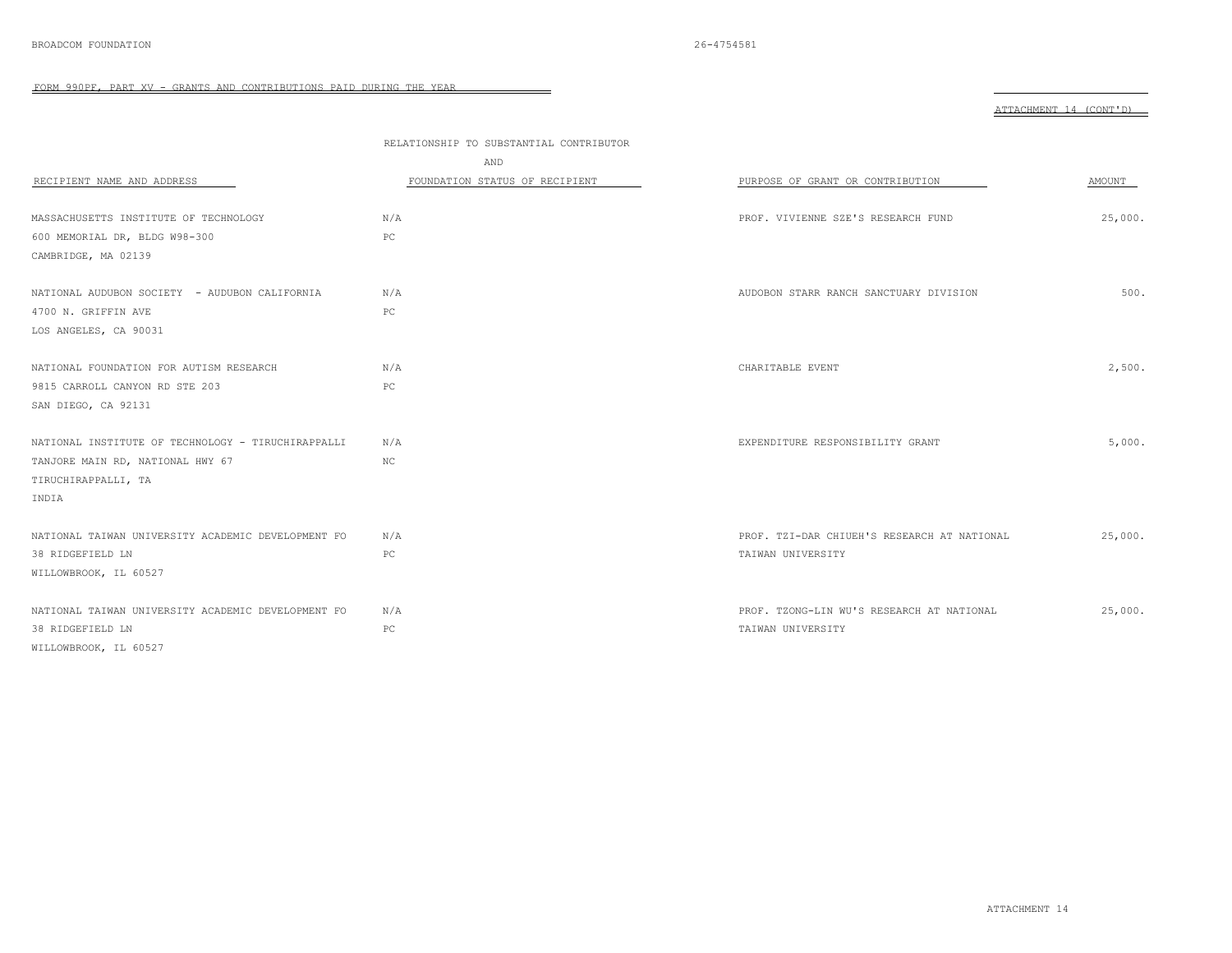|                                                | RELATIONSHIP TO SUBSTANTIAL CONTRIBUTOR |                                   |         |
|------------------------------------------------|-----------------------------------------|-----------------------------------|---------|
|                                                | AND                                     |                                   |         |
| RECIPIENT NAME AND ADDRESS                     | FOUNDATION STATUS OF RECIPIENT          | PURPOSE OF GRANT OR CONTRIBUTION  | AMOUNT  |
|                                                |                                         |                                   |         |
| NEAERA ROBOTICS INC                            | N/A                                     | GENERAL & UNRESTRICTED            | 500.    |
| 5819 HIGHLAND HILLS CIR                        | PC                                      |                                   |         |
| FORT COLLINS, CO 80528                         |                                         |                                   |         |
|                                                |                                         |                                   |         |
| NORTH MUSEUM CORPORATION                       | N/A                                     | 2014 FUNDING                      | 2,500.  |
| 400 COLLEGE AVE                                | PC                                      |                                   |         |
| LANCASTER, PA 17603                            |                                         |                                   |         |
|                                                |                                         |                                   |         |
| ORANGE COUNTY ASSOCIATION FOR MENTAL HEALTH    | N/A                                     | GENERAL & UNRESTRICTED            | 500.    |
| 822 W TOWN AND COUNTRY RD                      | PC                                      |                                   |         |
| ORANGE, CA 92868                               |                                         |                                   |         |
|                                                |                                         |                                   |         |
| ORANGE COUNTY SCIENCE AND ENGINEERING FAIR INC | N/A                                     | 2014 FUNDING                      | 5,000.  |
| PO BOX 1361                                    | PC                                      |                                   |         |
| HUNTINGTN BCH, CA 92647                        |                                         |                                   |         |
|                                                |                                         |                                   |         |
| ORANGE COUNTY SCIENCE AND ENGINEERING FAIR INC | N/A                                     | CHARITABLE EVENT                  | 10,000. |
| PO BOX 1361                                    | $_{\rm PC}$                             |                                   |         |
| HUNTINGTN BCH, CA 92647                        |                                         |                                   |         |
|                                                |                                         |                                   |         |
| OREGON STATE UNIVERSITY FOUNDATION             | N/A                                     | PROF. GABOR TEMES'S RESEARCH FUND | 25,000. |
| 850 SW 35TH ST                                 | PC                                      |                                   |         |
| CORVALLIS, OR 97333                            |                                         |                                   |         |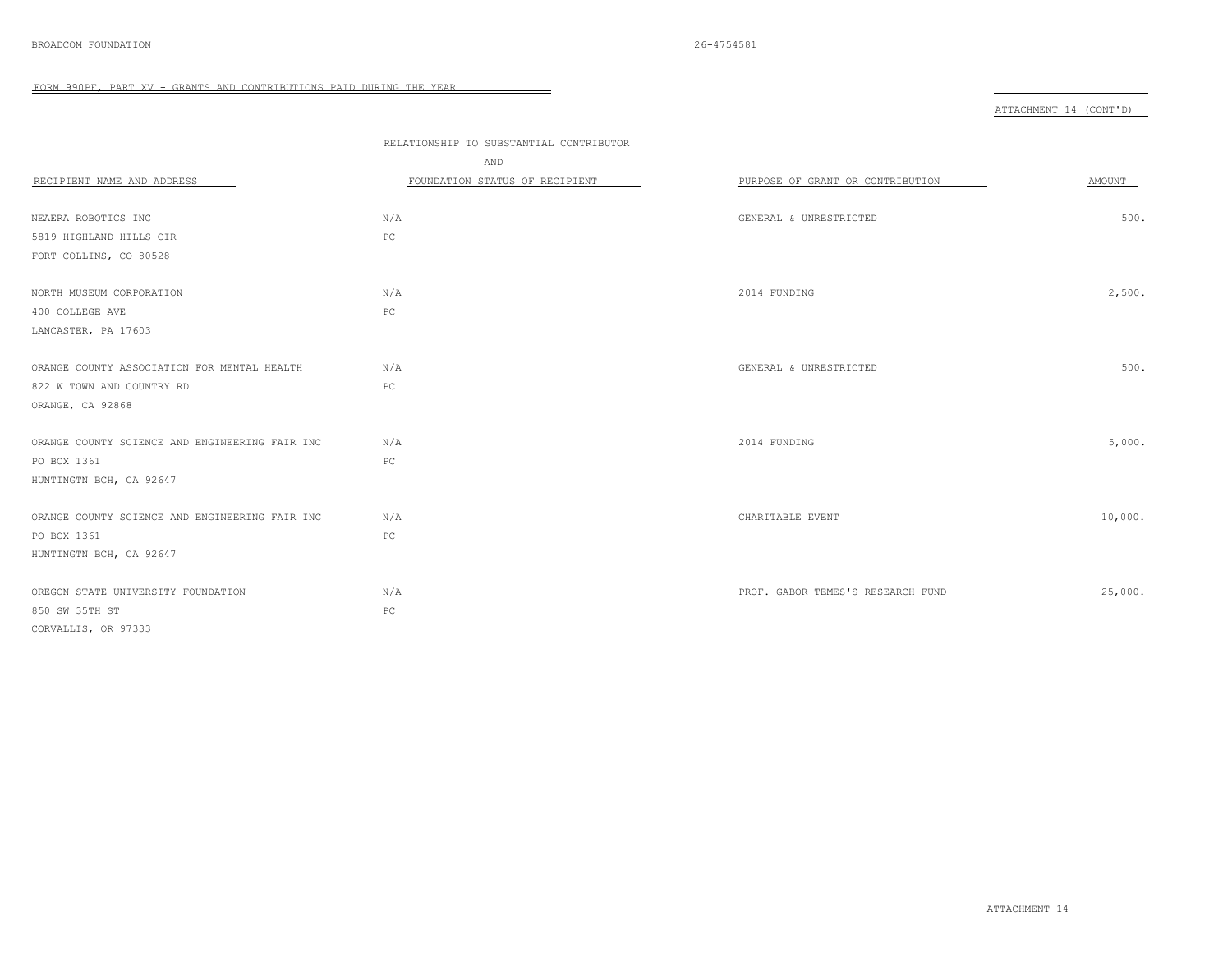|                                                    | RELATIONSHIP TO SUBSTANTIAL CONTRIBUTOR |                                                  |         |
|----------------------------------------------------|-----------------------------------------|--------------------------------------------------|---------|
|                                                    | AND                                     |                                                  |         |
| RECIPIENT NAME AND ADDRESS                         | FOUNDATION STATUS OF RECIPIENT          | PURPOSE OF GRANT OR CONTRIBUTION                 | AMOUNT  |
|                                                    |                                         |                                                  |         |
| OREGON STATE UNIVERSITY FOUNDATION                 | N/A                                     | PROF. UN-KU MOON'S RESEARCH FUND                 | 25,000. |
| 850 SW 35TH ST                                     | PC                                      |                                                  |         |
| CORVALLIS, OR 97333                                |                                         |                                                  |         |
|                                                    |                                         |                                                  |         |
| PAAMONIM                                           | N/A                                     | GENERAL & UNRESTRICTED                           | 500.    |
| 1520 39TH ST                                       | PC                                      |                                                  |         |
| BROOKLYN, NY 11218                                 |                                         |                                                  |         |
|                                                    |                                         |                                                  |         |
| PARTNERSHIP FOR PUBLIC SERVICE INC                 | N/A                                     | WHITE HOUSE STEM EDUCATION FELLOWSHIP            | 50,000. |
| 1100 NEW YORK AVE NW STE 200E                      | PC                                      |                                                  |         |
| WASHINGTON, DC 20005                               |                                         |                                                  |         |
|                                                    |                                         |                                                  |         |
| PEKING UNIVERSITY EDUCATION FOUNDATION USA         | N/A                                     | PROF. WEN GAO'S RESEARCH FUND                    | 25,000. |
| 510 BROADWAY STE 300                               | $_{\rm PC}$                             |                                                  |         |
| MILLBRAE, CA 94030                                 |                                         |                                                  |         |
|                                                    |                                         |                                                  |         |
| PROJECT TOMORROW                                   | N/A                                     | YOUTHTEACH2LEARN                                 | 2,000.  |
| 15707 ROCKFIELD BLVD STE 250                       | $_{\rm PC}$                             |                                                  |         |
| IRVINE, CA 92618                                   |                                         |                                                  |         |
|                                                    |                                         |                                                  |         |
| REGENTS OF THE UNIVERSITY OF CALIFORNIA - UC DAVIS | N/A                                     | RESEARCH OF NEVILLE C. LUHMANN, JR PHD AND QUNGU | 50,000. |
| 1 SHIELDS AVE                                      | $_{\rm PC}$                             | PHD                                              |         |
| DAVIS, CA 95616                                    |                                         |                                                  |         |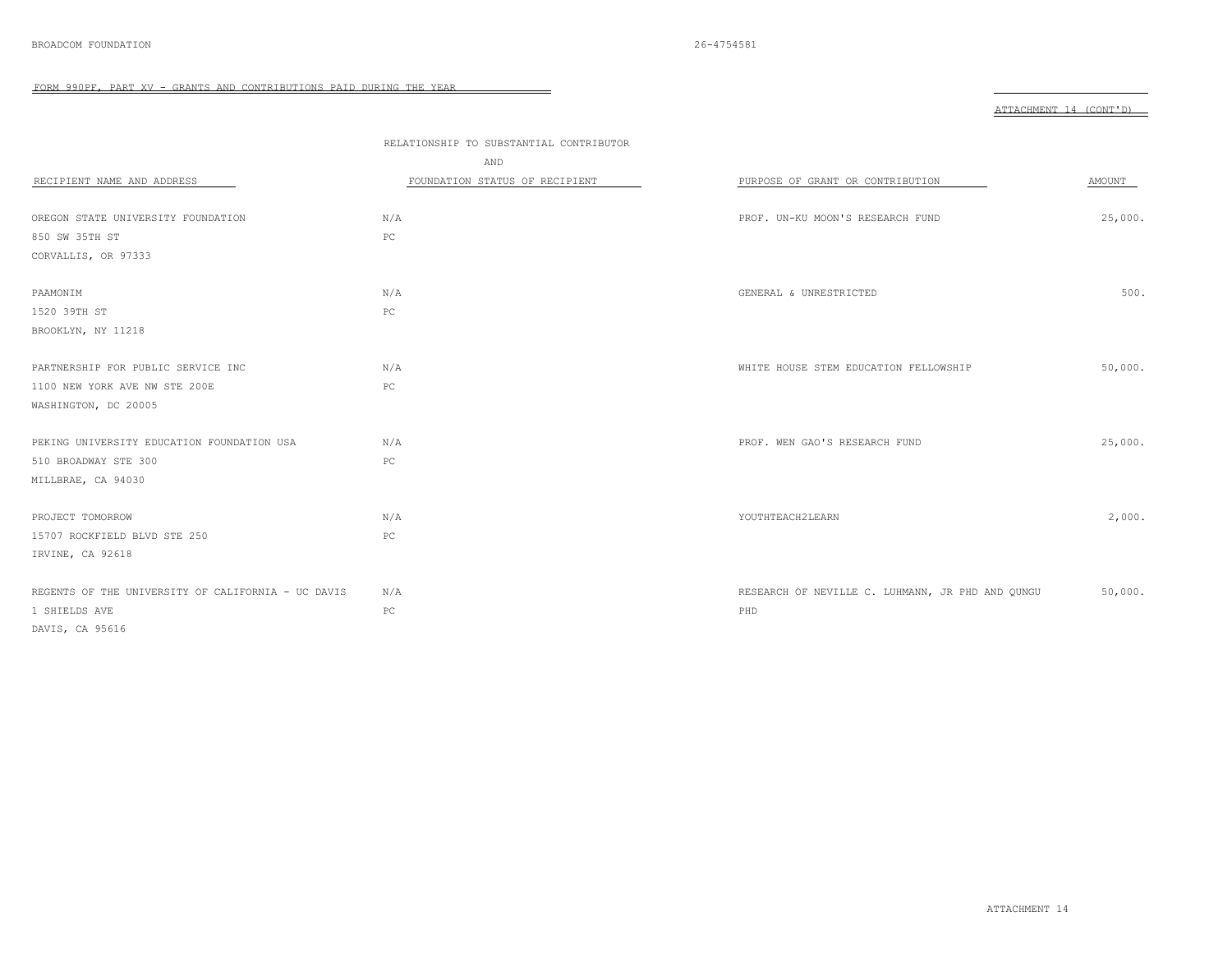|                                                    |                                         |                                        | ATTACHMENT 14 (CONT'D) |
|----------------------------------------------------|-----------------------------------------|----------------------------------------|------------------------|
|                                                    | RELATIONSHIP TO SUBSTANTIAL CONTRIBUTOR |                                        |                        |
|                                                    | AND                                     |                                        |                        |
| RECIPIENT NAME AND ADDRESS                         | FOUNDATION STATUS OF RECIPIENT          | PURPOSE OF GRANT OR CONTRIBUTION       | AMOUNT                 |
| REGENTS OF THE UNIVERSITY OF CALIFORNIA - UC DAVIS | N/A                                     | BROADCOM MASTERS AFTER SCHOOL PROGRAM  | 15,000.                |
| 1 SHIELDS AVE                                      | PC                                      |                                        |                        |
| DAVIS, CA 95616                                    |                                         |                                        |                        |
| REGENTS OF THE UNIVERSITY OF CALIFORNIA AT BERKELE | N/A                                     | PROF. ALI NIKNEJAD'S RESEARCH FUND     | 25,000.                |
| 2195 HEARST AVE RM 120 MC 1104                     | PC                                      |                                        |                        |
| BERKELEY, CA 94720                                 |                                         |                                        |                        |
| REGENTS OF THE UNIVERSITY OF CALIFORNIA AT BERKELE | N/A                                     | PROF. BORIVOJE NIKOLIC'S RESEARCH FUND | 25,000.                |
| 2195 HEARST AVE RM 120 MC 1104                     | PC                                      |                                        |                        |
| BERKELEY, CA 94720                                 |                                         |                                        |                        |
| REGENTS OF THE UNIVERSITY OF CALIFORNIA AT BERKELE | N/A                                     | PROF. ELAD ALON FUND                   | 25,000.                |
| 2195 HEARST AVE RM 120 MC 1104                     | PC                                      |                                        |                        |
| BERKELEY, CA 94720                                 |                                         |                                        |                        |
| REGENTS OF THE UNIVERSITY OF CALIFORNIA AT SAN DIE | N/A                                     | PROF. ALEX VARDY'S RESEARCH FUND       | 25,000.                |
| 9500 GILMAN DR                                     | PC                                      |                                        |                        |
| LA JOLLA, CA 92093                                 |                                         |                                        |                        |
| REGENTS OF THE UNIVERSITY OF CALIFORNIA AT SAN DIE | N/A                                     | PROF. CHUNG-KUAN CHENG'S RESEARCH FUND | 25,000.                |
| 9500 GILMAN DR                                     | PC                                      |                                        |                        |
| LA JOLLA, CA 92093                                 |                                         |                                        |                        |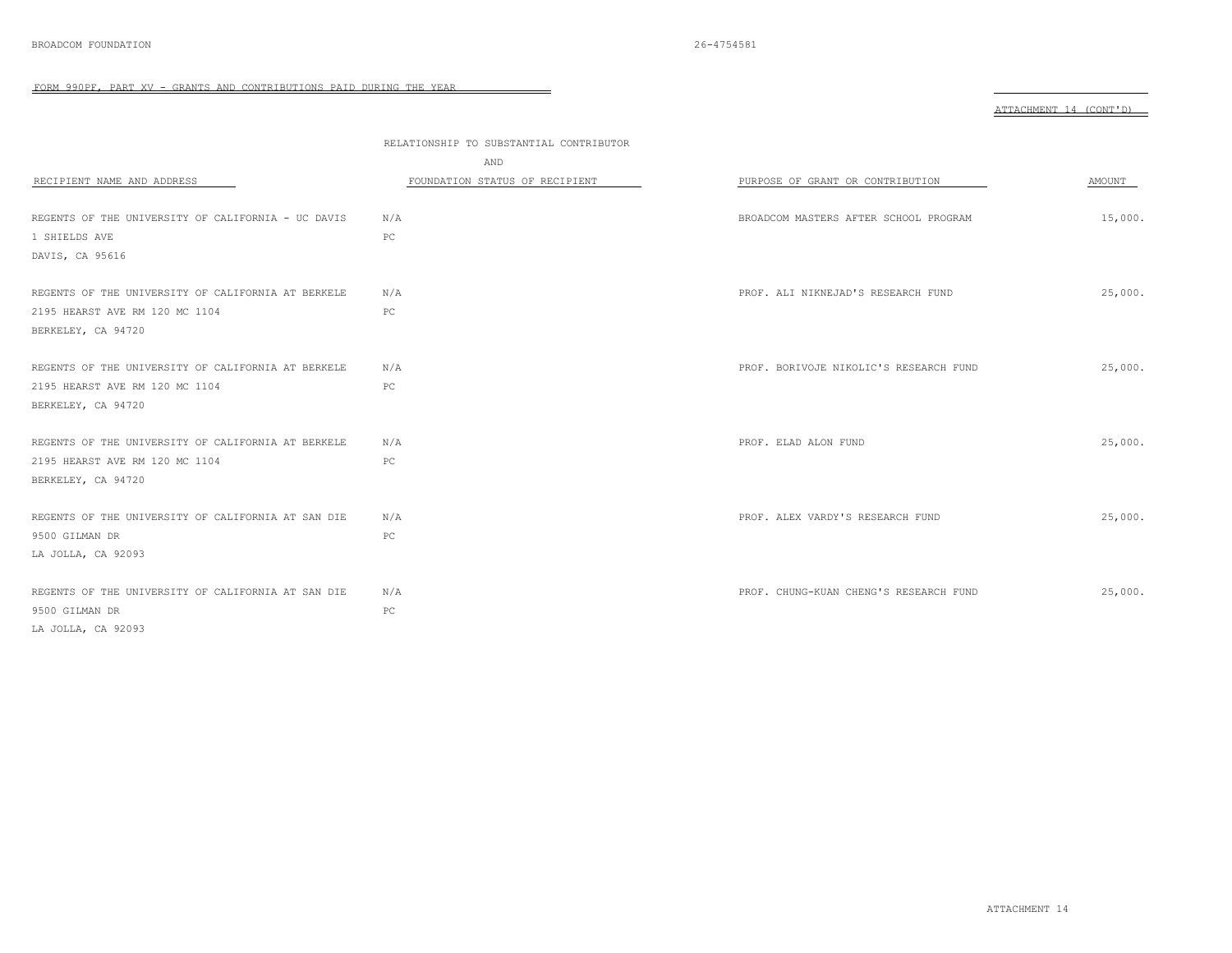|                                                    |                                         | ATTACHMENT 14 (CONT'D)                            |         |
|----------------------------------------------------|-----------------------------------------|---------------------------------------------------|---------|
|                                                    | RELATIONSHIP TO SUBSTANTIAL CONTRIBUTOR |                                                   |         |
|                                                    | AND                                     |                                                   |         |
| RECIPIENT NAME AND ADDRESS                         | FOUNDATION STATUS OF RECIPIENT          | PURPOSE OF GRANT OR CONTRIBUTION                  | AMOUNT  |
|                                                    |                                         |                                                   |         |
| REGENTS OF THE UNIVERSITY OF CALIFORNIA AT SAN DIE | N/A                                     | PROF. IAN GALTON'S RESEARCH FUND                  | 25,000. |
| 9500 GILMAN DR                                     | PC                                      |                                                   |         |
| LA JOLLA, CA 92093                                 |                                         |                                                   |         |
|                                                    |                                         |                                                   |         |
| REGENTS OF THE UNIVERSITY OF CALIFORNIA AT SAN DIE | N/A                                     | PROF.S KEN YOCUM AND ALEX SNOEREN'S RESEARCH FUND | 25,000. |
| 9500 GILMAN DR                                     | PC                                      |                                                   |         |
| LA JOLLA, CA 92093                                 |                                         |                                                   |         |
|                                                    |                                         |                                                   |         |
| REGENTS OF THE UNIVERSITY OF MICHIGAN              | N/A                                     | PROF. MICHAEL FLYNN'S RESEARCH FUND               | 25,000. |
| G395 WOLVERINE TOWER LOW RISE                      | PC                                      |                                                   |         |
| ANN ARBOR, MI 48109                                |                                         |                                                   |         |
| REGENTS OF THE UNIVERSITY OF MICHIGAN              | N/A                                     | PROF. ZHENGYA ZHANG'S RESEARCH FUND               | 25,000. |
| G395 WOLVERINE TOWER LOW RISE                      | PC                                      |                                                   |         |
|                                                    |                                         |                                                   |         |
| ANN ARBOR, MI 48109                                |                                         |                                                   |         |
| REGENTS UNIVERSITY OF CALIFORNIA LOS ANGELES       | N/A                                     | CHRISTINA FRAGOULI, PH.D.'S RESEARCH FUND         | 25,000. |
| 10920 WILSHIRE BLVD STE 620                        | PC                                      |                                                   |         |
| LOS ANGELES, CA 90024                              |                                         |                                                   |         |
|                                                    |                                         |                                                   |         |
| REGENTS UNIVERSITY OF CALIFORNIA LOS ANGELES       | N/A                                     | PROF. ALAN WILLSON'S RESEARCH FUND                | 25,000. |
| 10920 WILSHIRE BLVD STE 620                        | PC                                      |                                                   |         |
| LOS ANGELES, CA 90024                              |                                         |                                                   |         |

 $\overline{\phantom{a}}$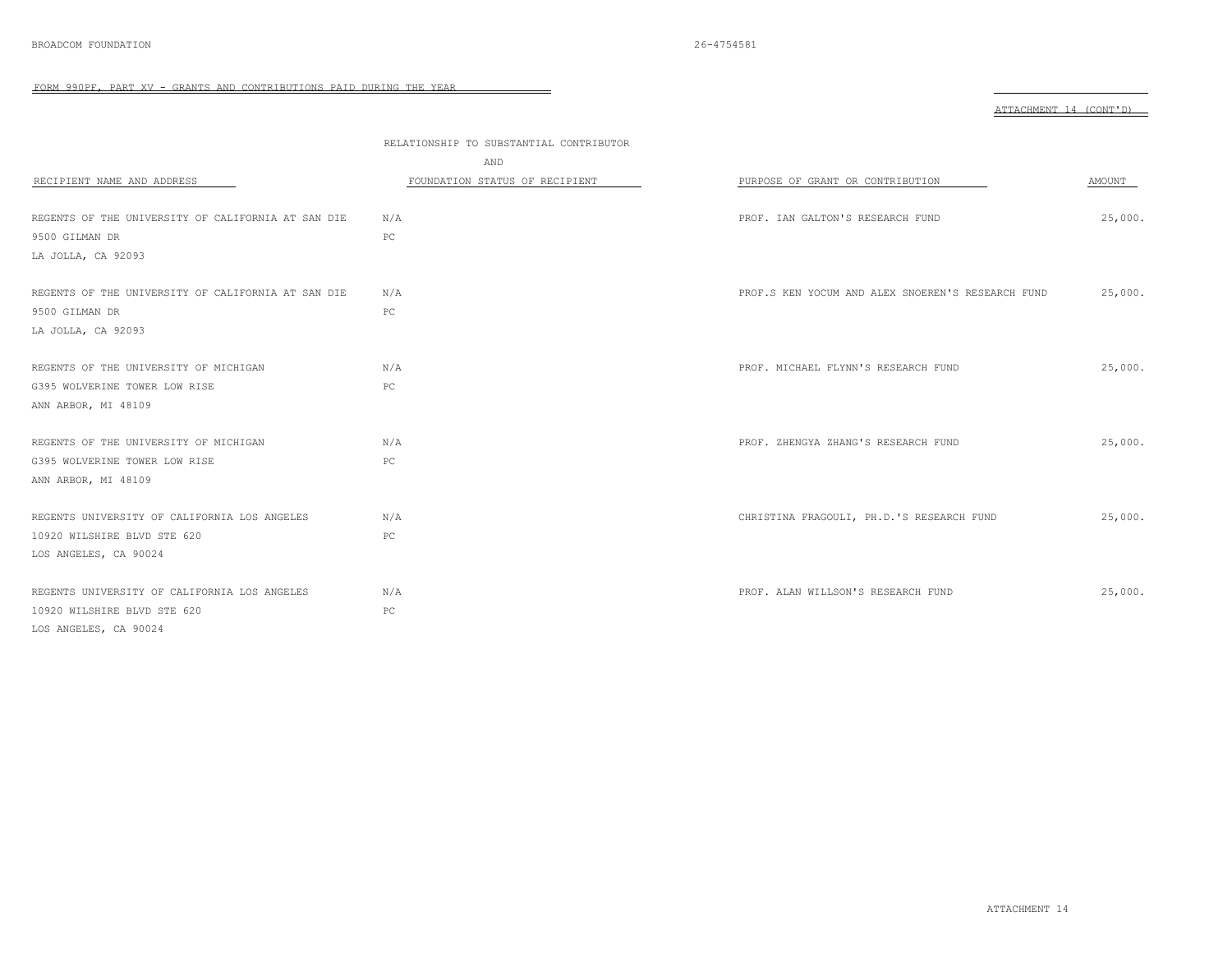|                                                                             |                                         |                                                  | ATTACHMENT 14 (CONT'D) |
|-----------------------------------------------------------------------------|-----------------------------------------|--------------------------------------------------|------------------------|
|                                                                             | RELATIONSHIP TO SUBSTANTIAL CONTRIBUTOR |                                                  |                        |
|                                                                             | AND                                     |                                                  |                        |
| RECIPIENT NAME AND ADDRESS                                                  | FOUNDATION STATUS OF RECIPIENT          | PURPOSE OF GRANT OR CONTRIBUTION                 | AMOUNT                 |
|                                                                             |                                         |                                                  |                        |
| REGENTS UNIVERSITY OF CALIFORNIA LOS ANGELES                                | N/A                                     | PROF. BABAK DANESHRAD'S RESEARCH FUND            | 25,000.                |
| 10920 WILSHIRE BLVD STE 620                                                 | PC                                      |                                                  |                        |
| LOS ANGELES, CA 90024                                                       |                                         |                                                  |                        |
| REGENTS UNIVERSITY OF CALIFORNIA LOS ANGELES                                | N/A                                     | PROF. FRANK CHANG'S RESEARCH FUND                | 25,000.                |
| 10920 WILSHIRE BLVD STE 620                                                 | PC                                      |                                                  |                        |
| LOS ANGELES, CA 90024                                                       |                                         |                                                  |                        |
|                                                                             | N/A                                     |                                                  | 25,000.                |
| REGENTS UNIVERSITY OF CALIFORNIA LOS ANGELES<br>10920 WILSHIRE BLVD STE 620 | PC                                      | PROF. RICHARD WESEL'S RESEARCH FUND              |                        |
| LOS ANGELES, CA 90024                                                       |                                         |                                                  |                        |
|                                                                             |                                         |                                                  |                        |
| REGENTS UNIVERSITY OF CALIFORNIA LOS ANGELES                                | N/A                                     | BROADCOM FOUNDATION THIRD/FOURTH YEAR FELLOWSHIP | 160,000.               |
| UCLA HENRY SAMUELI SCHOOL OF ENGINEERING & APPLIE                           | PC                                      |                                                  |                        |
| LOS ANGELES, CA 90095                                                       |                                         |                                                  |                        |
| REUBEN H FLEET SCIENCE CENTER                                               | N/A                                     | GENERAL & UNRESTRICTED                           | 5,000.                 |
| PO BOX 33303                                                                | PC                                      |                                                  |                        |
| SAN DIEGO, CA 92163                                                         |                                         |                                                  |                        |
| ROCHESTER INSTITUTE OF TECHNOLOGY                                           | N/A                                     | SONIA LOPEZ ALARCON, PHD, RESEARCH FUND          | 25,000.                |
| 7 LOMB MEMORIAL DR                                                          | PC                                      |                                                  |                        |
| ROCHESTER, NY 14623                                                         |                                         |                                                  |                        |

 $\overline{\phantom{a}}$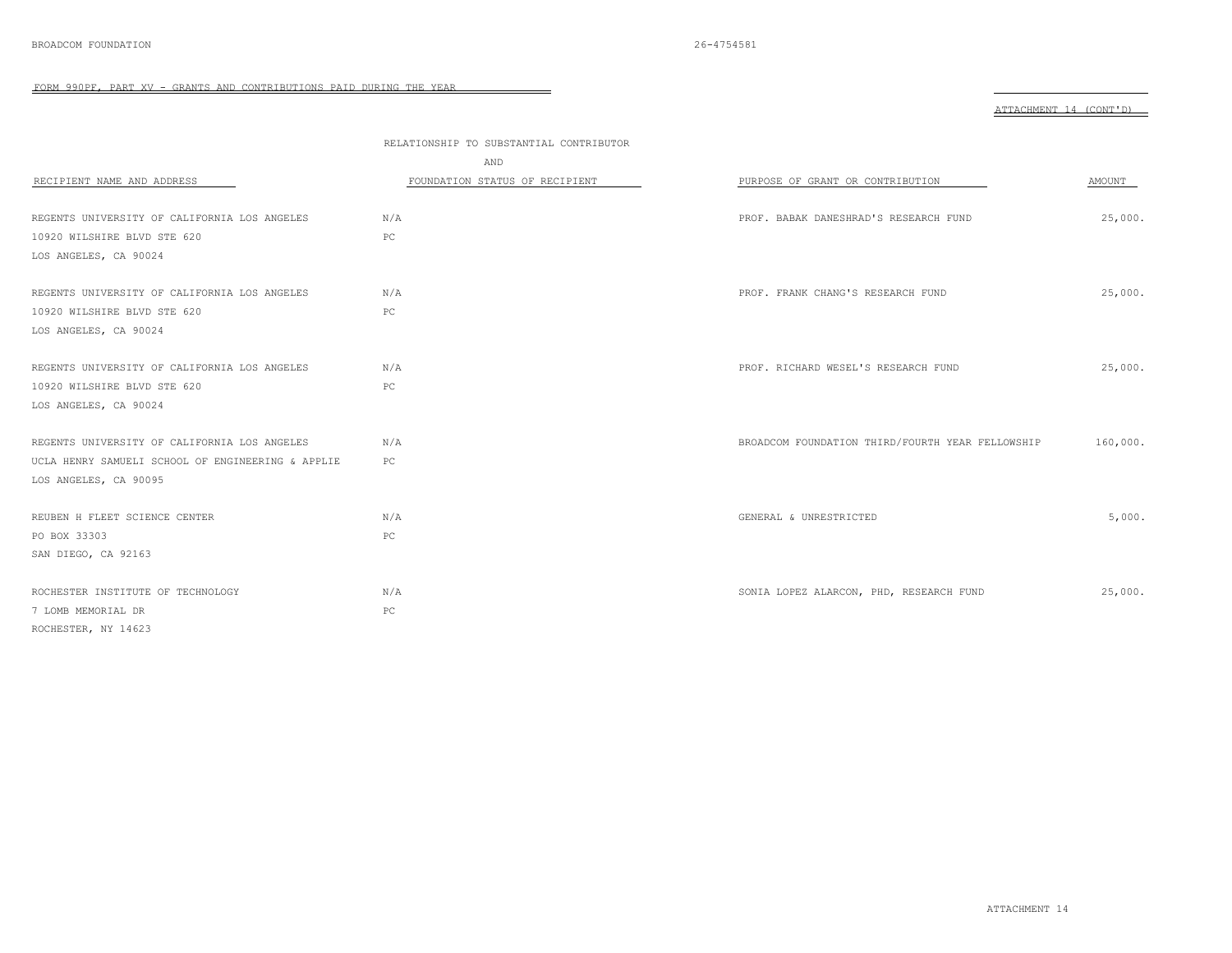|                                                    | RELATIONSHIP TO SUBSTANTIAL CONTRIBUTOR<br>AND |                                                  |            |
|----------------------------------------------------|------------------------------------------------|--------------------------------------------------|------------|
| RECIPIENT NAME AND ADDRESS                         | FOUNDATION STATUS OF RECIPIENT                 | PURPOSE OF GRANT OR CONTRIBUTION                 | AMOUNT     |
|                                                    |                                                |                                                  |            |
| RONALD MCDONALD HOUSE OF DURHAM INC                | N/A                                            | GENERAL & UNRESTRICTED                           | 500.       |
| 506 ALEXANDER AVE                                  | $_{\rm PC}$                                    |                                                  |            |
| DURHAM, NC 27705                                   |                                                |                                                  |            |
| RUTGERS THE STATE UNIVERSITY OF NJ - MONMOUTH COUN | N/A                                            |                                                  | 500.       |
|                                                    |                                                | MONMOUTH CURIOSITY ROBOTIC CLUB                  |            |
| 4000 KOZLOSKI RD, PO BOX 5033                      | PC                                             |                                                  |            |
| FREEHOLD, NJ 07728                                 |                                                |                                                  |            |
| SANTA CLARA VALLEY SCIENCE FAIR ASN                | N/A                                            | SCIENCE FAIR SPONSORSHIP                         | 5,000.     |
| PO BOX 307                                         | PC                                             |                                                  |            |
| LOS ALTOS, CA 94023                                |                                                |                                                  |            |
|                                                    |                                                |                                                  |            |
| <b>SCIENCE BUDDIES</b>                             | N/A                                            | MAKING HANDS-ON SCIENCE POSSIBLE BROADCOM CITIES | 25,000.    |
| PO BOX 5038                                        | PC                                             | PROGRAM                                          |            |
| CARMEL, CA 93921                                   |                                                |                                                  |            |
|                                                    |                                                |                                                  |            |
| SILICON VALLEY EDUCATION FOUNDATION                | N/A                                            | STEM EDUCATION                                   | 10,000.    |
| 1400 PARKMOOR AVE, STE 200                         | PC                                             |                                                  |            |
| SAN JOSE, CA 95126                                 |                                                |                                                  |            |
|                                                    |                                                |                                                  |            |
| SOCIETY FOR SCIENCE & THE PUBLIC                   | N/A                                            | BROADCOM MASTERS PROGRAM                         | 1,000,000. |
| 1719 N ST NW                                       | $_{\rm PC}$                                    |                                                  |            |
| WASHINGTON, DC 20036                               |                                                |                                                  |            |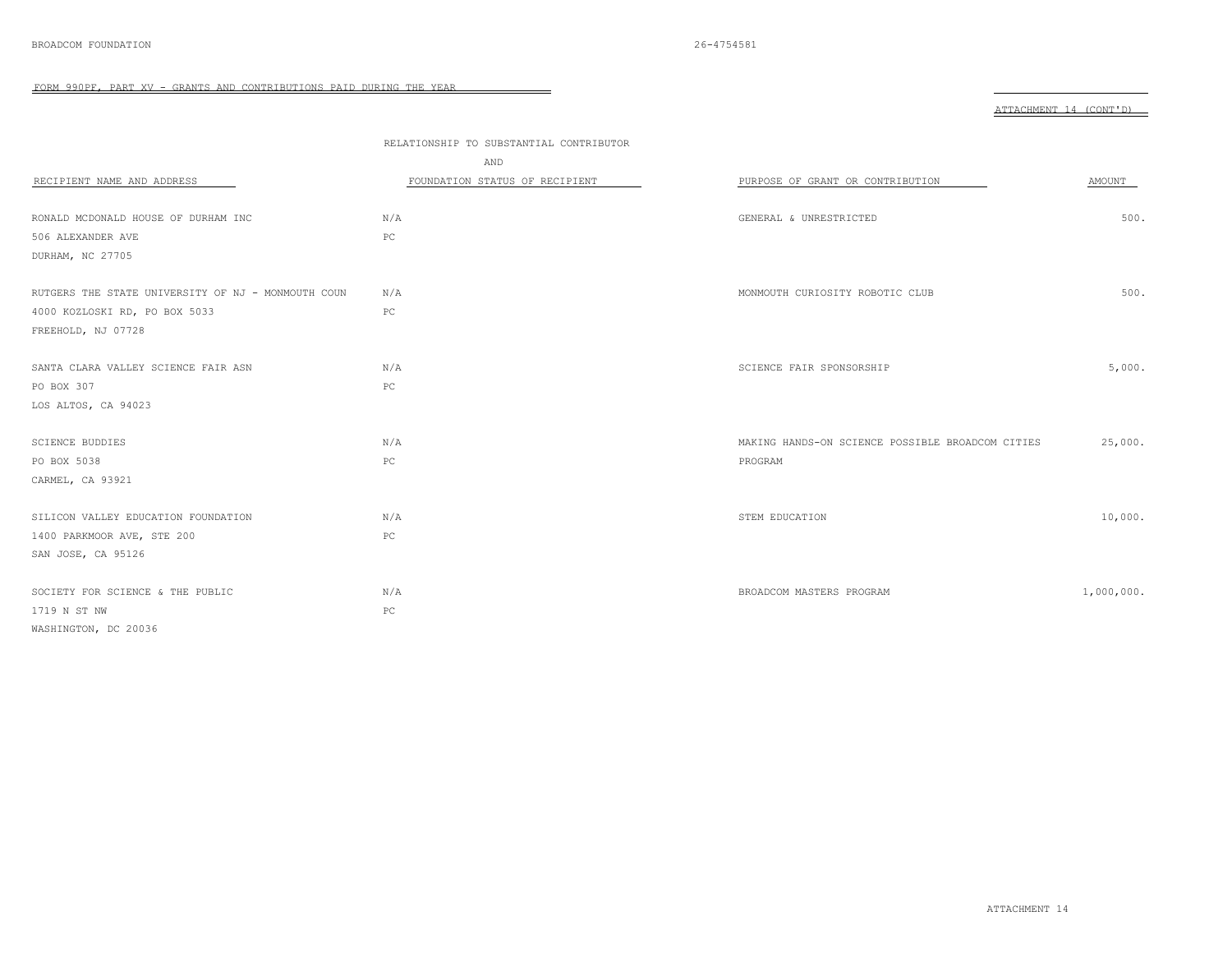| RECIPIENT NAME AND ADDRESS                         | RELATIONSHIP TO SUBSTANTIAL CONTRIBUTOR<br>AND<br>FOUNDATION STATUS OF RECIPIENT | PURPOSE OF GRANT OR CONTRIBUTION    | AMOUNT   |
|----------------------------------------------------|----------------------------------------------------------------------------------|-------------------------------------|----------|
| SOCIETY FOR SCIENCE & THE PUBLIC                   | N/A                                                                              | BROADCOM MASTERS IN SILICON VALLEY  | 75,000.  |
| 1719 N ST NW                                       | $_{\rm PC}$                                                                      |                                     |          |
| WASHINGTON, DC 20036                               |                                                                                  |                                     |          |
| SOCIETY FOR SCIENCE & THE PUBLIC                   | N/A                                                                              | INTERNATIONAL MASTERS PROGRAM       | 281,216. |
| 1719 N ST NW                                       | $_{\rm PC}$                                                                      |                                     |          |
| WASHINGTON, DC 20036                               |                                                                                  |                                     |          |
| SOCIETY OF WOMEN ENGINEERS                         | N/A                                                                              | GETSET PROGRAM                      | 5,000.   |
| PO BOX 61333                                       | PC                                                                               |                                     |          |
| SUNNYVALE, CA 94088                                |                                                                                  |                                     |          |
| ST JOHN CHRYSOSTOM EPISCOPAL CHURCH - ST JOHN CHRY | N/A                                                                              | GENERAL & UNRESTRICTED              | 500.     |
| 30382 VIA CON DIOS                                 | $_{\rm PC}$                                                                      |                                     |          |
| RANCHO SANTA MARGARITA, CA 92688                   |                                                                                  |                                     |          |
| STANFORD UNIVERSITY                                | N/A                                                                              | GENERAL & UNRESTRICTED              | 25,000.  |
| PO BOX 20466                                       | $_{\rm PC}$                                                                      |                                     |          |
| STANFORD, CA 94309                                 |                                                                                  |                                     |          |
| STANFORD UNIVERSITY                                | N/A                                                                              | PROF. BORIS MURMANN'S RESEARCH FUND | 25,000.  |
| PO BOX 20466                                       | $_{\rm PC}$                                                                      |                                     |          |
| STANFORD, CA 94309                                 |                                                                                  |                                     |          |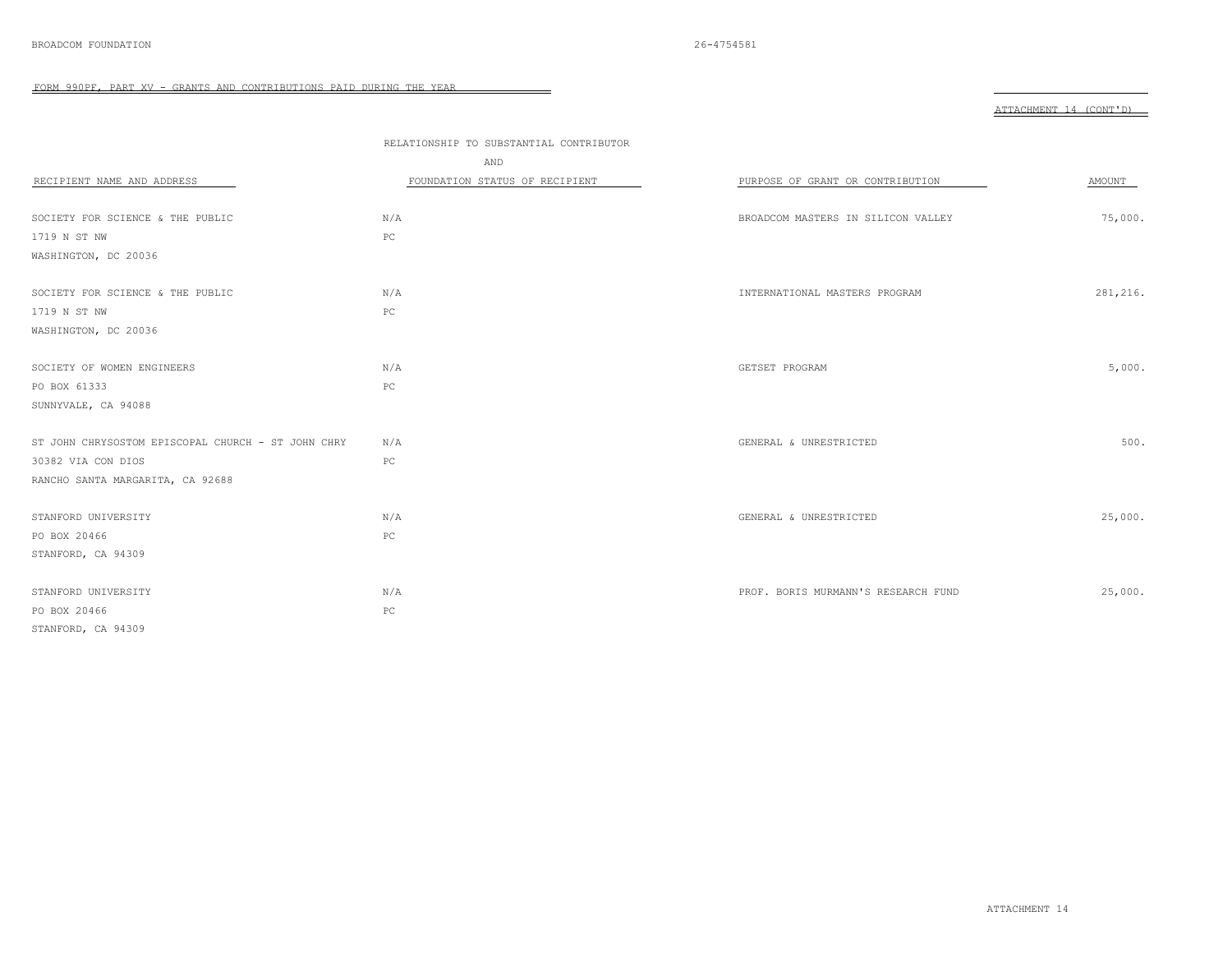|                               | RELATIONSHIP TO SUBSTANTIAL CONTRIBUTOR |                                               |         |
|-------------------------------|-----------------------------------------|-----------------------------------------------|---------|
|                               | AND                                     |                                               |         |
| RECIPIENT NAME AND ADDRESS    | FOUNDATION STATUS OF RECIPIENT          | PURPOSE OF GRANT OR CONTRIBUTION              | AMOUNT  |
|                               |                                         |                                               |         |
| STOP HUNGER NOW INC           | N/A                                     | GENERAL & UNRESTRICTED                        | 10,000. |
| 615 HILLSBOROUGH ST STE 200   | $_{\rm PC}$                             |                                               |         |
| RALEIGH, NC 27603             |                                         |                                               |         |
|                               |                                         |                                               |         |
| STOP HUNGER NOW INC           | N/A                                     | 2014 FUNDING FOR IRVINE/SAN DIEGO/ATLANTA AND | 37,500. |
| 615 HILLSBOROUGH ST STE 200   | $_{\rm PC}$                             | OTHER SITES                                   |         |
| RALEIGH, NC 27603             |                                         |                                               |         |
|                               |                                         |                                               |         |
| STOP HUNGER NOW INC           | N/A                                     | 2015 FUNDING FOR IRVINE/SAN DIEGO/ATLANTA AND | 10,000. |
| 615 HILLSBOROUGH ST STE 200   | $_{\rm PC}$                             | OTHER SITES                                   |         |
| RALEIGH, NC 27603             |                                         |                                               |         |
|                               |                                         |                                               |         |
| T H I N K TOGETHER            | N/A                                     | AFTER SCHOOL SCIENCE FAIR                     | 30,000. |
| 2101 E 4TH ST BLDG B 2ND FL   | $_{\rm PC}$                             |                                               |         |
| SANTA ANA, CA 92705           |                                         |                                               |         |
|                               |                                         |                                               |         |
| TECHNISCHE UNIVERSITEIT DELFT | N/A                                     | GENERAL & UNRESTRICTED                        | 25,000. |
| PO BOX 5                      | PC                                      |                                               |         |
| DELFT, 2600                   |                                         |                                               |         |
|                               |                                         |                                               |         |
| TEXAS A&M FOUNDATION          | N/A                                     | PROF. EDGAR SANCHEZ-SINENCIO'S RESEARCH FUND  | 25,000. |
| 401 GEORGE BUSH DR            | $_{\rm PC}$                             |                                               |         |
| COLLEGE STATION, TX 77840     |                                         |                                               |         |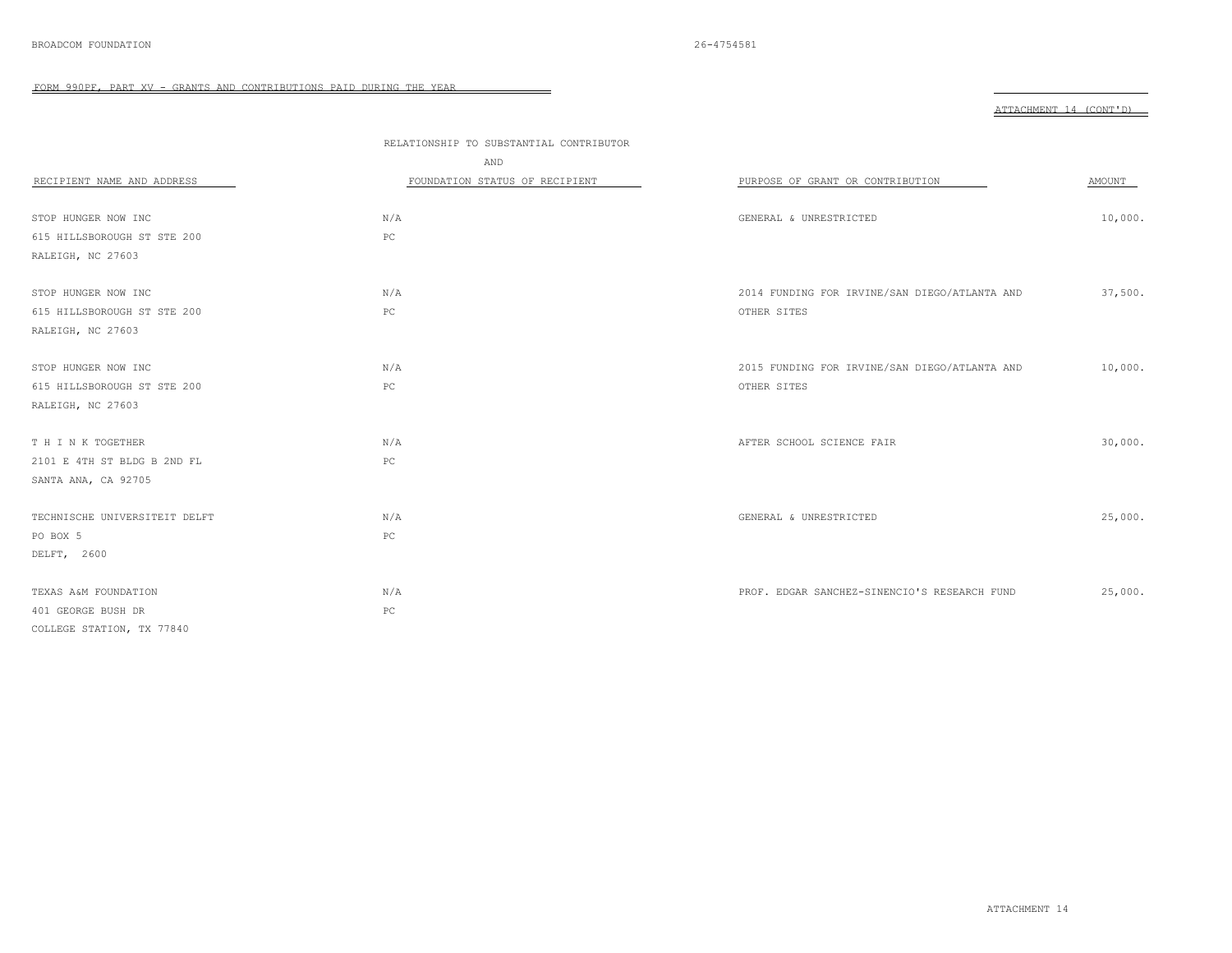|                                                    | RELATIONSHIP TO SUBSTANTIAL CONTRIBUTOR |                                                  |         |
|----------------------------------------------------|-----------------------------------------|--------------------------------------------------|---------|
|                                                    | AND                                     |                                                  |         |
| RECIPIENT NAME AND ADDRESS                         | FOUNDATION STATUS OF RECIPIENT          | PURPOSE OF GRANT OR CONTRIBUTION                 | AMOUNT  |
|                                                    |                                         |                                                  |         |
| TEXAS A&M FOUNDATION                               | N/A                                     | PROF. JOSE SILVA-MARTINEZ'S RESEARCH FUND        | 25,000. |
| 401 GEORGE BUSH DR                                 | PC                                      |                                                  |         |
| COLLEGE STATION, TX 77840                          |                                         |                                                  |         |
|                                                    |                                         |                                                  |         |
| THE EXPLORATORIUM                                  | N/A                                     | GIRLS SCIENCE INSTITUTE                          | 5,000.  |
| PIERS 15/17                                        | $_{\rm PC}$                             |                                                  |         |
| SAN FRANCISCO, CA 94111                            |                                         |                                                  |         |
|                                                    |                                         |                                                  |         |
| THE HONG KONG UNIVERSITY OF SCIENCE AND TECHNOLOGY | N/A                                     | GENERAL & UNRESTRICTED                           | 25,000. |
| CLEAR WATER BAY                                    | $_{\rm PC}$                             |                                                  |         |
| KOWLOON,                                           |                                         |                                                  |         |
|                                                    |                                         |                                                  |         |
| THOUSAND SMILES FOUNDATION                         | N/A                                     | GENERAL & UNRESTRICTED                           | 500.    |
| 5261 CENTRAL AVE                                   | PC                                      |                                                  |         |
| BONITA, CA 91902                                   |                                         |                                                  |         |
|                                                    |                                         |                                                  |         |
| TIGER WOODS FOUNDATION INC                         | N/A                                     | TWLC ROBOTICS PROGRAM AND FIRST LEGO LEAGUE TEAM | 5,000.  |
| ONE TIGER WOODS WAY                                | $_{\rm PC}$                             |                                                  |         |
| ANAHEIM, CA 92801                                  |                                         |                                                  |         |
|                                                    |                                         |                                                  |         |
| UK ELECTRONICS SKILLS FOUNDATION                   | N/A                                     | EXPENDITURE RESPONSIBILITY GRANT                 | 7,500.  |
| STE 47, GEDDES HOUSE, KIRKTON N                    | $_{\mathrm{NC}}$                        |                                                  |         |
| LIVINGSTON W LOTHIAN, EH54                         |                                         |                                                  |         |
| UNITED KINGDOM                                     |                                         |                                                  |         |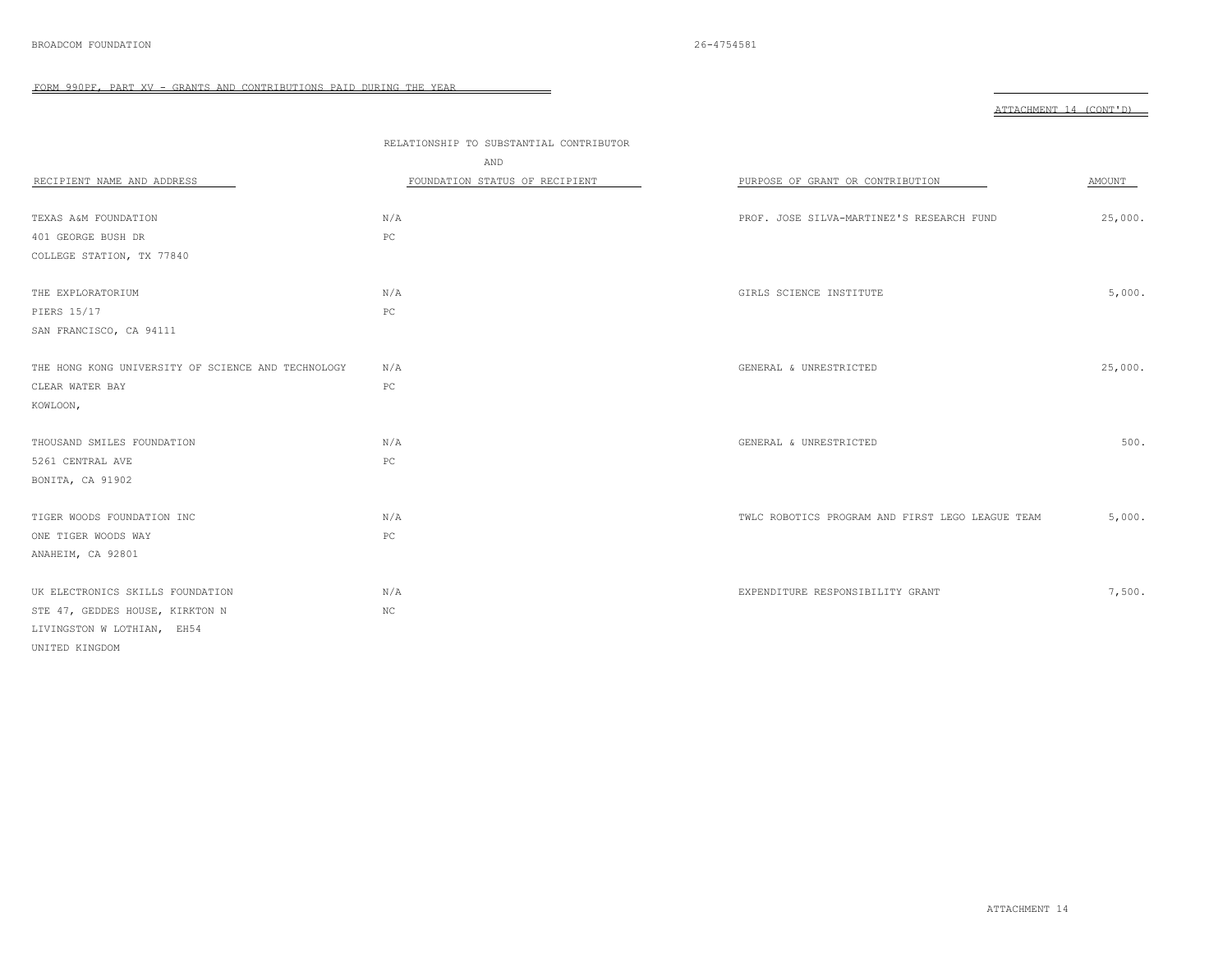|                                                    |                                         |                                            | ATTACHMENT 14 (CONT'D) |
|----------------------------------------------------|-----------------------------------------|--------------------------------------------|------------------------|
|                                                    |                                         |                                            |                        |
|                                                    | RELATIONSHIP TO SUBSTANTIAL CONTRIBUTOR |                                            |                        |
|                                                    | AND                                     |                                            |                        |
| RECIPIENT NAME AND ADDRESS                         | FOUNDATION STATUS OF RECIPIENT          | PURPOSE OF GRANT OR CONTRIBUTION           | AMOUNT                 |
|                                                    |                                         |                                            |                        |
| UNIVERSITAT POLITECNICA DE CATALUNYA               | N/A                                     | GENERAL & UNRESTRICTED                     | 25,000.                |
| JORDI GIRONA 31                                    | PC                                      |                                            |                        |
| BARCELONA, 08034                                   |                                         |                                            |                        |
| SPAIN                                              |                                         |                                            |                        |
|                                                    |                                         |                                            |                        |
| UNIVERSITY OF BRISTOL FOUNDATION INC               | N/A                                     | RESEARCH OF DEAN ANDY NIX AT UNIVERSITY OF | 25,000.                |
| 1000 N W ST STE 1200                               | PC                                      | <b>BRISTOL</b>                             |                        |
| WILMINGTON, DE 19801                               |                                         |                                            |                        |
|                                                    |                                         |                                            |                        |
| UNIVERSITY OF CALIFORNIA IRVINE FOUNDATION         | N/A                                     | PROF. G.P. LI'S RESEARCH FUND              | 25,000.                |
| 100 THEORY, STE 250                                | PC                                      |                                            |                        |
| IRVINE, CA 92617                                   |                                         |                                            |                        |
|                                                    |                                         |                                            |                        |
| UNIVERSITY OF CALIFORNIA IRVINE FOUNDATION         | N/A                                     | PROF. HAMID JAFARKHANI'S RESEARCH FUND     | 25,000.                |
| 100 THEORY, STE 250                                | $_{\rm PC}$                             |                                            |                        |
| IRVINE, CA 92617                                   |                                         |                                            |                        |
|                                                    |                                         |                                            |                        |
| UNIVERSITY OF CALIFORNIA IRVINE FOUNDATION         | N/A                                     | PROF. MICHAEL GREEN'S RESEARCH FUND        | 25,000.                |
| 100 THEORY, STE 250                                | $_{\rm PC}$                             |                                            |                        |
| IRVINE, CA 92617                                   |                                         |                                            |                        |
|                                                    |                                         |                                            |                        |
| UNIVERSITY OF CALIFORNIA IRVINE FOUNDATION - THE H | N/A                                     | 2015 BROADCOM FOUNDATION UCI ELECTRICAL    | 200,000.               |
| 5200 ENGINEERING HALL                              | $_{\rm PC}$                             | ENGINEERING FELLOWSHIP FUND                |                        |
| IRVINE, CA 92697                                   |                                         |                                            |                        |

ATTACHMENT 14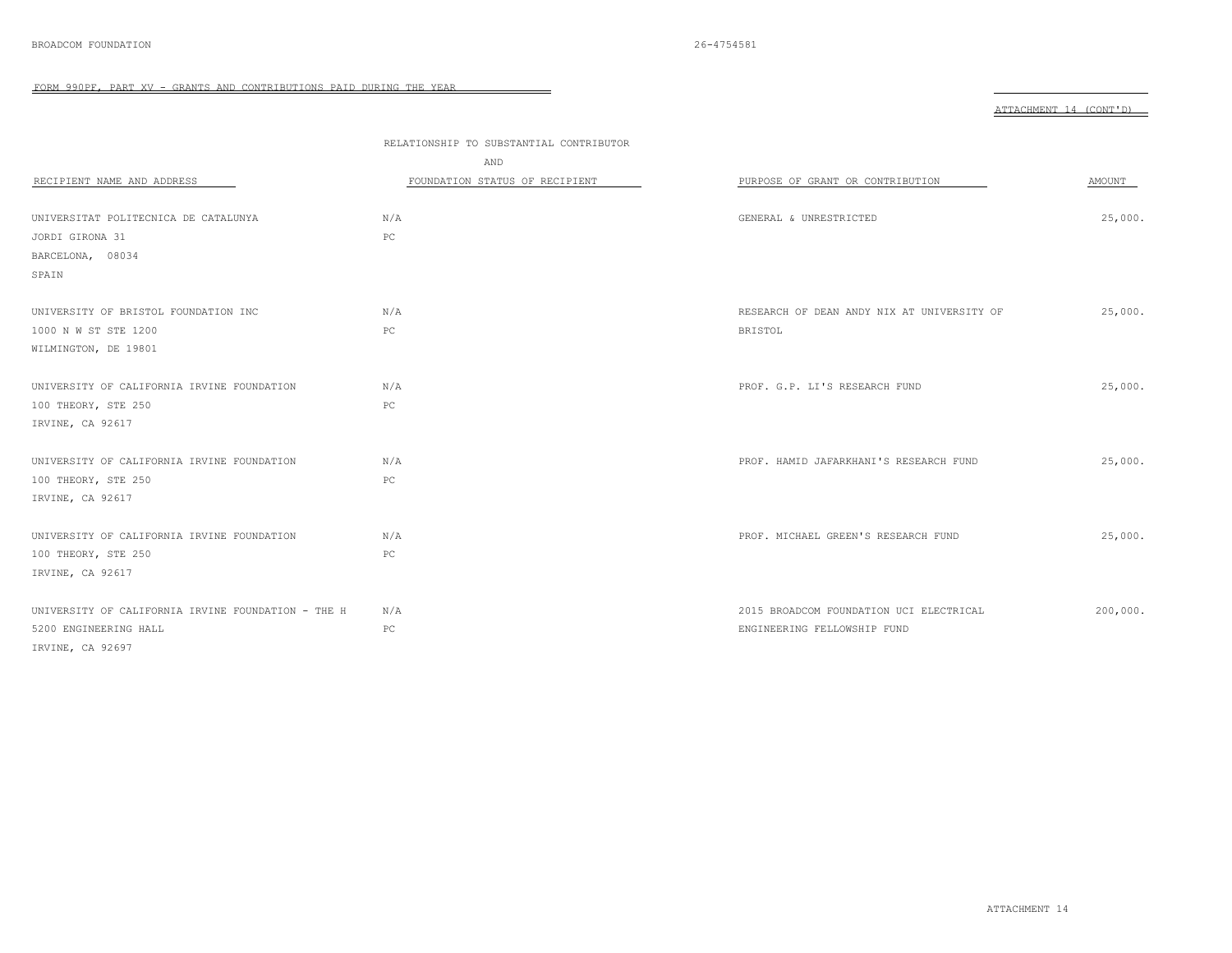|                                                    | RELATIONSHIP TO SUBSTANTIAL CONTRIBUTOR<br>AND |                                                |          |
|----------------------------------------------------|------------------------------------------------|------------------------------------------------|----------|
| RECIPIENT NAME AND ADDRESS                         | FOUNDATION STATUS OF RECIPIENT                 | PURPOSE OF GRANT OR CONTRIBUTION               | AMOUNT   |
|                                                    |                                                |                                                |          |
| UNIVERSITY OF CALIFORNIA IRVINE FOUNDATION - THE H | N/A                                            | BROADCOM FOUNDATION UCI ELECTRICAL ENGINEERING | 200,000. |
| 5200 ENGINEERING HALL                              | PC                                             | FELLOWSHIP FUND                                |          |
| IRVINE, CA 92697                                   |                                                |                                                |          |
| UNIVERSITY OF CALIFORNIA IRVINE FOUNDATION - THE H | N/A                                            | UCI FAB CAMP                                   | 5,000.   |
| 5200 ENGINEERING HALL                              | PC                                             |                                                |          |
| IRVINE, CA 92697                                   |                                                |                                                |          |
|                                                    |                                                |                                                |          |
| UNIVERSITY OF ILLINOIS FOUNDATION                  | N/A                                            | PROF. PAVAN HANUMOLU'S RESEARCH FUND           | 25,000.  |
| 1305 W GREEN ST, MC-386                            | PC                                             |                                                |          |
| URBANA, IL 61801                                   |                                                |                                                |          |
|                                                    |                                                |                                                |          |
| UNIVERSITY OF MINNESOTA FOUNDATION                 | N/A                                            | PROF. CHRIS KIM'S RESEARCH FUND                | 25,000.  |
| 200 OAK ST SE STE 500                              | PC                                             |                                                |          |
| MINNEAPOLIS, MN 55455                              |                                                |                                                |          |
|                                                    |                                                |                                                |          |
| UNIVERSITY OF MINNESOTA FOUNDATION                 | N/A                                            | PROF. KESHAB PARHI'S RESEARCH FUND             | 25,000.  |
| 200 OAK ST SE STE 500                              | PC                                             |                                                |          |
| MINNEAPOLIS, MN 55455                              |                                                |                                                |          |
|                                                    |                                                |                                                |          |
| UNIVERSITY OF SAN DIEGO                            | N/A                                            | FRESHMAN ENGINEERING LECTURE SERIES            | 2,500.   |
| 5998 ALCALA PARK                                   | PC                                             |                                                |          |
| SAN DIEGO, CA 92110                                |                                                |                                                |          |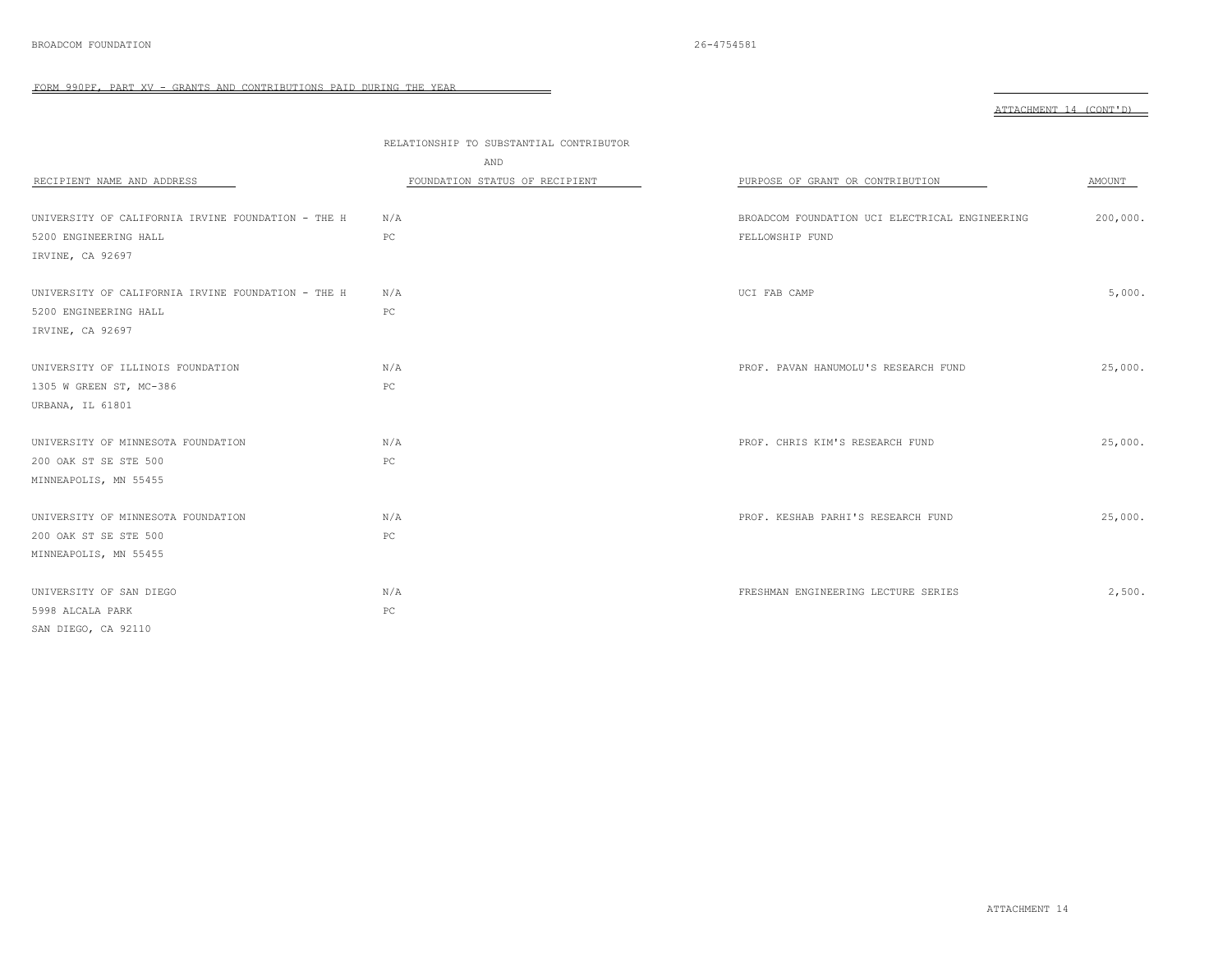FORM 990PF, PART XV - GRANTS AND CONTRIBUTIONS PAID DURING THE YEAR 

|                                                    |                                         |                                      | ATTACHMENT 14 (CONT'D) |
|----------------------------------------------------|-----------------------------------------|--------------------------------------|------------------------|
|                                                    | RELATIONSHIP TO SUBSTANTIAL CONTRIBUTOR |                                      |                        |
|                                                    | AND                                     |                                      |                        |
| RECIPIENT NAME AND ADDRESS                         | FOUNDATION STATUS OF RECIPIENT          | PURPOSE OF GRANT OR CONTRIBUTION     | AMOUNT                 |
| UNIVERSITY OF TEXAS FOUNDATION                     | N/A                                     | PROF. JEFFREY ANDREW'S RESEARCH FUND | 25,000.                |
| PO BOX 250                                         | PC                                      |                                      |                        |
| AUSTIN, TX 78767                                   |                                         |                                      |                        |
| UNIVERSITY OF TORONTO                              | N/A                                     | PROF. TONY CARUSONE'S RESEARCH FUND  | 25,000.                |
| 21 KING'S COLLEGE CIR                              | $_{\rm PC}$                             |                                      |                        |
| TORONTO, ON M5S 3                                  |                                         |                                      |                        |
| VOCATIONAL INSTRUCTION PROJECT COMMUNITY SERVICES  | N/A                                     | GENERAL & UNRESTRICTED               | 5,000.                 |
| 1910 ARTHUR AVE, 6TH FL                            | $_{\rm PC}$                             |                                      |                        |
| BRONX, NY 10457                                    |                                         |                                      |                        |
| VOLUNTEER CENTER OF GREATER ORANGE COUNTY - DBA ON | N/A                                     | GENERAL & UNRESTRICTED               | 10,000.                |
| 1901 E 4TH ST STE 100                              | PC                                      |                                      |                        |
| SANTA ANA, CA 92705                                |                                         |                                      |                        |
| WASHINGTON UNIVERSITY                              | N/A                                     | PROF. RAJ JAIN'S RESEARCH FUND       | 25,000.                |
| CAMPUS BOX 1228 ONE BROOKINGS DR                   | $_{\rm PC}$                             |                                      |                        |
| ST. LOUIS, MO 61310                                |                                         |                                      |                        |
| WESTED                                             | N/A                                     | EXPENDITURE RESPONSIBILITY GRANT     | 14,000.                |
| 730 HARRISON ST                                    | $_{\mathrm{NC}}$                        |                                      |                        |
| SAN FRANCISCO, CA 94107                            |                                         |                                      |                        |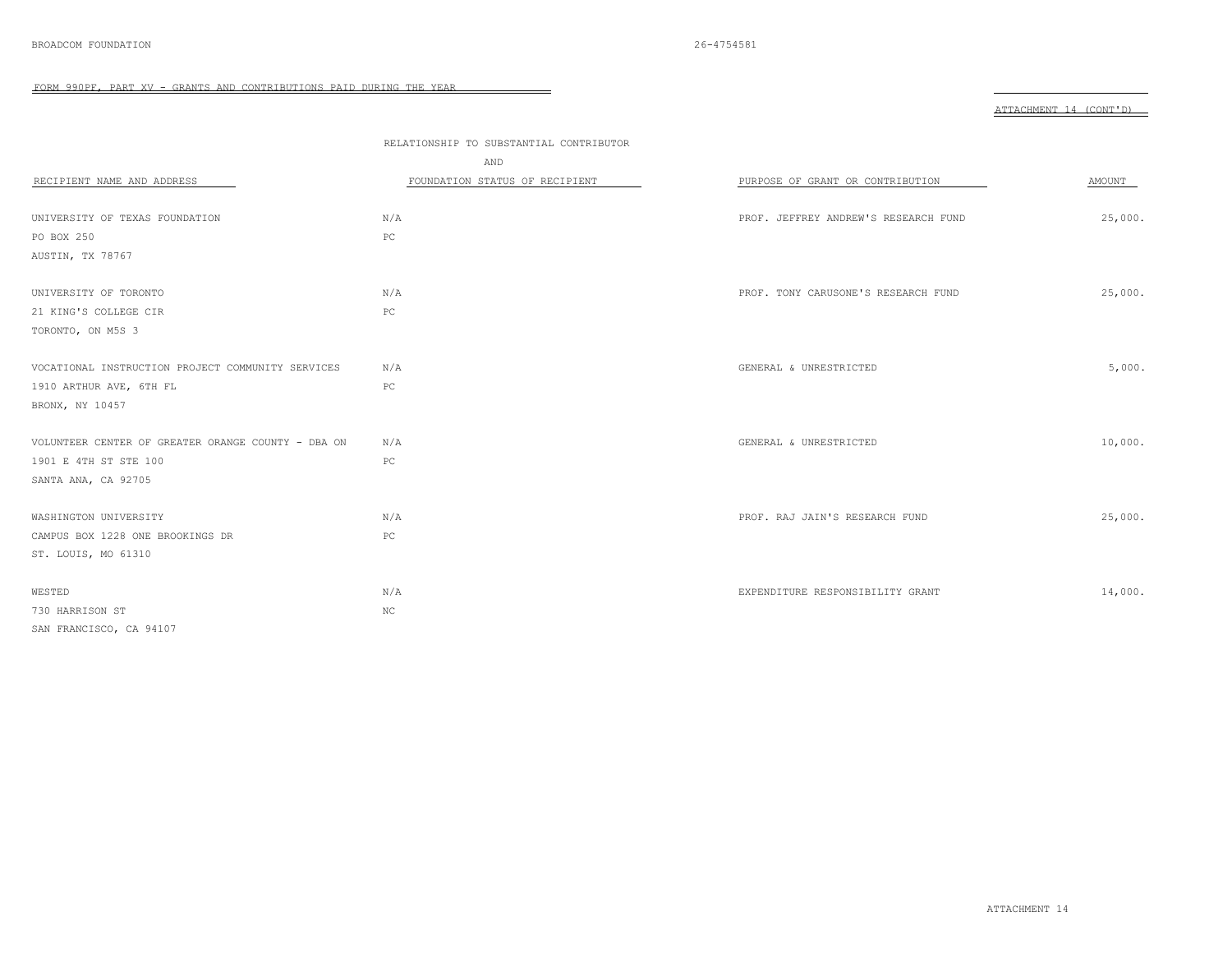|                                   | RELATIONSHIP TO SUBSTANTIAL CONTRIBUTOR |                                  |        |
|-----------------------------------|-----------------------------------------|----------------------------------|--------|
|                                   | AND                                     |                                  |        |
| RECIPIENT NAME AND ADDRESS        | FOUNDATION STATUS OF RECIPIENT          | PURPOSE OF GRANT OR CONTRIBUTION | AMOUNT |
|                                   |                                         |                                  |        |
| WESTWOOD ELEMENTARY FOUNDATION    | N/A                                     | GENERAL & UNRESTRICTED           | 500.   |
| 17749 MATINAL RD                  | $_{\rm PC}$                             |                                  |        |
| SAN DIEGO, CA 92127               |                                         |                                  |        |
|                                   |                                         |                                  |        |
| WINGS OF FREEDOM                  | N/A                                     | SVECCHA FOUNDATION               | 500.   |
| 613 WATERVIEW DR                  | PC                                      |                                  |        |
| COPPELL, TX 75019                 |                                         |                                  |        |
|                                   |                                         |                                  |        |
| WINGS OF FREEDOM                  | N/A                                     | SVECCHA FOUNDATION               | 3,000. |
| 613 WATERVIEW DR                  | $_{\rm PC}$                             |                                  |        |
| COPPELL, TX 75019                 |                                         |                                  |        |
|                                   |                                         |                                  |        |
| WOMEN HELPING WOMEN               | N/A                                     | EMPLOYMENT SUCCESS PROGRAM       | 2,500. |
| 1800 E MCFADDEN AVE STE 1A        | $_{\rm PC}$                             |                                  |        |
| SANTA ANA, CA 92705               |                                         |                                  |        |
|                                   |                                         |                                  |        |
| WORKING WARDROBES FOR A NEW START | N/A                                     | GENERAL & UNRESTRICTED           | 1,500. |
| 3030 PULLMAN ST STE A             | $_{\rm PC}$                             |                                  |        |
| COSTA MESA, CA 92626              |                                         |                                  |        |
|                                   |                                         |                                  |        |
| WORLD VISION                      | N/A                                     | GENERAL & UNRESTRICTED           | 500.   |
| P.O. BOX 9716                     | ${\tt PC}$                              |                                  |        |
| FEDERAL WAY, WA 98063             |                                         |                                  |        |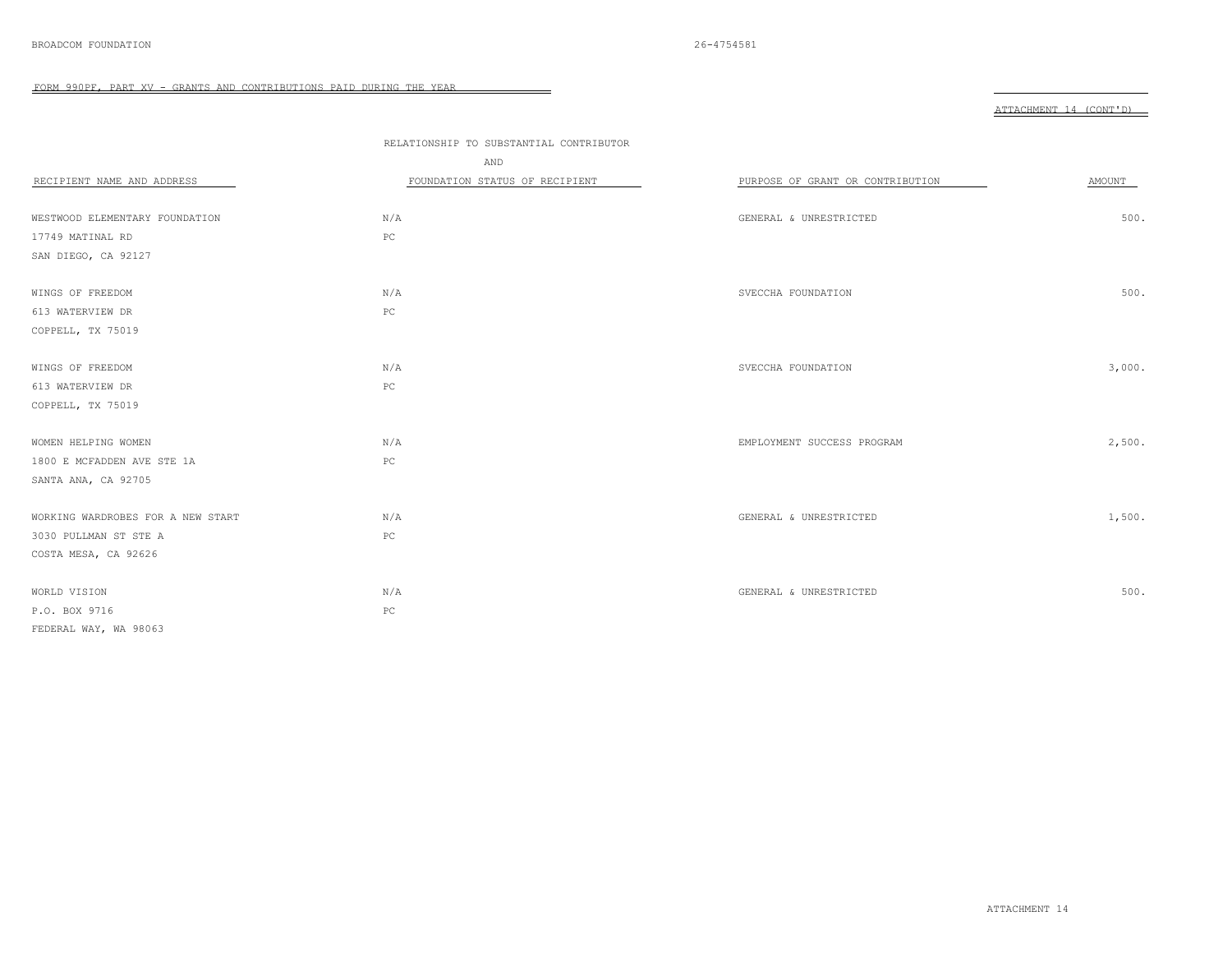| NП<br><b>⊂⊔</b> M⊡ ' |  |  |
|----------------------|--|--|
|----------------------|--|--|

|                                   | RELATIONSHIP TO SUBSTANTIAL CONTRIBUTOR |                                                 |         |  |
|-----------------------------------|-----------------------------------------|-------------------------------------------------|---------|--|
|                                   | AND                                     |                                                 |         |  |
| RECIPIENT NAME AND ADDRESS        | FOUNDATION STATUS OF RECIPIENT          | PURPOSE OF GRANT OR CONTRIBUTION                | AMOUNT  |  |
|                                   |                                         |                                                 |         |  |
| XIDIAN UNIVERSITY                 | N/A                                     | GENERAL & UNRESTRICTED                          | 25,000. |  |
| 266 XINGLONG SECTION OF XIFENG RD | $_{\rm PC}$                             |                                                 |         |  |
| XI'AN, SH                         |                                         |                                                 |         |  |
| ZOOLOGICAL SOCIETY OF SAN DIEGO   | N/A                                     | INTERACTIVE STEM EDUCATION PROGRAMS FOR SCHOOLS | 2,500.  |  |
| PO BOX 120551                     | PC                                      |                                                 |         |  |
|                                   |                                         |                                                 |         |  |
| SAN DIEGO, CA 92112               |                                         |                                                 |         |  |
| J SPAULDING                       | <b>NONE</b>                             | UNIVERSITY RESEARCH COMPETITION 1ST PLACE AWARD | 10,000. |  |
| 862 JACKSON ALLEY                 | $\mathbbm{I}$                           |                                                 |         |  |
| MOUNTAIN VIEW, CA 94043           |                                         |                                                 |         |  |
|                                   |                                         |                                                 |         |  |
| S L FEIBISH                       | NONE                                    | UNIVERSITY RESEARCH COMPETITION 2ND PLACE AWARD | 5,000.  |  |
| 7C YEAROT STREET 34787            | $\mathbbm{1}$                           |                                                 |         |  |
| HAIFA                             |                                         |                                                 |         |  |
| ISRAEL                            |                                         |                                                 |         |  |
|                                   |                                         |                                                 |         |  |
| H MEYVAERT                        | <b>NONE</b>                             | UNIVERSITY RESEARCH COMPETITION 3RD PLACE AWARD | 2,500.  |  |
| KOPERSLAGERIJ 3 3100              | $\mathbb{I}$                            |                                                 |         |  |
| KESSEL-LO                         |                                         |                                                 |         |  |
| <b>BELGIUM</b>                    |                                         |                                                 |         |  |
|                                   |                                         |                                                 |         |  |
| M B AKBAR                         | <b>NONE</b>                             | UNIVERSITY RESEARCH COMPETITION FINALIST AWARD  | 1,000.  |  |
| 2550 AKERS MILL RD. SE, APT A19   | I.                                      |                                                 |         |  |
| ATLANTA, GA 30339                 |                                         |                                                 |         |  |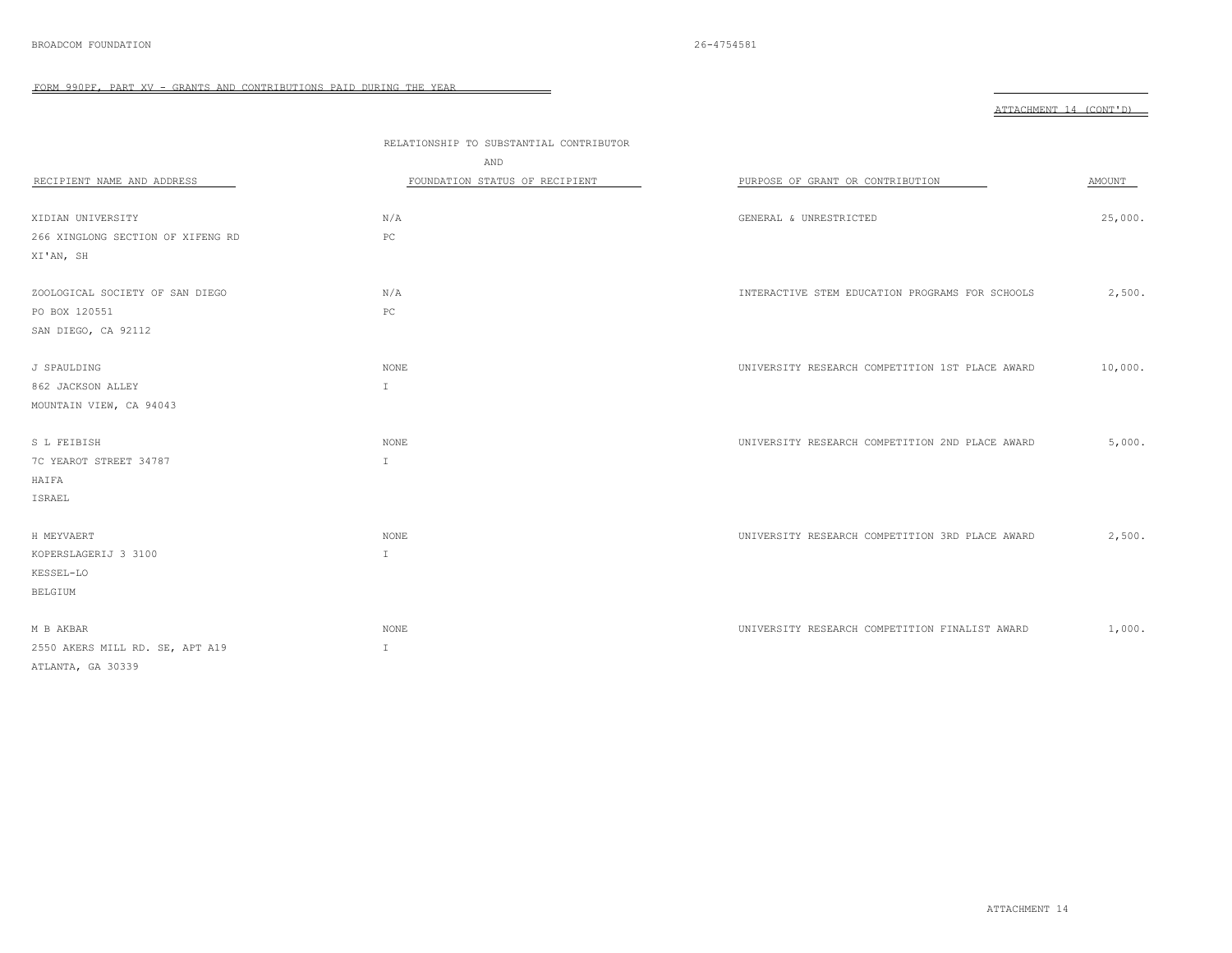FORM 990PF, PART XV - GRANTS AND CONTRIBUTIONS PAID DURING THE YEAR

|                                                                             |                                                                                  |                                                | ATTACHMENT 14 (CONT'D) |  |
|-----------------------------------------------------------------------------|----------------------------------------------------------------------------------|------------------------------------------------|------------------------|--|
| RECIPIENT NAME AND ADDRESS                                                  | RELATIONSHIP TO SUBSTANTIAL CONTRIBUTOR<br>AND<br>FOUNDATION STATUS OF RECIPIENT | PURPOSE OF GRANT OR CONTRIBUTION               | AMOUNT                 |  |
| S M ALAVI                                                                   | $\rm \textsc{None}$                                                              | UNIVERSITY RESEARCH COMPETITION FINALIST AWARD | 1,000.                 |  |
| KRISTALWEG 16 2614 TS                                                       | $\mathbb{I}$                                                                     |                                                |                        |  |
| DELFT                                                                       |                                                                                  |                                                |                        |  |
| NETHERLANDS                                                                 |                                                                                  |                                                |                        |  |
| Y T CHEN<br>11140 ROSE AVE., APT 410                                        | <b>NONE</b><br>$\mathbb{I}$                                                      | UNIVERSITY RESEARCH COMPETITION FINALIST AWARD | 1,000.                 |  |
| LOS ANGELES, CA 90034                                                       |                                                                                  |                                                |                        |  |
| J DONG<br>TSINGHUA UNIVERSITY, ROOM C423 10008-4<br>HAIDIAN DIST<br>BEIJING | NONE<br>$\mathbbm{1}$                                                            | UNIVERSITY RESEARCH COMPETITION FINALIST AWARD | 1,000.                 |  |
| CHINA<br>K GALANOPOULUS                                                     | $\rm{NONE}$                                                                      | UNIVERSITY RESEARCH COMPETITION FINALIST AWARD | 1,000.                 |  |
| SANKT-JOSEF-STABE 11/4/4 9500<br>CARINTHIA<br>VILLACH<br>AUSTRIA            | $\mathbbm{1}$                                                                    |                                                |                        |  |
| S PAUL<br>1552 AMBERGROVE DRIVE<br>SAN JOSE, CA 95131                       | NONE<br>$\mathbb{I}$                                                             | UNIVERSITY RESEARCH COMPETITION FINALIST AWARD | 1,000.                 |  |
| S SINGH<br>2501 LAKE AUSTIN BLVD., APT A207<br>AUSTIN, TX 78703             | NONE<br>$\mathbbm{I}$                                                            | UNIVERSITY RESEARCH COMPETITION FINALIST AWARD | 1,000.                 |  |

 $\qquad \qquad =$